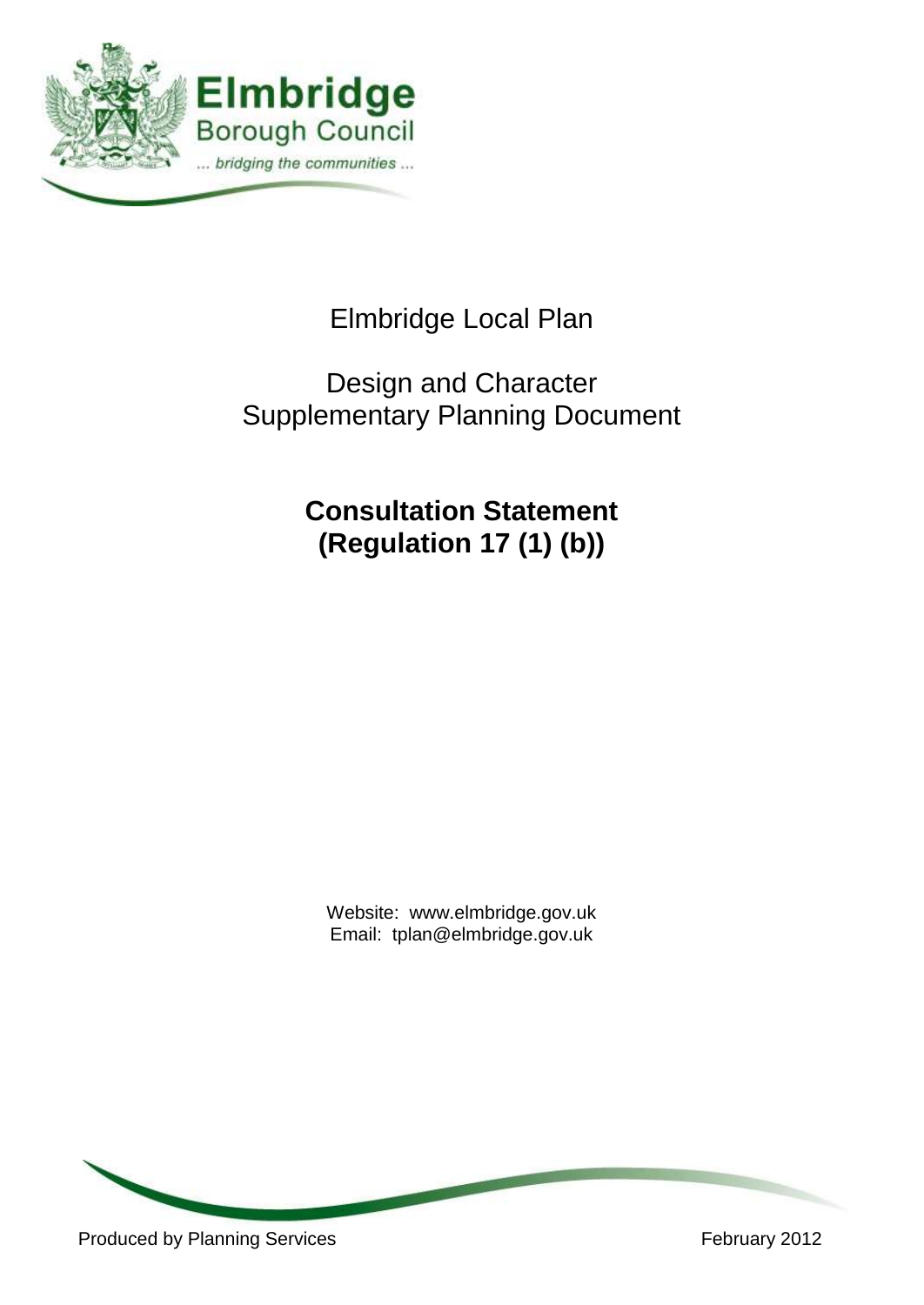Page left deliberately blank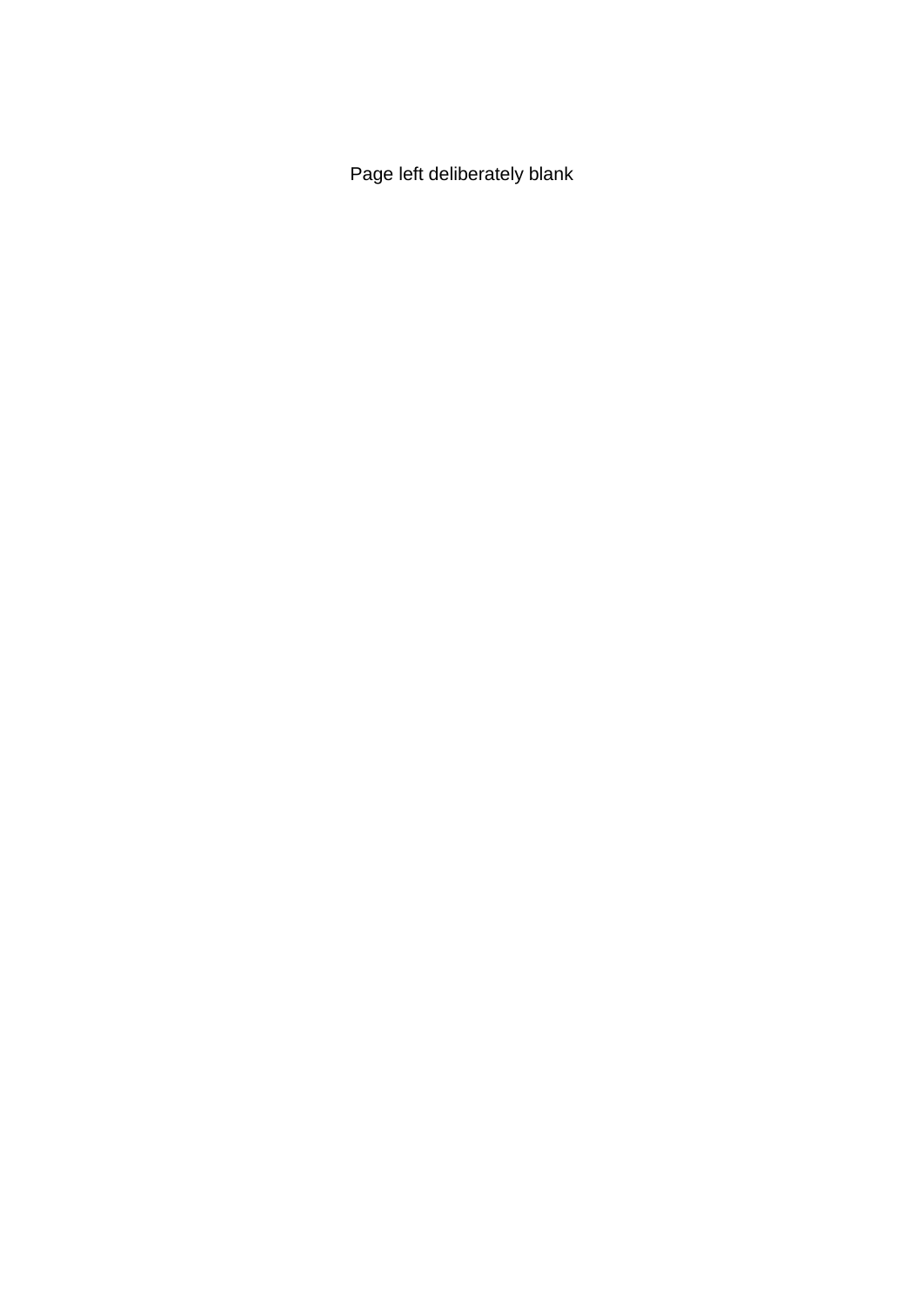## **Contents**

| 1. Introduction                                                                                                         |                     |
|-------------------------------------------------------------------------------------------------------------------------|---------------------|
| Background to Design and Character SPD                                                                                  | 1                   |
| 2. Initial Consultation on the Draft SPD                                                                                | $\mathbf{2}$        |
| Who was consulted and how?<br>Key issues raised and how they were addressed in the draft SPD                            | $\overline{2}$<br>6 |
| 3. Strategic Environmental Assessment and Habitats Regulation<br><b>Assessment</b>                                      | 9                   |
| 4. Formal consultation on the draft SPD                                                                                 | 9                   |
| Who was consulted and how?<br>Key issues raised during the consultation and how they were<br>addressed in the final SPD | 9<br>10             |

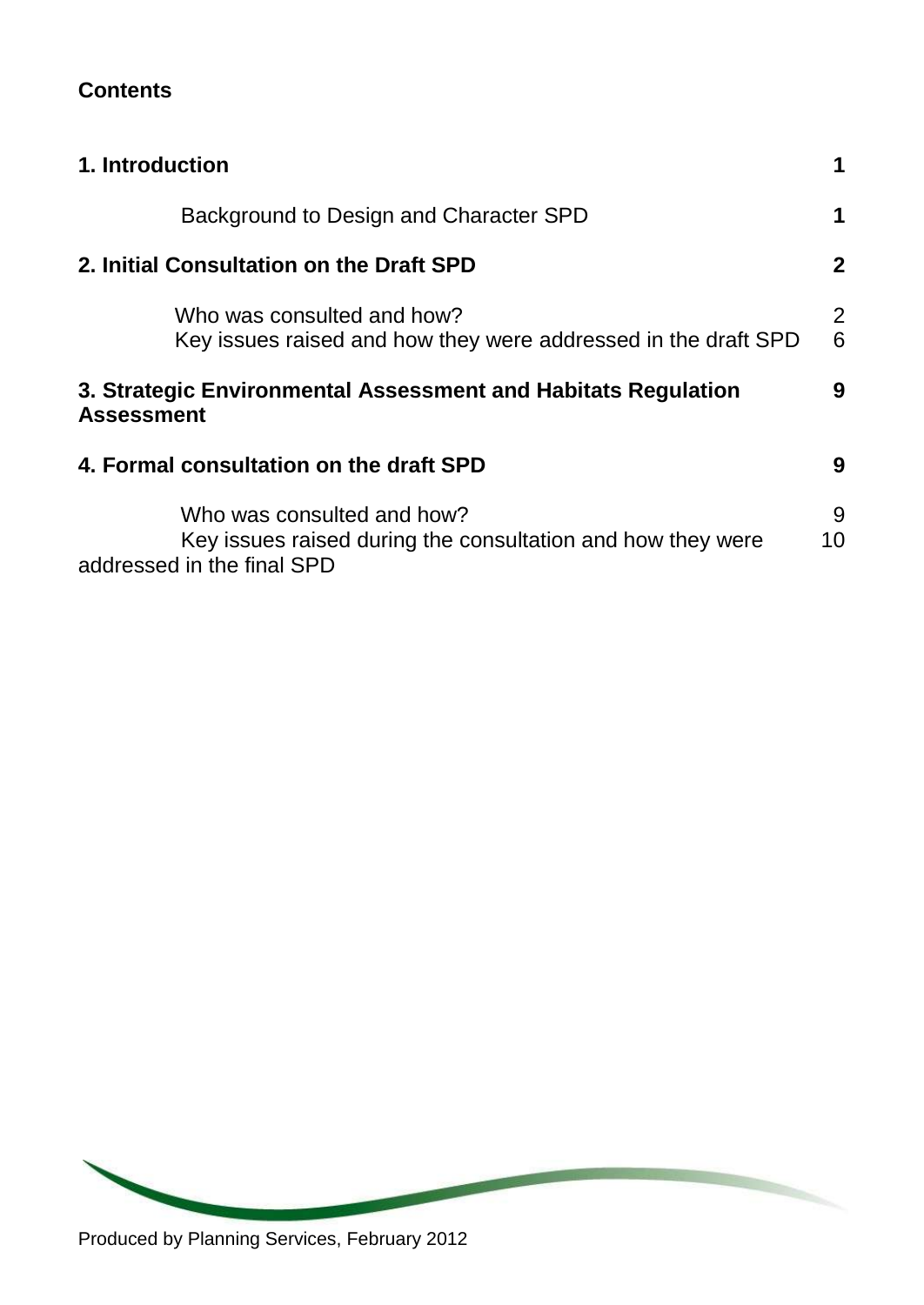# **1. Introduction**

### **The purpose of this consultation statement**

- 1.1 This statement has been prepared by Elmbridge Borough Council in accordance with Regulation 17(1)(b) of the Town and Country Planning (Local Development) (England) Regulations 2004 (Amended 2008 and 2009).
- 1.2 Regulation 17(1)(b) states that prior to a local authority adopting a Supplementary Planning Document (SPD) they must prepare a statement setting out:
	- The names of any persons whom the authority consulted in connection with the  $\bullet$ preparation of the SPD
	- How those persons were consulted  $\bullet$
	- A summary of the main issues raised in those consultations; and
	- How those issues have been addressed in the SPD
- 1.3 This statement is therefore a record of the consultation undertaken during the preparation stages of the SPD, prior to formal public consultation. This includes informal consultation undertaken with a select number of consultees to aid the preparation of the initial draft. This statement has also been updated to take account of the formal consultation undertaken in accordance with Regulation 18(1).

### **Background to Design and Character SPD**

- 1.4 The purpose of the Design and Character SPD is to provide a comprehensive and locally distinctive design guide, which will promote high quality sustainable design in the Borough for all new development. It has been developed in partnership with the local community with experienced design consultants commissioned to work with local people in the development of the SPD and, in particular, provide expertise on characterisation and design guidance. The draft SPD will provide greater detail on policies within the Core Strategy, in accordance with Planning Policy Statement (PPS) 12: Local Spatial Planning.
- 1.5 The draft document has been structured in three parts, which follows an overall design process. Understanding the local context is imperative to creating well-designed developments. Therefore, part one looks at the character of Elmbridge and provides detailed character assessments of each of the settlements in Borough. These character assessments have been produced with the help of local community groups and include local issues identified at the community workshops.
- 1.6 The second part of the document focuses on design guidance demonstrating how to appraise the setting of the site and the development site. It illustrates how a design concept is generated providing information on how to incorporate placemaking and sustainability principles. This section also includes detailed design guidance on specific aspects of design as well as additional design guidance relating to specific types of development. Six case studies are included in order to explain how the

**CONTRACTOR** 

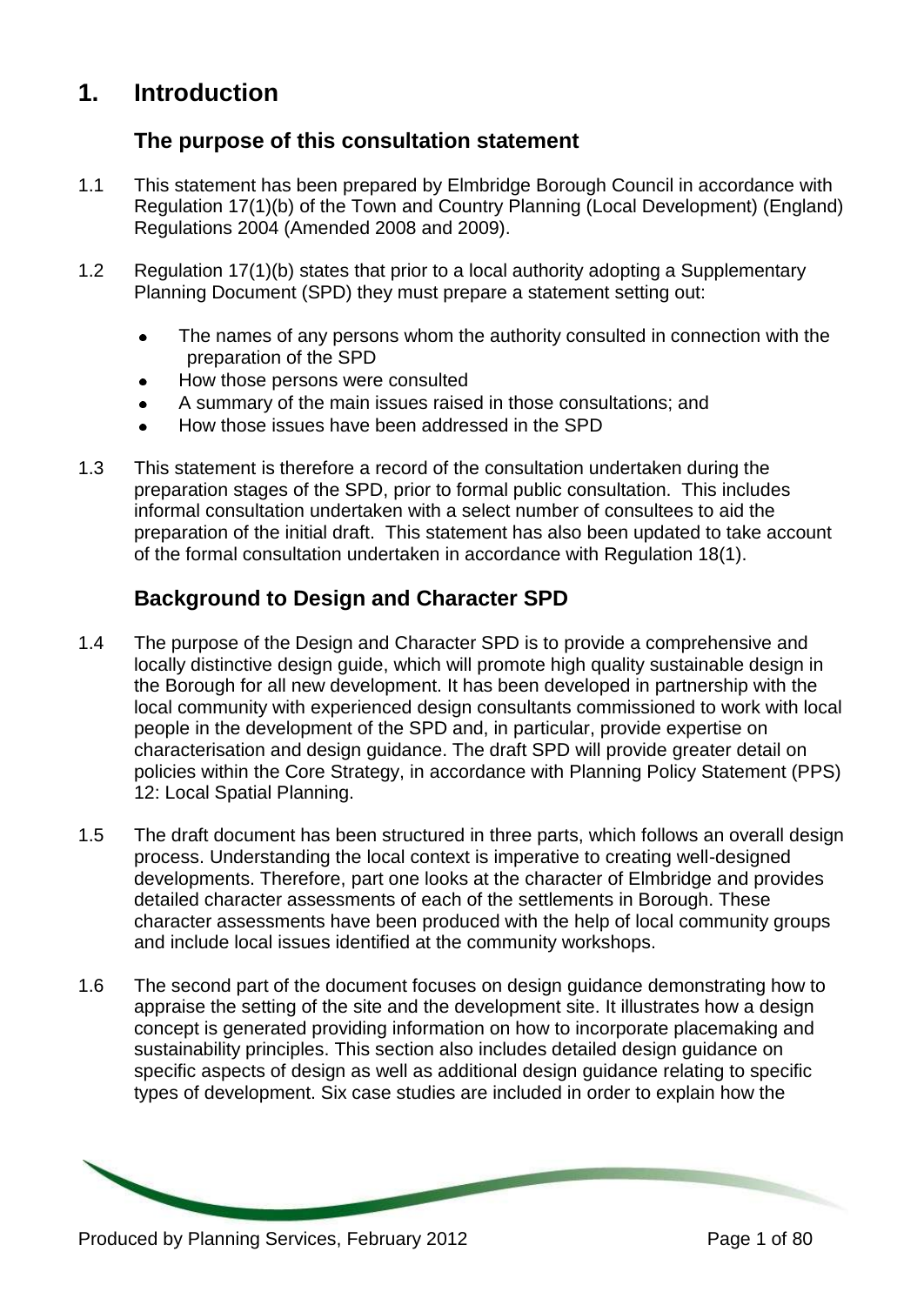design process works in practice and presents possible design solutions relating to development pertinent to Elmbridge.

1.7 Part three discusses how to submit a planning application. A home extension guide is included in the appendices, as well as a glossary and notations chart.

# **2. Initial Consultation on the Draft SPD**

### **Who was consulted and how?**

### **Internal Steering Group**

- 2.1 At the commencement of the project, an internal steering group meeting was established to ensure communication across all disciplines. The members of this steering group are detailed below.
	- Planning Policy Manager
	- Development Control Manager
	- Senior Planning Policy Officer
	- Heritage and Landscape Manager
	- Councillor Representative (Design and Heritage Champion)
- 2.2 This coordinated approach has ensured that all the different professions have been able to add their views and expertise in the development of the document. To date there have been three formal meetings. One of the formal meetings included an extended session with three senior development control officers in order to understand how the document could be used in practice. Steering group members have regularly been kept informed of progress with the project through e-mail, telephone and a number of informal meetings.

### **Councillors**

2.3 Ward Councillors have been kept informed of progress through a variety of measures including Information Bulletins, reports to the Planning Committee, reports to the Local Development Framework Working Group and by direct contact via email.

### **Website**

2.4 A design and character webpage was created early on in the project to ensure people were aware of the work and could find up to date information quickly. It includes information on progress to date, the timetable and how you can get involved.

### **Community Workshops**

2.5 The involvement of local communities has been key to the development of this document. Taking the government' s localism agenda on board, it was considered vital to encourage people to get more involved in the future planning of their local

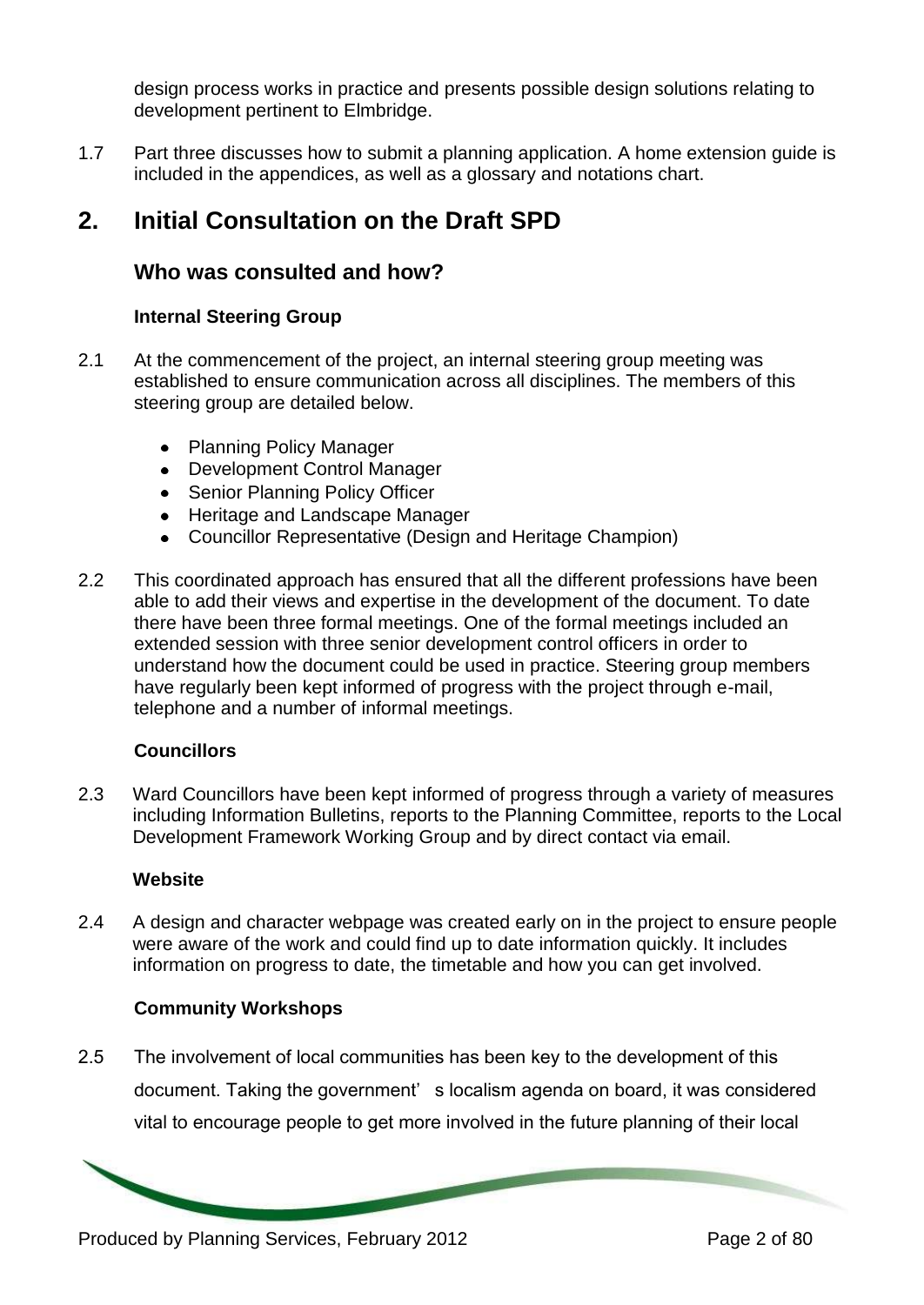areas. From the very outset of the project, local community groups, residents associations, conservation area advisory committees (CAAC) and business groups were contacted in order to gauge interest and build community workshop groups for each of the eight settlements. In January 2011 80 individuals, who were registered on the town planning database, were contacted by letter and e-mail. In addition an advert was placed in the local newspaper advertising the project. 40 groups replied with 84 people expressing an interest in participating in the project. Every ward Councillor also received an e-mail inviting them to participate in the project.

2.6 In April and May 2011, eight community workshops took place and were attended by 54 people. The workshops were a day in length and provided the community with a chance to discuss local design issues as well as learning more about characterisation studies and the design guide itself. Community representatives were able to participate fully, dividing their local areas into sub-areas and identifying key characteristics on a map. The afternoon session provided information about the design process and included a site visit where the community learnt how to appraise a site and annotate maps using townscape and design notations.

### **List of attendees at the community workshops**

Weybridge- 5 April 2011

- Queens Road Business Guild
- Weybridge Society
- Portmore Quays Residents Ltd
- Templemere Residents Society

Walton on Thames- 7 April 2011

- Councillor (Walton North)
- $\bullet$ The Walton Society

Cobham, Oxshott, Stoke D'Abernon- 12 April 2011

- Cobham Conservation and Heritage Trust
- Envisage
- Cobham, Downside, Oxshott & Stoke D'Abernon Labour Party
- Stoke D'Abernon Residents Association
- Cobham & Downside Residents Association
- Knott Park Residents Association Ltd
- Cobham Conservation Area Advisory Committee
- Danes Court Estate

Thames Ditton, Long Ditton, Hinchley Wood and Weston Green- 10 May 2011

- Thames Ditton and Weston Green Residents Association
- Councillor (Long Ditton)
- Councillor (Thames Ditton)

East and West Molesey- 11 May 2011

• East Molesey CAAC

Produced by Planning Services, February 2012 **Produced by Page 3 of 80**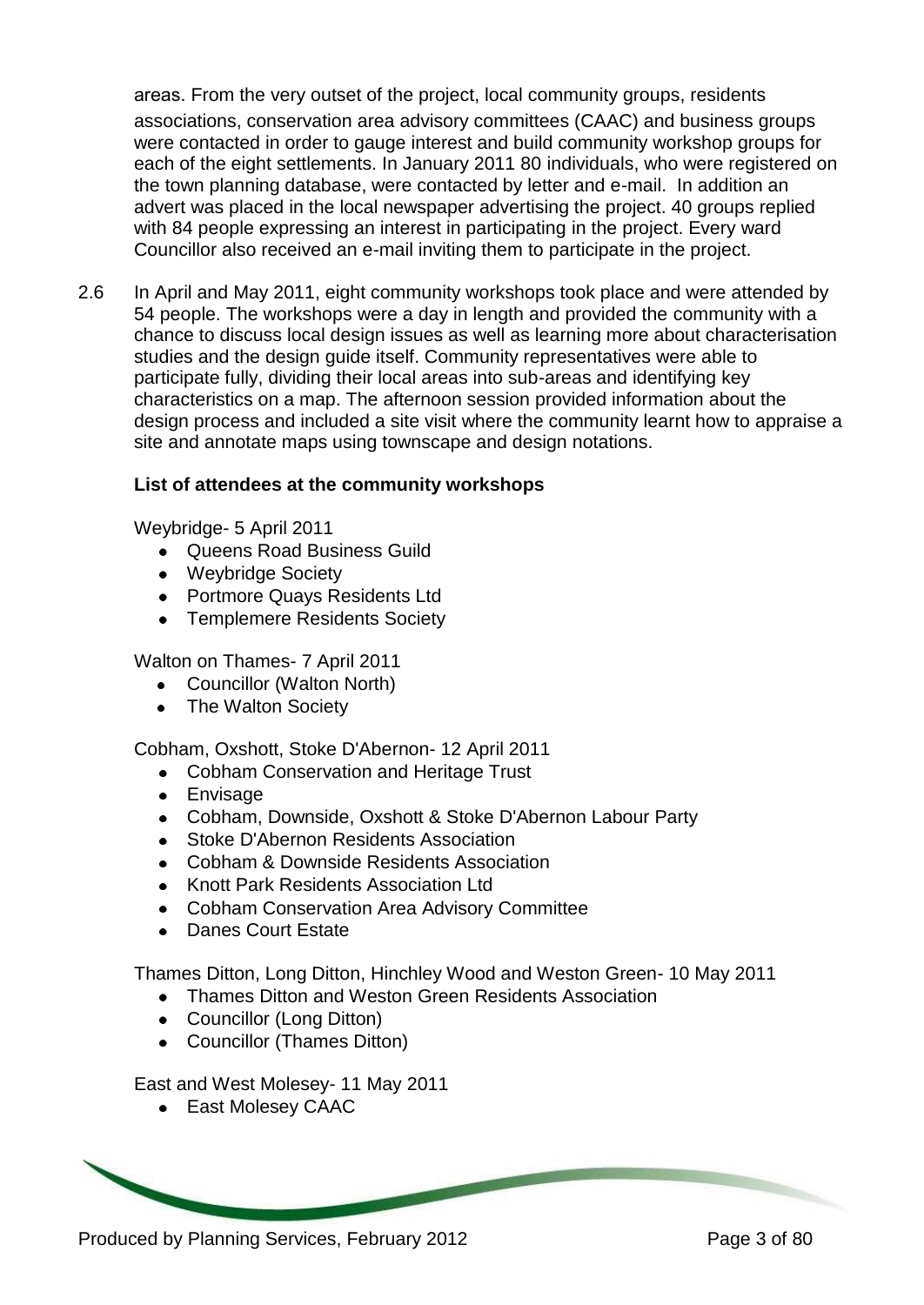- Councillor Molesey Residents Association
- Molesey Business Association

Esher- 18 May 2011

- Esher Residents Association
- Esher & District Local History Group
- Clare Hill (Esher) Association
- Black Hills Residents Association
- Esher CAAC
- Milbourne Local Group

Claygate- 25 May 2011

- Claygate Parish Council
- Councillor (Claygate)
- Labour Party Representative
- Liberal Democrat Party Representative

### Hersham- 31 May 2011

- **•** Burwood Park East Residents Association
- Councillor (Hersham South)
- **•** Hersham Residents Association
- Hersham Village Society

### **Town Planning User Group**

- 2.7 A presentation explaining the purpose of the Design and Character SPD was given on 13 July 2011 at a Town Planning User Group. It gave the group an update on the community workshops and how the document was progressing. The group consists of local architects, estate agents, local businesses, professionals and community groups. Detailed below is a list of people who attended this meeting:
	- Burwood Park East Residents
	- Catling & Co Estate Agents
	- Catriona Riddell Associates
	- Claremont Park Residents Association
	- Clavgate Parish Council
	- Richard Gardiner Architects
	- Crane Associates
	- East Molesey CAAC
	- Envisage
	- Garland Group
	- Heritage Period Properties
	- Knott Park Residents Association
	- Mary Hackett & Associates
	- Rosemary Elliott
	- Surrey Police
	- Weybridge CAAC
	- Weybridge Society

Produced by Planning Services, February 2012 **Produced by Page 4 of 80**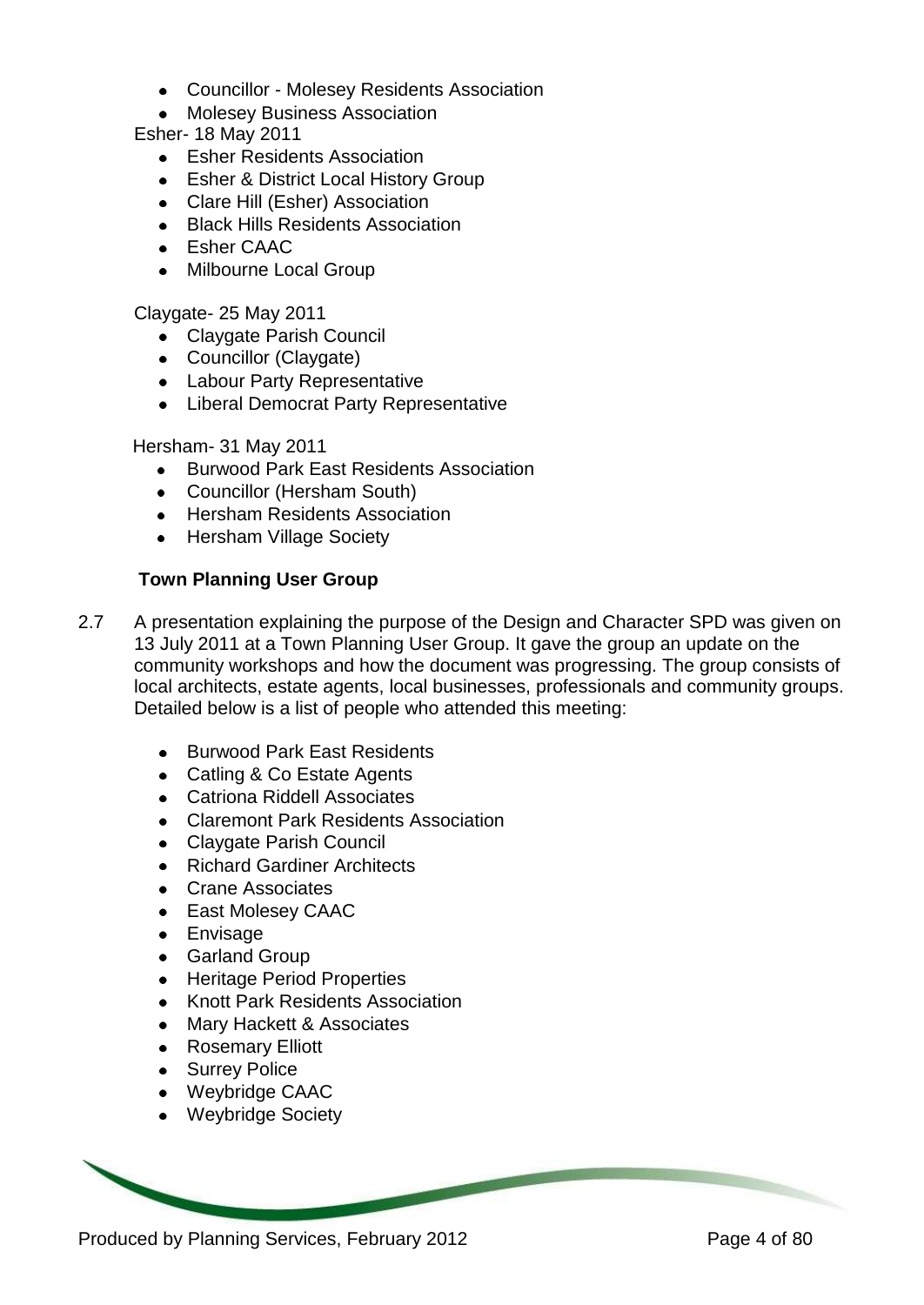### **Community Feedback Sessions**

- 2.8 Feedback sessions with each of the eight community groups took place on 14 and 15 September and provided community representatives an opportunity to discuss the draft settlement area character assessments with the consultants and the Council. They received the document two weeks in advance of the feedback sessions, as well as a list of key questions to facilitate discussion. Out of the 54 community representatives that attended the original workshop, 36 people attended the feedback sessions from the following groups:
	- Weybridge Society
	- The Walton Society
	- Walton CAAC
	- Burwood Park East Residents Association
	- Hersham Residents Association
	- Hersham Village Society
	- East Molesey CAAC
	- Councillor- Molesey Residents Association
	- Long Ditton Residents Association
	- Councillor (Long Ditton)
	- Councillor (Thames Ditton)
	- Esher Residents Association
	- Clare Hill (Esher) Association
	- Esher CAAC
	- Cobham Conservation and Heritage Trust
	- Envisage
	- Cobham, Downside, Oxshott & Stoke D'Abernon Labour Party
	- Stoke D'Abernon Residents Association
	- Cobham & Downside Residents Association
	- Knott Park Residents Association Ltd
	- Cobham Conservation Area Advisory Committee
	- Claygate Parish Council
	- Councillor (Claygate)  $\bullet$
	- Liberal Democrat Party Representative (Claygate)  $\bullet$
- 2.8 When developing the landscape design section of the document, an e-mail seeking general advice on links and information to be included was sent to Natural England, The Wildlife Trust and Surrey County Council. There were no replies.

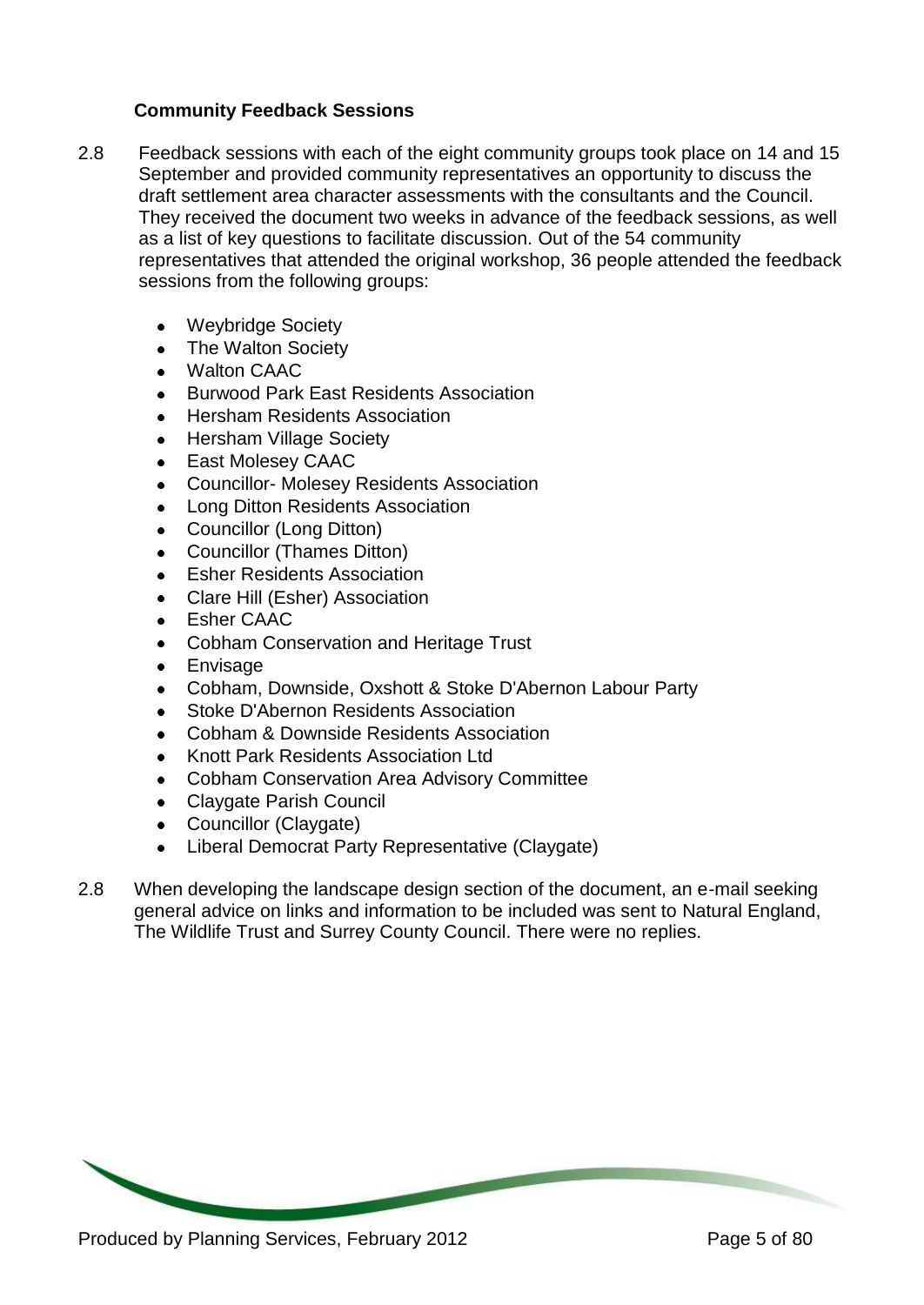### **Key issues raised and how they were addressed in the draft SPD**

2.8 Key issues that were identified and how the Council addressed these issues are outlined below:

#### **Community Workshops**

- Community representatives discussed a number of local design issues that were common across each community workshop. These were the main areas of concern affecting the design new development,
	- Dominance of gated developments
	- Popularity of pastiche and oversized mansions
	- Dominance of car parking and hard standing on drives
	- Minimum parking standards on new development
	- Prominence of refuse wheelie bins and recycling waste bins
	- Scale and dominance of new builds especially flatted development
	- Loss of trees and landscaping
	- Need to protect the historic environment
	- Use of hard boundary treatment
	- Quality of materials

Council response – Every character area assessment for each settlement highlights the issues identified at the community workshops. Any specific issues relating to a sub-area have been included in the sub-area analysis section. This information is intended to be of assistance in prompting applicants to carefully consider the local context and the sensitivities of the site's surroundings. It provides the applicant with the opportunity to show how they might address specific concerns raised by the local community. Specific design guidance on boundaries, landscape design, materials, massing and scale are also included in the document. Additionally, the six case studies provide advice relating to many of the design issues raised above.

Will the SPD include the control of development noise and disruption to neighbours during construction?

Council response – The document provides guidance on how to achieve high quality design proposals, it is beyond the scope of the document to include any reference to the construction effects of development. Every planning approval document already contains guidance to applicants setting out measures to control noise, parking and pollution and this approach continues to be considered the most appropriate mechanism for minimising the impacts of construction.

Will the SPD have any weight when an applicant appeals a decision?

Council response – The SPD will be a material consideration when adopted and so an independent inspector will have to take account of the guidance included in the document when making their decision.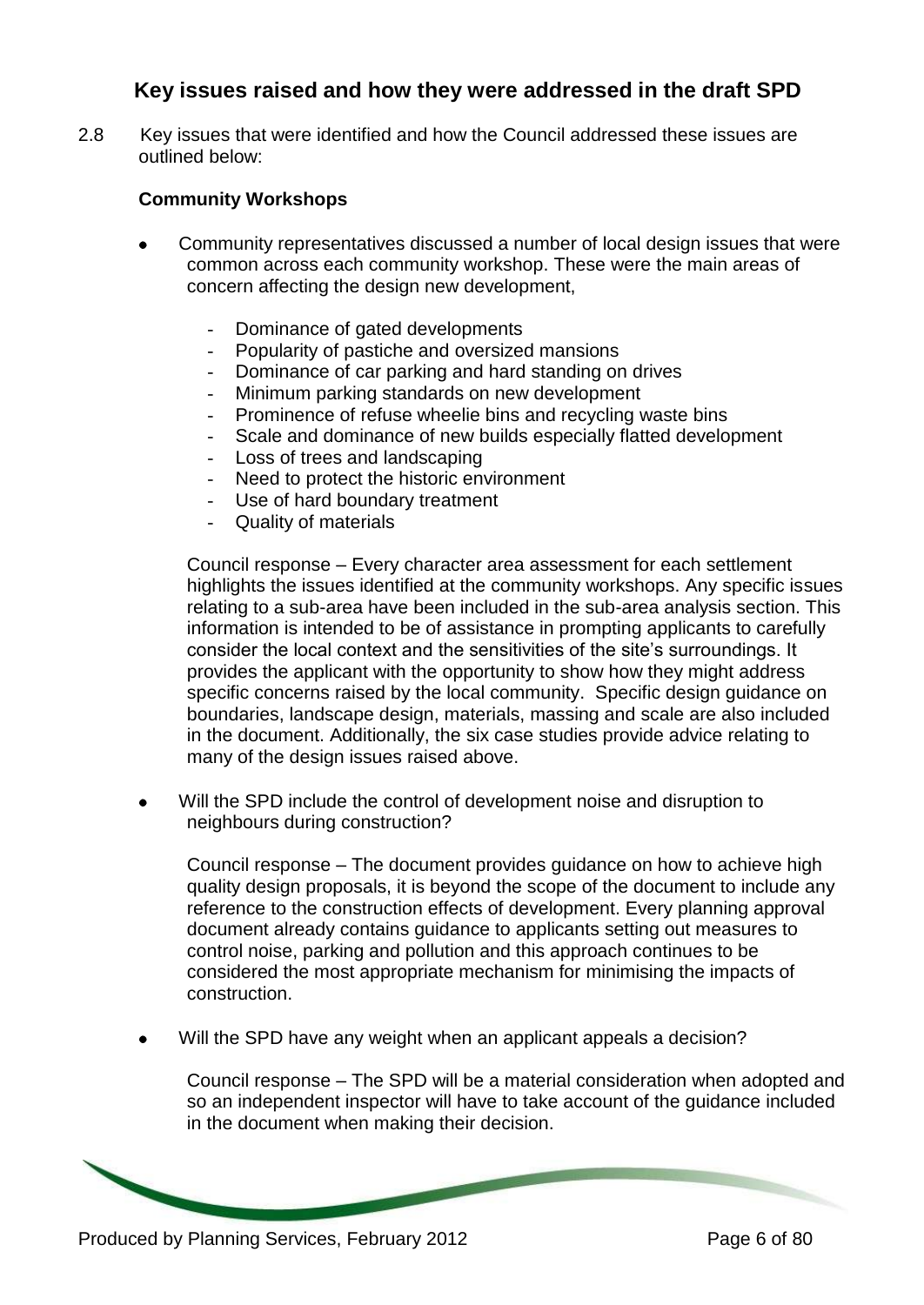Two community groups raised the needs of young people and how design could attract younger people to the area.

Council response – A Young People's Planning Forum was held on the 21 September 2011 and allowed young people to share their views on a number of planning related issues including the design of new development. Young people favoured variety in built form and supported more innovative design solutions. The SPD is not prescriptive and makes it clear that the Council would support innovative design proposals provided they meet the general design guidance.

Many of the groups raised the issue of development pressure and how new development impacts on local services and local transport networks.

Council response – Issues relating to infrastructure delivery will be addressed in the Settlement Investment and Development Plans DPD and the Developer Contributions SPD.

There were many other wider planning issues discussed at the workshops such as social exclusion, vitality of town and village centres and specific enforcement/development control issues. These matters have been noted and will be addressed in other documents.

### **Town Planning User Group**

Will contemporary design still be allowed in Elmbridge? Will Planning  $\bullet$ Committees take on board the new design guidance?

Council response –The Council will continue to encourage innovative design solutions provided they meet other key policies and general design guidance. Planning Committees will take account of the new guidance once adopted.

### **Feedback Sessions**

Overall six out of the eight settlement community groups provided positive feedback and felt that the assessments reflected the character of the area. Community representatives thought the assessments provided enough detail to explain the characteristics of each sub-area while keeping readers engaged with just the right amount of information. All of the groups said that the content was presented in a manner that was easy to read. There were various minor/factual errors that were highlighted during the meetings.

Council response – All minor/factual errors have been corrected. The positive feedback on format, presentation and content meant that the assessments could progress to formal consultation with the rest of the document.

Produced by Planning Services, February 2012 **Produced by Page 7 of 80**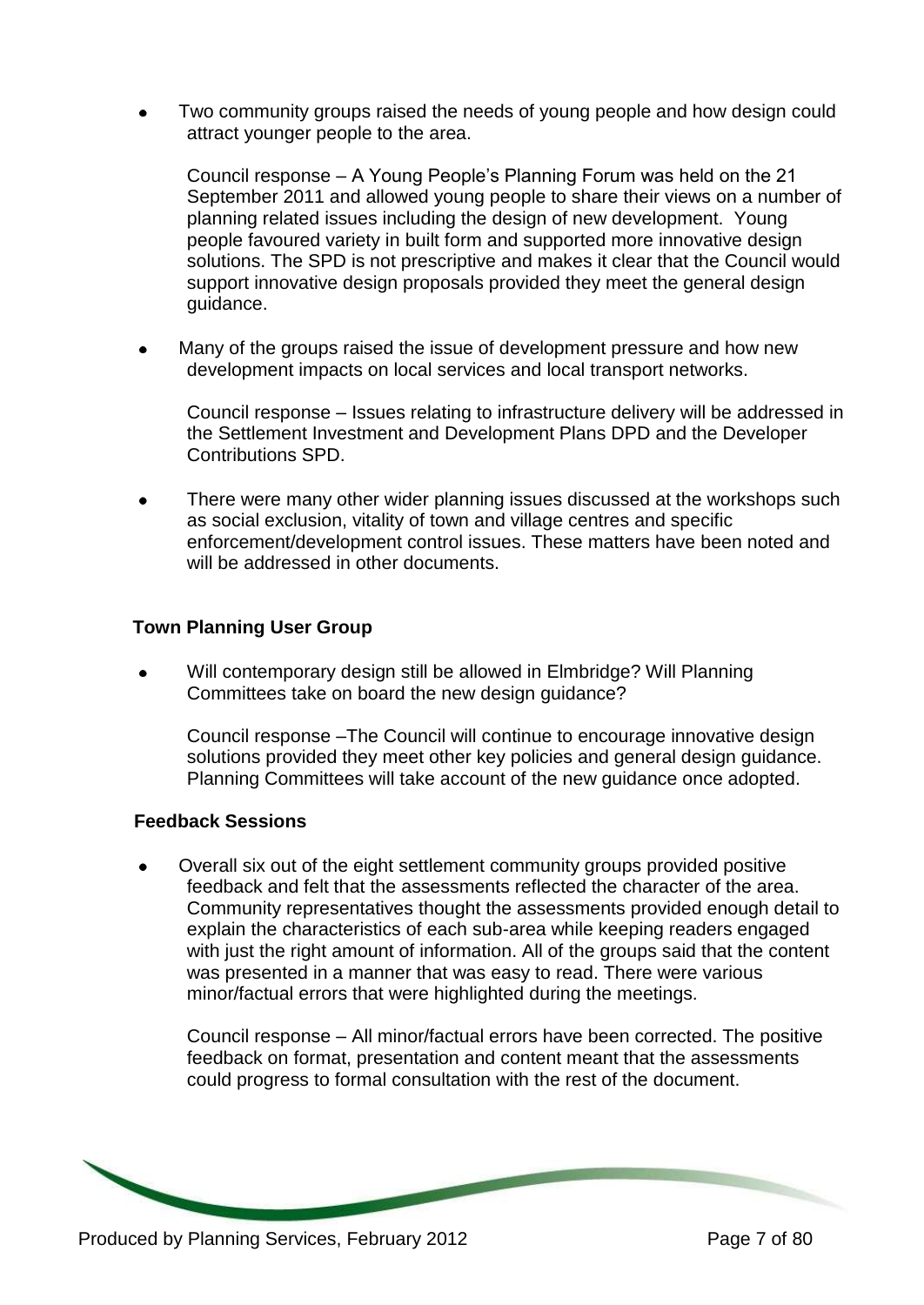All community groups commented on the scale and size of maps, which people found difficult to read.

Council response – hard copies of the SPD will have A3 pullouts and the subarea boundary lines have been changed making them easier to read. Inset maps of Weybridge, Walton on Thames and Cobham town centres have also been included in the document. Additionally, the design and character map will by available on 'My Elmbridge' the interactive mapping system available on the Elmbridge website once the SPD has been adopted. This will allow users to search for their address, identify the settlement area and sub-area. The subarea layer will also provide a link to the assessment.

Claygate Parish Council requested that their Village Design Statement be given a higher profile and believed that the sub-areas should reflect building age and style rather than character area. They produced an alternative map to be used in the document.

Council response – Although the alternative map offers an additional layer of information, it does not easily lend itself to overall area assessment, which in most cases comprise of a number of building types, all of which contribute to overall character. For this reason, the approach to the subdivisions has not been changed. Instead, the descriptions of the sub-areas have been expanded to provide more details with regards to housing types in order to address their concerns. Additionally, the introduction now makes a significant reference to the Village Design Statement.

The Weybridge Society was dissatisfied with the sub-area divisions, as they did not reflect those submitted by them to the consultants. It was agreed that the group would give further consideration to the sub-areas with a view to providing suggestions for a more accurate sub-division of the area. The Weybridge Society also considered the assessments to be lacking in the appropriate level of detail.

Council response – The suggested revisions to the boundaries of the sub-area divisions were generally accepted and have now been changed. However, with regard to further sub division, which would undoubtedly provide a more detailed level of assessment, this would not be possible given the amount of resources available and the inevitable repercussions on the length of the document should such an approach be rolled out to all character assessments. Given the approach adopted in the document, it is also questionable how useful deeper analysis would be. Whilst the character assessments provide a useful start to defining the character of the area, they are not meant to act as a substitute to visiting the site and assessing the character of the immediate area.

As well as a revised map, a detailed schedule of changes to the text and photographs was submitted from the above group for consideration.

Council Response- The suggested changes have been taken into account and incorporated into the assessment and the sub-area divisions where appropriate.

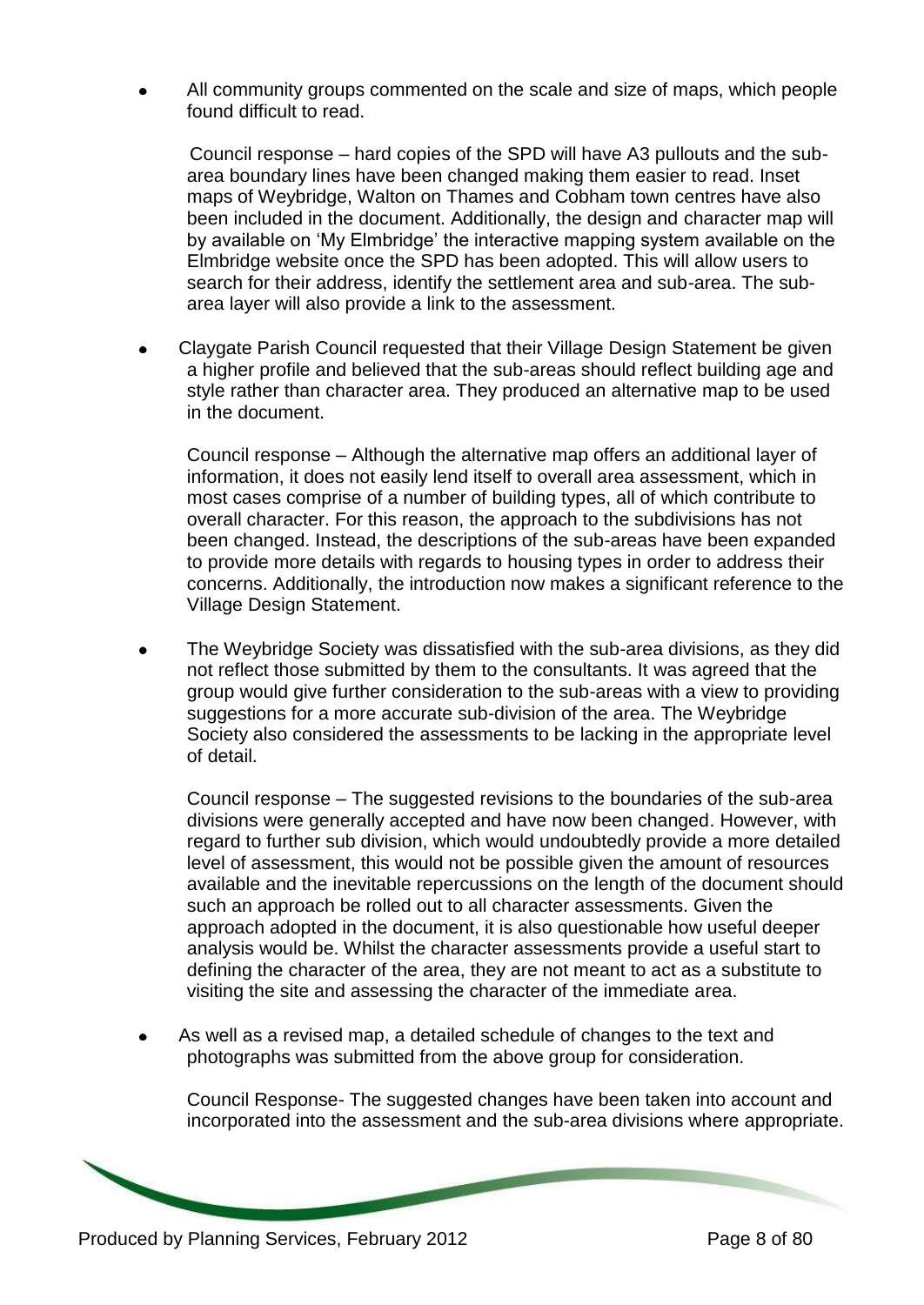- The Weybridge Society raised objections to the overall approach to the Design and Character SPD. They consider that a borough wide approach should be adopted, more akin to the existing residential design guide.
- Council Response- This would be at odds with the spatial approach adopted in the Core Strategy as well as the preference of other communities across the Borough who is supportive of this more localised approach.

## **3. Strategic Environmental Assessment and Habitats Regulations Assessment**

- 3.1 The Design and Character SPD has been subject to a Strategic Environmental Assessment (SEA) and Habitats Regulations Assessment screening process<sup>1</sup>. The Council consulted the relevant statutory environmental bodies on a draft screening report between 20 June and 18 July 2011:
	- Natural England
	- Environment Agency
	- English Heritage
	- Surrey County Council Ecologist
	- Surrey Wildlife Trust
- 3.2 Responses were received from the Environment Agency and Natural England. Both organisations agreed that an SEA and Appropriate Assessment is not required. Details of their comments can be viewed in the final determination<sup>2</sup>.
- 3.3 It should be noted that in accordance with the Environment Agency's comments, the SPD has been reviewed with regards to any mitigation measures recommended for inclusion following the Sustainability Appraisal (SA) / SEA report for the Core Strategy. Furthermore, a high level assessment of the SPD against the original SA/SEA objectives has also been undertaken.

# **4. Formal consultation on the Draft SPD**

4.1 Following initial consultation on the draft SPD the document was then made available for a formal six week consultation in accordance with Regulation 18 (1). The consultation ran from Monday 28 November 2011 to Monday 9 January 2012.

### **Who was consulted and how?**

4.2 The Council consulted:

 $\overline{a}$ 

Produced by Planning Services, February 2012 **Produced by Page 9 of 80** 

 $1$  In accordance with Regulation 9(1) of the Environmental Assessment Regulations 2004 and the Conservation of Habitats and Species Regulations 2010

<sup>2</sup> Screening Report – www.elmbridge.gov.uk/planning/policy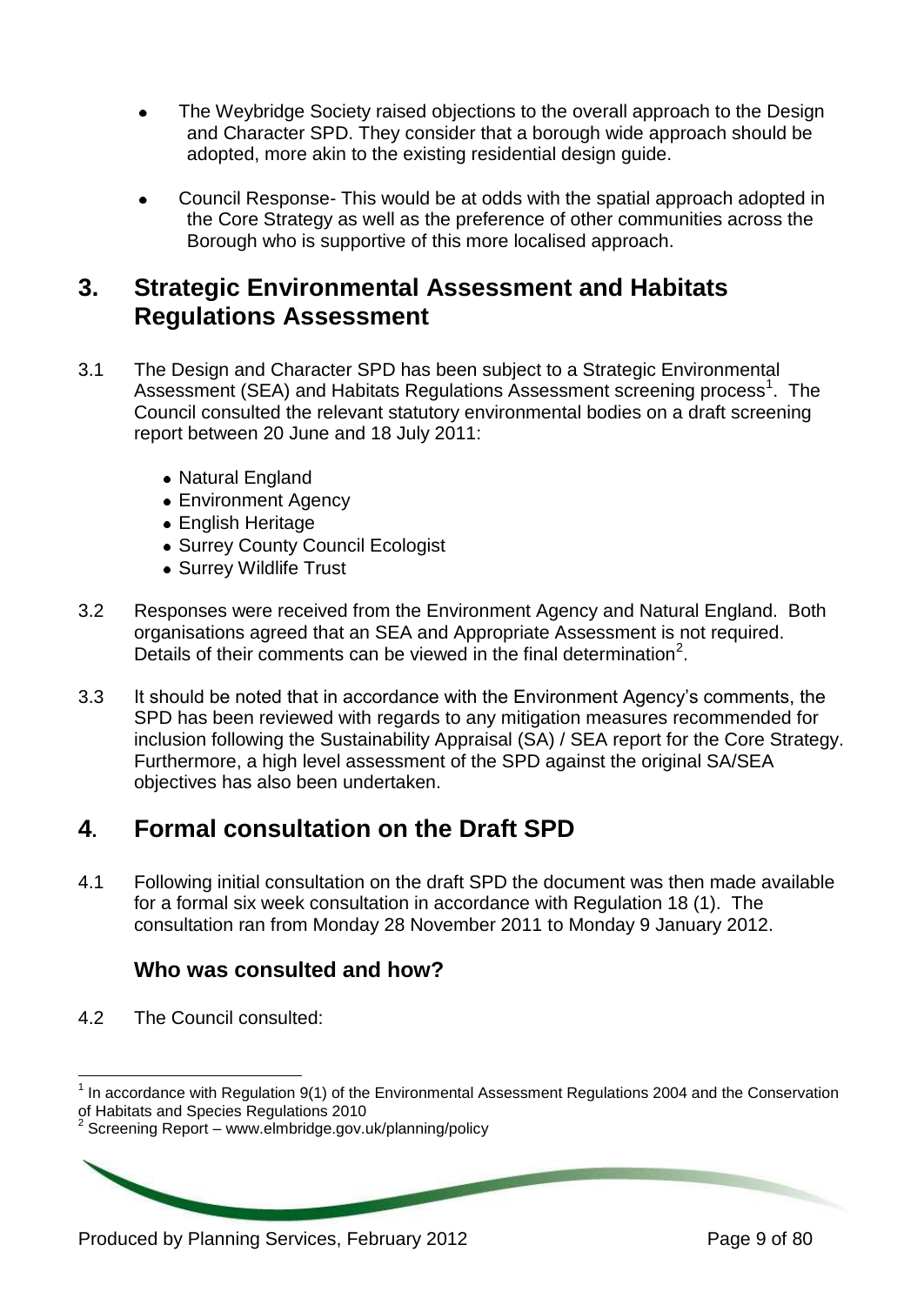- each of the specific consultation bodies to the extent that the local planning authority thinks that the SPD affects the body; and
- such of the general consultation bodies as the local planning authority considers appropriate.
- 4.3 Over 1000 organisations / companies were consulted including local residents groups, businesses and over 170 developers, consultants and surveyors (as set out in Appendix 1).
- 4.4 Consultees were informed of the documents being available for comment via email or letter (see Appendix 2). Included with the letter and attached to the email was key information including how to view the document, make comments, and the SPD matters in accordance with Regulation 17(2)(b) (see Appendix 3). Specific consultation bodies were sent copies of the documents. A questionnaire was produced which asked for specific responses to certain aspects of the documents (see Appendix 4).
- 4.5 The Council also gave notice by public advert as required by 17(2)(c) of the Regulations (see Appendix 5) in local newspapers, on borough noticeboards and via Twitter. All information was made available on the Council's website in accordance with Regulation 17(2)(a) (see Appendix 6), including the front page banner for the first week. Copies of the document were also made available in all local libraries.

#### **Other consultation**

- 4.6 Every Councillor received a hard copy of the draft document prior to the Cabinet meeting to allow Councillors to study the detailed assessments of their local areas and respond during the public consultation.
- 4.7 Steering group members were informed of the consultation via e-mail and a date was set to discuss the consultation responses.
- 4.8 The Development Control Manager and three Senior Development Control Planning Officers (that had originally attended the community workshops and feedback sessions) were given a hard copy of the consultation document. A working meeting of development control and planning policy staff was set up to discuss how the document would work in practice.

### **Key issues raised and how they were addressed in the final SPD?**

- 4.9 22 responses were received in total:
	- 9 local residents / individuals
	- Weybridge Society
	- Claygate Parish Council  $\bullet$
	- Cobham and Downside Residents Association  $\bullet$
	- Cobham Heritage Trust
	- Burwood Park East Residents Association
	- 3 Councillors

Produced by Planning Services, February 2012 Produced by Page 10 of 80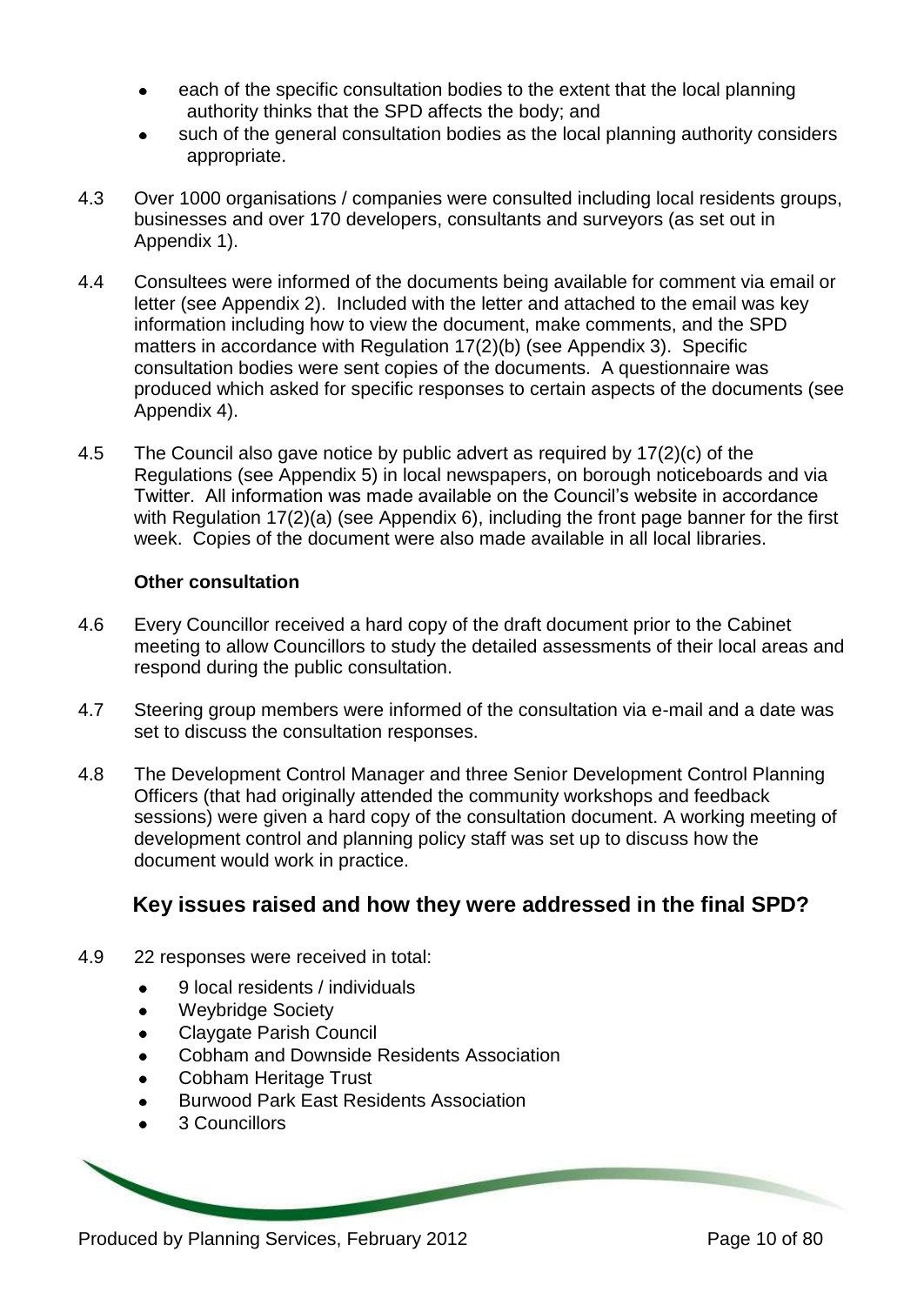- 3 Statutory bodies, (Environment Agency, Highways Agency, Natural England)
- Open Spaces Society
- 1 Developer
- 4.10 Appendix 7 sets out the comments received and how these have been addressed in producing the final SPD. The main issues raised are summarised as follows.
	- Apart from one resident who seemed to find the document difficult to understand, the majority of individual residents have submitted positive comments about the documents format, approach and accessibility. Many of the issues raised relate to the sub-area descriptions. 3 ward Councillors provided additional information about their local areas for inclusion in the character assessments, as well as suggestions for the case study guidance section.
	- $\bullet$ The Statutory bodies made various comments with regard to the sustainability principles section.
	- $\bullet$ Both Cobham Heritage Trust and Cobham and Downside Residents Association questioned a change in the sub division of an area, which was made at the feedback session.
	- Cobham and Downside Residents Association also asked some specific questions about the effectiveness of the document and whether it will prevent poorly designed development, citing several past developments as examples.
	- $\bullet$ Claygate Parish Council submitted a thorough and constructive response to the SPD. Positive comments include reference to Claygate in the overview of Elmbridge, preservation of the Green Belt and the character assessment being more successful than the current Residential Design Guidance. They provided an erratum detailing some minor errors within the text along with further detail on some omissions and changes. They had a number of concerns regarding the ease of use of the design guidance chapters and also queried the omission of the building type map that they had produced after the feedback sessions. They also provided feedback on the case studies and home extensions guide.
	- The Weybridge Society has spent considerable time analysing their local area  $\bullet$ providing information and maps throughout the preparation of the document. They acknowledge in their submission that earlier comments submitted after the feedback sessions have been taken into account by the Council. However, there are still areas in the assessments they wish to expand, correct and 'sharpen up'.
	- $\bullet$ Overall, the Weybridge Society considered the document to be long and complicated, repeating the Core Strategy and containing unreadable maps. They consider the document to be fundamentally flawed in its approach when compared to the 2002 Residential Design Guidance. This is particularly relevant in the case study section. After carrying out a critical analysis of the case studies, they do not support the different format adopted and feel that there is missing information.

Produced by Planning Services, February 2012 Produced by Planning Services, February 2012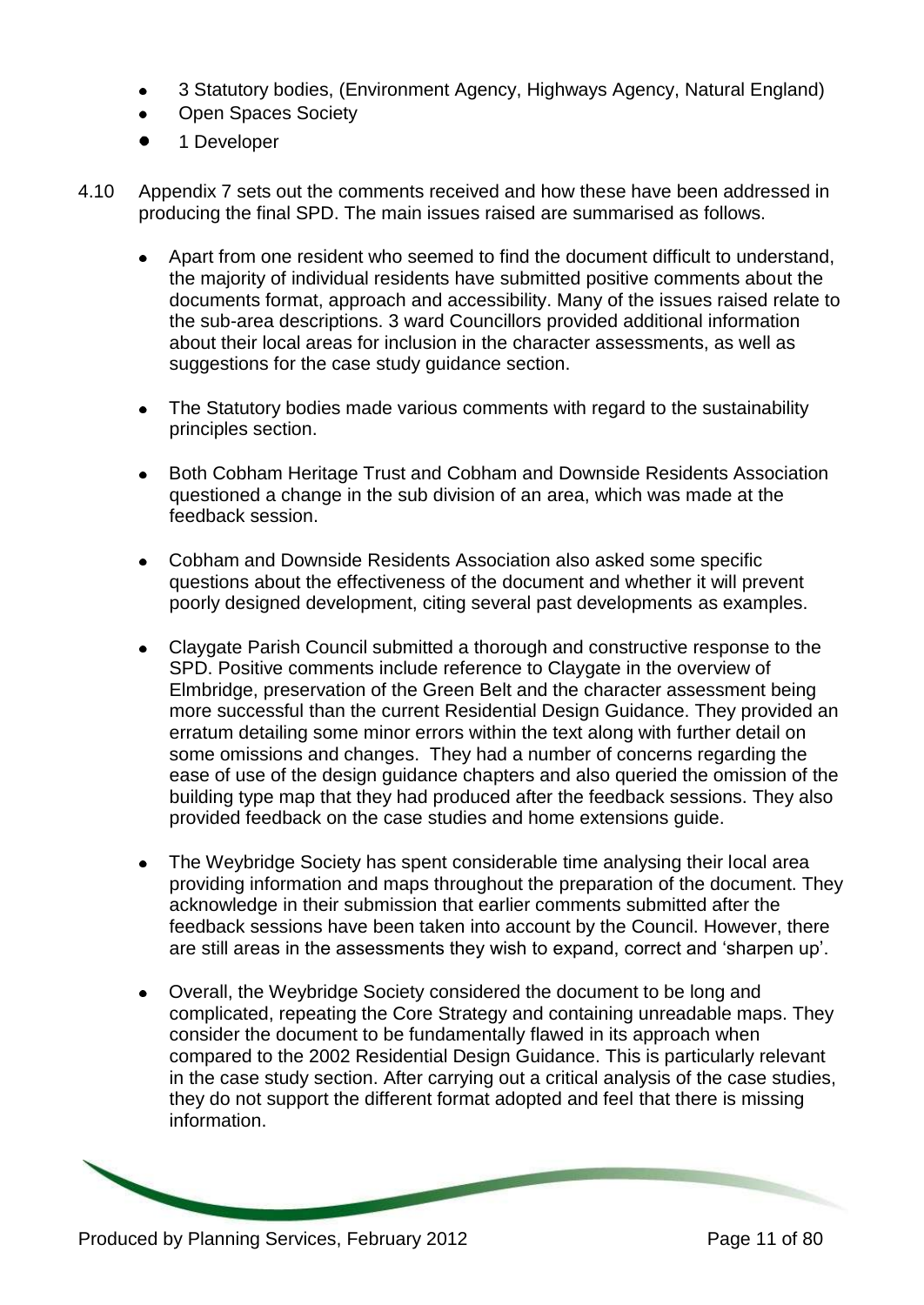4.11 A significant amount of work has been undertaken to address the consultation comments, as well as feedback from the internal steering group and Development Control Officers. Full details of changes made as a result of the consultation can be found in Appendix 7. The document has been restructured and streamlined in order to improve its accessibility and make it more user-friendly. The changes made in producing the final SPD can be summarised below:

### **Reducing the length of document**

- 4.12 The consultation document was some 200 pages long, which raised concerns about the usability of the document. To address this issue, a suite of documents using 10 companion guides has been created. The companion guides contain details of the 8 settlement area character assessments together with an overview of the Borough and specific guidelines relating to home extensions. This reformatting removes over 100 pages from the main document. The consultation responses clearly state support for the detail and content of these assessments, but not all will be relevant to a proposal. Users can work with the main document and consult the relevant settlement companion guide wherever the site is located. This reduces the 'bulk' of the main document considerably and gives the assessments greater value as separate standalone documents.
- 4.13 Even though the detailed assessments are now located in companion guides, the main document still includes a chapter on assessing character. This is the first step in the design process and important in understanding context and creating distinctive places. A series of double page overviews give a 'snapshot' of the eight individual settlement areas which link to the relevant companion document. This visual representation results in the main document being more engaging, but still maintaining the detail requested by the local community.

### **Improving usability**

- 4.13 Although most of the residents found the document easy to read, one resident found the document very difficult to understand. The Weybridge Society and Claygate Parish Council considered that the document was difficult to follow in some areas.
- 4.14 To address this issue, the document now includes a step-by-step guide explaining how to use the document with the aim of helping navigation and improving usability. The document has also been thoroughly edited and the glossary expanded, to ensure clarity of language.
- 4.15 In order to take account of concerns raised by the Claygate Parish Council and to address Weybridge Society's comments with regard to missing information from the Residential Design Guidance, the design guidance section has been revised and restructured. Originally referred to as placemaking and sustainability principles, it is now included in one general design guidance chapter. A new section on 'layout' has been added, as this is a common reason for refusal in Elmbridge.

Produced by Planning Services, February 2012 **Produced by Page 12 of 80**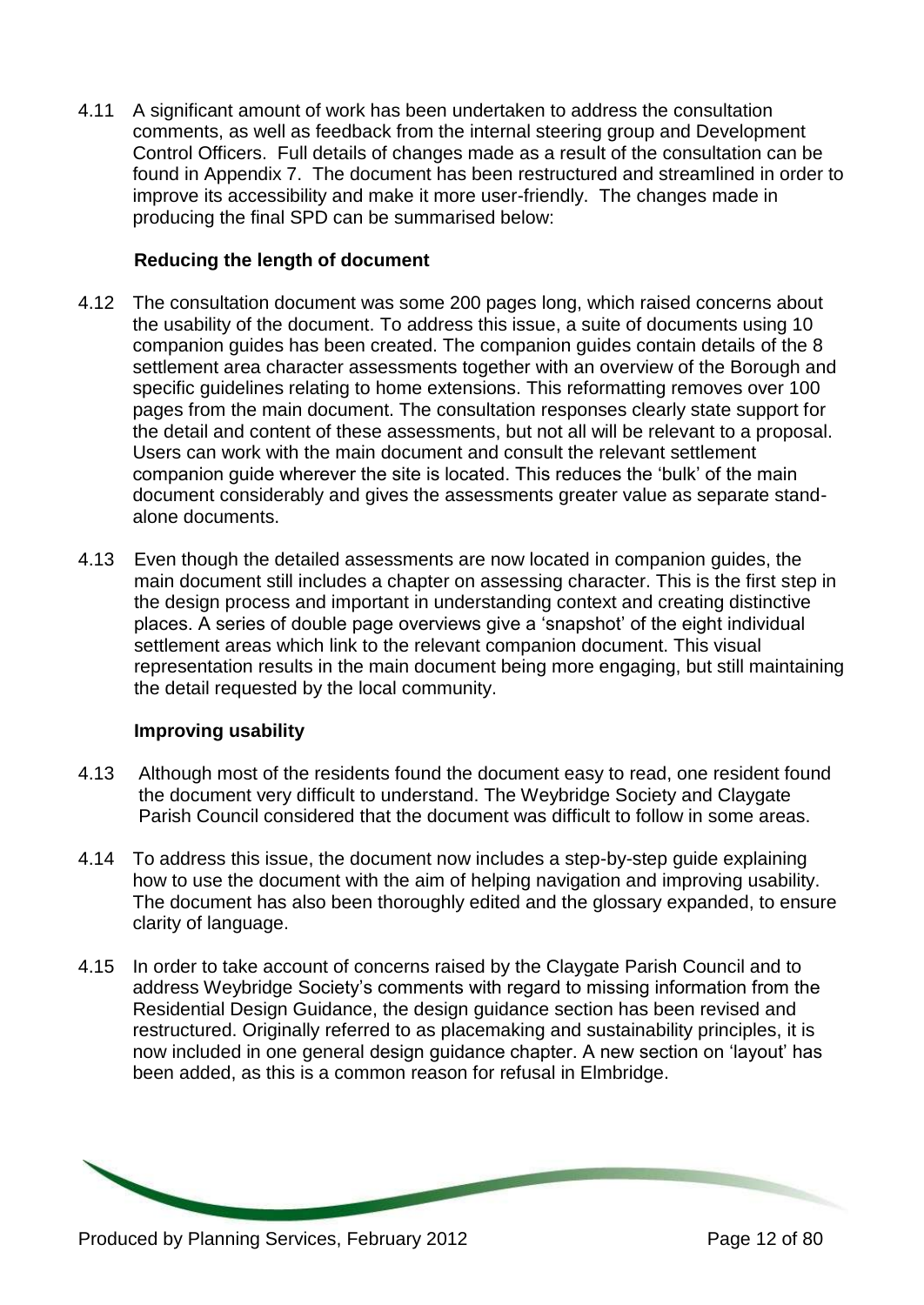4.16 Sustainable design has been given much greater emphasis, relocated at the beginning of the general design guidance. This section takes account of the consultation responses from the Environment Agency, Natural England and the Open Space Society.

### **Settlement Area Character Assessments- amendments/additions**

- 4.17 Many of the consultation responses relate to the 8 settlement area character assessments. Claygate Parish Council, Weybridge Society, Cobham Heritage Trust, Cobham and Downside Residents Association, individual residents and 3 local ward Councillors have all suggested additions and/or clarification of information. All these changes have been made where appropriate. (See appendix 7 for exact responses)
- 4.18 Cobham Heritage Trust, Cobham and Downside Residents Association and the Weybridge Society requested amendments/ additions to sub areas. In addition, the Weybridge Society requested additional sub- areas that fall within the Green Belt. Some considered that the maps are difficult to read.
- 4.19 Sub dividing by character is not an exact science, and there is often no definitive change of character at the boundaries of the sub-areas. The sub divisions are intended to offer no more than a broad description of the area and cannot provide a substitute to visiting the site. The role of the character assessments and their limitations is explained fully in the document.
- 4.20 The spatial strategy in the Core Strategy (Policy CS1) clearly states that new development will be directed towards previously developed land within the built up areas. This is to ensure protection of the Green Belt. To create 3 new sub-areas that fall within the Green Belt as the Weybridge Society suggest is not only beyond the scope of this document but would clearly be contrary to policy. It would also imply that the Council would consider development in the Green Belt.
- 4.21 Clearly it is not the intention of the Weybridge Society to promote the development of the Green Belt and their suggested inclusion of the areas is for comprehensiveness rather than any other reason. However given the Council's adopted strategy to accommodate all development in the urban area, the inclusion of sub-areas within the Green Belt are not only considered irrelevant but could also have a significant effect on the length of the document as the approach would have to be 'rolled out' though the whole of the document. It may be that, once the Council can commit resources to developing a Green Infrastructure strategy, the information could make a useful contribution to that document.
- 4.22 Comments and suggestions with regard to sub-area analysis have been changed where it strengthens the document. However any language that appears to be overly restrictive has not been included. In addition, the document makes it clear that references to case studies simply offer a 'signpost' to development that could potentially occur- they do not give the 'green light' to development.
- 4.23 Claygate Parish Council has produced a building type map, which provides another layer of information. This has been included in the character assessment.

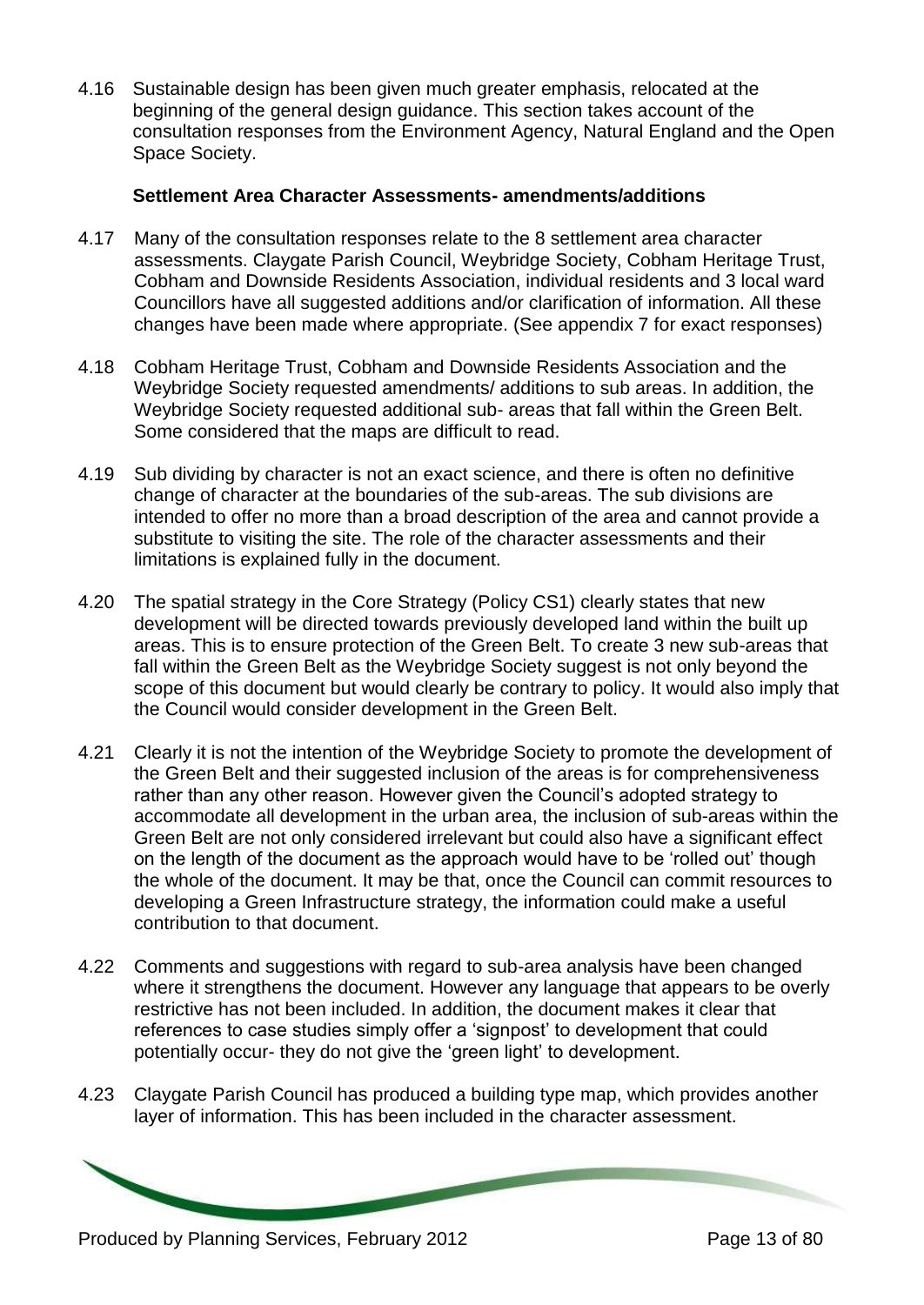4.24 The maps will be legible through My Elmbridge, which will be prepared after adoption. The hard copy companion guides will include A3 maps.

### **Improving the effectiveness of case studies**

- 4.25 Weybridge Society, Claygate Parish Council and a local ward Councillor raised concerns about the content and/or effectiveness of the case studies. The Weybridge Society carried out a critical analysis of all the case studies and considered that there was missing information and the' 4 stage development process', fundamental to the new approach adopted within the SPD, was not as effective as the method adopted in the case studies contained in the 2002 Residential Design Guidance (RDG). Claygate Parish Council also provided detailed comments, some positive and some negative.
- 4.26 In response, planning officers and steering group members gave further detailed consideration to the case study section. As a result, the section has been revised and streamlined. All four diagrams relevant to each case study can now be viewed across a double page together, illustrating the development of a design through the various stages of the process. Text has been edited, which aids readability and ease of use.
- 4.27 Case study 3 has been revised completely. Having carried out a thorough assessment of the information contained within the RDG's case studies, all relevant guidance has been incorporated within the case studies or within the design guidance section of the SPD where appropriate.
- 4.28 The case studies do differ to those contained within the RDG as they promote a 'design process', placing a greater emphasis on understanding the context of the site. They provide potential design solutions (but not the only solution) for new developments that are commonplace in Elmbridge.

#### **Improving the effectiveness of the document as a whole.**

- 4.29 The Weybridge Society does not support the process led approach of this document and considers that this is not an improvement on the existing 2002 Residential Design Guidance. Cobham and Downside Residents Association have raised some concerns about the effectiveness of the document and whether it has the capability of preventing poorly designed development, citing several past developments as examples.
- 4.30 In response, it is considered that the SPD improves on the Residential Design Guidance in that it has a greater focus on the local character of the Borough's eight settlement areas. It also includes guidance on sustainable construction, as well as non-residential developments, and has the benefit of extensive community engagement.
- 4.31 The SPD is also far less prescriptive as it encourages an appreciation of different characters/contexts and how these determine a design proposal, relying on considered judgements that will inevitably be influenced by a variety of factors.

Produced by Planning Services, February 2012 Produced by Page 14 of 80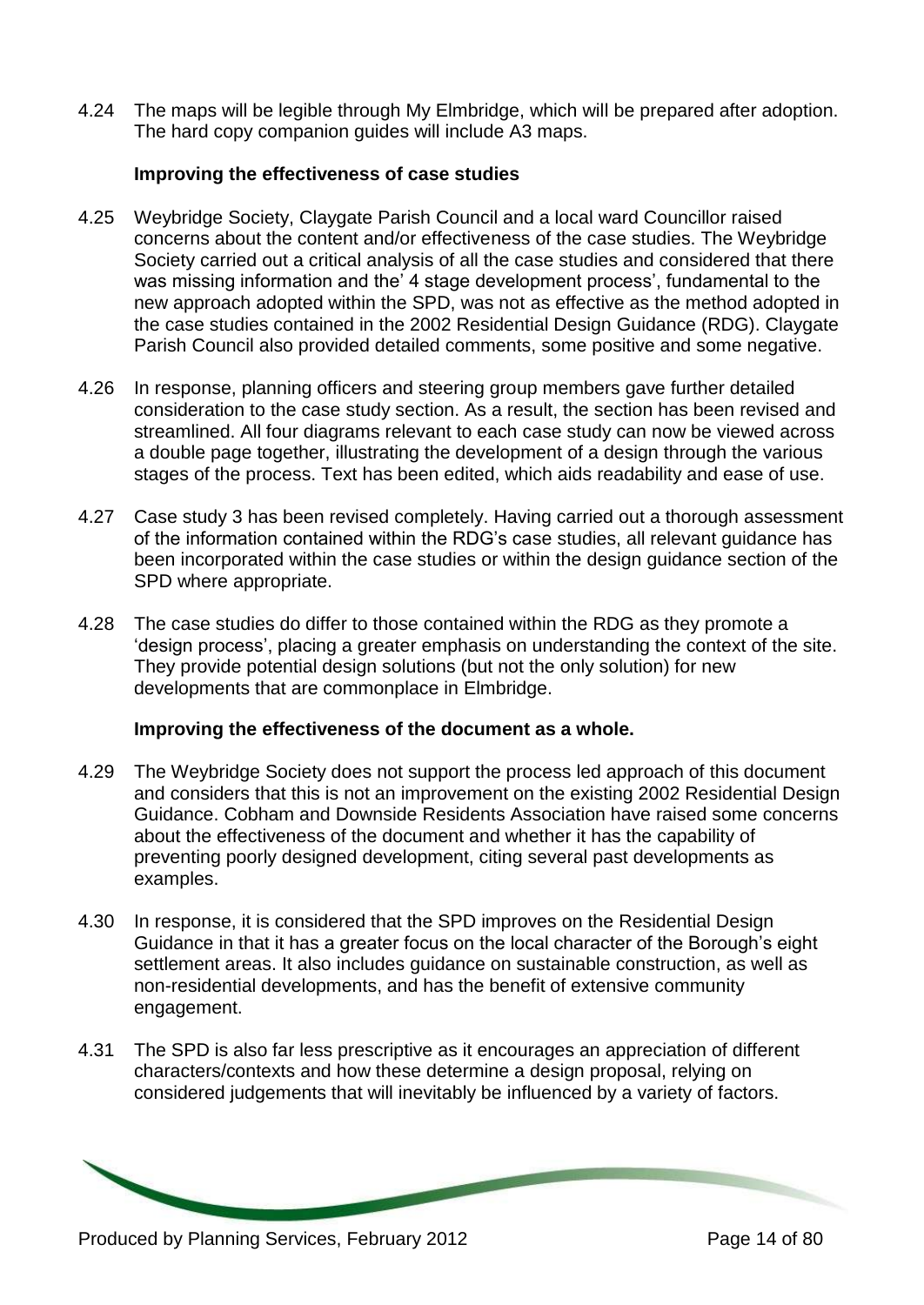4.32 In order to make sure the document is effective, the document now includes detailed monitoring arrangements that will reported on annually in the Council's 'Authority's Monitoring Report'.

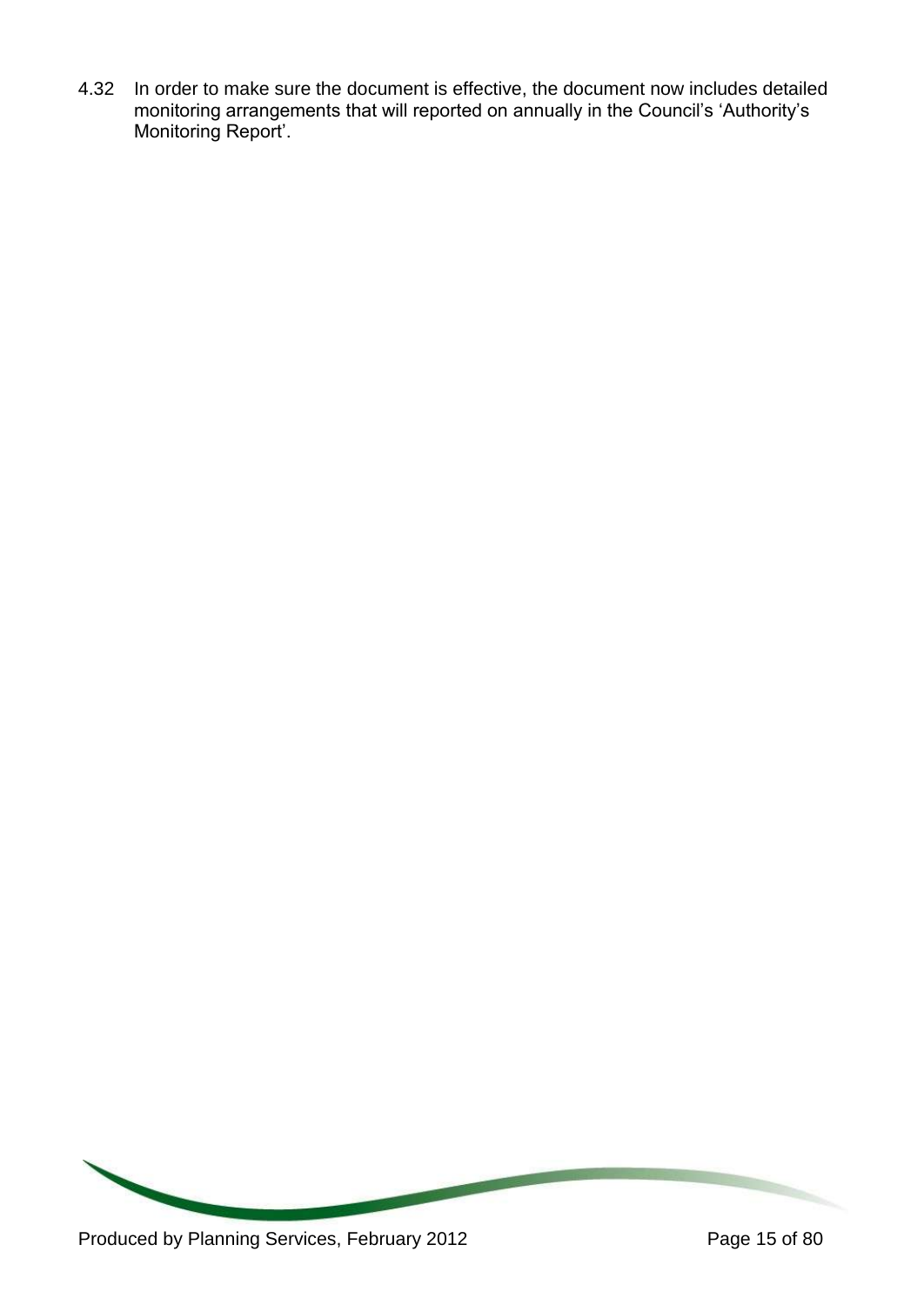# **Appendix 1 – List of Consultees**

Woking Borough Council Mole Valley District Council Thames Water Property Services Ltd Spelthorne Borough Council Coal Authority RSPB NHS Surrey Runnymede Borough Council Highways Agency RB of Kingson upon Thames Veolia Water Central Guildford Borough Council Ockham Parish Council Natural England AMEC Environment & Infrastructure UK Limited East Horsley Parish Council Environment Agency UK Power Networks Surrey County Council - Strategy, Transport and Planning Civil Aviation Authority Claygate Parish Council Sutton and East Surrey Water Plc Scottish and Southern Energy British Telecommunications plc Hutchinson 3G UK Ltd NTL Cable and Wireless O2 (UK) Ltd - Telefonica Europe plc Vodaphone Group Plc Virgin Mobile Holdings plc T-Mobile UK Ltd LB Richmond upon Thames Surrey Police English Heritage (South East Region) Department of Transport British Gas Homes and Communities Agency GLA Greater London Authority **SGN** Virgin Media Limited Orange PCS Ltd Surrey Chamber of Commerce Claygate Chamber of Commerce Cobham Chamber of Commerce Elmbridge Business Network Age Concern Surrey Elmbridge Access Group Showmen's Guild of Great Britain Elmbridge Multi-Faith Forum

Mr Ian Bonnett Mr Alan Bufton Mr Alan Smith Mr Alan Coe Mr Alton Brown Mrs Stephanie Alderson Mrs Alison Lornie Mr. Mohammedali Tayyib Mr Andrew Giles Miss Anita Morrish Mrs Ann Sheppard Mrs Anne Hills Mrs Ann Kirk Mrs Antonia Izard Mrs Judith Barker Mrs Barbara Bowman Mrs Dee Medawar Mr Bob Fisk Captain Timothy John Seeman Mr Clive Browne Mr Bruce Perry Mr Bruce Allum Mrs Conra Nevitt Mrs Carol Thierry Mrs Catherine Stewart Mr Derek Mason Mr Chris Nason Mrs Christine Craig Mr Carl Jaffer Mr Ross Prideaux mr clive bennett Mr David Nash Mrs Sarah Waite Mr Michael Courtney Mr Michael Doyle Mr Dave Brown Mr David Michael Simms mr david foreman Miss Dawn Carritt Mrs Deborah Bennett Dorothy Stone Mr Donald Bearshall Mr Douglas Hodgkiss Mr Nicholas Drury Mr and Mrs M.D Dunn Mr Ernest Rich Mrs Katherine Emerson Mr Ian Johnson Mr Evan Schulz Mr Francis Clauson Mr John Hornby

Produced by Planning Services, February 2012 **Produced by Page 16 of 80**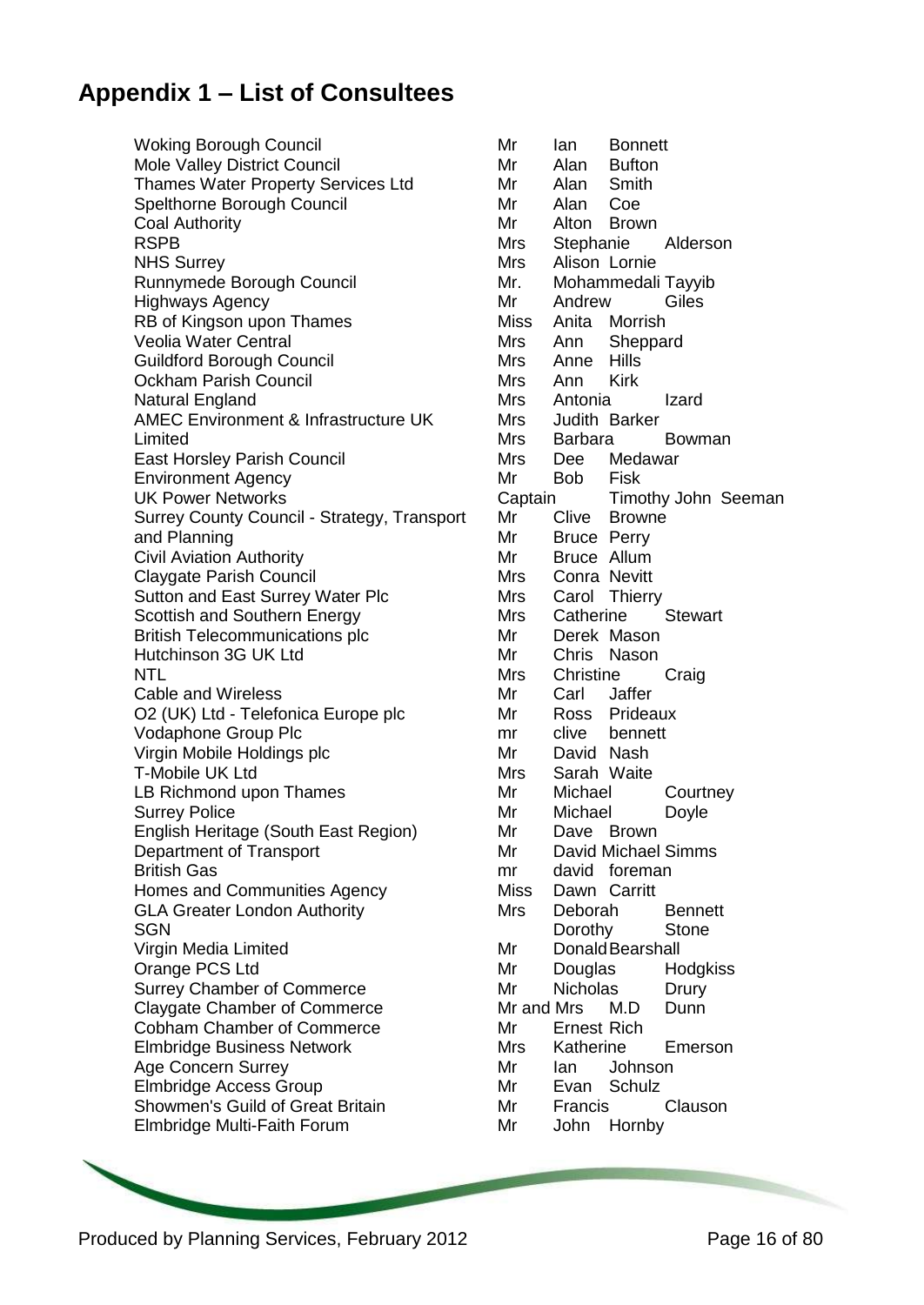Elmbridge Housing Trust Voluntary Action Elmbridge Walton, Weybridge, Hersham Citizens Advice Bureau FFT Planning Network Rail North Area Office 1914-1919 Oatlands War Memorial Charity 33 Wolsey Road (East Molesey) Ltd A2 Housing ADM Architecture AKH Associates Aldous Craig Estates All Saints Catholic Church Alliance Environmental Planning Ltd Antler Homes Southern plc Anyards Designers & Surveyors Ltd Apex Housing Group Argent Estates Ltd Asda Stores Ltd Ashley Park Residents Association Assoc of Riparian Owners of River Mole Aston Mead Avenue Van Removals Bairstow Eves Barons Estate Agents Barratt Southern Counties Barton Willmore Batcheller Thacker Bell Farm Junior School Bellway Homes South East Berkshire Homes Ltd. Beveric Cleaners Bewley Homes Bigwood Associates Ltd Blackhills Residents Association Ltd Bomd Davidson Chartered Quantity **Surveyors** Bonsor Penningtons Boyce Thornton British Waterways Broadway Malyan Brooke-Taylor Commercial Building Design Co Burhill Badminton Club Burhill County Infants School Burhill Estates Co. Ltd Burwood Park East Residents Association Burwood Park Residents Ltd C H K Esher Cadsquare Ltd Cala Homes South Ltd Carer Support Elmbridge Carrick Howell Lawrence

Mr Clive Sait Geoff Herbert Mr Geoffrey Banks Ray Smith Mrs Georgia Warner Mr Gerard Frain Mr Gerald Gilbert Mrs Gillian Money Mrs Gillian Hall Mr Harold Pettinger Miss Heather Edkins Dr Heather Patel Mr Hugo Boylan Mr Iain Nisbet Mr Ian King Mr Ian Douglas Maidment Mr Graham Warren Ms Ingrid Morris Mr JosephO'Driscoll Mr Martin Wapshott Mrs Jane Ward Mr Jani Ahmad Mrs Joanne Barlow Mrs Jenny O'Donoghue Mr James Byworth Mrs Maria Young Mr John Trafford Mr John FitzPatrick Mr John Brine Mr John Millen Mr Jeremy Palmer Jonathan Best Mr John Gurney Mrs Julie Taylor Vincent Mrs Roz Newman Mr Richard Bell Mrs Katherine Ernest Professor Keeping Stum Mr K Purssey Mr Kenneth Brown Mr Terence King Mr Terry King Mrs Nicola Pallitt Mr Ian Harvey-Samuel Mr Guy Greaves Miss Linda Wilkin Mrs SharonLinney Mrs Loretta Draper Mrs Louise Reynolds Mrs Maeve Strachan Mrs Margaret Emery Mr Mark Harrington Mr Mark Mayhew

Produced by Planning Services, February 2012 **Produced by Page 17 of 80**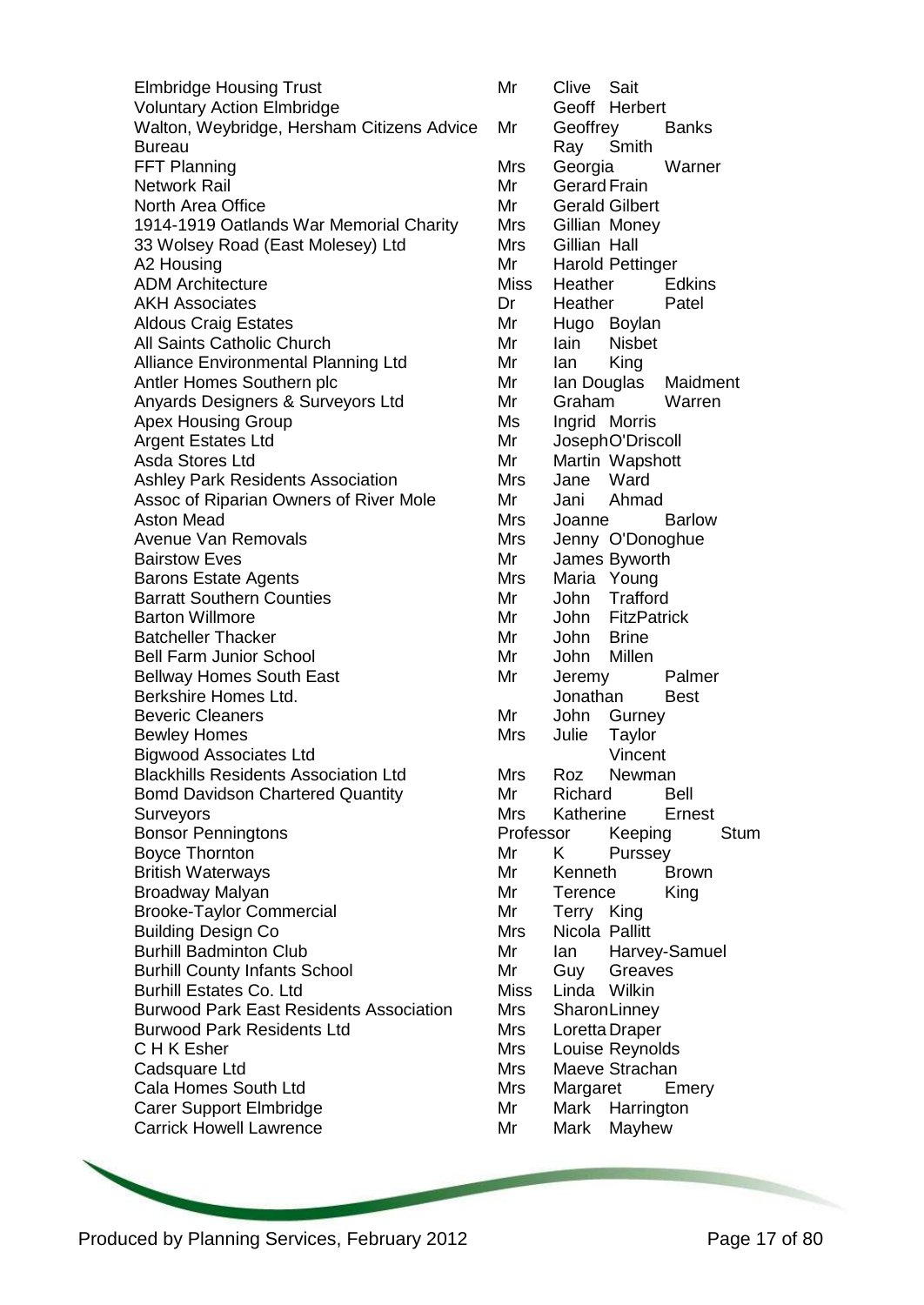Castle Wildish Centre for Ecology and Hydrology CgMs Consulting Chalford Property Co Ltd Chancellors (Charterd Town Planning Consultantss) Chartridge Developments plc Chief Executive Octagon Developments Limited Churcholds Estate Agents Civil Aviation Authority Claygate & Esher Labour Party Claygate Allotment Holders Association Claygate Women's Institute **CNBS** Cobham & Downside Residents Association Cobham Chamber of Commerce Colliers CRE Community Support Services Community Support Services Countrywide Residential Lettings Crane & Associates Crest Nicholson plc Crown Estate Culpin Partnership **Curchods** Cyclist Touring Club D2 Printing Ltd Dalton Warner Davis David Sayer & Associates DBA Speakers Dean Design Architectural Services Defence Estates Denton Homes Ltd Department for Business Innovation & Skills Department for Children Schools and Families Department for Culture Media and Sport Department for Work and Pensions Department of Health Dept for Environment, Food and Rural Affairs Dept for Innovation, Universities and Skills Derek Horne and Associates Design Fireplaces Development Land & Planning Consultantss Ltd **Dialogue** Digital Video Systems Ltd Dittons Pensioners Association DJF Residential Lettings Ltd DLP Consultants DMH Planning DPDS Consulting Group Drivers Jonas

Mrs Candy Maxted Mr Mervyn Searle Mrs Teresa Carrick Mr Adrian Mills Mrs Mollie Kingham Mrs Monique Herne Ms monira khatun Ms Syeda Monira Akter Khatun Mr Neil Flarry Lord DonaldNicholls Mr Nick Matthew Mr WilliamBotting Mr Peter Almond Mrs Pamela Goodyer MRS FREDA COLLINS Mrs Leila Brown Mrs S A Parnell Mr Patrick Hulls Mr Peter Hills Mr Peter R Fish Mr Peter Lindow Mr Philip Lewcock Mrs Pippa Murphy Mr Paul Saville Mr Peter Stevenson Mrs Patricia Notton Mr Raymond Stenning Philippa Manning Mr Richard Francis Mr Robert King Mr Robert Hart Mr David Wheeler Mr Roger Bennett Mr Roger Armstrong Mr Russell Benzies Mr Robin Williams Mrs Sally Regan mr sam collins Mrs SandraAdamson Mr Seamus Gallagher Ms Carola Eason Ms Sheena Clarke Mr Simon Hobbs Mr Simon Hope dr sion gibby Mr Simon Bailey Mr Stephen McCarthy Ms Susan Hughes Mrs Susan James Mr Thomas Gibbon Cherry Eddy Mr Brian Fairclough Sir/ Madam T Jones Mrs Sue Brown

Produced by Planning Services, February 2012 **Produced by Page 18 of 80**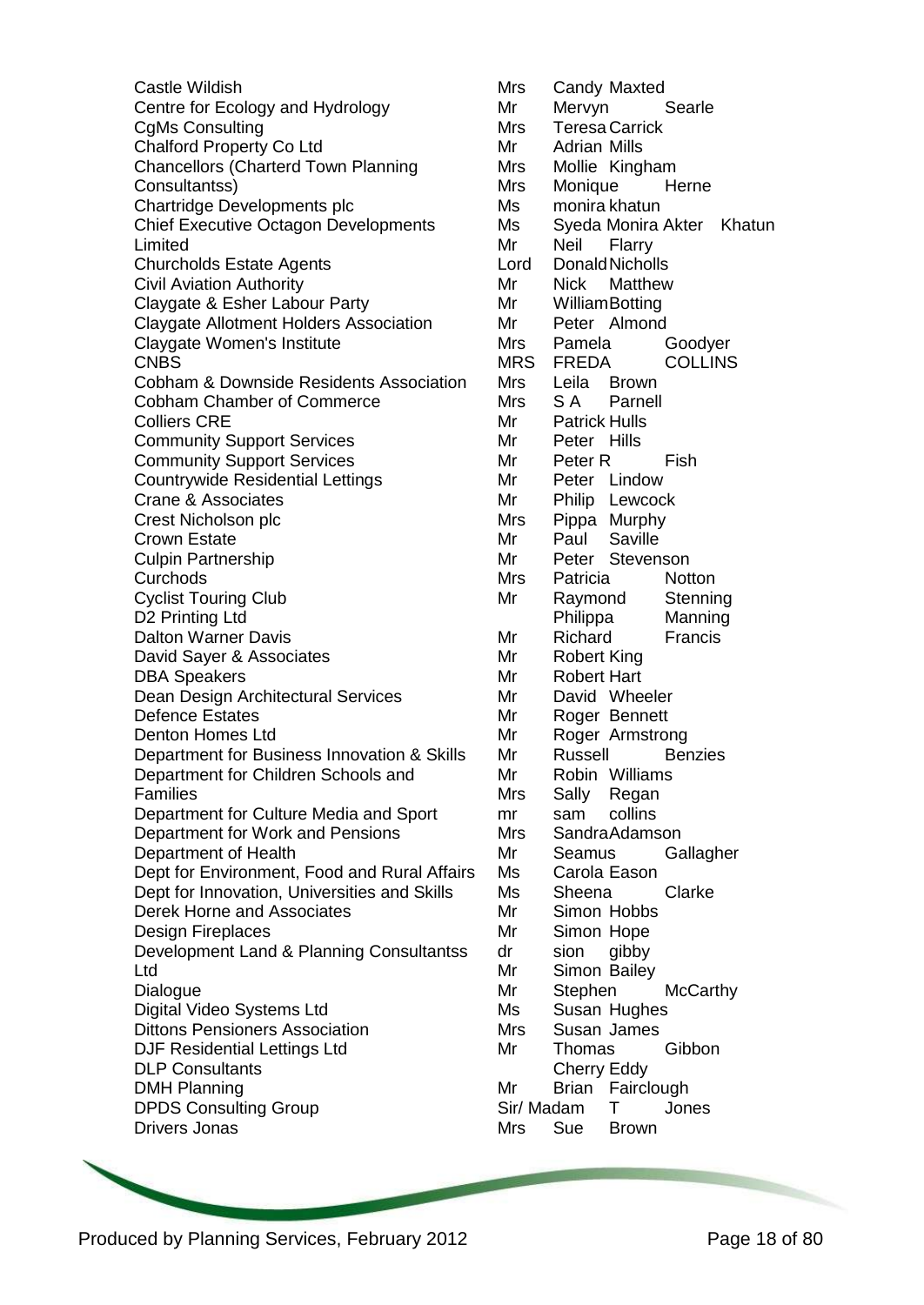E.Build Homes East Elmbridge and Mid-Surrey Primary Care **Trust** EDF Energy Elmbridge Arts Council Elmbridge Canoe Club Elmbridge MENCAP Esher & District Citizens Advice Bureau Esher & District Victim Support Esher CAAC Esher Church School Esher Retail Group Fairmile Avenue Residents Association Fairview New Homes Ltd Feltonfleet School Trust Ltd Field Place Weybridge Residents Association Ltd Fieldcommon Residents Group Fire Brigades Union **Firstplan** Friends of the Earth Garland Group Ltd Garry Porter **Garthcliff** Gascoigne Billinghurst Gascoigne-Pees George Wimpey Homes Georgian Group Gerald Eve LLP Gladedale (South East) Ltd Godolphin Road Residents Association Goldcrest Homes Golden Curry Graham Johnson Optician-Contact Lenses Grovelands School Hamptons International Hawes and Co Health & Safety Executive Heathside School Helas Wolf Heritage Period Properties Hersham Bowling Club Hersham Teaching Centre Hersham Village Society High Pine Close Residents Association Hinchley Wood Residents Association Hinchley Wood Traders Assoc HJC Real Estate Holy Trinity Church Home Builders Federation Home Design Services Home Office Howard Hutton & Associates Hurst Park Residents Association

Dr Tony Wenman Mr Antony Roberts Mr Anthony Palmer Mrs Patricia Davies Mr Neil MacLeod Dr Vinay Patroe Mrs Wendy Jane Gray Mr Willliam Brook-Hart St Mary's Parish Church Parish Office, All Saints Church Surrey Chamber of Commerce Claygate Chamber of Commerce Elmbridge Business Network Age Concern Surrey Elmbridge Access Group Elmbridge Multi-Faith Forum Voluntary Action Elmbridge Walton, Weybridge, Hersham Citizens Advice Bureau St. Andrew's Church St Peter's Church Cobham Chamber of Commerce Help the Aged Showmen's Guild of Great Britain Elmbridge Housing Trust Surrey County PFA "Downside Village and Plough Corner **CAAC** Surrey Community Action Surrey Community Development Trust Surrey Countryside Access Forum Surrey Countryside Access Forum Surrey County Council - Archaeology Surrey County Council - Education Planning Surrey County Council - Estate Planning & Management Surrey County Council - Estates & Planning Management Surrey County Council - Estates Planning & Management Surrey County Council - Transportation Development Control Surrey County Council Libraries and **Culture** Surrey County Council Local Partnership Team Surrey County Council Local Partnership Team Surrey Fire & Rescue Service Surrey Fire & Rescue Service Surrey Fire and Rescue Service Surrey Lifelong Learning Partnerships Ltd Surrey Neighbourhood Watch

Produced by Planning Services, February 2012 **Produced by Page 19 of 80**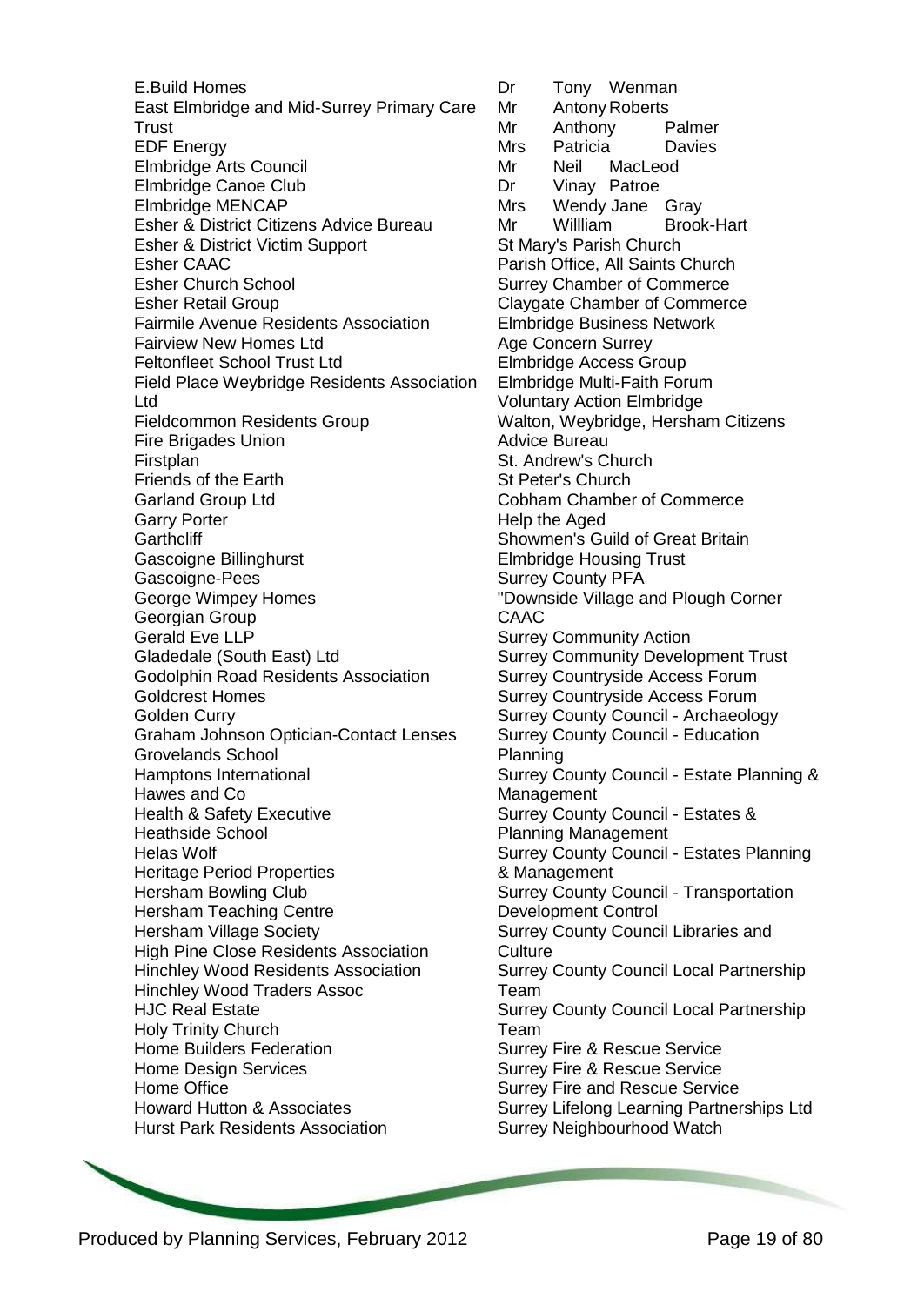Indigo Planning Jacksons Letting Agents Jackson-Stops & Staff Jason Coats Ltd John D Wood & Co Jones Day Jones Lang Lassalle Ltd King Sturge Kingston Homes Ltd, The Estates Office Kingston Liberal Synagogue Kingstons Homes Ltd Knight Frank Knight Norman Partnership La Voiture Laing Homes Lambert Smith Hampton Latchmere Properties Ltd Learning and Skills Council South East Leverton Maintenance Company Levvel Consulting Ltd Linden Homes Development Ltd Lochailort Investments Ltd London Borough of Richmond upon Thames London Buses Network Operations Long Ditton St Mary's C of E (Aided) Junior **School** Lower Farm Stables Lower Mole Countryside Project Martin Flashman & Co Martin Grant Mary Hackett & Associates Matthew Pierce & Co **McDonalds** Michael Shanly Group Millgate Homes Mobile Operators Association Molefield Green Ltd Nathaniel Lichfield & Partners National Housing Federation South East National Playing Fields Association Nationcrest plc Network Rail, Town Planning Team North Surrey & London Newspapers North Surrey Primary Care Trust NW Surrey RSPB Local Group Oatlands Conservative Association Ockham & Hatchford Residents Association Octagon Developments Ltd Office of Governmernt Commerce Old Pauline Sports Clubs Omega Partnership Ltd Open Spaces Society Orchard (Weybridge)Housing Association Ltd Oriental Curry Centre

Surrey Police Surrey Police Surrey Police Sustrans South East T Wiseman Ltd Taylor Associates Terence O'Rourke Tetlow King Planning Ltd Thames Ditton & Weston Green Residents Association Thames Ditton CAAC Thames Ditton Infant School Thames Valley Housing Association The Bell Cornwell Partnership The Brooklands Society Ltd The Crown Estate The Footcare Centre The Garden History Society The Gypsy Council The Hare and Hounds The JTS Partnership The National Trust The Oxshott Way Estate Holdings Ltd/Oshott Way Estate Assn. The Princess Alice Hospice The Royal Kent C/E Primary School The Sons of Divine Providence The Theatres Trust The Trustees of The Home of Compassion The Weybridge Office The Whiteley Homes Trust Thro' the Looking Glass/Bluebell Lingerie/D & D Photography Toga BC Tops Pizza & Chella Café Tredinnick & Bower Trenchard Arlidge Turner Associates Urban DNA (on behalf of Burwin Investments Limited) USDAW Vail Williams Vail Williams (on behalf of Esher Park Residents Association) Village Mowers Ltd Voluntary Action Elmbridge Waitrose Wakelin Associates Architectss Walchry Motors Walton Baptist Church Walton Lane & Thames Street R.A. Walton Leigh School Walton on Thames Charity Walton Plating Ltd

Produced by Planning Services, February 2012 **Produced by Page 20 of 80**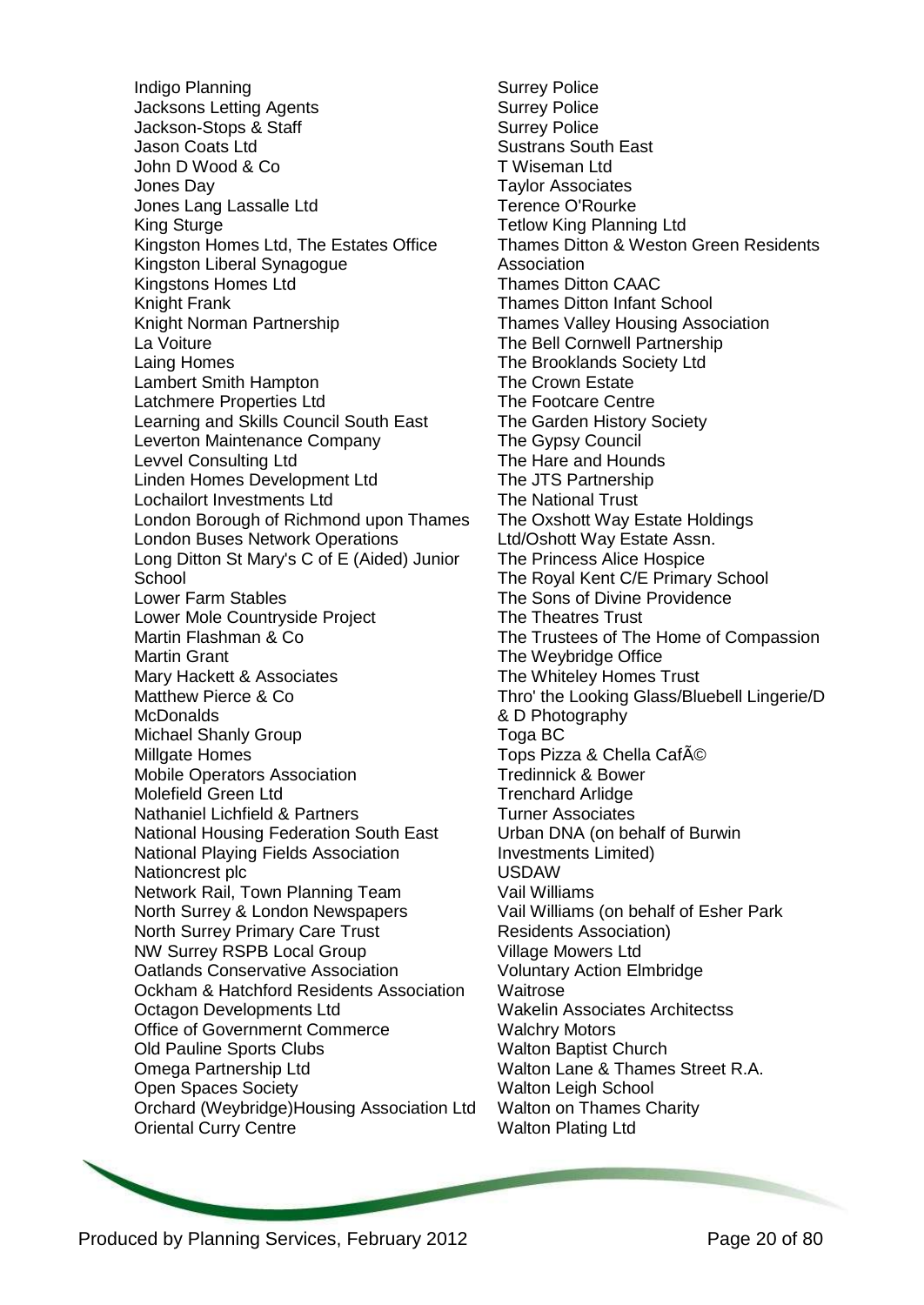Our Lady of Lourdes R.C. Church Outdoor Advertising Association Palace Residents Association Paragon Community Housing Group Pegasus Retirement Homes plc Pereira-Walshe Partnership Persimmon Homes (South East), Peter Whicheloe Architectsure Ltd Phillips Planning Services Ltd(The Whiteley Homes Trust) Planning Works Ltd Post Office Property Holdings PRC Planning Preston Bennett Planning Principal Brian Prideaux Chartered **Architectss** Principal Group Ltd Proteus Architecture Ltd PRP Architectss Queen Elizabeth's Foundation for Disabled People Queens Road Business Guild Rawlinson & Webber Ray Road Allotment Association Richard Flowitt Partnership Richard Gardiner Architects Robert Bailie Architects RIBA Rodd Properties Ltd Roger Tym & Partners Rosemary Simmons Memorial Housing **Association** Rowan Preparatory School Roy James Fancy Town & Country Homes RPS Rukshana Rushmon New Homes Rydens School Rydon Homes Sandy Way Residents Association Savills Secondsite Property SEEBOARD Energy Setplan Ltd Snoopy Inc Socialist Labour Party South West Trains Southern Housing Group Sport England St Andrew's Church St Andrew's Properties Ltd St Barnabas Church St George's Hill Residents Association St James CE Primary School St James Group Ltd

Walton, Weybridge, Hersham Citizens Advice Bureau West End Residents Association West Surrey Family History Society (Walton Branch) West Waddy ADP Weston Green CAAC Weybidge Liberal Democrats Weybridge Conservation Area Advisory **Committee** Weybridge Orthodontics Weybridge Society Weybridge Society Weybridge Society Wharf Land Investments Ltd White Young Green Planning (on behalf of Sainsbury's Supermarkets Ltd) Williamson Partnership Windsor Homes plc Woolf Bond Planning Wrens Hill Residents Association Mrs Diane Clements Mr Michael Cloud Mrs Tracy Colesell Mrs Daphne Colombo Mr J.D. Costain Mr R. Costain Mr Gordon Cove Mr Geoffrey Craggs Ms Karen Crompton Mr T Davies Mr Barry Davies Ms Annette Davies Mr Roy Davis Mr Robin Dickinson Mr T.J Dolan Mr Jonathan Dunne Mrs Anne Durrant Mrs Kari Ellis Mr Philip Emanuel Mrs Carolyn Ezekiel Mrs SharonFenner Mr Hugh Fleming Mrs Sophie Giannini Ms Kasia Giannini Mr John Gibbons Mrs P Glover<br>Mr A F Glover Mr A E Glover Mrs Victoria K L Good Mr Peter Greening Mr John Greenwood Mrs Anne Gregory Mrs Catherine Griffiths Mrs Helen Hamill

Produced by Planning Services, February 2012 **Produced by Page 21 of 80**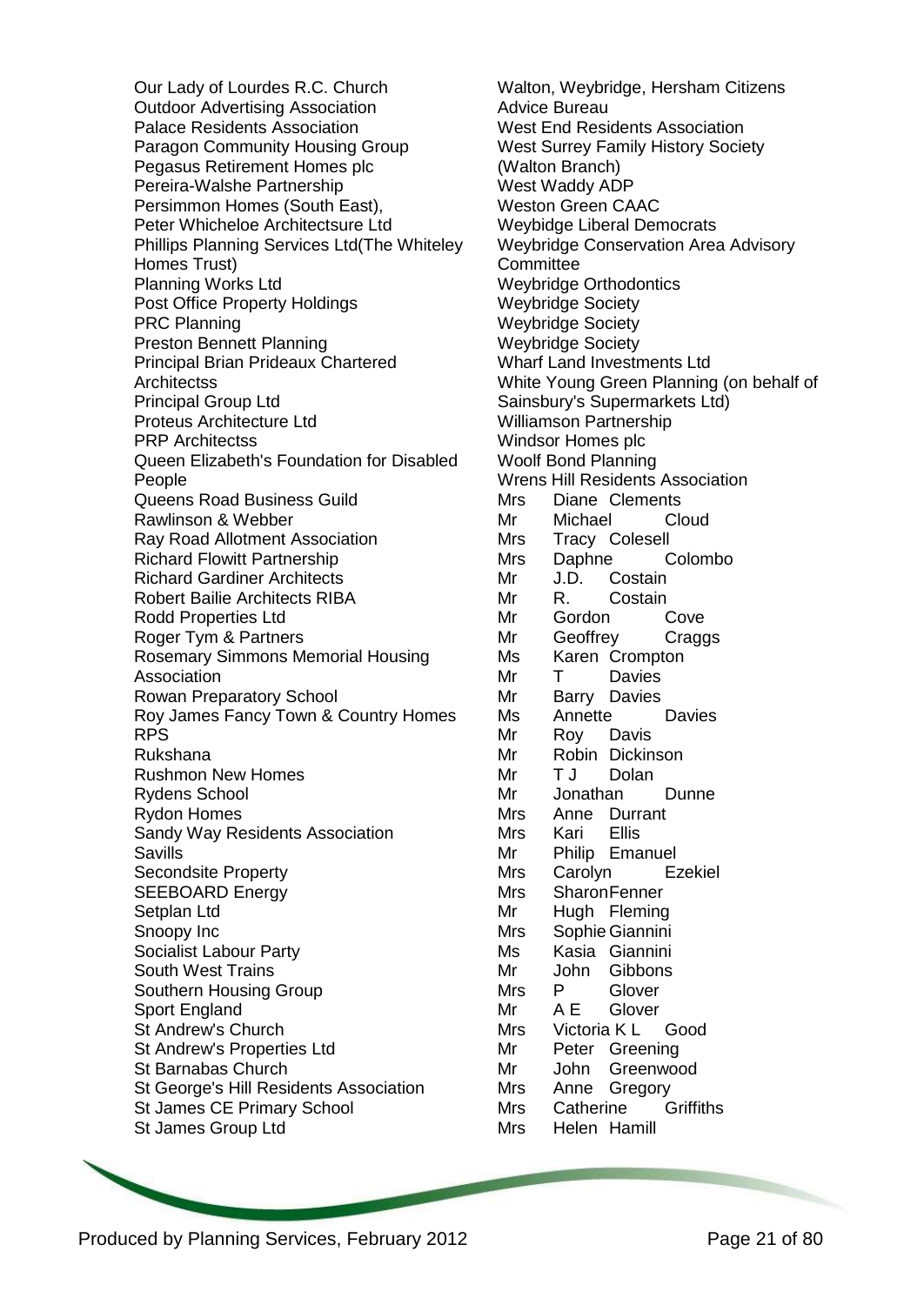St Lawrence CE (Aided) Junior School St Mary's Church St Pauls Catholic Primary School St Peter's Church STAR Planning and Development Stewart Ross Associates Stoke D'Abernon & District Residents Association Stoke D'Abernon CAAC Strutt & Parker Surrey Criminal Justice Board Surrey Fire and Rescue Surrey Police HQ Surrey Wildlife Trust Surrey/National Playing Fields Association Tandridge District Council Templemere Residents Society Ltd Terence O'Rourke Tetlow King Planning Ltd Thames Dittn & Weston Green Residents Association Thames Ditton Junior School Thames Landscape Strategy Thames Valley Housing Association The American Agency The Bell Cornwell Partnership The British Wind Energy Association The Caravan Club The Claremont Fan Court Foundtion Ltd The Cookie Man The Crown Estate The Dittons Liberal Democrats Branch The Fountain Gallery The Lawn Tennis Association The Manager Gascoigne-Pees The Orchard School The Oxshott Way Estate Holdings Ltd/Oshott Way Estate Assn. The Planning Bureau The Victorian Society The Walton Society Thornton Boyce Estate Agents Ltd Thurleigh Homes Limited Tourism South East Traveller Law Reform Project Tredinnick & Bower Trenchard Arlidge Try Homes Turley Associates Urban DNA Vail Williams Viki Hair Design Villager Laundry & Dry Cleaners Visioncare

Ms Elisabet Hammond Mr Eric Hammond Mr Simon Harker Mrs D Harris Miss Iris Hawkes Mrs C Hawkins Mrs Caroline Heather Mrs M. Heaver Ms V. Hilton Ms Jill Hopkins Mrs Ana Howe Ms Jane Hunter Dr Anita Jackson Mr Chris Johnson Ms Susan Johnson-Newell Mrs Alison Johnston-Ralph Mrs Astrid Keeling Mrs L. Keitch Mr Famy Kuraith Ms Jacqueline Lather Mrs Mary Le Mesurier-Foster Mr Alan Lewiston Mr Willie Lister Mrs Anne Littleton Mr PA Littleton Mr Mark Lotinga Mrs Barbara Luff Mr Graham Lynch-Staunton Mr Gordon Manickam Ms Mikaela Manning Mr Geoffrey Markson Mrs J. Marshall Mr M.J. Mason Mr N.S. Mayhew Mrs Lynda McCarter Mr Ian McIntosh Mr John Meech Mr J. Migliorini Mrs A. Miller Mrs Anne Millroy Mrs Helen Mills Mrs Alison Mitchison Mr K. Morrell Mr David Mulmulland Mr James Nash Mr Anthony Newman Mr Peter Offen Ms Pauline O'Sullivan Dr Ann Palfrey Mr Tony Palmer Mr. Ronald Perrin Mrs Margaret Phillips Mr Ian Pitfield Mrs Emma Richardson

Produced by Planning Services, February 2012 **Produced by Page 22 of 80**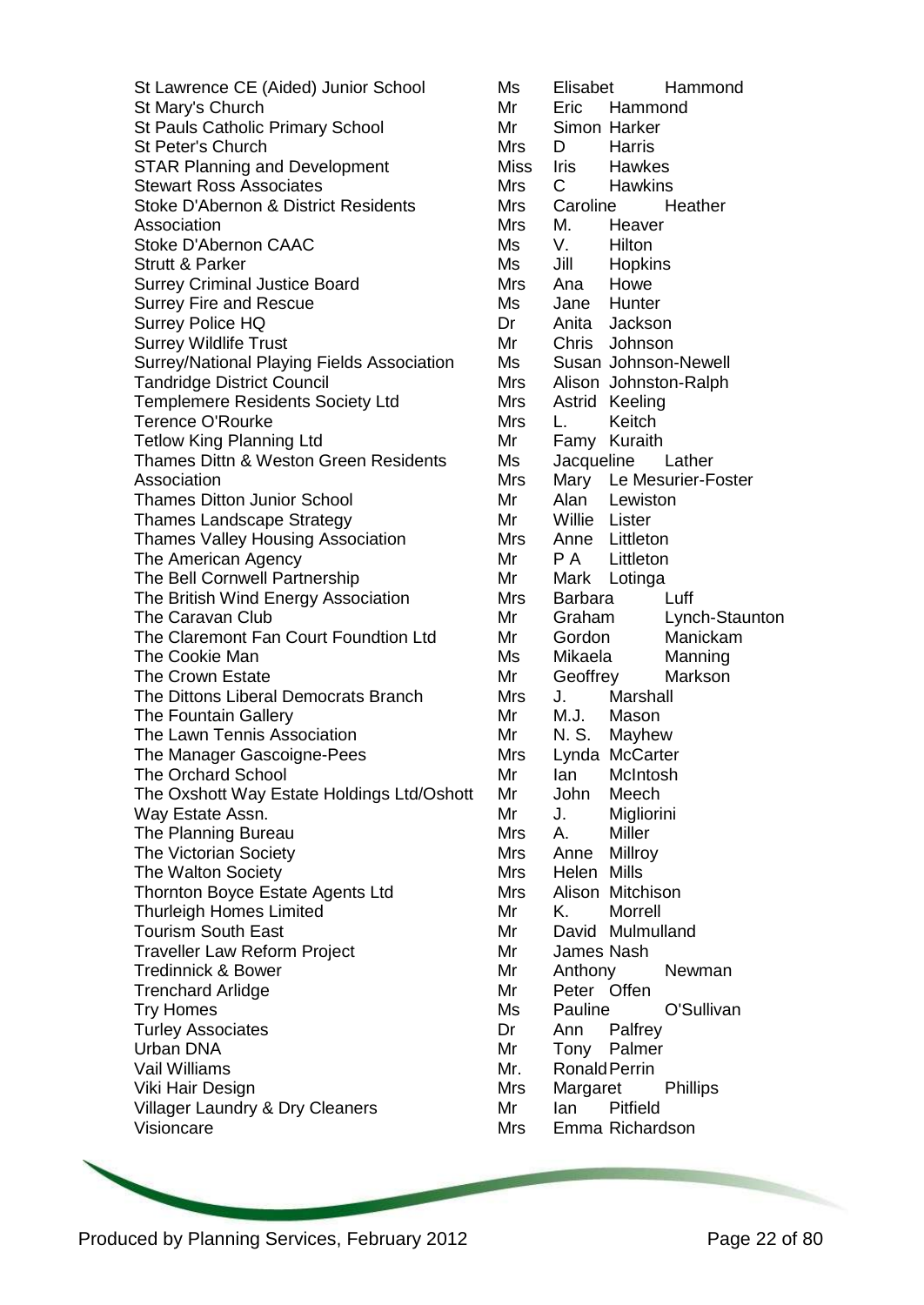Walton Baptist Church Walton Blind Society Walton Business Group Walton on Thames CAAC Walton Retail Guild Walton Stroke Group Wates Homes Waverley Borough Council West End CAAC West Waddy ADP Weston Green School Westward School Wey Meadows Residents Association Weybridge Methodist Church Weybridge Park Residents Association Ltd Weybridge Stroke Group White Young Green Planning Windmill Drug & Alcohol Team Windsor Homes plc Winton Architectss Woking and Sam Beare Hospices Mr Tony Alderman Mr Brian Allison Ms L. Andrews Mrs Aileen Aulds Mrs Coral Bahrani Mr Christopher Baker Mr G.L. Banks Mrs Jennifer Basannavar Mr S. Basham<br>Mrs Margaret B Margaret Bates Mr David Bean Mrs Jacqueline Bennington Mrs Sharp Betty Mr D.W. Bounds Mrs C.Y. Bounds Mrs Christine Bow Ms Jean Brett Mr Frederick Brewer Mr Terence Bridgman Dr D.E. Brown Mrs Diana Burleigh Mr D. Burnand Mrs Deborah Butcher Mr E Butler Ms Sukhdev Buttar Mr Neville Byrord Ms A. Carton-Kelly Mr B.B. Chambers Sir/ Madam Church Commissioners Mr G Clarke Mr Robin Clarke Lambert Smith Hampton Latchmere Properties Ltd

Ms Jackie Roberts Mr Andrew Ross Mr Peter Ruddy Mr John Sertin Ms Susan Shearer Mr D. Sikoek Mrs Jennifer Simpson Miss MarilynSlann Mrs Christine Smith Mrs IzabelaSpero Mr John Statner Mr Michael Stein Mr Graham Stride Mr R.M. Sutton Ms Sally Sutton Mrs WendySykes Mrs Edith Sykes Mr David Symons Ms Patricia Taylor Mr Edgar Taylor OBE Mrs Carole Teicht Mrs Claire Thompson Mr N. Townsend Ms J Trethewy Mr David Tucker Mr Kenneth Upton Mrs Elizabeth June Vevers Ms BrendaVev Mr Peter Vey Mrs Eva Waring Ms Clare Webb-Jenkins Ms Catherine Welch Mr G.W. Wells Mrs Joanna Weston-Miller Mrs Susan Wharram Mr J. White Mrs White Mr Ian Whitelock Mrs Wicks Mrs Kay Williamson Mr Keith Wilson Mr Simon Wilson Ms Barbara Wolstenholme Mr Colin Wootton Mr C. Wroe Mrs Anne Youle Ms Carole Young Mrs Mary Younger Miss Annabell Younger Mr P Huf Mr Roger Bennett A W Law A2 Housing Group Age Concern Surrey

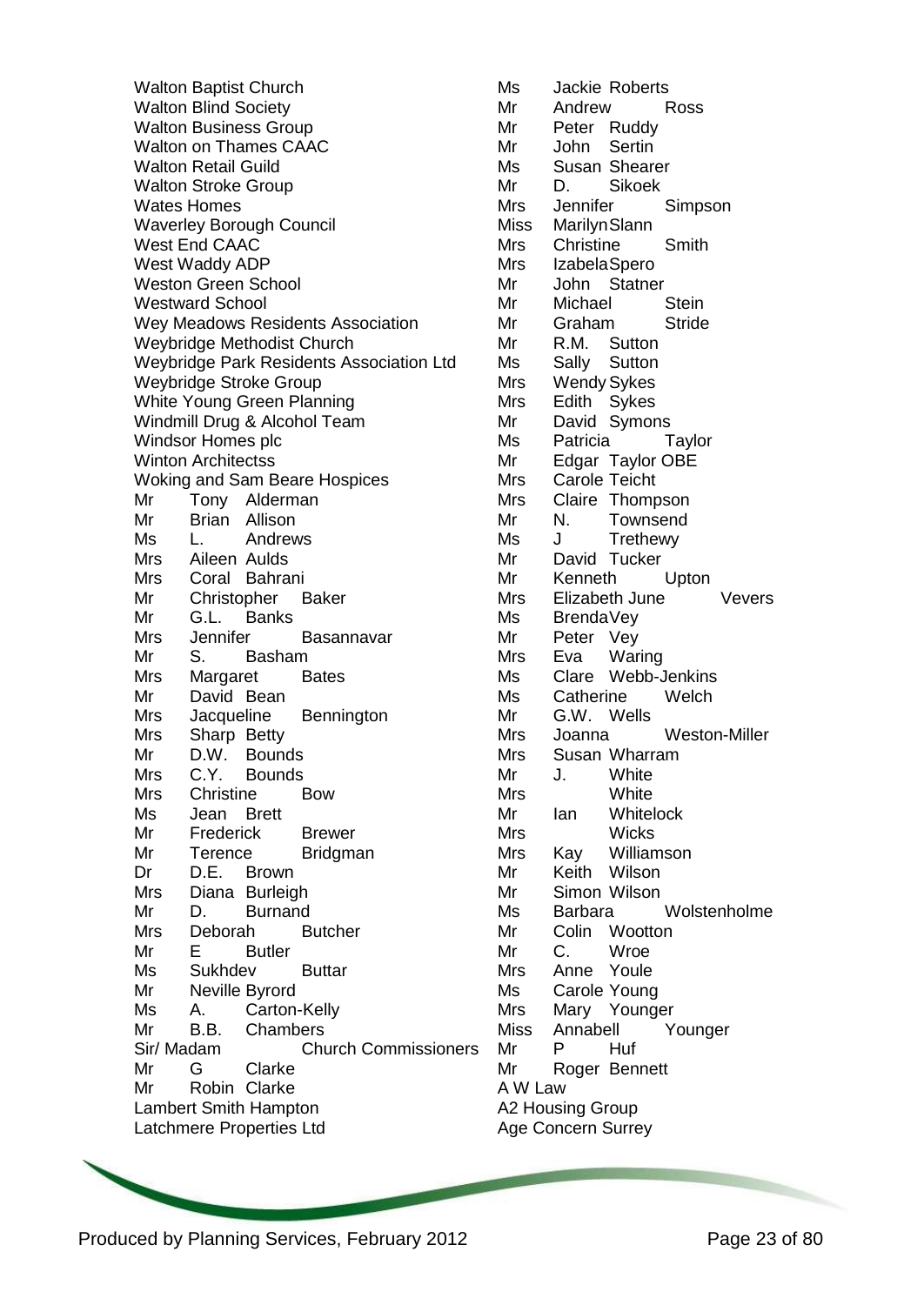Leigh Place Cobham Residents Association Lennon Planning Levvel Consulting Ltd Lidl UK GmbH Lightwood Property Linden Homes South East London Borough of Hounslow London-United Long Ditton Infant & Nursery School Long Ditton Residents Association LSM Partners Martin Flashman & Co Mary Hackett & Associates Mattias Billing Dental Office Medicom Group Ltd Metropolitan Police (Imber Court) Sports Club Michael Shanly Group Mitchell Evans Partnership Mole Valley DCMHT Molesey Community Church Trust Molesey Residents Association Mott Macdonald Nathaniel Lichfield & Partners Network Rail New Approaches to Cancer Newphoria Ltd NFU South East Region NHS South East Coast Nockles Associates Notre Dame School Oatlands School Octagon Developments Limited One Elmbridge Partnership Open Spaces Society Origin Brand Consultants Oxshott Way Residents Association Painshill Park Trust Paragon Community Housing Group (inc. Elmbridge Housing Trust and Richmond upon Thames Churches Housing Trust) Parish Office, All Saints Church Paul Dickenson & Associates Pereira-Walshe Partnership Peter Whicheloe Architecture Ltd Planning Potential Planning Works Ltd Portmore Park & District Residents Association Portmore Quays Residents Ltd PRC Planning Preston Bennett Planning PRP Architects Rapleys LLP Reed's School

Air Products plc AKH Associates Alliance Environmental Planning Ltd American Community School Ancient Monuments Society Angela Williams & Associates Ltd Anyards Designers & Surveyors Ltd Applied Energy Ashley Road Residents Association Ashley Video Ashton Mead Automotive Calibration Ltd Barons Estate Agentss Barton Willmore Planning (Racecourse Holdings Trust/Sandown Racecourse) Barwell Court Estate Bellway Homes (South East) Berkeley Group Bewley Homes Plc Bigwood Associates Ltd (for Frontsouth Ltd) Birds Hill Oxshott Estate Co. Ltd Birds Hill Oxshott Estate Company Boyce Thornton Boyce Thornton Brian Prideaux Chartered Architects Broadway Malyan (on behalf of Hanger Investments Ltd) Broadway Malyan (on behalf of Notre Dame School) Brooklands Museum Trust Ltd Broom Way Cul de Sac Residents Association Buds & Blooms Burhill Estates Co. Ltd CABE Cadsquare Ltd Cardinal Newman RC Primary School Carter Planning Limited Castle Wildish Catling & Co CgMs Consulting CgMS Consulting (Metropolitan Police Authority) Chalford Property Co Ltd Chalford Property Company Ltd Chandlers Field School Charles Planning Associates Ltd Chartridge Developments plc Christ Church Esher Church of the Holy Name, Esher Churches Together in Esher and Claygate Clare Hill (Esher) Association Claremont Park Residents Association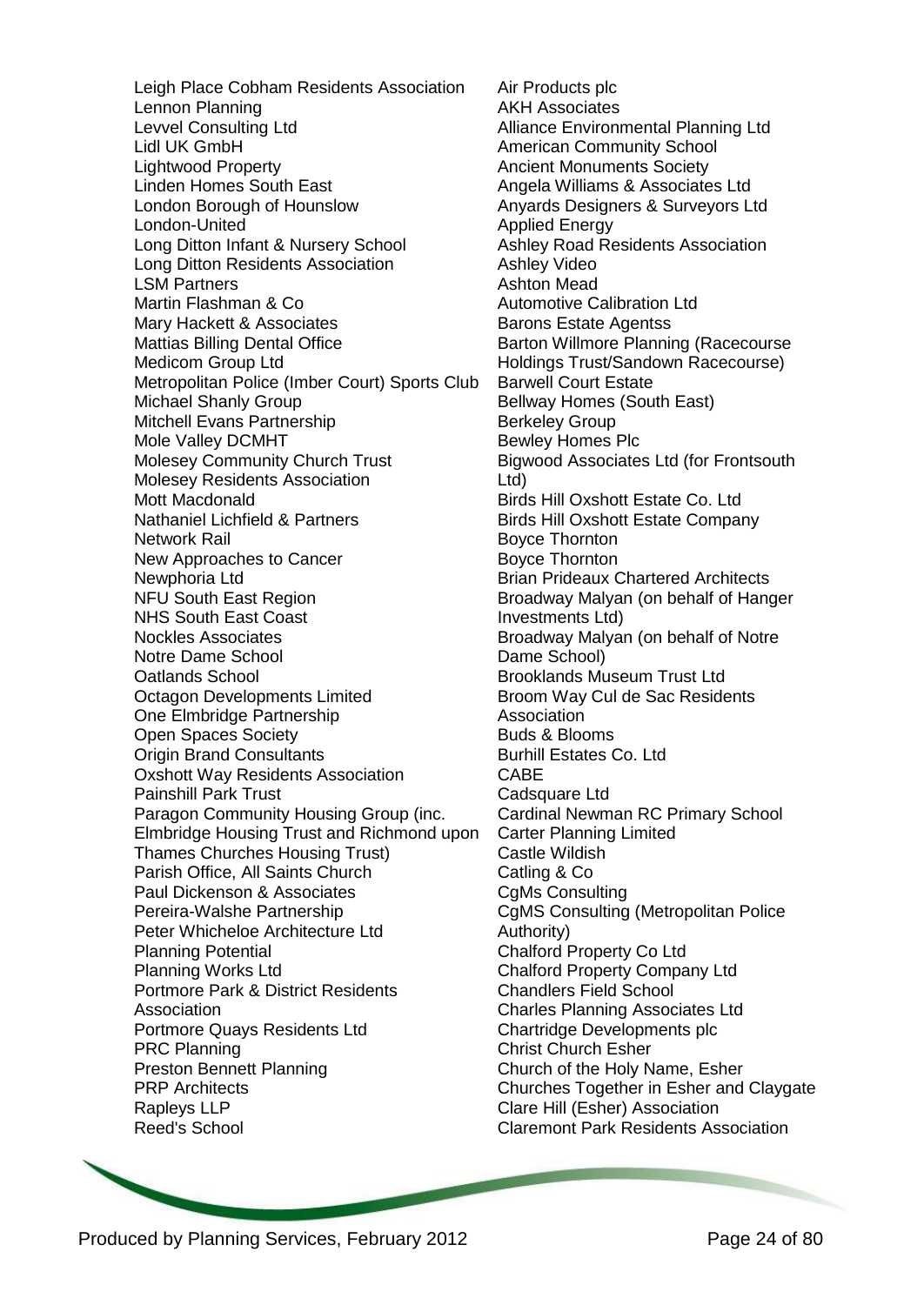Rentstart Rhodes Foods Limited Richard Flowitt Partnership Richmond Upon Thames Churchs Housing **Trust** River Thames Society Roger Tym & Partners Ron Steward Associates Roxbury Royal Borough of Kingston RPS RPS plc (on behalf of BT plc) RPS plc (on behalf of Fairview New Homes Ltd) RunnymedeHomes (South East) Ltd Safino Limited Sandy Holt Residents Management Co Ltd Sassi Chamberlain Architects Scott Wilson Ltd Setplan Ltd Showman's Guild of GB LHC Society for the Protection of Ancient Buildings Soroptomists International of Elmbridge Southborough Residents Association Southern Housing Group Southern Insurance Sport England St Alban's Catholic Primary School St Andrews C of E Primary School St Andrews Church, Oxshott St George's College Junior School St Mary's Parish Church St Peter's C of E Church St. Lawrence CofE Aided Junior School, East Molesey Stewart Ross Associates Stoke D'Abernon Residents Association Surrey Care Association Surrey Chamber of Commerce Surrey Chambers of Commerce - Elmbridge **Branch** Husband & Carpenter Architects Iceni Projects Jackson-Stops & Staff Jedco Product Designers Ltd John D Wood King Sturge Kingston Churches Housing Association Kingstons Homes Ltd Knight Norman Partnership Knott Park Residents Association Ltd Lafarge Aggregates & Concrete UK

Claygate Bridge Club Claygate CAAC Claygate Chamber of Commerce Claygate Parish Council Claygate Primary School Claygate Village Youth Club Association Cluttons LLP Cobham & Downside Residents **Association** Cobham Conservation and Heritage Trust Cobham Garden and Horticultural Association Cobham Heritage Trust Cobham, Downside, Oxshott & Stoke D'Abernon Countryside Properties PLC CPRE CPRE (Surrey Office) Crane & Associates Culpin Partnership Curchod & Co Chartered Surveyors Dalton Warner Davis Dalton Warner Davis Danes Court Estate (Oxshott) Residents Association Danes Hill School Day Centre Social Committee Dean Design Architectural Services Denton Homes Ltd Derek Horne & Associates DMH Planning Domino 4 Ltd "Downside Village and Plough Corner CAAC " DPDS Consulting Group Drivers Jonas DTZ E.Build Homes East Molesey Conservatives Elmbridge Access Group Elmbridge Business Network Elmbridge Crossroads - Caring for Carers Elmbridge Environmental Forum Elmbridge Friends of the Earth Elmbridge Multi-Faith Forum ElmbridgeCommunity Safety Partnership Environmental Transport Association **Envisage** Esher & Walton Conservative Association Esher & Walton Constituency Labour Party Esher Baptist Church Esher Business Guild Esher C of E High School

Produced by Planning Services, February 2012 **Produced by Page 25 of 80**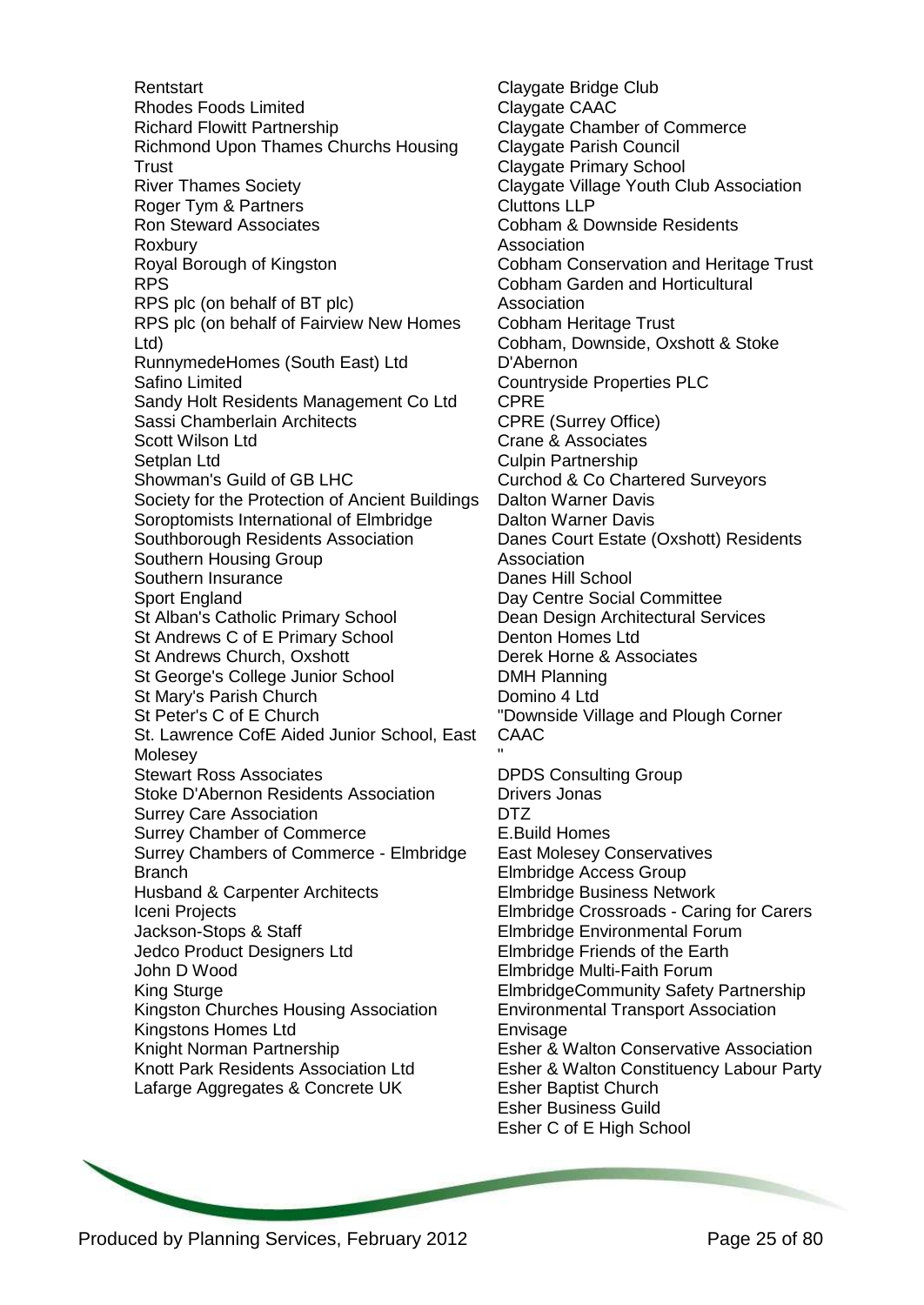Esher Church of England High School Esher College Esher Residents Association Esher Rugby Club Eurotech Computer Services Ltd Facer Design Ltd Fairmile Park Road Residents Farming and Wildlife Advisory Group Federation of Small Businesses FEDORA Firstplan Friends, Families and Travellers FSB Future Create Galleria Garland Group Ltd Gascoigne Billinghurst Gascoigne Pees Lettings and Countrywide **Lettings** Gascoigne-Pees Gerald Eve LLP GMB Guildford Diocesan Board of Finance Guy Salmon Jaguar Ltd Hawes & Co Helas Wolf Hersham Baptist Church Hersham Residents Association high pine close R A Hinchley Wood Primary School Hinchley Wood Residents Associatioin Hinchley Wood School Historic Royal Palaces Home Design Services Homestart Elmbridge House of Commons Howard Hutton & Associates Huggins Edwards & Sharp

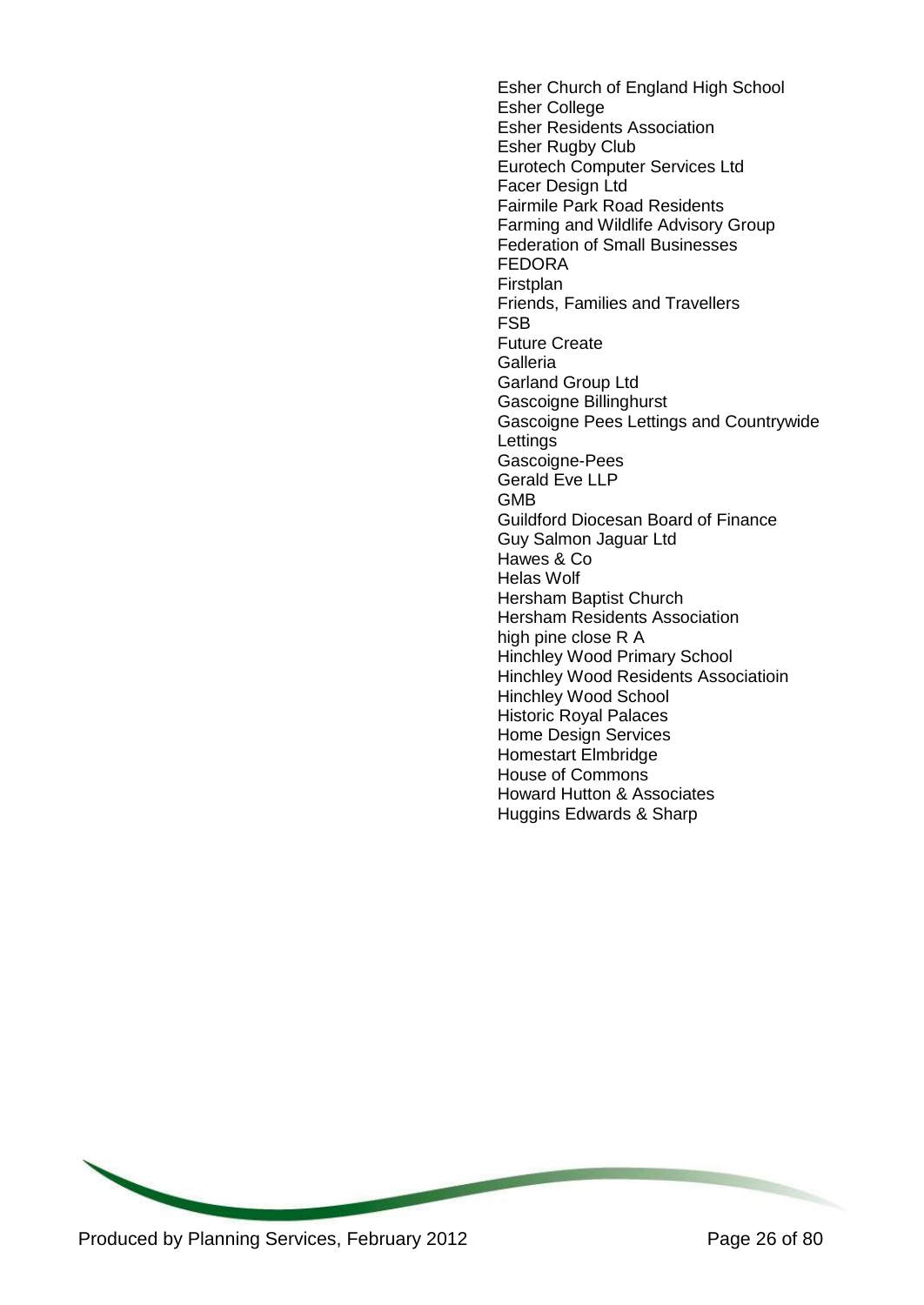## **Appendix 2 – Consultation letter**

contact: Mark Behrendt direct line: 01372 474829 direct fax: 01372 474910 e-mail: tplan@elmbridge.gov.uk my ref: SDP/PDCS/NOV11 vour ref: date: 25/11/2011

Dear

#### **Planning Consultation**

On the 28<sup>th</sup> of November the Council published three key documents for consultation that will form eventually part of its Local Plan. These are the:

- Developer Contributions SPD
- Community Infrastructure Levy (CIL) Preliminary Draft Charging Schedule
- Design and Character SPD

The Developer Contributions SPD will set out all the standard payments required from new development towards infrastructure, affordable housing and the mitigation of development impacts on the Thames Basin Heaths Special Protection Area (SPA). The SPD will set out the Council's approach to the use of both planning obligations and the Community Infrastructure Levy (CIL), a new approach to pooling developer contributions introduced in April 2010.

The proposed rates of CIL to be charged are set out for consultation in the CIL Preliminary Draft Charging Schedule, which will eventually form an addendum to the SPD.

The Design and Character SPD will provide a comprehensive, and locally distinctive, design guide which will promote high quality sustainable design in the Borough for all new development.

#### How to respond

The Council is consulting on both these documents between the 28<sup>th</sup> of November and the 9<sup>th</sup> of January. Copies are available to view on line (see below) or in hard copy at:

- The Planning Services Reception, 1<sup>st</sup> Floor Civic Centre Esher High Street, Esher
- . All libraries in the Borough see the Surrey County Council website for locations and opening times

All comments must be submitted by 4pm on Monday the 9th of January and can be submitted:

- . online at www.elmbridge.gov.uk...
- . via email to tplan@elmbridge.gov.uk
- . by post to Elmbridge Borough Council, Planning Services, Planning Policy, Civic Centre, Esher, KT10 9SD

Produced by Planning Services, February 2012 **Produced by Page 27 of 80**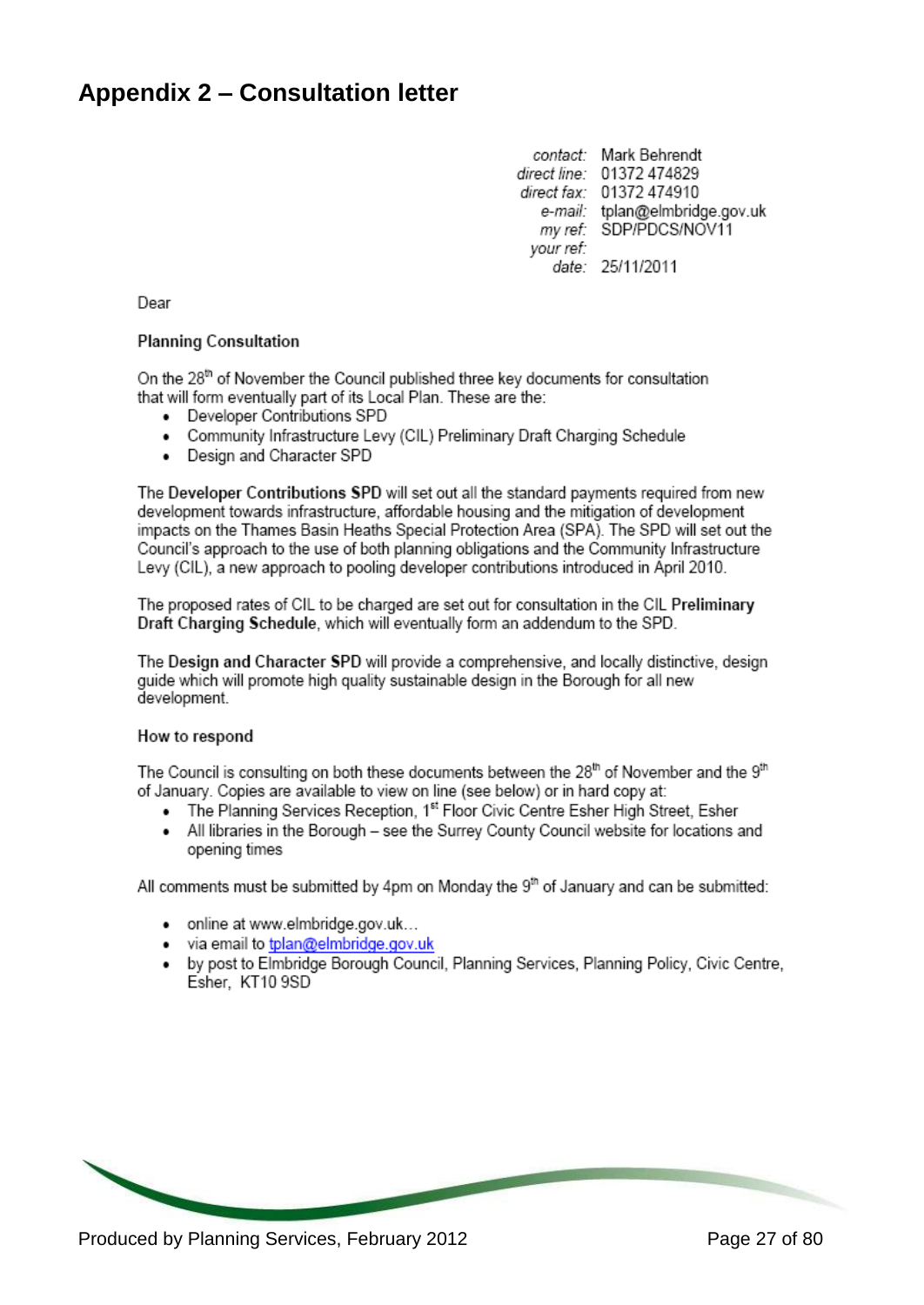If you have any further queries please contact our planning policy team on 01372 474787.

Yours sincerely,

**Richard Morris** Head of Planning Services

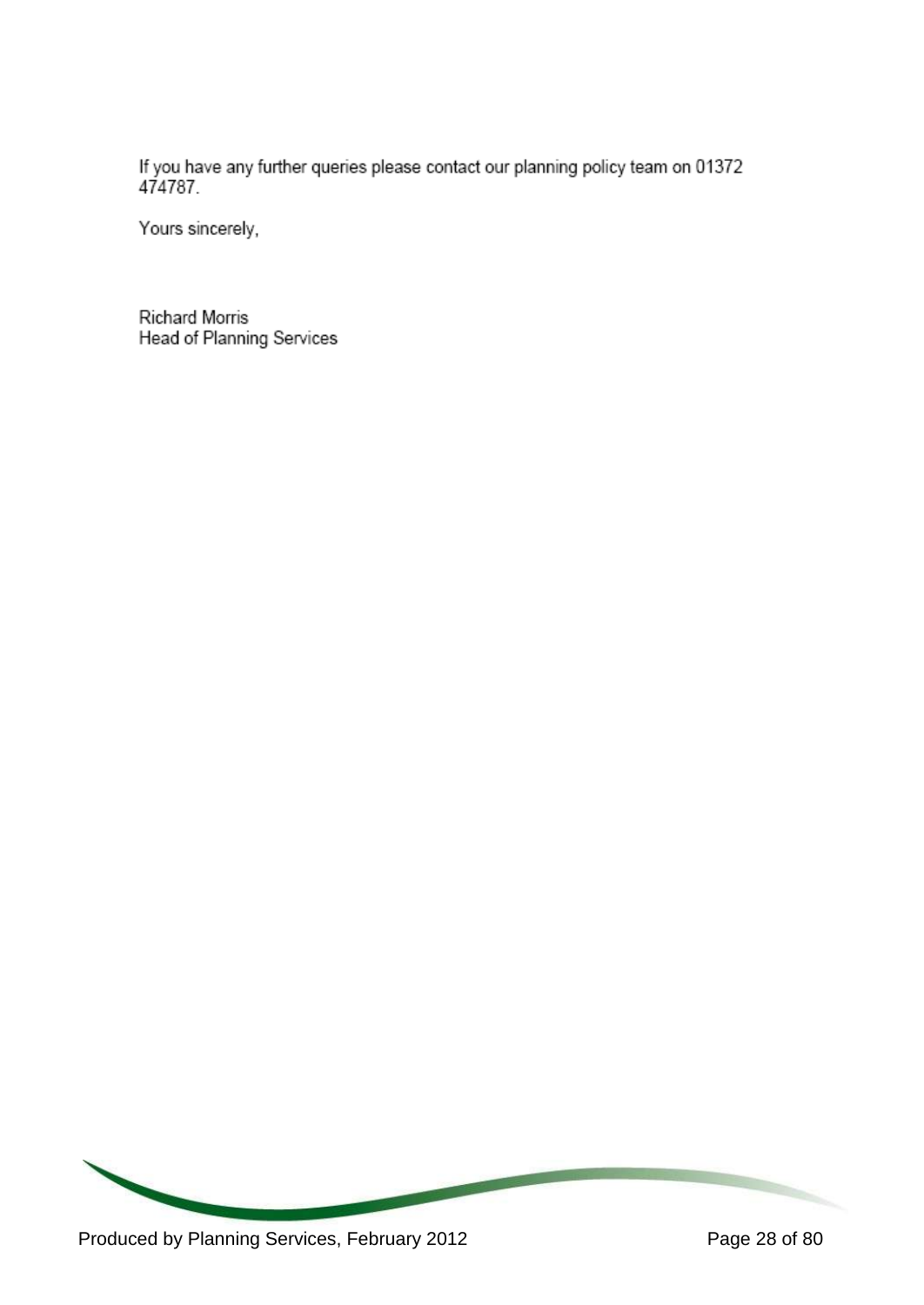# **Appendix 3 – Statement of matters**



### Elmbridge Local Plan Draft Design and Character **Supplementary Planning** Document

#### Notice of Matters for the consultation of the Draft Design and Character Supplementary Planning Document (SPD) under Regulation 17 of the Town and Country Planning (Local Development) (England) Regulations 2004 (as amended 2008 and 2009)

The draft Design and Character SPD aims to ensure that the design of new development in the Borough is more locally responsive, sustainable and built to a high quality. It will include design guidelines that respond to identified local characteristics of the eight settlement areas. It has been developed in partnership with the community with experienced design consultants comissioned to work with local people providing expertise on characterisation and design gudiance. It is a practical tool guiding communities, developers and planning professionals through the design process before designing proposals and submitting applications. The draft SPD will support the delivery of the Councils Core Strategy, specifically Policy CS17: Local Character, Density and Design.

Elmbridge Borough Council is publishing this document for consultation for a period of 6 weeks between 28 November 2011 and 9 January 2012. The draft SPD is available to view on the Council's website - www.elmbridge.gov.uk/planning/policy. Copies are also available to view at:

- Planning Services, Civic Centre, High Street, Esher between 8.45am and 5pm (Monday to Friday); and
- All Borough libraries see Surrey County Council website www.surreycc.gov.uk or call 0300 200 1001 for locations and opening times

A comments form is available on the Council's website - www.elmbridge.gov.uk. Alternatively, comments can be emailed to: tplan@elmbridge.gov.uk or sent in writing to: The Planning Policy Team, Planning Services, Elmbridge Borough Council, Civic Centre, High Street, Esher, Surrey, KT10 9SD. Comments must be received by 4pm on Monday 9 January 2012

If you require further information on the documents or any other aspect of the Elmbridge Local Plan, please contact a member of the Planning Policy Team on 01372 474787 or email tplan@elmbridge.gov.uk.

|  | <b>Contract Contract Contract</b> |
|--|-----------------------------------|
|  |                                   |

Produced by Planning Services

November 2011

Produced by Planning Services, February 2012 Produced by Page 29 of 80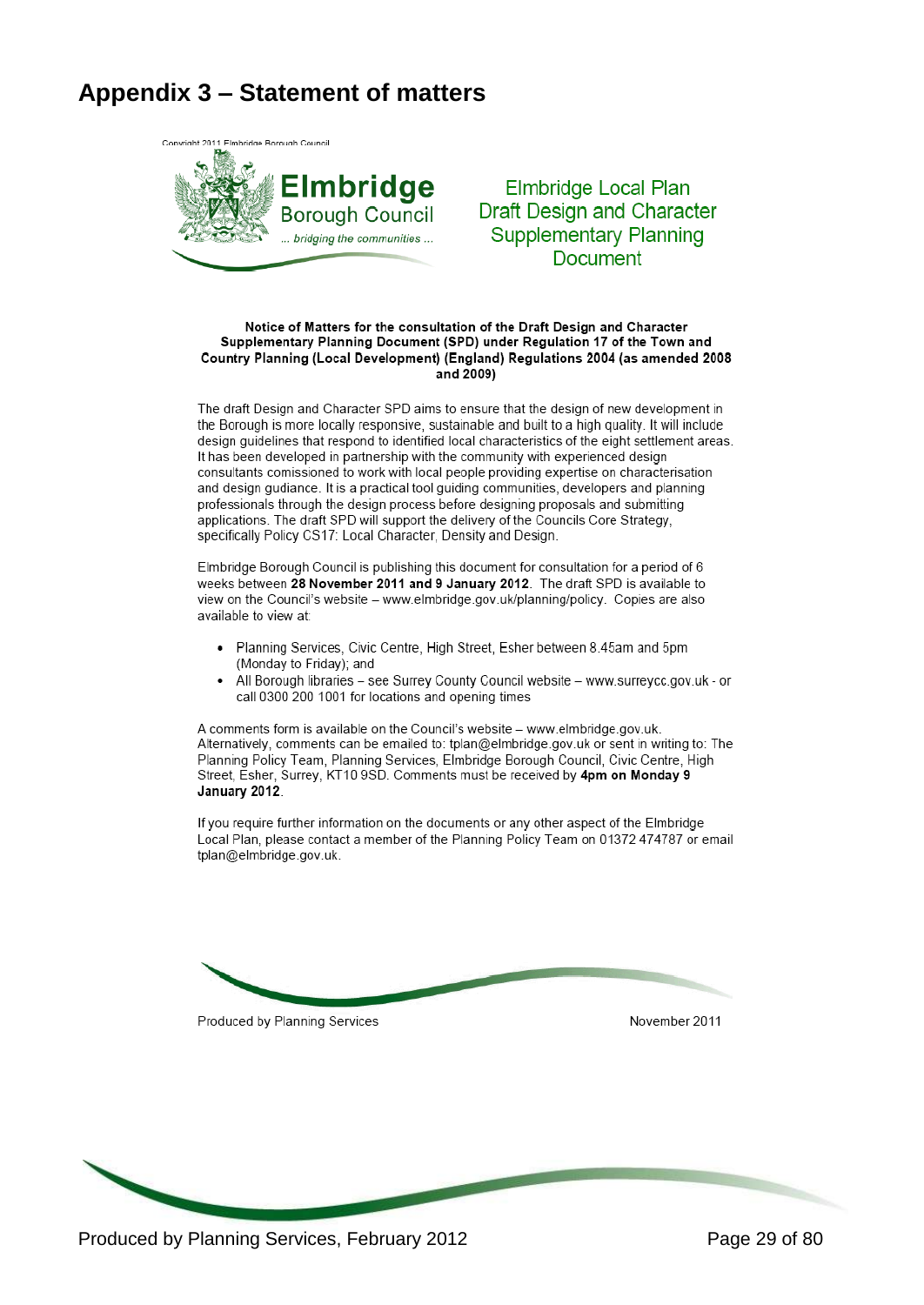# **Appendix 4 - Representations form**



Ref:

**Supplementary Plan Document (SPD)** Consultation Stage Representation Form

> (For official use only)

Please return to Elmbridge Borough Council by 4pm on 9 January 2012

This form has two parts -Part A - Personal Details Part B - Comments on the Draft Design and Character SPD

#### **Part A - Personal Details**

| 1. Personal<br>Details*                                                                       | 2. Agent's Details (if applicable)                                                           |
|-----------------------------------------------------------------------------------------------|----------------------------------------------------------------------------------------------|
| but complete the full contact details of the agent in 2.                                      | *If an agent is appointed, please complete only the Title, Name and Organisation boxes below |
| Title                                                                                         |                                                                                              |
| <b>First Name</b>                                                                             |                                                                                              |
| Last Name                                                                                     |                                                                                              |
| Job Title<br>(where relevant)<br>Organisation<br>(where relevant)<br>Address Line 1<br>Line 2 |                                                                                              |
| line 3                                                                                        |                                                                                              |
|                                                                                               |                                                                                              |
| Produced by Planning Services- November 2011                                                  | Page 1 of 5                                                                                  |

Produced by Planning Services, February 2012 Produced by Planning Services, February 2012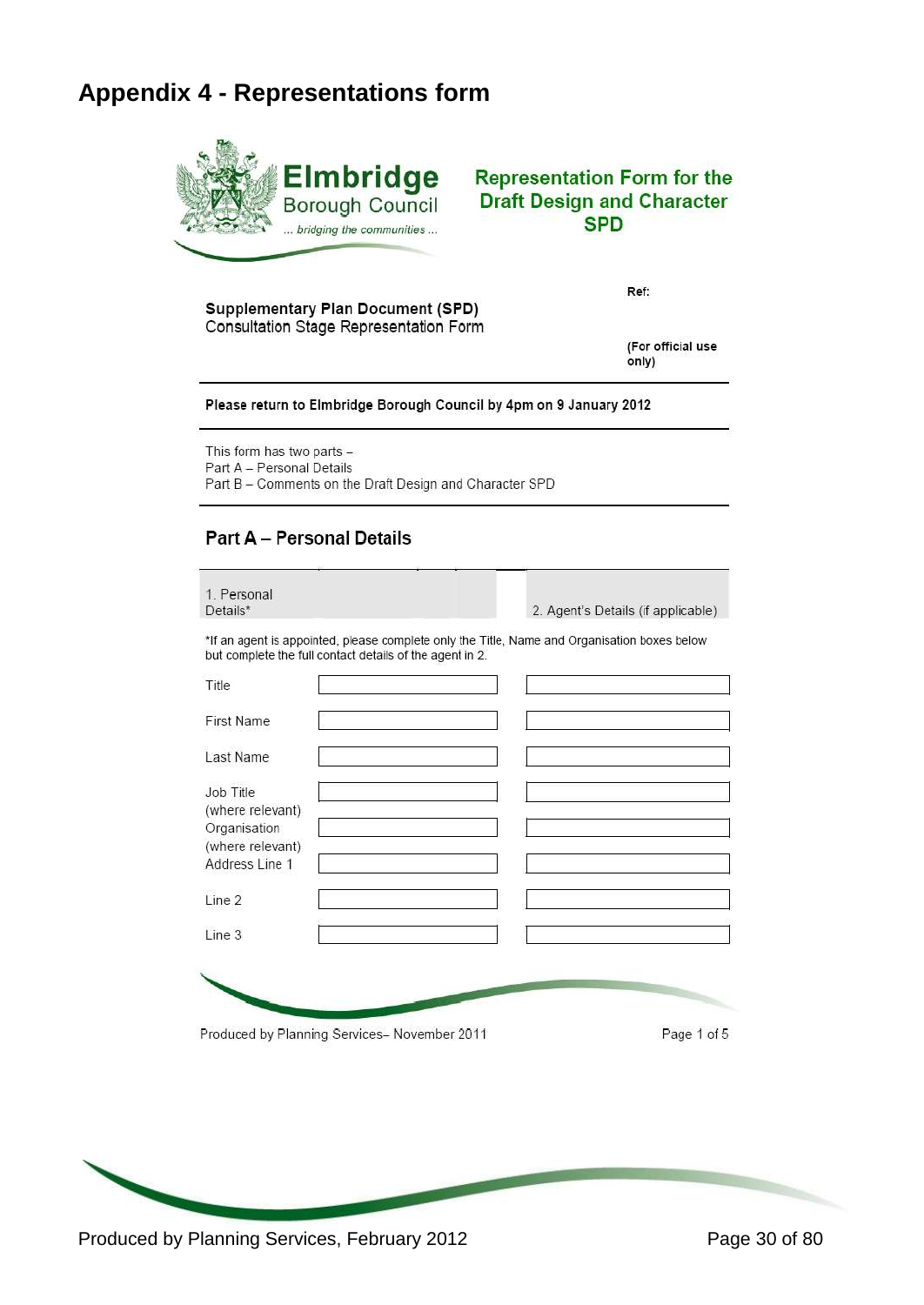# **Appendix 5 – Advert**



Produced by Planning Services, February 2012 Produced by Planning Services, February 2012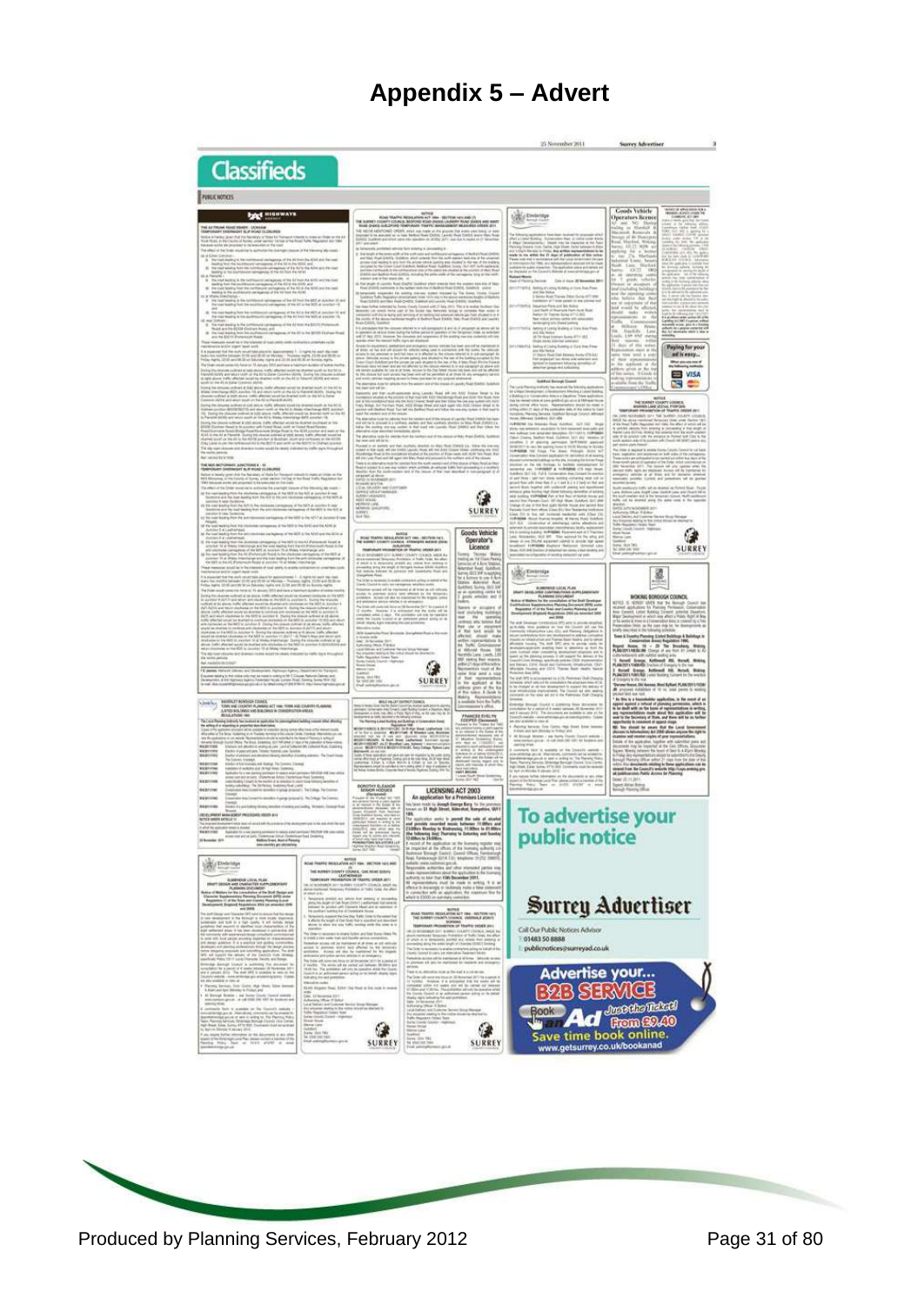# **Appendix 6 – Webpages**





**SCIENCE**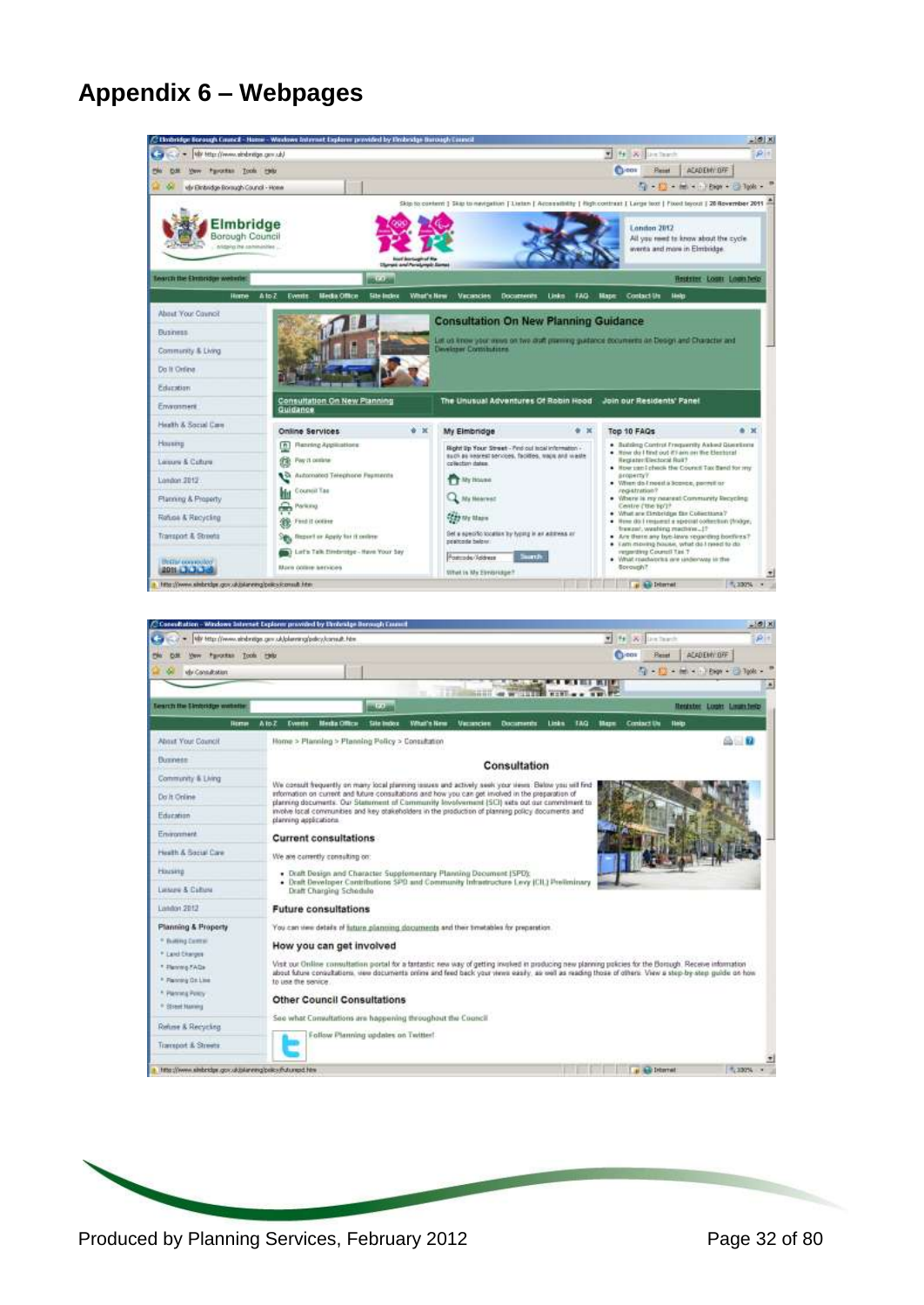| Design and Character SPD - Windows Siturnet Explorer provided by Electrology Eurosch Council                            |                                                            |                                                         |                                                                                                                                                                                                                                                                                                                                                                                                                                                                                                                                                                                                               |                         |  | 13213                                  |
|-------------------------------------------------------------------------------------------------------------------------|------------------------------------------------------------|---------------------------------------------------------|---------------------------------------------------------------------------------------------------------------------------------------------------------------------------------------------------------------------------------------------------------------------------------------------------------------------------------------------------------------------------------------------------------------------------------------------------------------------------------------------------------------------------------------------------------------------------------------------------------------|-------------------------|--|----------------------------------------|
|                                                                                                                         | Hill http://www.elstindge.gov.uk/planning/palicy/dcspd.htm |                                                         |                                                                                                                                                                                                                                                                                                                                                                                                                                                                                                                                                                                                               | * String at the fearth  |  |                                        |
| Favoline<br>Tack Heli                                                                                                   |                                                            |                                                         | <b>CLINDER</b><br><b>ACADEMY CET</b><br><b>FEALEN</b>                                                                                                                                                                                                                                                                                                                                                                                                                                                                                                                                                         |                         |  |                                        |
| tillr Dexgn and Character IPD.                                                                                          |                                                            |                                                         |                                                                                                                                                                                                                                                                                                                                                                                                                                                                                                                                                                                                               |                         |  | (2) + [2] = (w) + 12 Bags + (12 Toda + |
|                                                                                                                         | ogcoment in January 2011.                                  |                                                         |                                                                                                                                                                                                                                                                                                                                                                                                                                                                                                                                                                                                               |                         |  |                                        |
| Planning & Property<br>7. Building Cardner<br>Y Land Charges<br><sup>9</sup> -Parents FACs<br>* <i>Viewing Oil Line</i> | Appraisals?                                                | replace the Elmbridge Residential Design Guidance 2002. | What about the existing Elmbridge Residential Design Guidance 2002 and Conservation Area<br>We already have general residermial design guidance but the most recent version was adopted in 2002.<br>before the current planning system system was introduced. This purdance is not area specific and does not<br>incorporate measures to snowye the sustainability of new buildings. The Design and Character SPD will                                                                                                                                                                                        |                         |  |                                        |
| * Flering Policy<br><sup>8</sup> Street Autorio<br>Refuse & Recycling                                                   |                                                            |                                                         | The SPD will include character area assessments of the eight built up settlement areas detailed above and<br>these include conservation areas. A number of community based conservation area character appraisals have<br>already been completed or are programmed. These go into greater detail than the SPD but the document has<br>incorporated these findings and are designed to be used in consinction with one another                                                                                                                                                                                 |                         |  |                                        |
| Transport & Streets                                                                                                     | Progress to date                                           |                                                         |                                                                                                                                                                                                                                                                                                                                                                                                                                                                                                                                                                                                               |                         |  |                                        |
| <b><i>Pinitian salesment find</i></b><br>2011 13:313 d<br><b>Community Connect</b>                                      | How can you get involved?                                  |                                                         | All eight community workshops have now been completed. These were all really successful days allowing 54 local people to discuss the character of their<br>area, the design issues facing their locality and possible design selulisms for future development. The Council and design consultants would like to thank<br>everyone who gave up their time to participate in the workshops. Feedback sessions to discuss the draft settlement area character assessments have also<br>taken place. Further details on this and a trief summary of the document can be hund in the Consultation Statement telow. |                         |  |                                        |
|                                                                                                                         |                                                            | be viewed below along with other supporting documents:  | We are compliing on the Draft Design and Character SPD for a period of 6 weeks between 28 November 2011 and 9 January 2012. The document can                                                                                                                                                                                                                                                                                                                                                                                                                                                                  |                         |  |                                        |
|                                                                                                                         | · Statement of SPD matters.<br>· Consultation Statement    | · Draft Design and Character SPD                        |                                                                                                                                                                                                                                                                                                                                                                                                                                                                                                                                                                                                               |                         |  |                                        |
|                                                                                                                         |                                                            | Copies of the documents are also analistic to view at   |                                                                                                                                                                                                                                                                                                                                                                                                                                                                                                                                                                                                               |                         |  |                                        |
|                                                                                                                         |                                                            |                                                         | - Planning Services: Clvic Centre, High Street. Esher lietween 8.45am and Spm (Monday to Friday); and<br>. All Borough Ibranes - see Surrey County Council website or call 0308-200 1001 for locations and opening times                                                                                                                                                                                                                                                                                                                                                                                      |                         |  |                                        |
| Winter Westher Advice                                                                                                   | 2012                                                       |                                                         | Comments can be submitted using the Council's online form, emailed to Plenning Policy or sent in writing to. The Planning Policy Team, Planning<br>Services. Elmbodge Borsugh Council. Civic Centre. High Street. Esher. Surrey. KT10 SSD: Comments must be received by 4pm on Monday 9 January                                                                                                                                                                                                                                                                                                               |                         |  |                                        |
|                                                                                                                         | Next steps                                                 |                                                         |                                                                                                                                                                                                                                                                                                                                                                                                                                                                                                                                                                                                               |                         |  |                                        |
|                                                                                                                         | mean money ( Priming Priming)                              |                                                         | Comments will be analysed and taken into account in preparing the final SPD for adoption in April 2012. Please see the Local Development Scheme                                                                                                                                                                                                                                                                                                                                                                                                                                                               |                         |  |                                        |
| <b>Doris</b>                                                                                                            |                                                            |                                                         |                                                                                                                                                                                                                                                                                                                                                                                                                                                                                                                                                                                                               | <b>Carl La Internat</b> |  | 七 100% 。                               |



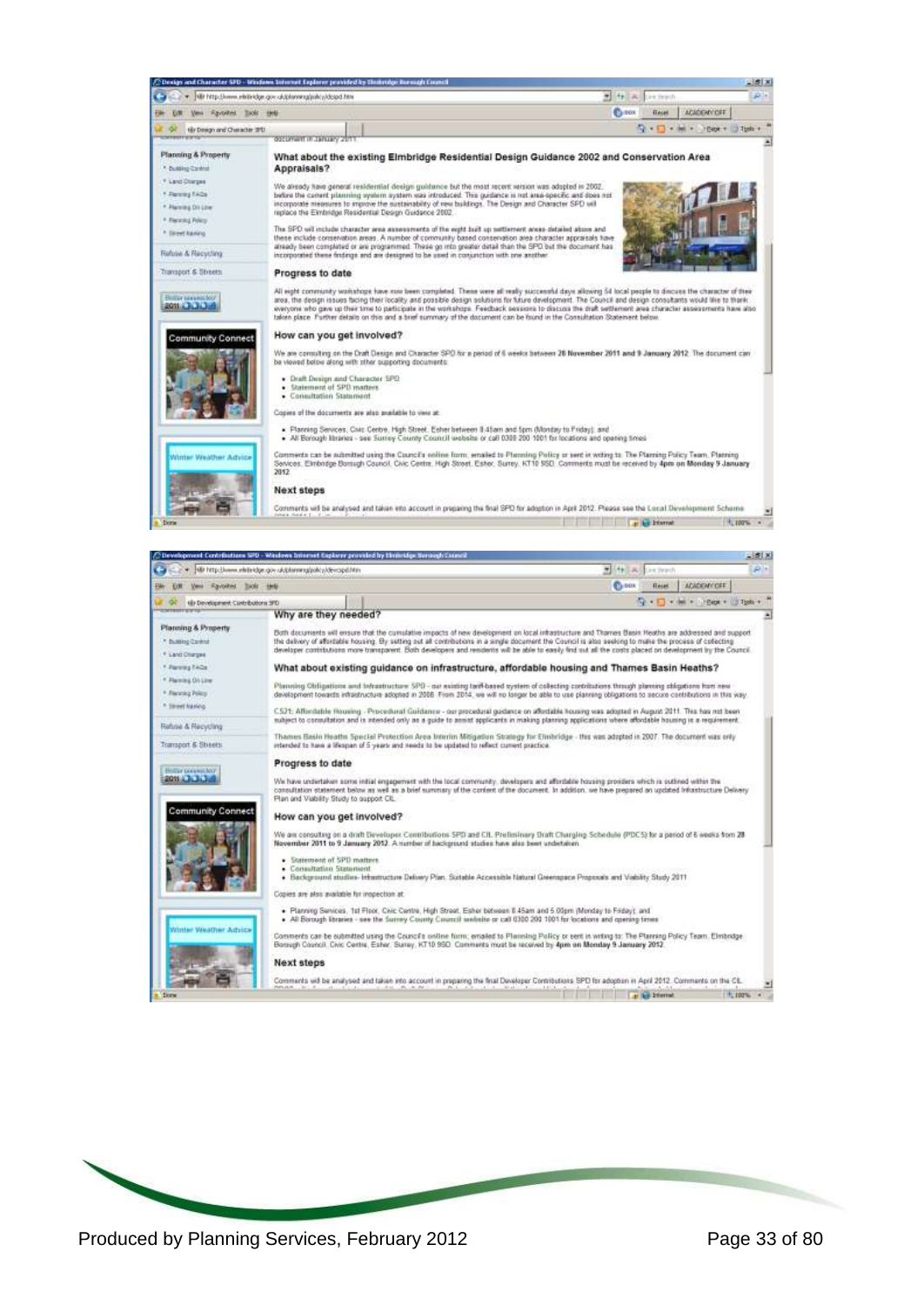

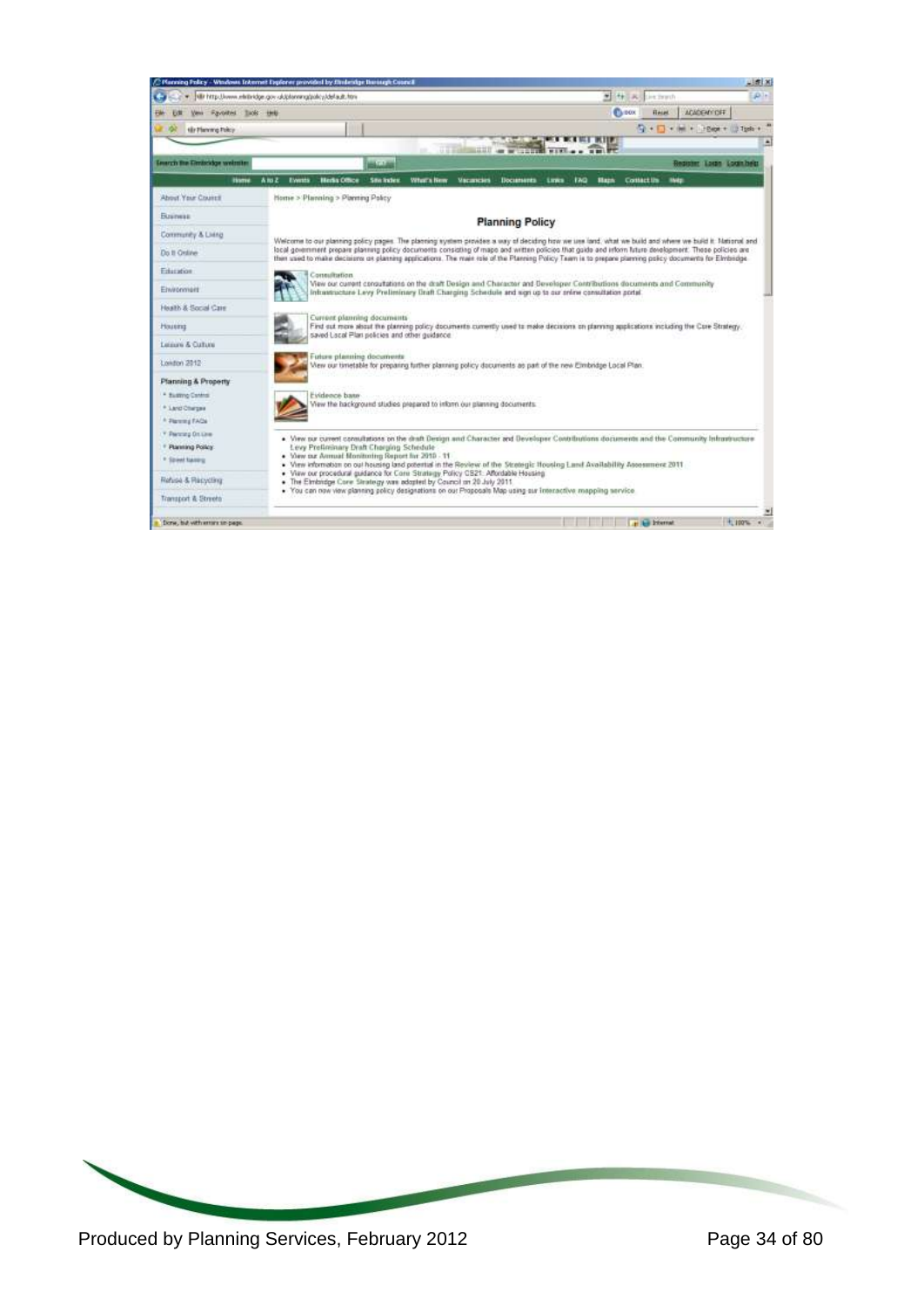# **Appendix 7 – Schedule of Consultation Responses and Analysis Report**

### **Q1: 1. Is the document set out in a format that is useable and accessible?**

| Ref | Name                           | Organisation                                      | <b>Comments</b>                                                                                                                                                                                                                                                                                                                                                                                                                                                                 | <b>Council Response/Recommendation</b>                                                                                                                                                                                                                                                                                                         |
|-----|--------------------------------|---------------------------------------------------|---------------------------------------------------------------------------------------------------------------------------------------------------------------------------------------------------------------------------------------------------------------------------------------------------------------------------------------------------------------------------------------------------------------------------------------------------------------------------------|------------------------------------------------------------------------------------------------------------------------------------------------------------------------------------------------------------------------------------------------------------------------------------------------------------------------------------------------|
| 1.1 | <b>Revd Phillip</b><br>Johnson |                                                   | received a series of documents this morning from<br>you regarding the Elmbridge Local Plan. I have to say<br>that they are of high quality and are put together very<br>well.                                                                                                                                                                                                                                                                                                   | <b>Noted</b>                                                                                                                                                                                                                                                                                                                                   |
| 1.2 | Mary Le Mesurier-<br>Foster    |                                                   | No! A load of gobble-de-gook!                                                                                                                                                                                                                                                                                                                                                                                                                                                   | Noted. The document has been<br>reformatted and edited in order that it is<br>easier to understand.                                                                                                                                                                                                                                            |
| 1.3 | Ronald Truin                   | Burwood Park East<br><b>Residents Association</b> | Yes                                                                                                                                                                                                                                                                                                                                                                                                                                                                             | <b>Noted</b>                                                                                                                                                                                                                                                                                                                                   |
| 1.4 | Laurie<br>Keitch               |                                                   | It is written in clear, understandable English- no<br>terminology, which would be used by those in the<br>trade/profession. There is easy instruction on how to<br>process through the document. It should not faze<br>anybody!                                                                                                                                                                                                                                                 | <b>Noted</b>                                                                                                                                                                                                                                                                                                                                   |
| 1.5 | <b>Nicholas Driver</b>         |                                                   | Yes                                                                                                                                                                                                                                                                                                                                                                                                                                                                             | Noted                                                                                                                                                                                                                                                                                                                                          |
| 1.6 | <b>Caroline Heather</b>        |                                                   | Yes                                                                                                                                                                                                                                                                                                                                                                                                                                                                             | <b>Noted</b>                                                                                                                                                                                                                                                                                                                                   |
| 1.7 | R.D<br><b>Clarke</b>           | <b>Weybridge Society</b>                          | NO- The document is too long and complicated,<br>therefore too difficult to follow in comparison to the<br>Elmbridge Residential Design Guide. We suggest that Separate companion guides will help to<br>an evaluation is required, for instance is the<br>information in the Core Strategy of value to be<br>repeated in this document.<br>-Often the wording is complicated and rambling,<br>suggest use simple language.<br>-Suggest paragraphs should be numbered according | The document has been reformatted and<br>edited in order that it is easier to use.<br>achieve this and address the issue with<br>paragraph numbering. It is inevitable that<br>there will be some repetition with the<br>content of the Core Strategy and the<br>SPD. The maps will be legible through<br>My Elmbridge, which will be prepared |

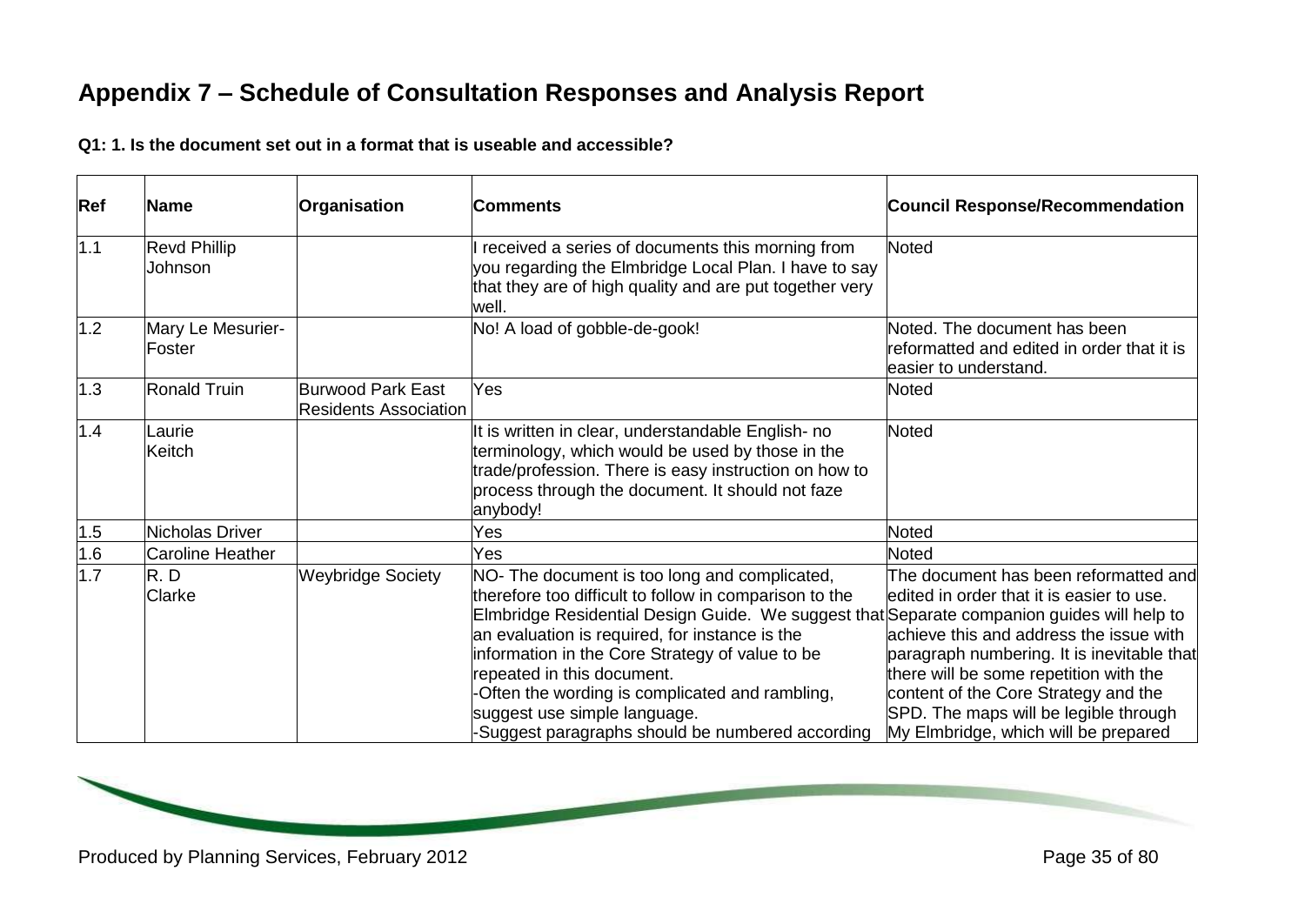| <b>Ref</b> | <b>Name</b>               | Organisation | <b>Comments</b>                                                                                                                                                                                                                                         | <b>Council Response/Recommendation</b>                                                            |
|------------|---------------------------|--------------|---------------------------------------------------------------------------------------------------------------------------------------------------------------------------------------------------------------------------------------------------------|---------------------------------------------------------------------------------------------------|
|            |                           |              | to the section and each paragraph should have a title<br>so that the document is easy to use.<br>-The on line document maps are virtually useless.<br>You need at least A2 to be able to see the detail<br>required.                                    | after adoption. The companion guides<br>include A3 maps should anyone wish to<br>use a hard copy. |
| 1.8        | Doreen Harris             |              | spent approx. 4 hours (2 and 2) I found it most<br>interesting obviously a great deal of thought and<br>expertise has gone into it. I look forward to interesting<br>and excellent days ahead. Congratulations, only the<br>best will do for Elmbridge. | <b>Noted</b>                                                                                      |
| 1.9        | <b>Cllr Sandra Dennis</b> |              | have read the Design and Character Document and I Noted<br>think it reads very well. I have only 4 comments to<br>make which I would ask you to incorporate.                                                                                            |                                                                                                   |

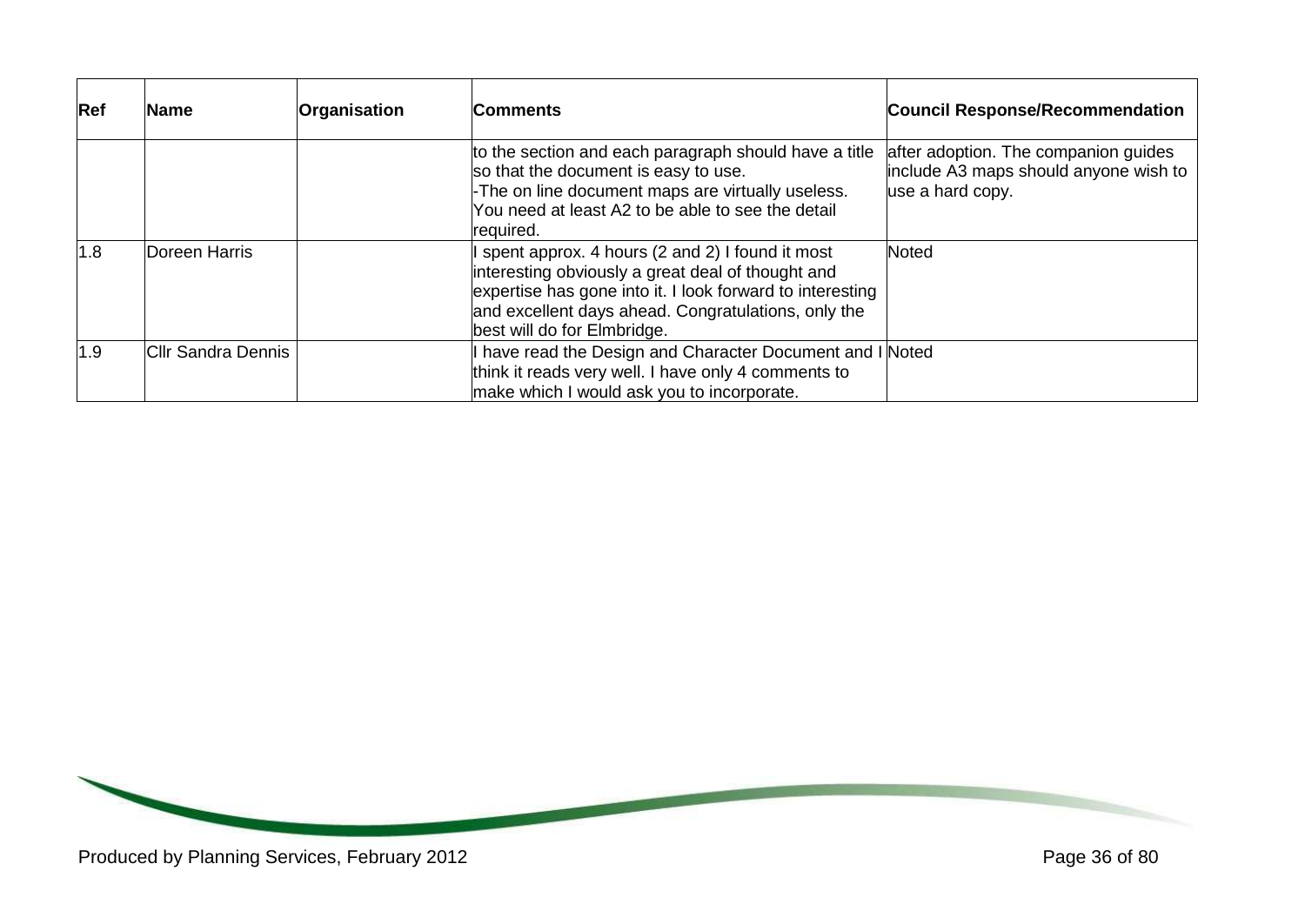**Q2: The draft document has been structured to take account of the design process including understanding the local context, appraising the site/setting and generating a design concept incorporating design guidance and case study examples. Do you think this approach will ensure high quality designed development in the Borough?**

| Ref | Name                             | Organisation                                         | <b>Comments</b>                                                                                                                                                                                                                                                                                                                                                                                                                                                                                  | <b>Council Response/Recommendation</b>                                                                                                                                                                                                                                                                                                         |
|-----|----------------------------------|------------------------------------------------------|--------------------------------------------------------------------------------------------------------------------------------------------------------------------------------------------------------------------------------------------------------------------------------------------------------------------------------------------------------------------------------------------------------------------------------------------------------------------------------------------------|------------------------------------------------------------------------------------------------------------------------------------------------------------------------------------------------------------------------------------------------------------------------------------------------------------------------------------------------|
| 2.1 | Mary Le<br>Mesurier-<br>Foster   |                                                      | haven't the faintest idea                                                                                                                                                                                                                                                                                                                                                                                                                                                                        | <b>Noted</b>                                                                                                                                                                                                                                                                                                                                   |
| 2.2 | Ronald<br><b>Truin</b>           | Burwood Park East<br><b>Residents</b><br>Association | <b>Yes</b>                                                                                                                                                                                                                                                                                                                                                                                                                                                                                       | <b>Noted</b>                                                                                                                                                                                                                                                                                                                                   |
| 2.3 | Laurie<br>Keitch                 |                                                      | It will certainly bring attention to the need of good design<br>reflecting the style of the area. Whether it will avoid altogether<br>the higgledy-piggledy mess of recent civic centres I don't<br>know! The French are very strict on their design and quality<br>reflecting the locality, and it shows. England has equally<br>successful, beautifully designed, along local traditions,<br>villages and towns and it would be nice to see this happening<br>in Elmbridge-the means do exist. | Noted- it is considered that the SPD<br>provides the means to deliver high quality<br>design in Elmbridge.                                                                                                                                                                                                                                     |
| 2.4 | <b>Nicholas</b><br><b>Driver</b> |                                                      | Hopefully                                                                                                                                                                                                                                                                                                                                                                                                                                                                                        | Noted                                                                                                                                                                                                                                                                                                                                          |
| 2.5 | Caroline<br><b>Heather</b>       |                                                      | Yes- Will provide a foundation of strong guidelines                                                                                                                                                                                                                                                                                                                                                                                                                                              | <b>Noted</b>                                                                                                                                                                                                                                                                                                                                   |
| 2.6 | R.D<br><b>Clarke</b>             | <b>Weybridge Society</b>                             | NO -As in our opinion the document has serious failings in<br>providing an improvement from the existing Elmbridge<br>Residential Design Guide. More detail is contained in other<br>answers.                                                                                                                                                                                                                                                                                                    | The Elmbridge Borough Council<br>Residential Design Guidance 2002 is a<br>Borough wide document that has served<br>us well. However, the aim of this SPD is to<br>take greater account of local character as<br>well as involve local people in shaping the<br>future of their local areas. The document<br>improves on the Residential Design |



Produced by Planning Services, February 2012 **Produced by Planning Services**, February 2012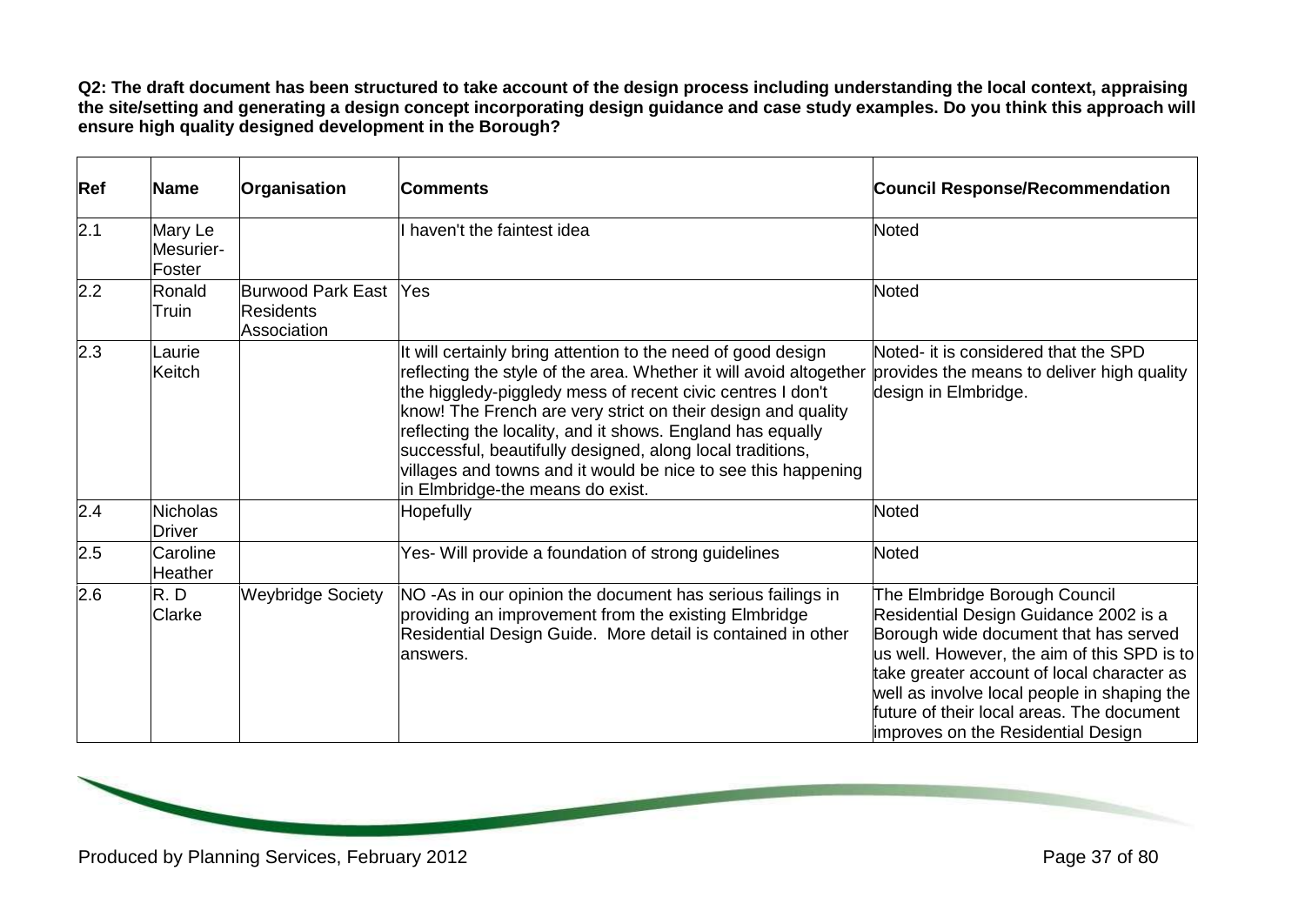| Ref | Name             | Organisation | <b>Comments</b>        | <b>Council Response/Recommendation</b>                                                                                                                                                                                                                                                                                                                                                                                                                                                                                                                                                                                                       |
|-----|------------------|--------------|------------------------|----------------------------------------------------------------------------------------------------------------------------------------------------------------------------------------------------------------------------------------------------------------------------------------------------------------------------------------------------------------------------------------------------------------------------------------------------------------------------------------------------------------------------------------------------------------------------------------------------------------------------------------------|
|     |                  |              |                        | Guidance in that it has a greater focus on<br>the eight settlement areas identified in the<br>Core Strategy. It also includes guidance<br>on sustainable construction as well as<br>non-residential developments. It is<br>considered that the inclusion of minimum<br>requirements, which are set out in the<br>Residential Design Guidance would<br>improve the SPD and this has been taken<br>into account within the layout section.<br>However the overall approach is<br>significantly different in that it takes you<br>though a design process from first<br>principles rather than putting forward a<br>one size fits all approach. |
| 2.7 | Doreen<br>Harris |              | Yes- well thought out. | Noted.                                                                                                                                                                                                                                                                                                                                                                                                                                                                                                                                                                                                                                       |

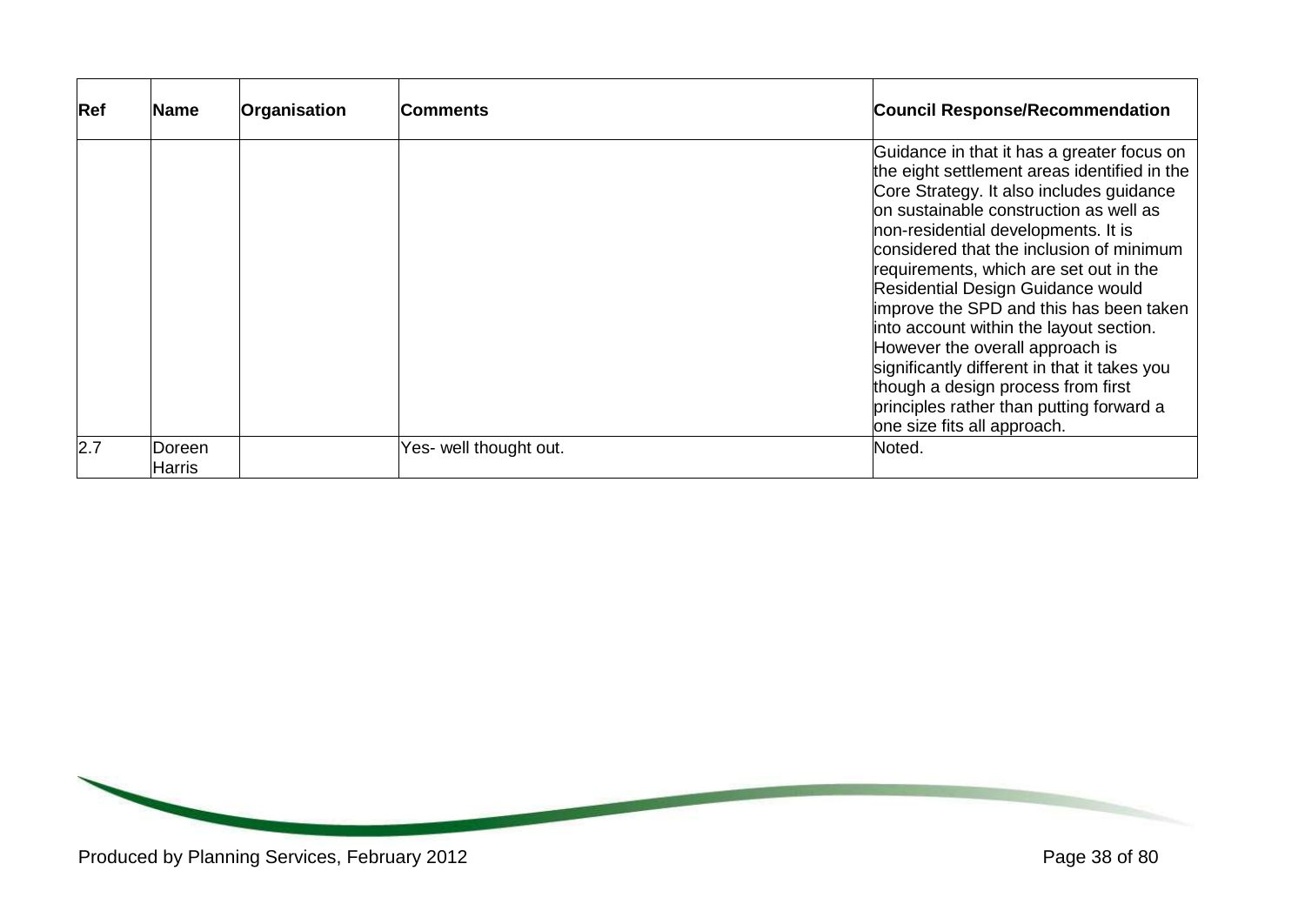## **3. Do you think the Character of Elmbridge (An Overview) at section 2 is helpful?**

| <b>Ref</b> | <b>Name</b>                              | Organisation                                                         | <b>Comments</b>                                                                                                                                                                                                                                                                                                          | <b>Council's</b><br><b>Response/Recommendation</b>                                                                                                                                                                                                        |
|------------|------------------------------------------|----------------------------------------------------------------------|--------------------------------------------------------------------------------------------------------------------------------------------------------------------------------------------------------------------------------------------------------------------------------------------------------------------------|-----------------------------------------------------------------------------------------------------------------------------------------------------------------------------------------------------------------------------------------------------------|
| 3.1        | Mary Le Mesurier- Foster                 |                                                                      | I haven't the faintest idea                                                                                                                                                                                                                                                                                              | Noted                                                                                                                                                                                                                                                     |
| 3.2        | <b>Ronald Truin</b>                      | <b>Burwood Park East</b><br><b>Residents</b><br>Association          | Yes                                                                                                                                                                                                                                                                                                                      | Noted                                                                                                                                                                                                                                                     |
| 3.3        | Laurie Keitch                            |                                                                      | Yes, it explains well my comment under 4. It also<br>brings the further dimension into the equation, i.e. that<br>things evolve and they must- we cannot live in the<br>past. Fabrics/materials of new design must not be<br>disregarded, but worked into the surrounds making a<br>pleasing, although different, whole. | Noted. Whilst the document aims<br>to respect and enhance local<br>character it also promotes<br>contemporary design where<br>appropriate.                                                                                                                |
| 3.4        | Nicholas Driver                          |                                                                      | Yes                                                                                                                                                                                                                                                                                                                      | Noted                                                                                                                                                                                                                                                     |
| 3.5        | Caroline Heather                         |                                                                      | Very helpful                                                                                                                                                                                                                                                                                                             | <b>Noted</b>                                                                                                                                                                                                                                              |
| 3.6        | R. D Clarke                              | <b>Webridge Society</b>                                              | Due to the time constraints we have not had time to<br>evaluate this at the time of writing this document.                                                                                                                                                                                                               | Noted. The Weybridge Society<br>were given an extra week to<br>respond to the document. This<br>allowed 7 weeks to respond. The<br>statutory minimum is 4 weeks.<br>Comments from the Weybridge<br>Society were received up until the<br>31 January 2012. |
| 3.7        | Doreen Harris                            |                                                                      | Yes                                                                                                                                                                                                                                                                                                                      | Noted                                                                                                                                                                                                                                                     |
| 3.8        | Sue Kilpatrick and Sandy<br><b>Brook</b> | Cobham and<br><b>Downside Residents</b><br><b>Association (CDRA)</b> | Para 2.24 The area is known as Street Cobham, not<br>Cobham Street.                                                                                                                                                                                                                                                      | Noted. This will be corrected.                                                                                                                                                                                                                            |

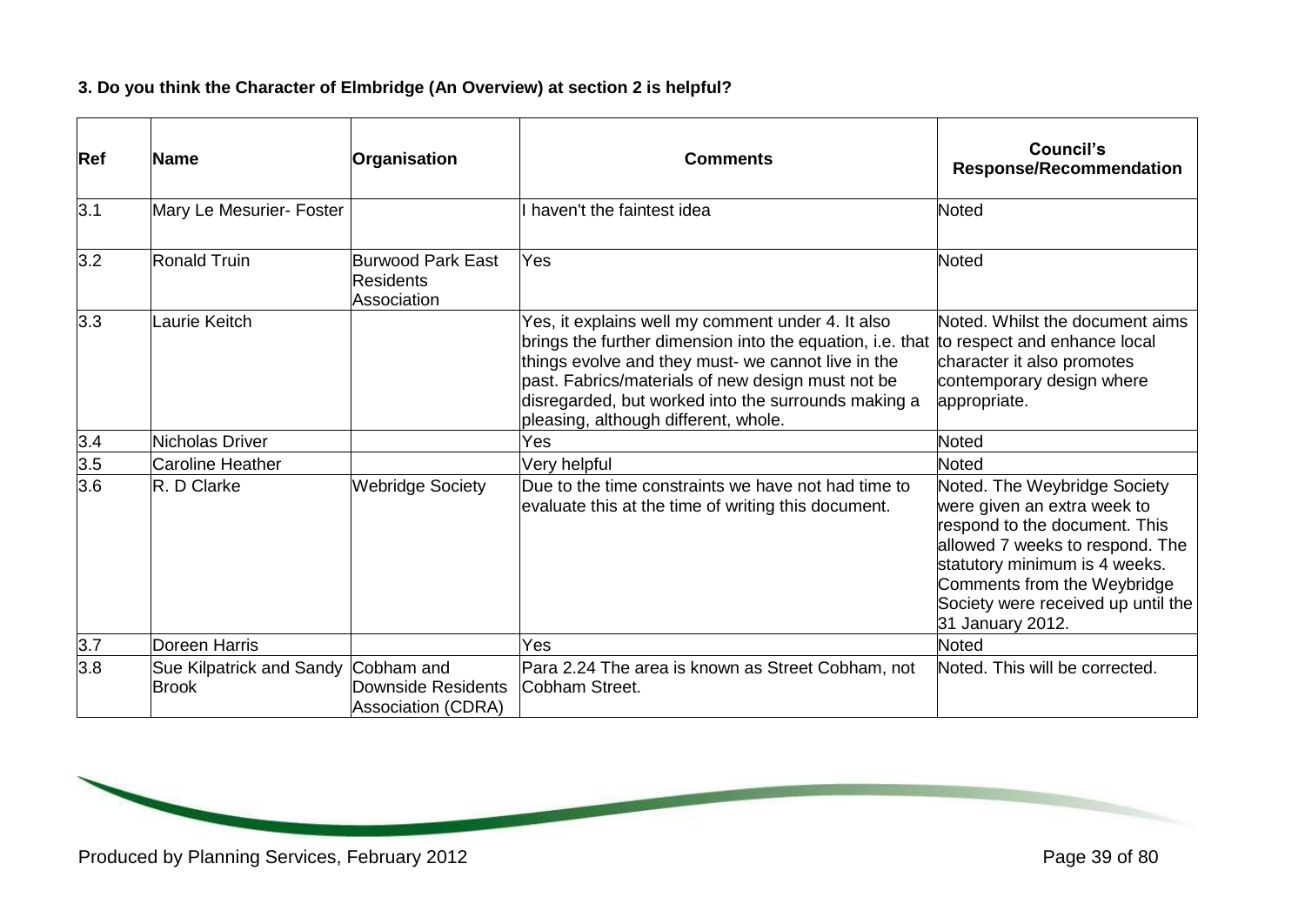| Ref | Name | Organisation               | <b>Comments</b>                                                                                                                                                                                                                                                                             | Council's<br><b>Response/Recommendation</b> |
|-----|------|----------------------------|---------------------------------------------------------------------------------------------------------------------------------------------------------------------------------------------------------------------------------------------------------------------------------------------|---------------------------------------------|
| 3.9 |      | Claygate Parish<br>Council | <b>2.19</b> Fig C07 is a good example of high status Urban<br>Vernacular.<br>2.36 Fig GT09 is a good example of Art and Craft<br>Movement building with catslide roof.<br>2.46 Agreed that greens are an important<br>characteristic.<br>2.51 and 2.56 Good emphasis for trees in Claygate. | <b>Noted</b>                                |

#### **4. The character assessments have been developed in partnership with local community groups. Do you think they offer the right level of detail to inform an initial assessment of the character of the area?**

| Ref               | <b>Name</b>                    | Organisation                                      | <b>Comments</b>                                             | Council's<br><b>Response/Recommendation</b>                                                                                                                                                                                                                                                                                                                               |
|-------------------|--------------------------------|---------------------------------------------------|-------------------------------------------------------------|---------------------------------------------------------------------------------------------------------------------------------------------------------------------------------------------------------------------------------------------------------------------------------------------------------------------------------------------------------------------------|
| $\vert 4.1 \vert$ | Mary Le<br>Mesurier-<br>Foster |                                                   | I haven't the faintest idea                                 | <b>Noted</b>                                                                                                                                                                                                                                                                                                                                                              |
| 4.2               | Ronald Truin                   | Burwood Park East<br><b>Residents Association</b> | Yes                                                         | Noted                                                                                                                                                                                                                                                                                                                                                                     |
| 4.3               | Laurie Keitch                  |                                                   | Yes! Although broad-brush, it highlights distinctive areas. | Noted. The detail contained within the<br>settlement area character assessments<br>has been an issue of significant<br>discussion. The aim is to give a<br>snapshot of the area in a succinct way<br>without getting bogged down in too<br>much detail. It is not the purpose of the<br>character assessment to be a substitute<br>for visiting the site and studying the |

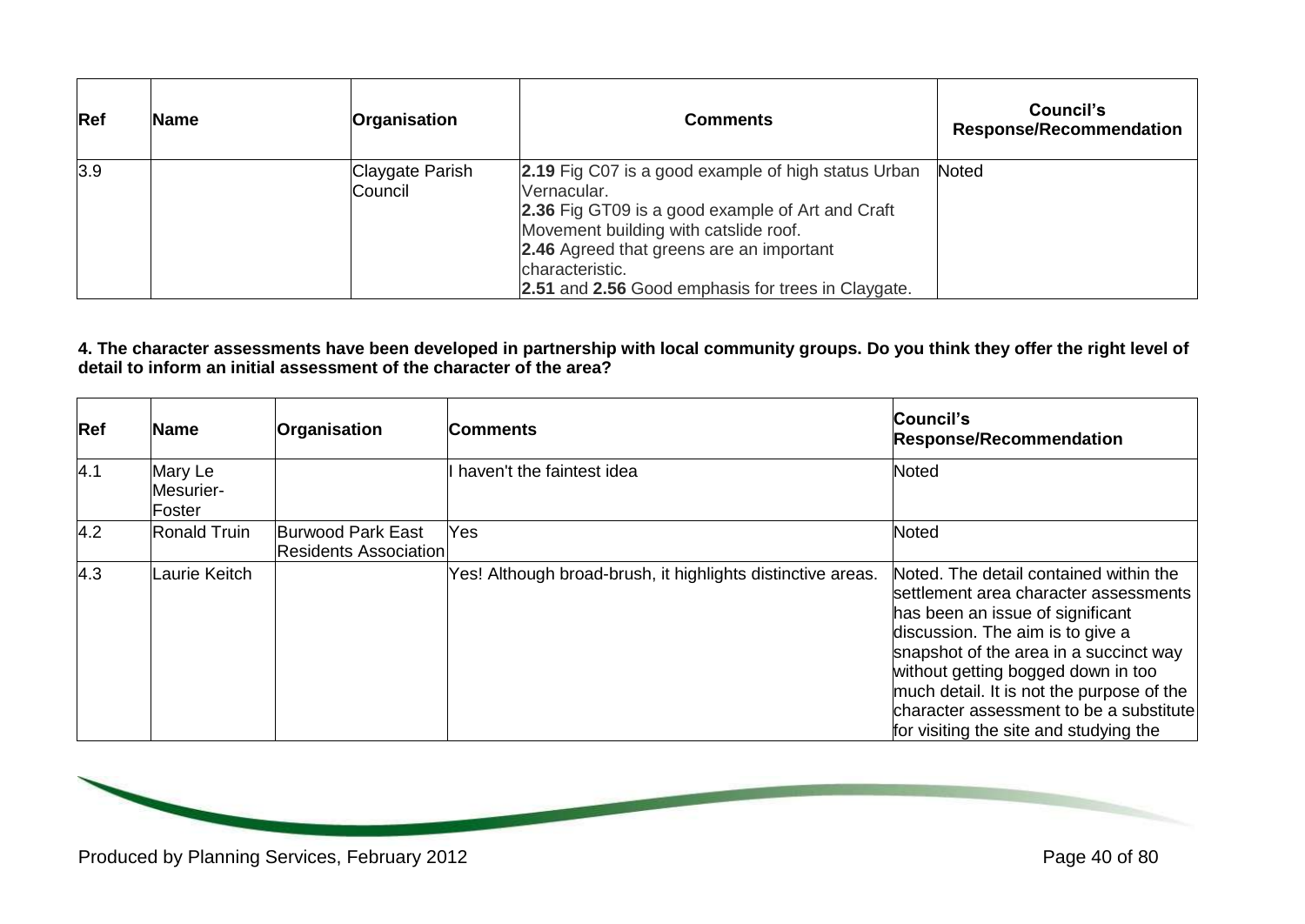| <b>Ref</b> | <b>Name</b>                | Organisation            | <b>Comments</b>                                                                                                                                                                                                                                                                                                                                                                                                                                                                                                                                                                                                                                                           | Council's<br><b>Response/Recommendation</b>                                                                                                                                                                                                                                                                                                                                                                                                                                                                                                                                 |
|------------|----------------------------|-------------------------|---------------------------------------------------------------------------------------------------------------------------------------------------------------------------------------------------------------------------------------------------------------------------------------------------------------------------------------------------------------------------------------------------------------------------------------------------------------------------------------------------------------------------------------------------------------------------------------------------------------------------------------------------------------------------|-----------------------------------------------------------------------------------------------------------------------------------------------------------------------------------------------------------------------------------------------------------------------------------------------------------------------------------------------------------------------------------------------------------------------------------------------------------------------------------------------------------------------------------------------------------------------------|
|            |                            |                         |                                                                                                                                                                                                                                                                                                                                                                                                                                                                                                                                                                                                                                                                           | local context in detail. This is one of the<br>first steps, which should be undertaken<br>when considering the design of a new<br>development.                                                                                                                                                                                                                                                                                                                                                                                                                              |
| 4.4        | Nicholas Driver            |                         | In general, yes, but I have a specific representation to<br>make in relation to Section 3.272 and the 'Specific Issues<br>box' which appear on page 112 to which I refer in answer<br>to Question 5 below                                                                                                                                                                                                                                                                                                                                                                                                                                                                 | Noted.                                                                                                                                                                                                                                                                                                                                                                                                                                                                                                                                                                      |
| 4.5        | Caroline<br><b>Heather</b> |                         | Yes- hopefully the views of local community groups will be Whilst these community issues reflect<br>continuously updated so as to reflect the views of current<br>members/residents.                                                                                                                                                                                                                                                                                                                                                                                                                                                                                      | the issues at April 2011, it is agreed that<br>these could change over time. As such<br>it is intended to put into place a<br>monitoring arrangement that not only<br>addresses the performance of the<br>document but also the changing views<br>of the community.                                                                                                                                                                                                                                                                                                         |
| 4.6        | R. D Clarke                | <b>Webridge Society</b> | NO-Unfortunately the development of character<br>assessments in partnership with local community groups<br>has been disappointing.<br>-Massive effort has been wasted by the<br>Council/Consultants initially insisting on limiting the<br>number of areas and producing inappropriate character<br>areas. Some work is still required to resolve the more<br>minor problems that are left.<br>-The documents have a number of errors; these will need<br>to be corrected.<br>-The assessments rather than being an improvement on<br>those in the Elmbridge Residential Design Guide are in<br>our opinion far worse.<br>-The Weybridge Society believes that there is a | The approach to the preparation of the<br>document has prioritised the<br>involvement of the community from the<br>start. 77 people took part in daylong<br>community workshops across the<br>Borough and significant resources have<br>been allocated for this work. Whilst it is<br>noted that Weybridge Society consider<br>that this engagement was<br>disappointing, other groups found it<br>highly beneficial and were appreciative<br>of the Council's efforts to involve them<br>in the future planning of their areas.<br>It is agreed that some of the character |

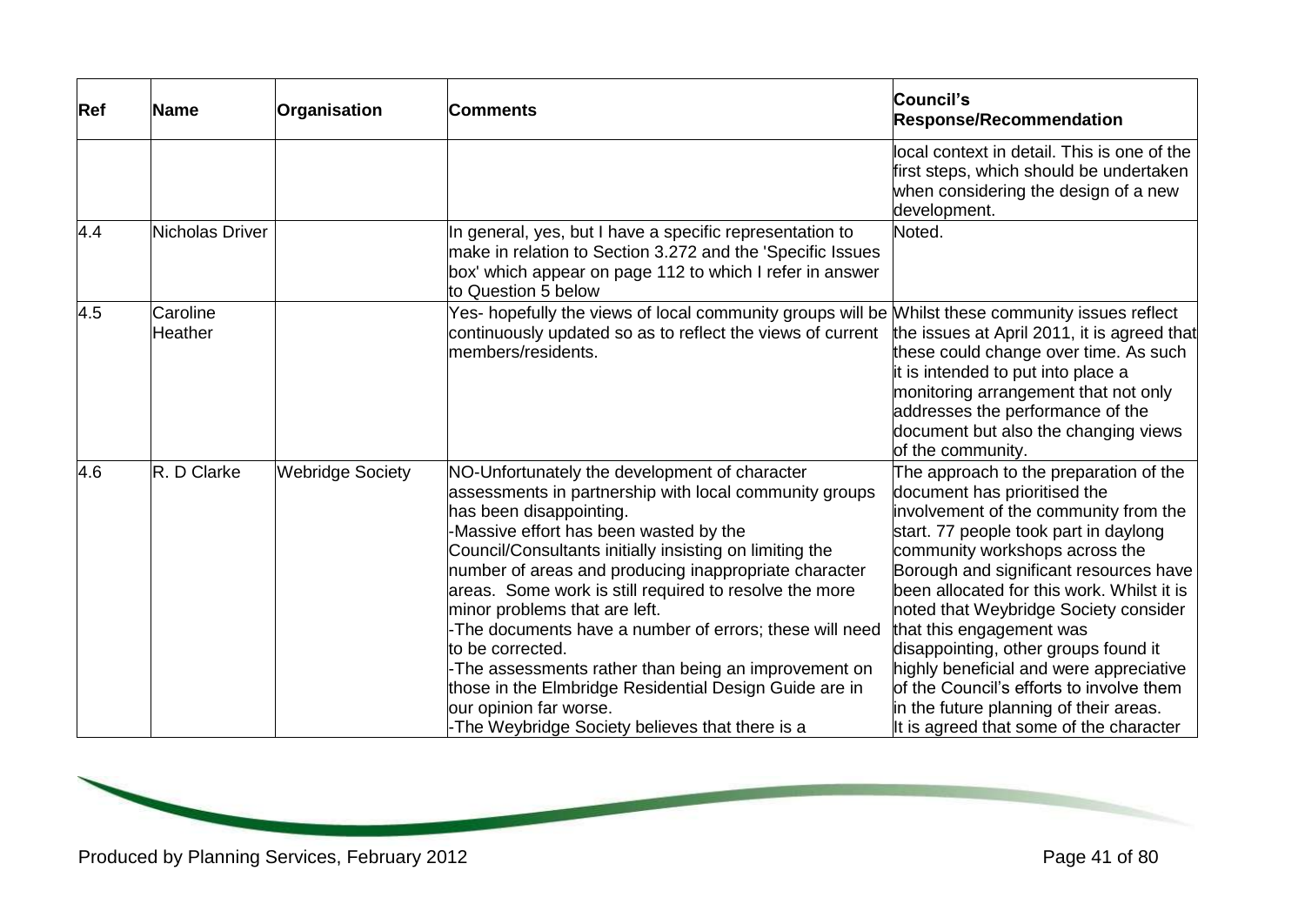| Ref | Name          | <b>Organisation</b> | <b>Comments</b>                                                                                                                                                                                                                                                                                                                                                                                                                                       | Council's<br><b>Response/Recommendation</b>                                                                                                                                                                                                                                                                                                                                                                                                                                                                                                                                                                                                                                                                                                                                                                                                                                                                                                       |
|-----|---------------|---------------------|-------------------------------------------------------------------------------------------------------------------------------------------------------------------------------------------------------------------------------------------------------------------------------------------------------------------------------------------------------------------------------------------------------------------------------------------------------|---------------------------------------------------------------------------------------------------------------------------------------------------------------------------------------------------------------------------------------------------------------------------------------------------------------------------------------------------------------------------------------------------------------------------------------------------------------------------------------------------------------------------------------------------------------------------------------------------------------------------------------------------------------------------------------------------------------------------------------------------------------------------------------------------------------------------------------------------------------------------------------------------------------------------------------------------|
|     |               |                     | fundamental error in the way the document is constructed<br>and this opinion was given, in writing, with alternative<br>suggestions in our previous feedback.<br>-We will supply a set of documents to indicate changes to<br>each character area, in some areas we will be able to<br>show the level of detail required, in others it will not be<br>possible, in the consultation time schedule, to do more<br>than provide some suggested changes. | areas in Weybridge have benefited from<br>further sub division as suggested by<br>Weybridge Society. This is indeed the<br>purpose of early community<br>engagement and involving the<br>community throughout the process<br>rather than presenting them with a 'fait<br>accompli' produced by officers and<br>consultants without the benefit of local<br>knowledge from local people. The RDG<br>did not have this level of community<br>input.<br>Through considering responses to<br>consultation errors have been corrected<br>and amendments have been made<br>where appropriate. However, there will<br>be no fundamental changes to the<br>approach taken to the character<br>assessments as this is considered an<br>appropriate way to embrace localism.<br>The information sent to the Council with<br>regards to the Weybridge Character<br>assessment has been extremely helpful<br>and changes have been made where<br>appropriate. |
| 4.7 | Doreen Harris |                     | Yes I do - I find this most pleasing. Surrey is a beautiful<br>County; this attracts thinking active residents with a sense<br>of involvement in the locality and local matters.                                                                                                                                                                                                                                                                      | Noted. The community representatives<br>have willingly given up their time to be<br>involved in the preparation of this<br>document and it is considered that the<br>SPD will be a good example of                                                                                                                                                                                                                                                                                                                                                                                                                                                                                                                                                                                                                                                                                                                                                |

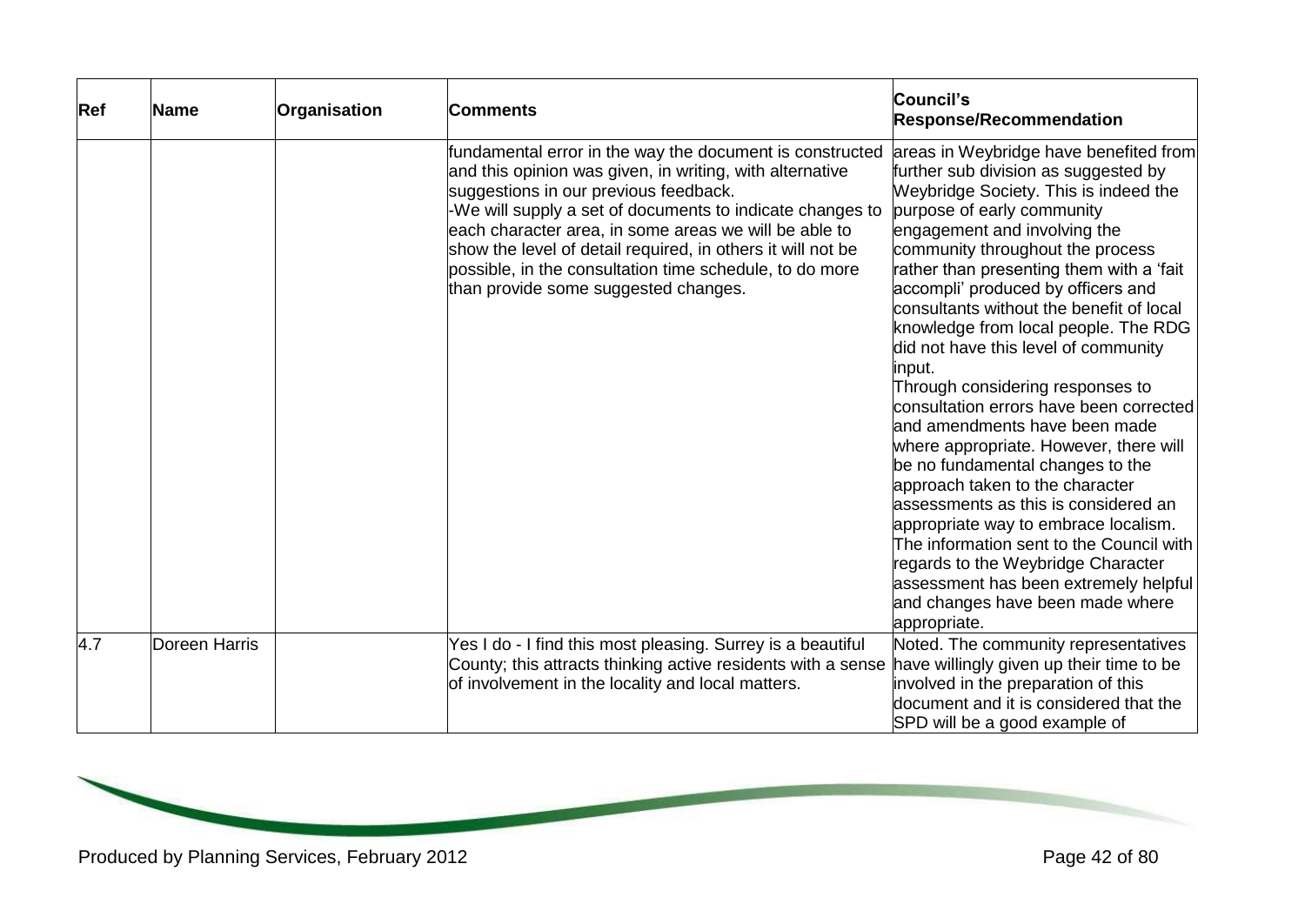| Ref | Name           | Organisation | <b>Comments</b>                                                                                                      | <b>Council's</b><br><b>Response/Recommendation</b> |
|-----|----------------|--------------|----------------------------------------------------------------------------------------------------------------------|----------------------------------------------------|
|     |                |              |                                                                                                                      | community engagement.                              |
|     |                |              |                                                                                                                      |                                                    |
|     |                |              |                                                                                                                      |                                                    |
|     |                |              |                                                                                                                      |                                                    |
| 4.8 | Sheila Parnell |              | On page 96 under the heading Claremont Park and Clare                                                                | Noted. The text at paragraph 3.27 in the           |
|     |                |              | Hill you state in paragraph 3.240 that a single architect                                                            | Companion Guide for Esher has been                 |
|     |                |              | designs most of the houses in the estate, the extent of                                                              | revised to take account of the                     |
|     |                |              | which you show in your plan on page 93 extends to Esher                                                              | comments made.                                     |
|     |                |              | High Street to the north and Esher Common to the south.                                                              |                                                    |
|     |                |              | To my knowledge this can not possibly be correct as I am                                                             |                                                    |
|     |                |              | sure a perusal of EBC planning records will confirm many                                                             |                                                    |
|     |                |              | architects have over the years been employed to design                                                               |                                                    |
|     |                |              | extensions and rebuilds over the years and up to the                                                                 |                                                    |
|     |                |              | present day. Oversight of the ensuing building works has                                                             |                                                    |
|     |                |              | no doubt evolved differently for different residents                                                                 |                                                    |
|     |                |              | associations in this area of Esher. My own residents<br>association only in very recent years I believe calling on a |                                                    |
|     |                |              |                                                                                                                      |                                                    |
|     |                |              | consultant architect for planning approval advice if<br>necessary.                                                   |                                                    |
|     |                |              | It is fair to say the original estate in major part was laid out                                                     |                                                    |
|     |                |              | by one original architect and a large portion of the original                                                        |                                                    |
|     |                |              | houses designed and built by him (Blair Imrie) but this                                                              |                                                    |
|     |                |              | level of control petered out during the years of the second                                                          |                                                    |
|     |                |              | world war and is recorded in historical documents and                                                                |                                                    |
|     |                |              | deeds pertaining to the estate properties.                                                                           |                                                    |
|     |                |              | You refer to on page 96 (3.237) to the 18c landscape so it                                                           |                                                    |
|     |                |              | was with astonishment that I discovered on Friday from                                                               | The designation of historic parks and              |
|     |                |              | you that the Clare Hill Golf Course is no longer protected                                                           | gardens is solely an English Heritage              |
|     |                |              | by English Heritage as part of the Historic Park and                                                                 | matter. It is for the Council to represent         |
|     |                |              | Garden of Claremont Mansion, which is extremely                                                                      | the designation on the proposals map.              |

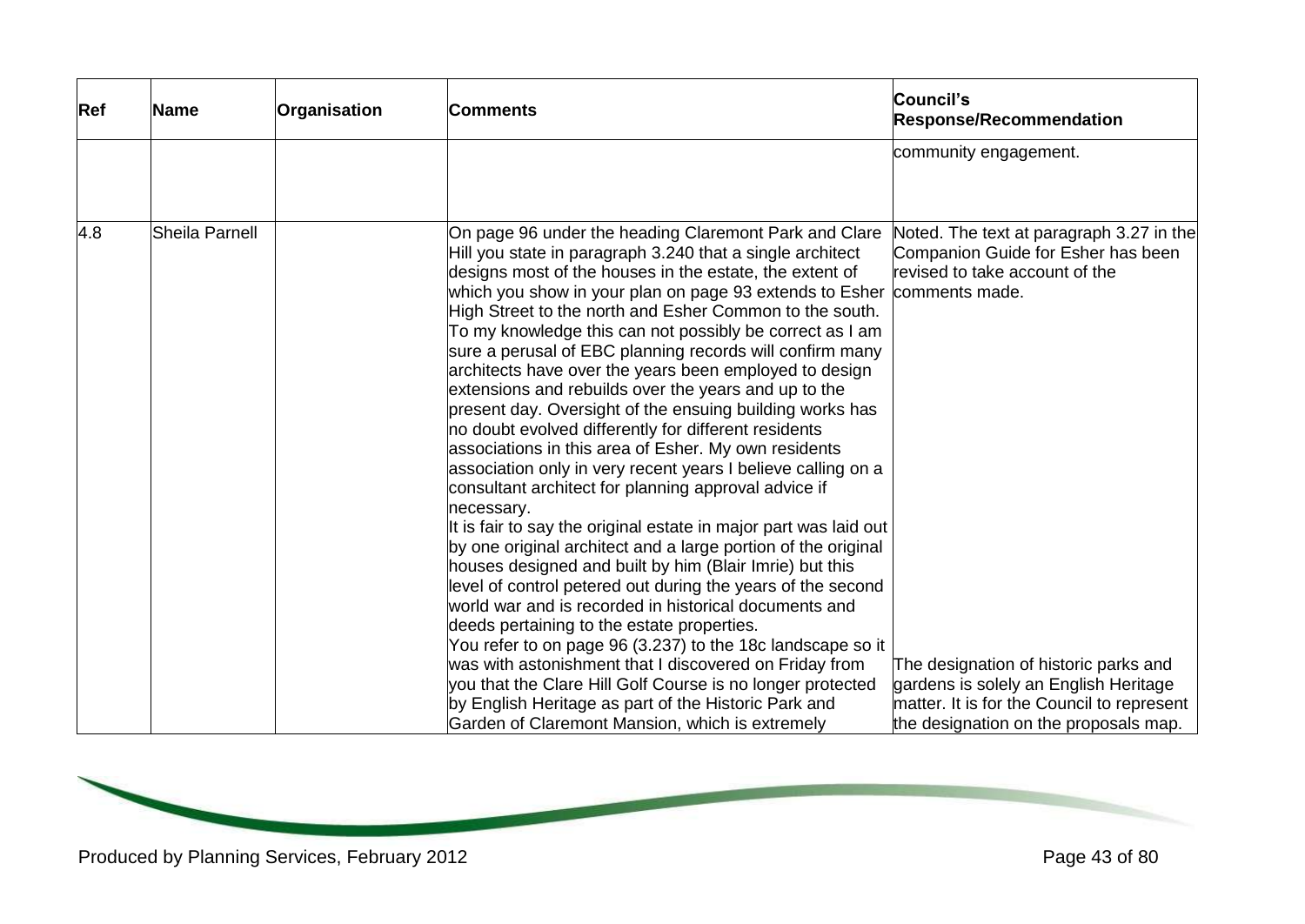| <b>Ref</b> | <b>Name</b> | Organisation | <b>Comments</b>                                                                                                                                                                                                                                                                                                                                                                                                                                                                                                                                                                                                                                                                                                                                                                                 | Council's<br><b>Response/Recommendation</b>                                                                                                                                                                                                                                                                                                                                                                                                                                                                                                                 |
|------------|-------------|--------------|-------------------------------------------------------------------------------------------------------------------------------------------------------------------------------------------------------------------------------------------------------------------------------------------------------------------------------------------------------------------------------------------------------------------------------------------------------------------------------------------------------------------------------------------------------------------------------------------------------------------------------------------------------------------------------------------------------------------------------------------------------------------------------------------------|-------------------------------------------------------------------------------------------------------------------------------------------------------------------------------------------------------------------------------------------------------------------------------------------------------------------------------------------------------------------------------------------------------------------------------------------------------------------------------------------------------------------------------------------------------------|
|            |             |              | concerning.<br>I notice also that you do not make direct reference to the<br>restrictive planning and building covenants applicable to<br>properties in the Claremont Park area on pages 96 and 97 private individuals. In order to help<br>but you do refer readers to Case Study CS1 which in the<br>main supports the replacement of large single dwellings<br>with apartment buildings. This could be misleading to<br>potential developers. It is my understanding an increase in opportunities section. (See paragraph<br>housing density on plots in Claremont Park roads and<br>Clare Hill is the big no no so I hope EBC planners will<br>make this clear in the final edition of the local plan<br>documents and in a more prominent manner than your<br>statement on page 143 (6.2). | Covenants are not a planning matter<br>and would need to be dealt with by<br>explain why these have affected the<br>low-density character, reference to<br>these have been made in the<br>3.31)<br>Case Study 1 is for a replacement<br>residential building, which could contain<br>flats as one possible design solution.<br>With regards to low density and special<br>low-density areas it has been made<br>clear in the assessments that applicants<br>need to look at the design principles of<br>case study 1 in relation to a<br>replacement house. |

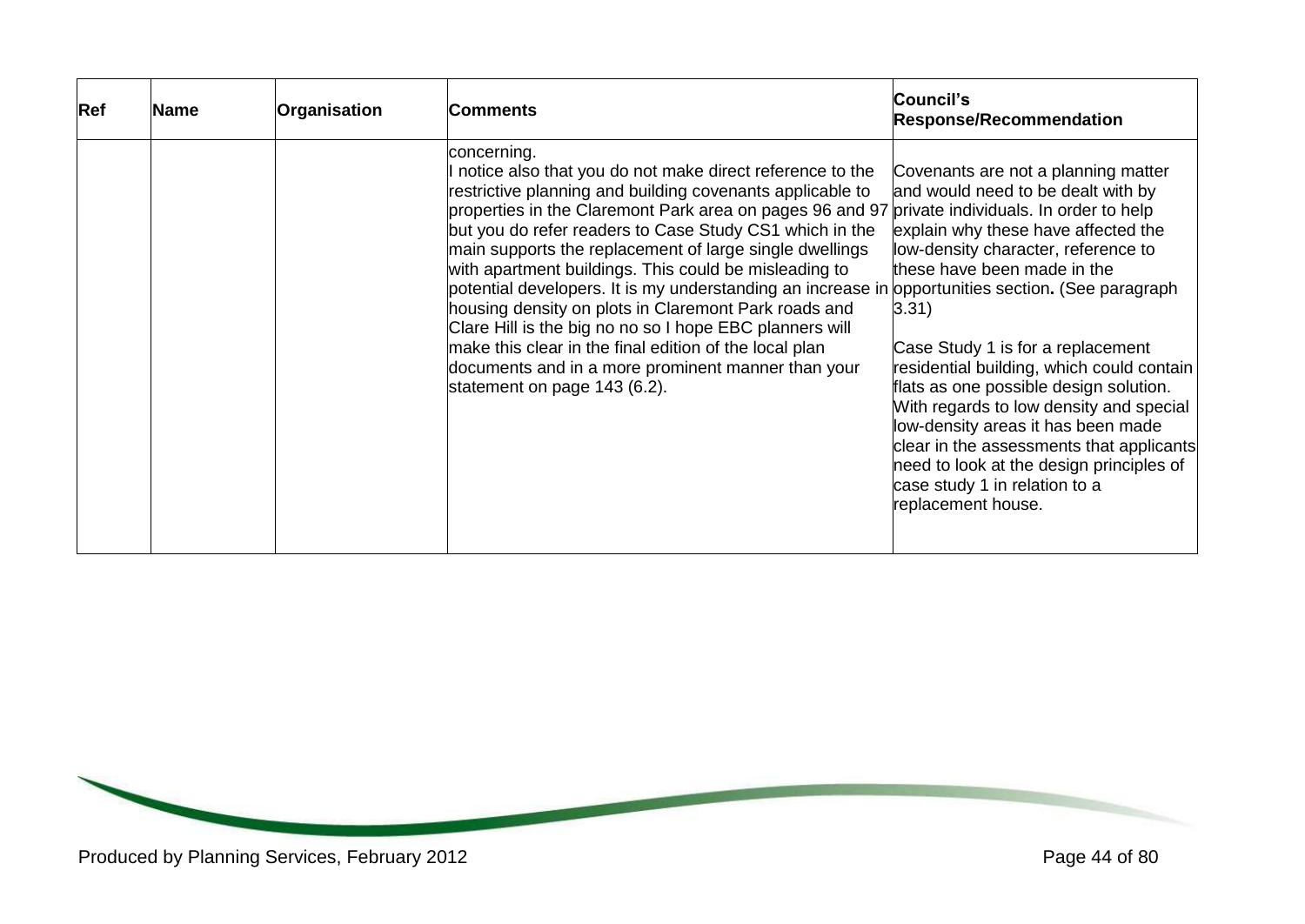| <b>Ref</b> | <b>Name</b>                   | <b>Organisation</b>               | <b>Comments</b>                                                                                                                                                                                                                                                                                                                                                                                                                                                                                                                                                                                                                                         | Council's<br>Response/Recommendation                                                                                                                                                                                                                                                                                                                                                                                                                                                                                                                                                                                         |
|------------|-------------------------------|-----------------------------------|---------------------------------------------------------------------------------------------------------------------------------------------------------------------------------------------------------------------------------------------------------------------------------------------------------------------------------------------------------------------------------------------------------------------------------------------------------------------------------------------------------------------------------------------------------------------------------------------------------------------------------------------------------|------------------------------------------------------------------------------------------------------------------------------------------------------------------------------------------------------------------------------------------------------------------------------------------------------------------------------------------------------------------------------------------------------------------------------------------------------------------------------------------------------------------------------------------------------------------------------------------------------------------------------|
| 4.9        | <b>Cllr Sandra</b><br>Dennis  |                                   | Page 89 3.221<br>Please delete from line 7 "this area is likely to see some<br>replacement of houses and intensification of plots". We<br>should not be advising that this is our suggested way<br>forward for development in this area particularly as<br>"garden grabbing" is listed on page 79 as a key concern of studies.<br>residents. This wording would also be used by the<br>Planning Inspectorate at appeal should it appear in the<br>SPD. Much better that we judge any new applications on<br>their individual merits. I note that this sort of guidance is<br>not included for all other areas in the SPD, so should be<br>deleted here. | Whilst proposals may come forward for<br>this sort of development it is agreed that<br>appropriateness of such development<br>should be considered on it own merits<br>taking account of the advice in the case<br>The character assessment will<br>inevitably be different to each other<br>however through editing the document<br>we have sort to adopt a consistent<br>approach to the way in which potential<br>development opportunities are<br>addressed.<br>Accordingly, the paragraph has been<br>amended. (See Companion Guide:<br>Thames Ditton, Long Ditton, Hinchley<br>wood and Weston Green paragraph<br>3.88 |
| 4.10       | <b>Cllr Tannia</b><br>Shipley |                                   | The structure of the sub-area text for Weston Green<br>needs improving. New photos are submitted.                                                                                                                                                                                                                                                                                                                                                                                                                                                                                                                                                       | Agreed and amended.                                                                                                                                                                                                                                                                                                                                                                                                                                                                                                                                                                                                          |
| 4.11       | <b>Robert Collett</b>         | <b>WYG Planning and</b><br>Design | write in response to the Council's current consultation on<br>the draft Design and Character SPD on behalf of our<br>clients, Wates Developments, who control land at Imber<br>Court Trading Estate, Orchard Lane, East Molesey. As<br>you will be aware, my client's site is located within the<br>East and West Molesey settlement area of the Borough<br>and is situated within Character Sub Area MOL10 within                                                                                                                                                                                                                                      | It is agreed that Imber Ct Trading Estate<br>should be included in the area<br>description and this omission has been<br>rectified. (See Companion Guide: East<br>and West Molesey para 3.96) Whilst the<br>character of the Trading Estate is<br>different to general mixed residential                                                                                                                                                                                                                                                                                                                                     |

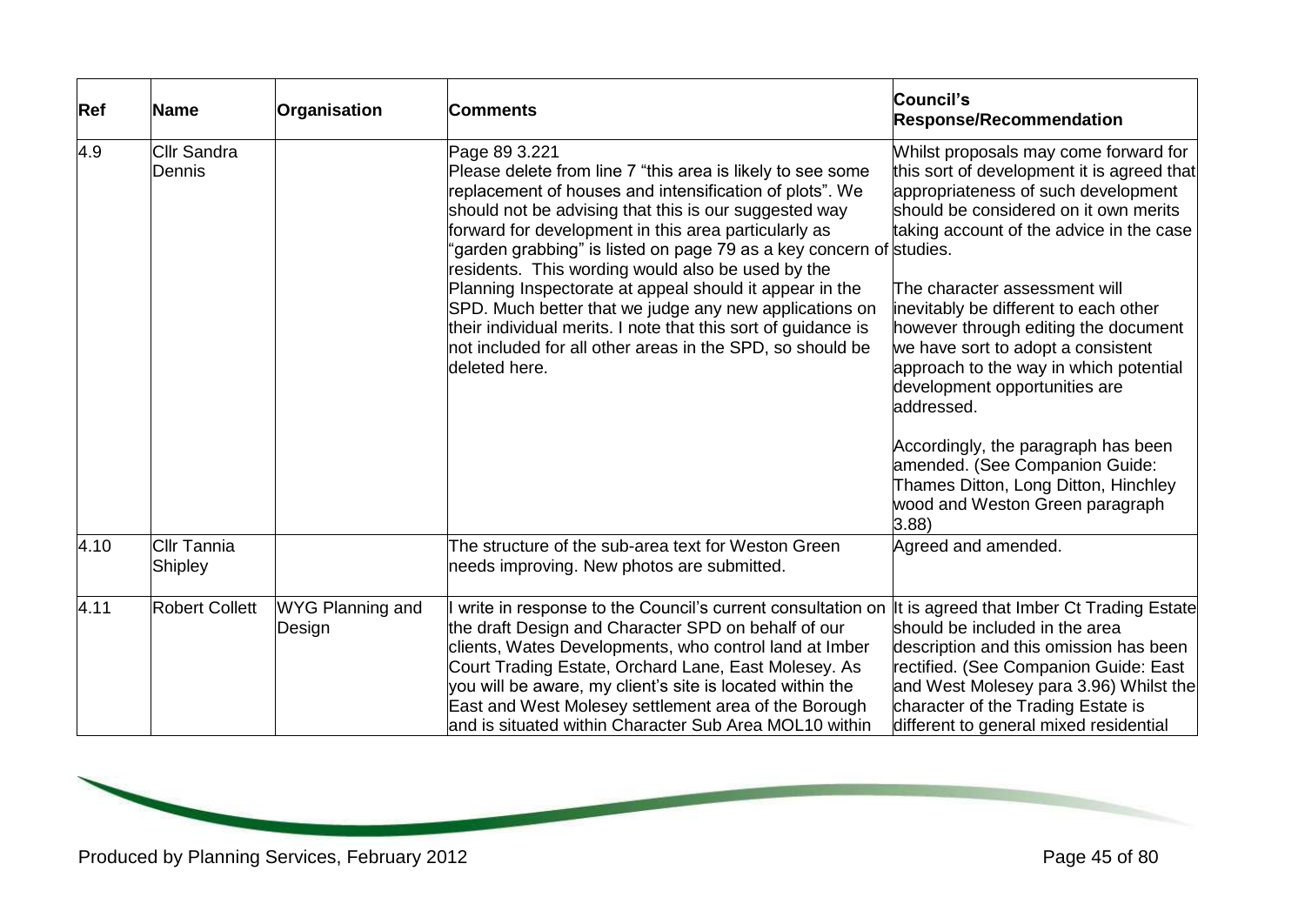| <b>Ref</b><br>Name | Organisation | <b>Comments</b>                                                                                                                                                                                                                                                                                                                                                                                                                                                                                                                                                                                                                                                                                                                                                                                                                                                                                                                                                                                                                                                                                                                                                                                                                                                                                                                                                                                                                                                                                                                                                                                                                                                                                                   | Council's<br><b>Response/Recommendation</b>                                                                                                                                                                                                                                                                                                                                                                                                                                                                                                                                                                                                       |
|--------------------|--------------|-------------------------------------------------------------------------------------------------------------------------------------------------------------------------------------------------------------------------------------------------------------------------------------------------------------------------------------------------------------------------------------------------------------------------------------------------------------------------------------------------------------------------------------------------------------------------------------------------------------------------------------------------------------------------------------------------------------------------------------------------------------------------------------------------------------------------------------------------------------------------------------------------------------------------------------------------------------------------------------------------------------------------------------------------------------------------------------------------------------------------------------------------------------------------------------------------------------------------------------------------------------------------------------------------------------------------------------------------------------------------------------------------------------------------------------------------------------------------------------------------------------------------------------------------------------------------------------------------------------------------------------------------------------------------------------------------------------------|---------------------------------------------------------------------------------------------------------------------------------------------------------------------------------------------------------------------------------------------------------------------------------------------------------------------------------------------------------------------------------------------------------------------------------------------------------------------------------------------------------------------------------------------------------------------------------------------------------------------------------------------------|
|                    |              | the draft SPD (referred to as Ember Lane Environs<br>(north).<br>It is noted that the text at paragraph 3.175 of the draft<br>SPD describes the Ember Lane Environs (north)<br>Character Sub Area (MOL10) as an area of mixed<br>residential development with two key phases, with the<br>remainder of the section referring to the residential<br>character of the area. The Imber Court Trading Estate<br>however is a commercial site that accommodates B2 and<br>B8 Uses in large industrial buildings with large areas of<br>hard standing used for storage and parking. The character<br>of the Imber Court site is therefore clearly inconsistent<br>with the mixed residential character, design and visual<br>qualities of the wider character sub-area. Consequently,<br>the redevelopment of the site for residential uses would be residential areas. As such, specific<br>beneficial to enhance the character of the area.<br>It is requested that reference should be made in the SPD<br>to the Imber Court site and that this site is inconsistent<br>with and damaging to the character and appearance of its<br>surroundings and the wider Ember Lane Environs (north)<br>character sub-area due to its large industrial buildings and<br>large areas of hard standing. Furthermore, it is requested<br>that reference also be made in paragraph 3.178 of the<br>SPD (relating to future development within the area) to the<br>redevelopment of the Imber Court site with appropriately<br>designed residential dwellings and the removal of the<br>large industrial buildings and areas of hard standing being<br>beneficial to the character, design and visual amenity of<br>the local area. | character of the area this is inevitable<br>given that it is a commercial site. The<br>future use of this Strategic Employment<br>site is not a matter that should be dealt<br>with through this SPD. The agents have<br>taken part in the Core Strategy<br>examination to promote their site for<br>residential use and will continue to do<br>so through the settlement ID plans. This<br>lis considered to be the most<br>appropriate route.<br>The respondents raise an important<br>point regarding the compatibility of<br>commercial development located within<br>design guidance relating to this has<br>been included in paragraph 6.6. |

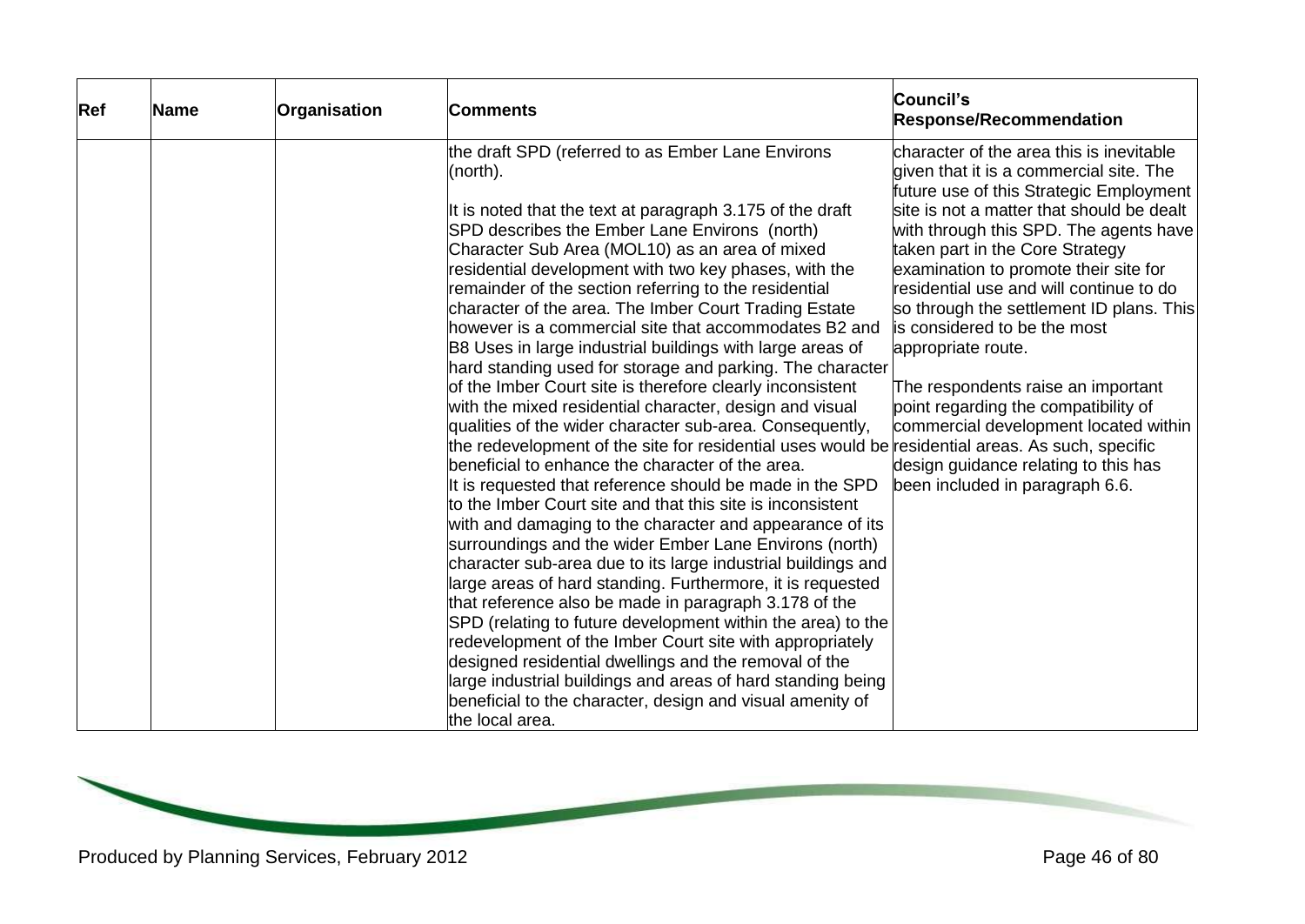| Ref  | Name                           | <b>Organisation</b>        | <b>Comments</b>                                                                                                                                                                                                                                                                                                                                                                                                                                                                                                                                                                                                                                                                                                                                                              | Council's<br><b>Response/Recommendation</b>                                                                                                                                                                                                                                                                                                                                 |
|------|--------------------------------|----------------------------|------------------------------------------------------------------------------------------------------------------------------------------------------------------------------------------------------------------------------------------------------------------------------------------------------------------------------------------------------------------------------------------------------------------------------------------------------------------------------------------------------------------------------------------------------------------------------------------------------------------------------------------------------------------------------------------------------------------------------------------------------------------------------|-----------------------------------------------------------------------------------------------------------------------------------------------------------------------------------------------------------------------------------------------------------------------------------------------------------------------------------------------------------------------------|
| 4.12 | <b>Revd Phillip</b><br>Johnson |                            | was slightly surprised to discover that the spire of All<br>Saints Weston is not on the map as a key landmark when<br>lit can be seen from a considerable<br>distance and has a profound effect on the views of the<br>green and associated housing. It is not mentioned<br>anywhere on either Pg. 79 or 80 of the<br>document. Architecturally, it is one of the most significant Green paragraph 3.82 and the local<br>buildings in Weston Green, and has an impact on the view landmarks box and map.<br>and vista, which the document so<br>carefully highlights. I'm obviously sensitive to the inclusion<br>or not of the Church as I'm the Vicar, but most of the<br>residents would know "the white church by the pond"<br>and it seems a bit odd its not mentioned. | Noted. It is agreed that All Saints,<br>Church, Weston Green is a local<br>landmark and reference to this has<br>been added to the text and map. See<br>Companion Guide: Thames Ditton,<br>Long Ditton, Hinchley wood and Weston                                                                                                                                            |
| 4.13 |                                | Claygate Parish<br>Council | Pg 119 - 3.302 bullet 3 has clearly defined gateway at<br>Hare Lane Green; we should prefer it to follow on from<br>bullet 1 e.g." Only the only three motorized accesses to<br>the settlement there are clearly defined gateways".                                                                                                                                                                                                                                                                                                                                                                                                                                                                                                                                          | Reference has been included to the 3<br>accesses/gateways to the settlement<br>'Vehicular access is restricted to three<br>key routes". This has also been<br>repositioned. See Companion Guide:<br>Claygate- summary of key features.                                                                                                                                      |
|      |                                |                            | Identified concerns include the loss of features of the two<br>centres; this is expressed as a need to retain mixed uses,<br>which could imply facilitating residential elements; it needs<br>to be more clearly stated that the historic centre needs<br>preservation.<br>The map on page 121 still treats Raleigh Drive as being<br>similar to Fox warren, and ignores all the suggestions we<br>made and the alternative submitted with the change in<br>colours and headings, having spent considerable time<br>identifying the areas of pre and post war housing stock.<br>Why have our suggestions not been taken on board?                                                                                                                                            | Revised issue with new text<br>There was general concern that the<br>commercial core had shifted from the<br>High Street to 'The Parade' and<br>although the two areas perform different<br>roles, it is important for both to retain<br>their historic features and overall<br>character." Companion Guide:<br>Claygate- Issues identified from<br>Community workshop box. |

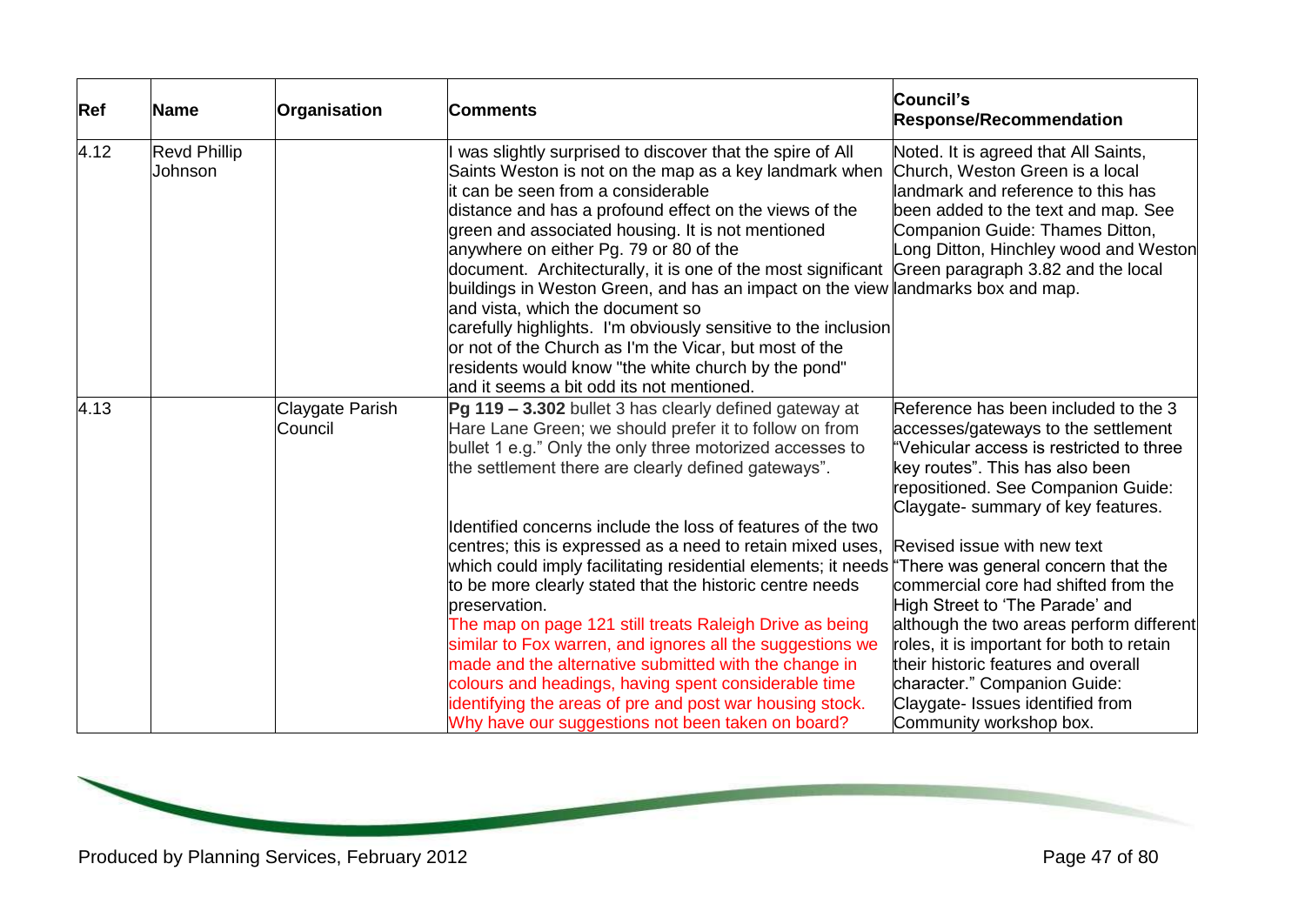| Ref | <b>Name</b> | Organisation | <b>Comments</b>                                                                                                                                                                                                                                                                                                                                                                                                    | Council's<br><b>Response/Recommendation</b>                                                                                                                                                                                                                                                                                                                                                                                                                                                                                                                                                                                                                                                                                             |
|-----|-------------|--------------|--------------------------------------------------------------------------------------------------------------------------------------------------------------------------------------------------------------------------------------------------------------------------------------------------------------------------------------------------------------------------------------------------------------------|-----------------------------------------------------------------------------------------------------------------------------------------------------------------------------------------------------------------------------------------------------------------------------------------------------------------------------------------------------------------------------------------------------------------------------------------------------------------------------------------------------------------------------------------------------------------------------------------------------------------------------------------------------------------------------------------------------------------------------------------|
|     |             |              | $Pg123 - 3.308$ Case studies 1 and 2 are relevant to<br>Claygate Old Village.                                                                                                                                                                                                                                                                                                                                      | Claygate Parish Council submitted an<br>alternative map to the Council for<br>consideration based on building<br>type/age as opposed to overall<br>character. Having discussed this in<br>detail with the consultants it was<br>considered that dividing the area purely<br>by building type/age would not reflect<br>local character areas, which often are<br>made up of a variety of building types<br>and ages. However, the information<br>provided by Claygate Parish Council<br>does add an additional reference to be<br>taken into account when considering<br>design and character. As such, this map<br>produced by the Parish Council has<br>now been included within the<br>assessment to supplement the<br>character map. |
|     |             |              | Pg 123 - 3.311 This paragraph and attached picture<br>SA126 Modern Development to the South side of The<br>Parade adjacent to the station, unfortunately serves not<br>particular purpose, as the building concerned is not an<br>example of good architecture that respects the form and<br>character of its nearby neighbours, be it in design or use<br>of materials. The part of the building not shown in the | With regards to picture SA126 officers<br>consider that this is a well-designed<br>modern development, however one of<br>the primary purposes of this document<br>is to engender community ownership<br>and as such the reference to this<br>development has been removed.                                                                                                                                                                                                                                                                                                                                                                                                                                                              |

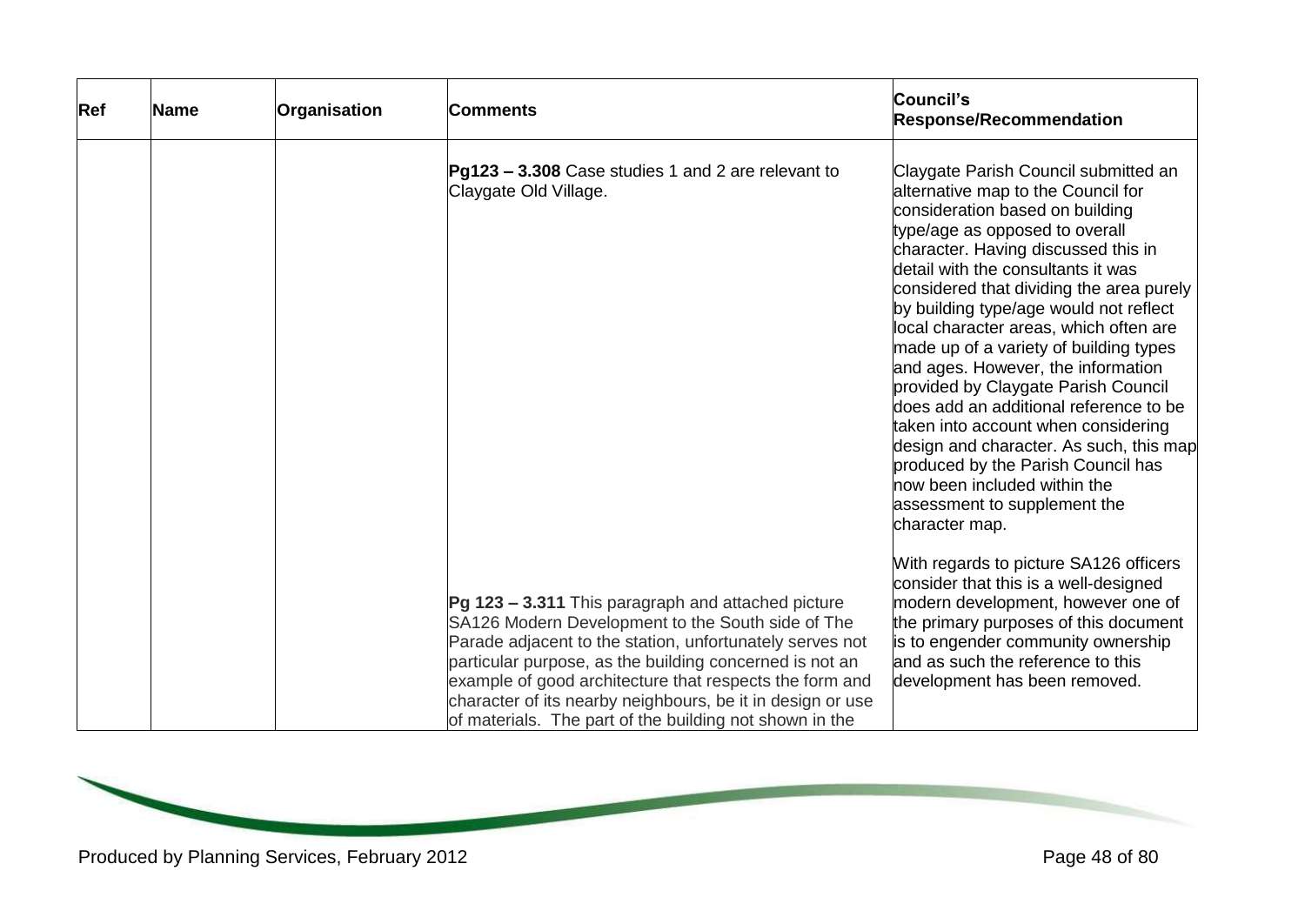| Ref | <b>Name</b> | Organisation<br><b>Comments</b> |                                                                                                                                                                                                                                                                                                                                                                              | Council's<br><b>Response/Recommendation</b>                                                                           |
|-----|-------------|---------------------------------|------------------------------------------------------------------------------------------------------------------------------------------------------------------------------------------------------------------------------------------------------------------------------------------------------------------------------------------------------------------------------|-----------------------------------------------------------------------------------------------------------------------|
|     |             |                                 | photo is a two storey glazed box, which is totally out of<br>keeping with the street scene and does not reflect the<br>character of the road. One wonders what this paragraph<br>is promoting or saying. Unfortunately the only other new<br>building in this area at the other end of The Parade is also<br>not a good example of a harmonious, sympathetic<br>development. | <b>Noted</b>                                                                                                          |
|     |             |                                 | <b>Pg 124 – 3.312</b> One of the many favorable references to<br>street trees, which are very important to the character of<br>the area.                                                                                                                                                                                                                                     | The matter raised with regards to loss<br>of storage for shops would be an issue                                      |
|     |             |                                 | Pg 124 - 3.313 Advocates residential development above<br>shops, but fails to warn the overdoing this threatens the<br>vitality of the shops. It should also be noted that any use<br>of ground floor storage for inclusion in new residences<br>should be avoided as this leads to insufficient flexibility for                                                             | for the retailer to consider when<br>submitting a planning application. This<br>is not a design and character matter. |
|     |             |                                 | future retail space.                                                                                                                                                                                                                                                                                                                                                         | Noted. Figure SA127 has been<br>replaced to reflect the text.                                                         |
|     |             |                                 | Pg 124-3.315 The picture figure SA 127 does not do the<br>road justice as it does not show much to do with the<br>architecture described in the paragraph as too much<br>foliage and shrubbery on view, a different view using a                                                                                                                                             |                                                                                                                       |
|     |             |                                 | wide angle lens would be better.                                                                                                                                                                                                                                                                                                                                             | Noted. However, lighter photo has been<br>substituted.                                                                |
|     |             |                                 | $Pg$ 125 – 3.317 This emphasises well the value of<br>openings to see the countryside.                                                                                                                                                                                                                                                                                       | Noted. The building types map                                                                                         |
|     |             |                                 |                                                                                                                                                                                                                                                                                                                                                                              | produced by CPC show where the 3                                                                                      |
|     |             |                                 | Pg127 - 3.328 It has succeeded in placing most of the<br>groups of "workers cottages" within one sub area. There                                                                                                                                                                                                                                                             | areas of workers cottages fall within the<br>settlement.                                                              |

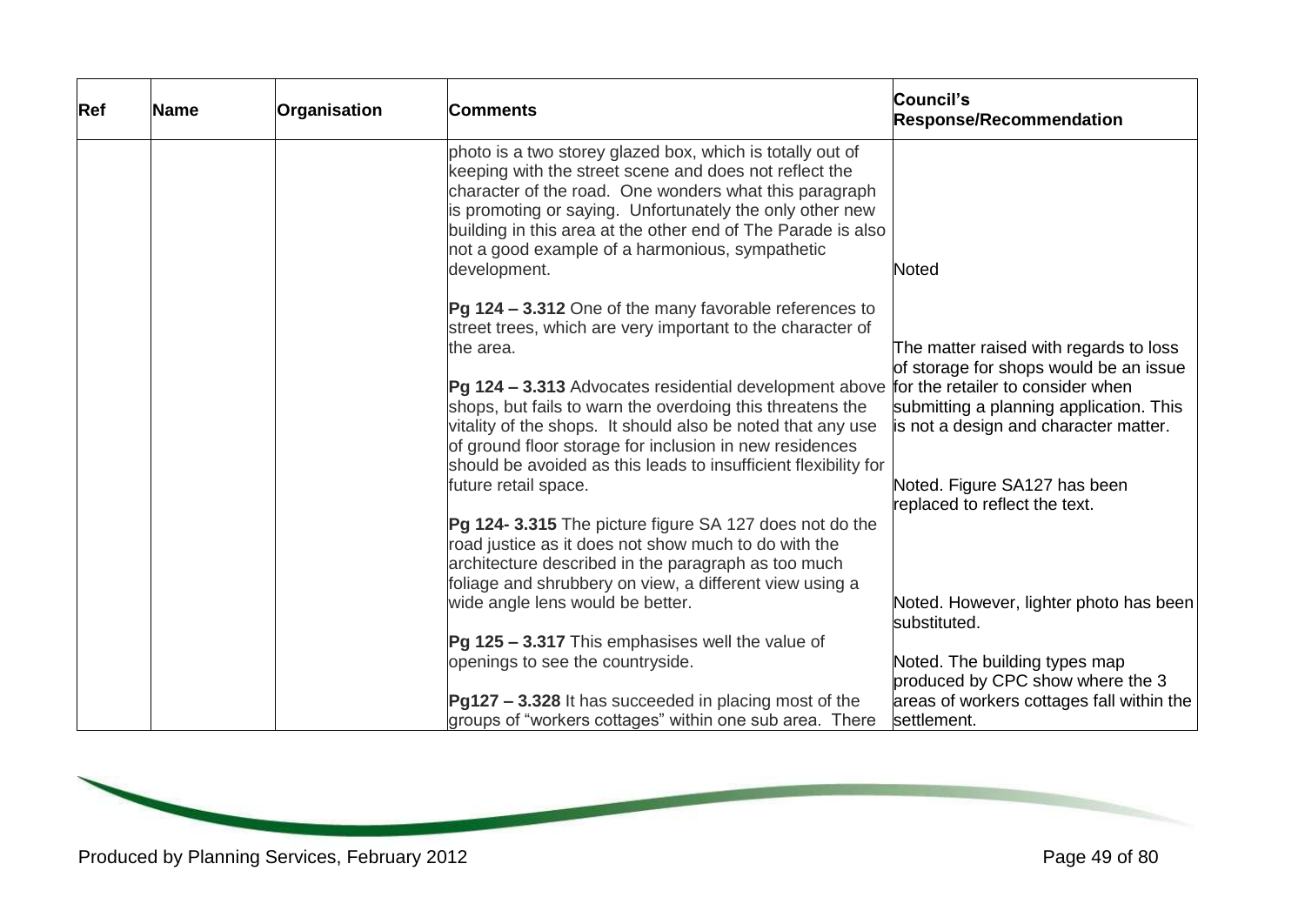| Ref  | <b>Name</b><br>Organisation |                                              | <b>Comments</b>                                                                                                                                                                                                                                                                                                                                                                                                                                                                                                                                                                                                                                                                                                       | Council's<br><b>Response/Recommendation</b>                                                                                                                                                                                                                                                                           |
|------|-----------------------------|----------------------------------------------|-----------------------------------------------------------------------------------------------------------------------------------------------------------------------------------------------------------------------------------------------------------------------------------------------------------------------------------------------------------------------------------------------------------------------------------------------------------------------------------------------------------------------------------------------------------------------------------------------------------------------------------------------------------------------------------------------------------------------|-----------------------------------------------------------------------------------------------------------------------------------------------------------------------------------------------------------------------------------------------------------------------------------------------------------------------|
|      |                             |                                              | are in fact three areas in Claygate with them.<br>Pg129 - This does well to emphasise the need to avoid<br>terracing effect and spacing between dwellings.                                                                                                                                                                                                                                                                                                                                                                                                                                                                                                                                                            | Noted and to further emphasise this, a<br>new section on 'Layout' has been<br>included in the general design guidance<br>and will be referenced here.                                                                                                                                                                 |
| 4.14 | David<br>Bellchamber        | Cobham<br>Conservation and<br>Heritage Trust | 1.At Paragraph 3.253 it is said, "The A3 to the north of<br>Cobham presents a significant physical barrier between<br>the settlement area and the rest of the Borough". It is the<br>view of the Trust that it should rather be stated that it is<br>The Commons and Green Belt to the north of<br>Cobham". The history is that it was possible, some 30<br>years ago as part of the creation of the Esher by-pass, to<br>drive the A3 through in its current form because of the<br>existence of the Commons. There are adequate crossings<br>of the A3, which show that it is not really the physical<br>barrier. Rather, it must be emphasised that it is the<br>Commons that are the barrier against development. | Agree-this has been revised to include<br>reference to the Commons and the<br>Green Belt. The commons and Green<br>Belt to the north of Cobham presents a<br>significant physical barrier between this<br>settlement area and the rest of the<br>Borough (please see paragraph 3.1 in<br>the Cobham companion guide). |
|      |                             |                                              | 2. In the section titled COS03 "Tartar Hill" (at paragraphs<br>3.263 to 3.267) the Trust is concerned that the Victorian<br>area that is the lower part of Hogshill Lane, Cedar Road<br>and Spencer Road is included with other development,<br>which is predominantly from the twentieth century and that<br>there is insufficient definition of character for conservation<br>purposes. Tartar Hill itself is really that area off<br>Portsmouth Road to the north, and the Trust sees no<br>difficulty with that name for the district to include the area<br>bounded by Anyards Road, Freelands Road and even<br>Hogshill Lane north west of French Gardens. However,                                             | Noted-this has been more clearly<br>differentiated. (See para 3.33)                                                                                                                                                                                                                                                   |

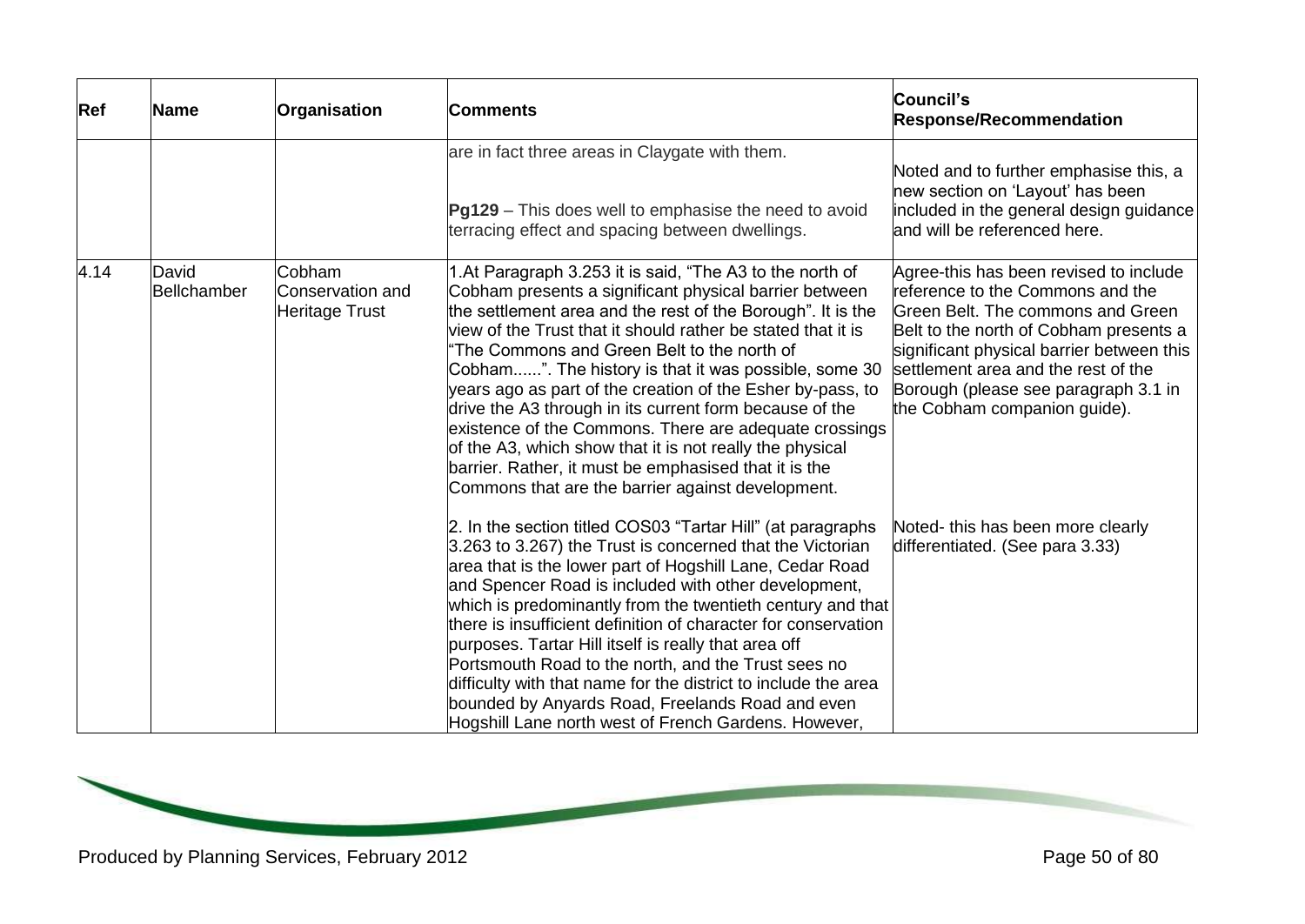| Ref  | Name        | Organisation                        | <b>Comments</b>                                                                                                                                                                                                                                                                                                                                                                                                                                                                                                                                                                                                                                                                                                                                                                                                                                                                                                                                                                                                                                                                                                                                                                               | Council's<br><b>Response/Recommendation</b>                                                                                                                                                                                                                                                                                     |
|------|-------------|-------------------------------------|-----------------------------------------------------------------------------------------------------------------------------------------------------------------------------------------------------------------------------------------------------------------------------------------------------------------------------------------------------------------------------------------------------------------------------------------------------------------------------------------------------------------------------------------------------------------------------------------------------------------------------------------------------------------------------------------------------------------------------------------------------------------------------------------------------------------------------------------------------------------------------------------------------------------------------------------------------------------------------------------------------------------------------------------------------------------------------------------------------------------------------------------------------------------------------------------------|---------------------------------------------------------------------------------------------------------------------------------------------------------------------------------------------------------------------------------------------------------------------------------------------------------------------------------|
|      |             |                                     | while acknowledging there is a brief summary that seeks<br>to establish this, the Trust considers that the earlier period<br>(lower part of Hogshill Lane, etc. as above, some of which<br>warrants special protection) deserves a separate section<br>or should be more clearly differentiated.                                                                                                                                                                                                                                                                                                                                                                                                                                                                                                                                                                                                                                                                                                                                                                                                                                                                                              |                                                                                                                                                                                                                                                                                                                                 |
|      |             |                                     | 3. The section titled COS05 "Riverhill Mill Road and the<br>Tilt" (at paragraphs 3.270 to 3.274) may be correctly<br>defined but the Trust considers there is a special area that<br>is the continuation of the Tilt Conservation Area along Tilt<br>Road and takes in Korea Cottages to the south and Elm<br>Grove Gardens and other buildings to the north that does<br>not sit comfortably with COS06 "Oxshott Way environs" (at and 06 have been revised to better<br>paragraphs 3.275 and 3.276) as currently defined.<br>4. Regarding the section titled COS07 "Stoke d'Abernon"<br>(at paragraphs 3.277 to 3.280) the Trust considers that<br>there is not sufficient differentiation between the area<br>around the Station at Stoke d'Abernon and other<br>Residential parts of Stoke d'Abernon such as those off<br>Blundel Lane (Lodge Close, Evelyn Way) and off Bray<br>Road, (Vincent Road, D'Abernon Way). Both Stoke Close<br>land Knowle Park fit in with such an area and it is<br>debatable whether the whole of the area South of Stoke<br>Road fits more comfortably into this area rather than the<br>"Oxshott Way " area. (This was envisaged by the first<br>draft.). | Agreed-this has been amended on<br>map.<br>Sub-area 05 has been extended to<br>linclude The Tilt Conservation Area.<br>After further consideration sub-area 07<br>reflect the main characteristics of these<br>areas. This has been changed within<br>the text and on the map. (See para 3.63<br>of the Cobham Companion Guide) |
| 4.15 | Gerry Acher | Cobham                              | I should be grateful if you would consider the inclusion of                                                                                                                                                                                                                                                                                                                                                                                                                                                                                                                                                                                                                                                                                                                                                                                                                                                                                                                                                                                                                                                                                                                                   |                                                                                                                                                                                                                                                                                                                                 |
|      |             | lConservation and<br>Heritage Trust | the following points: 3.256 insert in the first sentence<br>"was historically two separate areas - Street Cobham<br>and Church Cobham - with the latter now the main                                                                                                                                                                                                                                                                                                                                                                                                                                                                                                                                                                                                                                                                                                                                                                                                                                                                                                                                                                                                                          | Agreed and revised text.                                                                                                                                                                                                                                                                                                        |

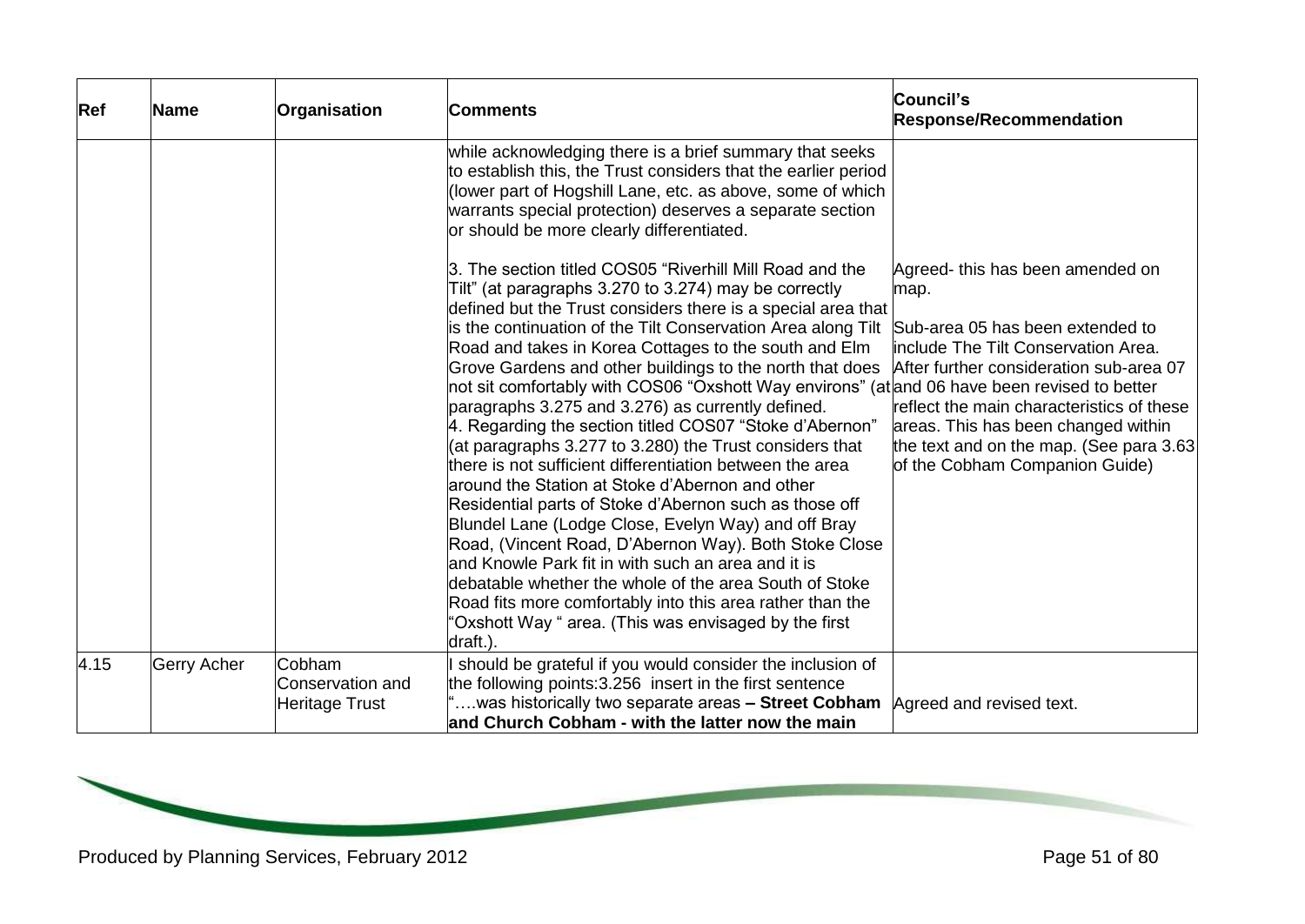| Ref | <b>Name</b> | Organisation | <b>Comments</b>                                                                                                                                                                                                                                                                                                                                                                                                       | Council's<br><b>Response/Recommendation</b>                                                               |
|-----|-------------|--------------|-----------------------------------------------------------------------------------------------------------------------------------------------------------------------------------------------------------------------------------------------------------------------------------------------------------------------------------------------------------------------------------------------------------------------|-----------------------------------------------------------------------------------------------------------|
|     |             |              | shopping area and linked by After this first sentence<br>20 century development. This development to the<br>south side of Between Streets retains the original<br>character of individually designed two storey<br>dwellings set in wide grass verges making for a<br>pleasing entrance to Church Cobham in addition a new                                                                                            | Agreed and revised text.                                                                                  |
|     |             |              | sentence " the main shopping centre is further shaped Agreed and revised text.<br>by the significant amount of green areas in the three<br>main approaches to the Centre ie from the south the<br>Leg O' Mutton field; from the west the very wide grass<br>verge the length of Between streets mentioned above;<br>and from the east green area of The Tilt leading to the<br><b>River and then the High Street.</b> |                                                                                                           |
|     |             |              | 3.258 insert a continuation of penultimate sentence<br>'small shop units in a traditional high street setting<br>i.e. a long line of shops either side of the road and not sentence relating to precincts is not<br>broken up with separate shopping precincts(figure<br>SA103).                                                                                                                                      | Agree and revise first part of the<br>sentence. The second part of the<br>necessary.                      |
|     |             |              | 3.259 continue the penultimate sentence "this part<br>of the settlement area which it is understood the local<br>Heritage Trust are keen to see corrected.                                                                                                                                                                                                                                                            | Noted. The information has been<br>passed on to the officer dealing with the<br>town centre improvements. |
|     |             |              | 3.260 in the box of issues raised include under the first<br>bullet "Estate Agents"                                                                                                                                                                                                                                                                                                                                   | This has been added.                                                                                      |
|     |             |              | 3.276 insert new penultimate sentence after "future<br>change in this sub area. This equally applies to the<br>houses on either side of the Stoke Road leading to the highlight this as the statement applies                                                                                                                                                                                                         | No change. Stoke Road lies within the<br>sub area and so we would not need to                             |

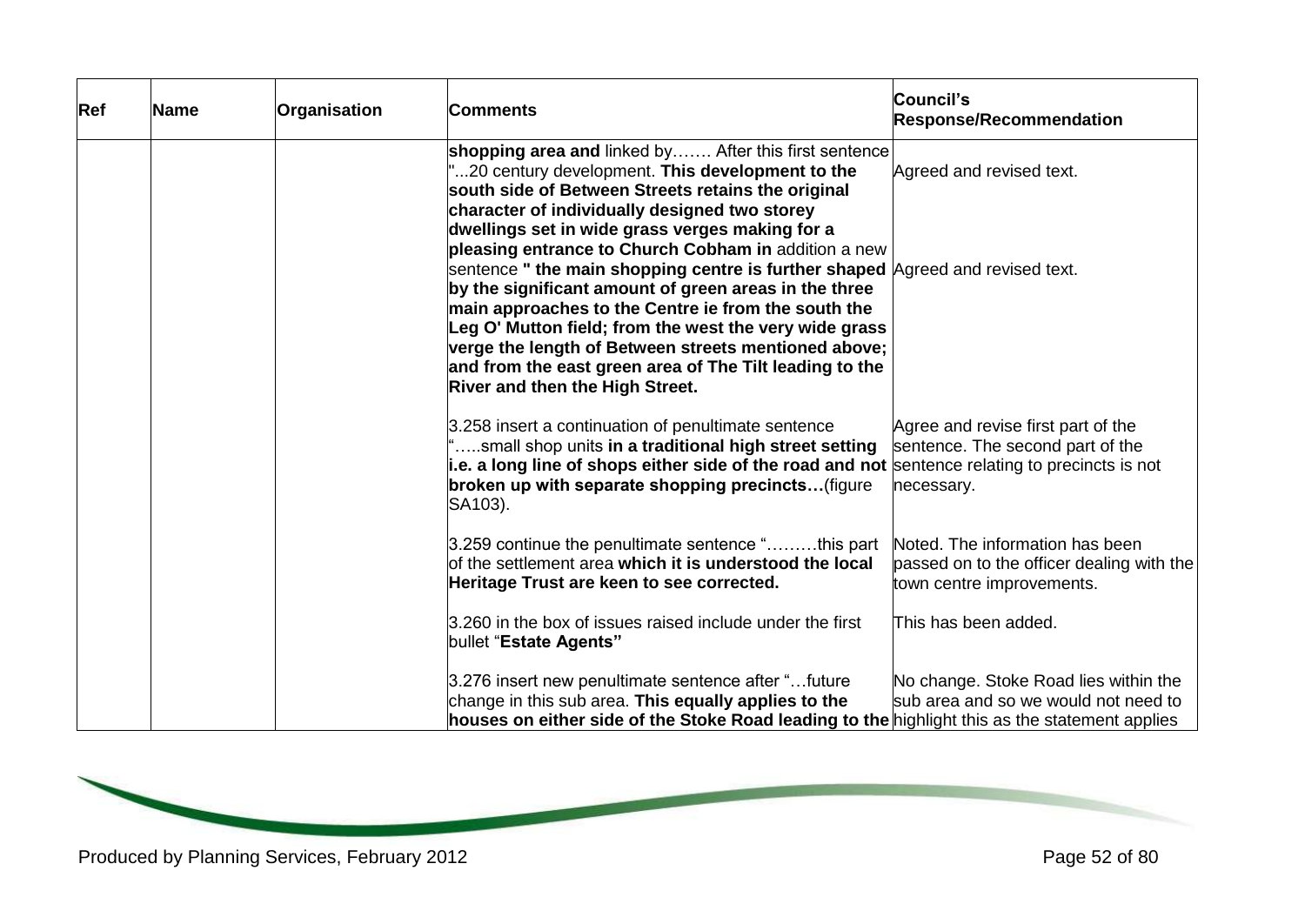| Ref | <b>Name</b> | Organisation | <b>Comments</b>                                                                                                                               | <b>Council's</b><br><b>Response/Recommendation</b> |
|-----|-------------|--------------|-----------------------------------------------------------------------------------------------------------------------------------------------|----------------------------------------------------|
|     |             |              | Tilt where their design characteristics and placing in<br>relation to the road itself also give rise to a distinctive<br>form of development. | throughout.                                        |

**5. Do you consider the issues identified at the community workshops fully represent the local design issues experienced in that area or are there any additional issues you wish to raise?**

| Ref | <b>Name</b>                 | Organisation                                      | <b>Comments</b>                                                                                                                                                                                                                                                                                                                                                                                                                                                                                                                                                                                                                                                                                                                                                                | <b>Council's</b>                                                                                                                                                                                                                                                                                                                                             |
|-----|-----------------------------|---------------------------------------------------|--------------------------------------------------------------------------------------------------------------------------------------------------------------------------------------------------------------------------------------------------------------------------------------------------------------------------------------------------------------------------------------------------------------------------------------------------------------------------------------------------------------------------------------------------------------------------------------------------------------------------------------------------------------------------------------------------------------------------------------------------------------------------------|--------------------------------------------------------------------------------------------------------------------------------------------------------------------------------------------------------------------------------------------------------------------------------------------------------------------------------------------------------------|
|     |                             |                                                   |                                                                                                                                                                                                                                                                                                                                                                                                                                                                                                                                                                                                                                                                                                                                                                                | <b>Response/Recommendation</b>                                                                                                                                                                                                                                                                                                                               |
| 5.1 | Mary Le Mesurier-<br>Foster |                                                   | haven't the faintest idea                                                                                                                                                                                                                                                                                                                                                                                                                                                                                                                                                                                                                                                                                                                                                      | Noted.                                                                                                                                                                                                                                                                                                                                                       |
| 5.2 | Ronald Truin                | Burwood Park East<br><b>Residents Association</b> | Yes                                                                                                                                                                                                                                                                                                                                                                                                                                                                                                                                                                                                                                                                                                                                                                            | <b>Noted</b>                                                                                                                                                                                                                                                                                                                                                 |
| 5.3 | Laurie Ketch                |                                                   | More or less.                                                                                                                                                                                                                                                                                                                                                                                                                                                                                                                                                                                                                                                                                                                                                                  | <b>Noted</b>                                                                                                                                                                                                                                                                                                                                                 |
| 5.4 | Nicholas Driver             |                                                   | Page 112: At the Workshops and,<br>subsequently, at the consultation Meeting at the participants raised a number of<br><b>Esher Civic Centre on the 14th September</b><br>strong approval was expressed for a new<br>Conservation Area to be created to include the<br>'green corridor and Open Urban Areas in Leigh<br>Hill Road' together with their surrounding<br>houses, or for the existing Tilt Conservation<br>Area to be extended to include them. I submit<br>that suitable wording to reflect this specific<br>issue raised by the community in the Workshop was taken to include only those<br>and Feedback Session should be recorded as a sissues relating to Design and<br>second bullet point in the 'Specific Issues' Box, Character. The Council's Landscape | During the community workshops<br>issues. These were of concern<br>generally but did not specifically relate<br>to Design and Character. In order to<br>maintain the focus of the SPD and<br>also to ensure that the concerns were<br>directed to the most appropriate part<br>of the Council that could action or<br>response to their concerns, a decision |

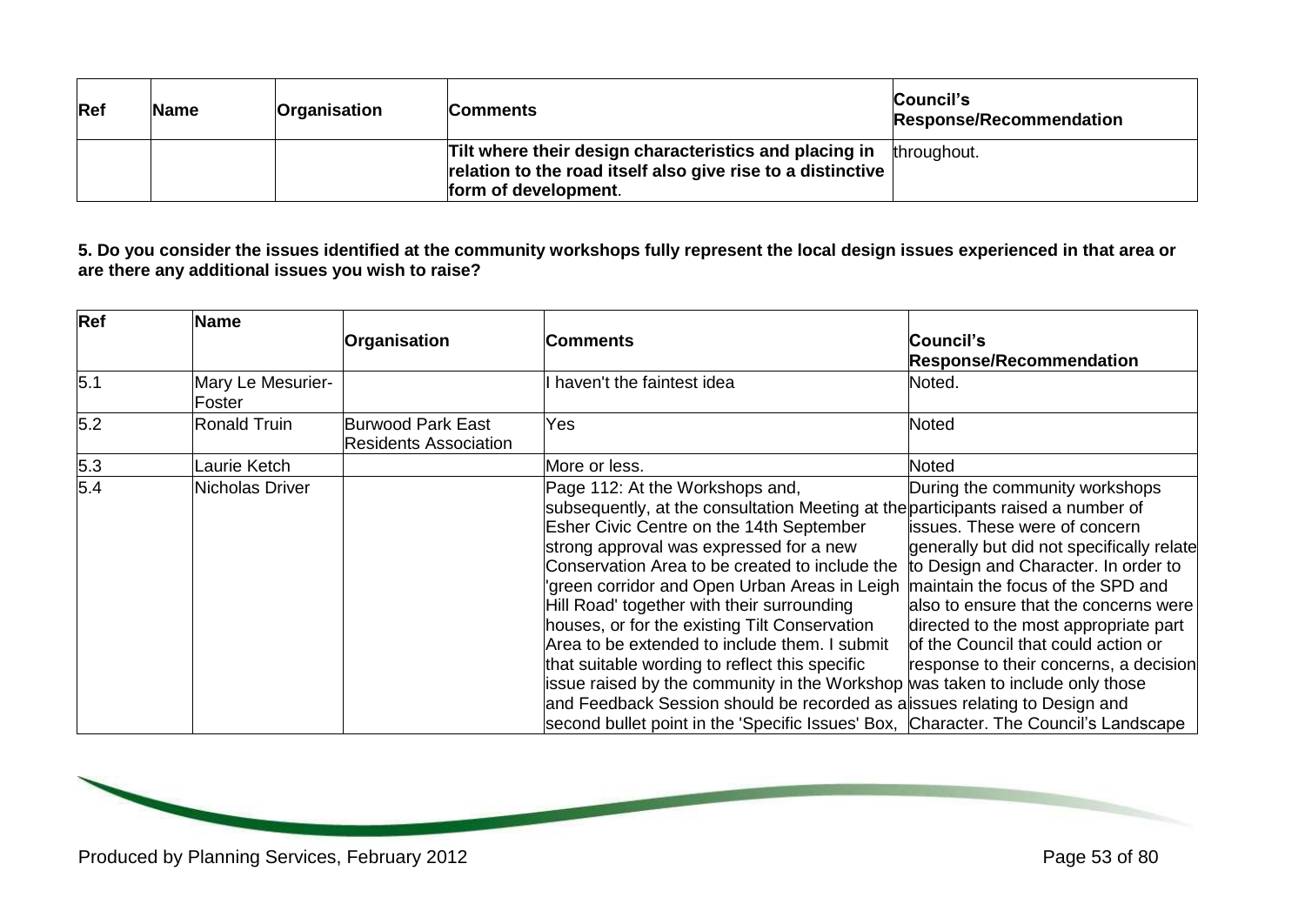| Ref | Name             |                         |                                                                                                                                                                                                                                                                                                                                                                                        |                                                                                                                                                                                                                                                                                                                                                                            |
|-----|------------------|-------------------------|----------------------------------------------------------------------------------------------------------------------------------------------------------------------------------------------------------------------------------------------------------------------------------------------------------------------------------------------------------------------------------------|----------------------------------------------------------------------------------------------------------------------------------------------------------------------------------------------------------------------------------------------------------------------------------------------------------------------------------------------------------------------------|
|     |                  | Organisation            | <b>Comments</b>                                                                                                                                                                                                                                                                                                                                                                        | <b>Council's</b><br><b>Response/Recommendation</b>                                                                                                                                                                                                                                                                                                                         |
|     |                  |                         | which appears on page 112.                                                                                                                                                                                                                                                                                                                                                             | and Heritage Manager is dealing with<br>this particular issue.                                                                                                                                                                                                                                                                                                             |
| 5.5 | Caroline Heather |                         | Believe my views were identified and concur<br>with the local design issues experienced.                                                                                                                                                                                                                                                                                               | Noted.                                                                                                                                                                                                                                                                                                                                                                     |
| 5.6 | R. D. Clarke     | <b>Webridge Society</b> | NO- One workshop of an hour or so and an<br>afternoon site visit could in no way do more<br>than touch on problems like parking. No design strikes the right balance between the<br>issues were evaluated in any detail this would<br>take a series of meetings with experts to<br>ldiscuss each character area.                                                                       | It is considered that a full days<br>workshop with local communities<br>use of Councils resources and<br>community engagement. There have<br>been additional opportunities to add<br>to information since these initially took<br>place. With regards to the specific<br>issue relating to parking this has been<br>included in the new Layout section of<br>the document. |
| 5.7 | Doreen Harris    |                         | Yes                                                                                                                                                                                                                                                                                                                                                                                    | Noted                                                                                                                                                                                                                                                                                                                                                                      |
| 5.8 | Sheila Parnell   |                         | I hope EBC planners will include more<br>references to the mix of autumnal shades of<br>tan, peach, orange, brown, cream for bricks<br>land tile colours in the semi-rural locations of<br>Esher. These were the colours of choice of the<br>original architect Blair Imrie and tone in so well<br>to the semi-rural landscape rather than the reds<br>land soft reds often mentioned. | Agreed. This has been referenced in<br>paragraph 3.28 of the Esher<br>Companion Guide.                                                                                                                                                                                                                                                                                     |

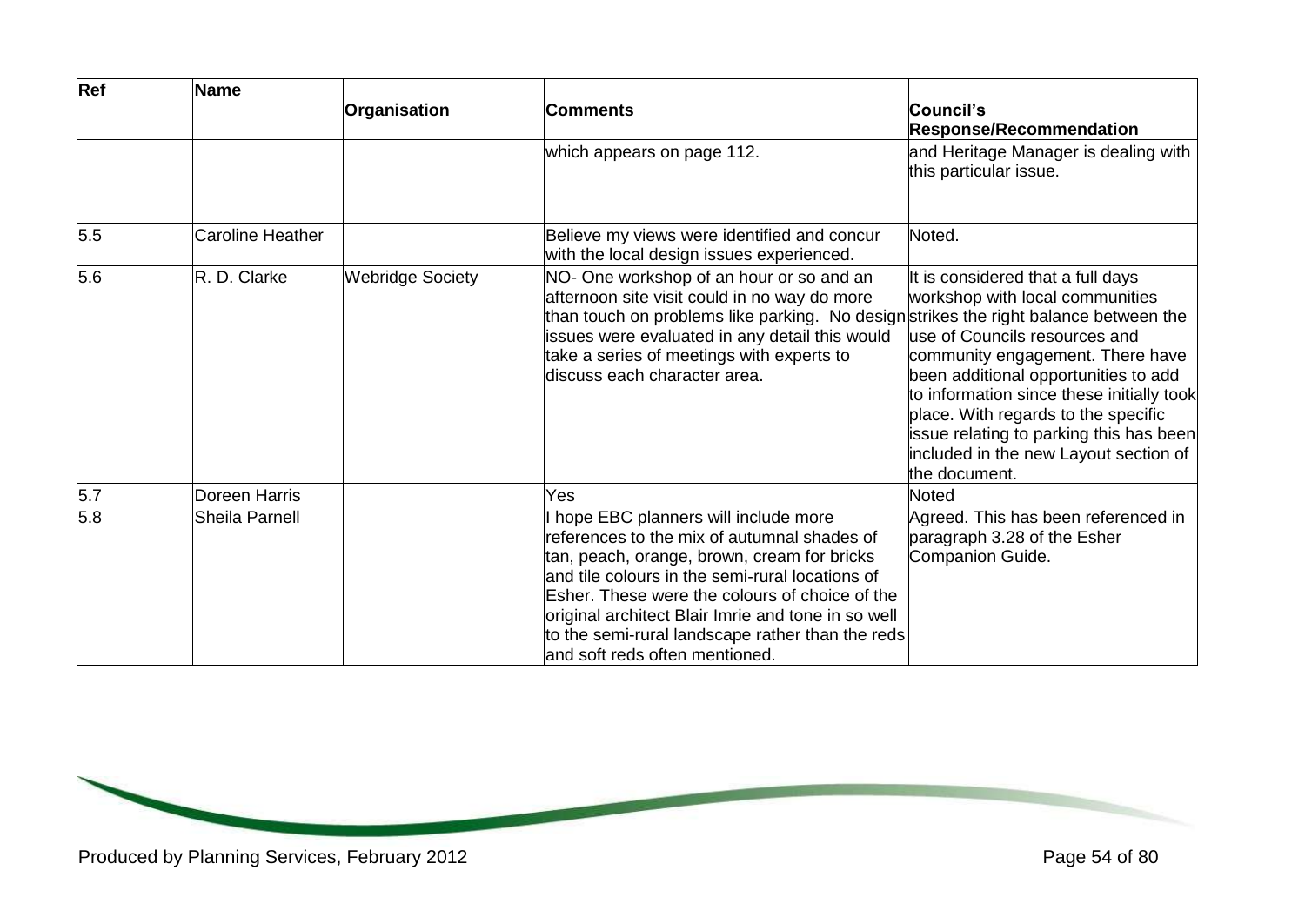| Ref | <b>Name</b>               | Organisation | <b>Comments</b>                                                                                                                                                                                                                                                                                                                                                                                                                                                                                                                                               | Council's                                                                                                                                                                                                                          |
|-----|---------------------------|--------------|---------------------------------------------------------------------------------------------------------------------------------------------------------------------------------------------------------------------------------------------------------------------------------------------------------------------------------------------------------------------------------------------------------------------------------------------------------------------------------------------------------------------------------------------------------------|------------------------------------------------------------------------------------------------------------------------------------------------------------------------------------------------------------------------------------|
| 5.9 | <b>CIIr Sandra Dennis</b> |              | Page 79 Issues identified from the Community<br>Workshops.<br>Could we please add a bullet point here<br>regarding the loss of retail outlets, which are<br>converted into offices or residential units? We<br>face huge pressure in Thames Ditton to convert<br>the shops into office/retail use and if it<br>continues the village centre is lost. We need a<br>core group of shops and if these become<br>eroded then there is no passing trade, and the<br>remaining shops become unviable. This would<br>significantly change the nature of the village. | <b>Response/Recommendation</b><br>This is a matter relating to planning<br>permission for change of use rather<br>than a Design and Character issue.<br>Core Strategy CS18 deals with<br>matters relating to loss of retail units. |

**Q6: Is the information on the maps sufficiently clear and comprehensive? Do you consider that the sub-areas have been identified correctly?**

| Ref | <b>Name</b>                 | Organisation                                      | <b>Comments</b>            | Council's<br><b>Response/Recommendation</b> |
|-----|-----------------------------|---------------------------------------------------|----------------------------|---------------------------------------------|
| 6.1 | Mary Le Mesurier-<br>Foster |                                                   | No idea- do not understand | <b>Noted</b>                                |
| 6.2 | Ronald Truin                | Burwood Park East<br><b>Residents Association</b> | Yes                        | Noted                                       |

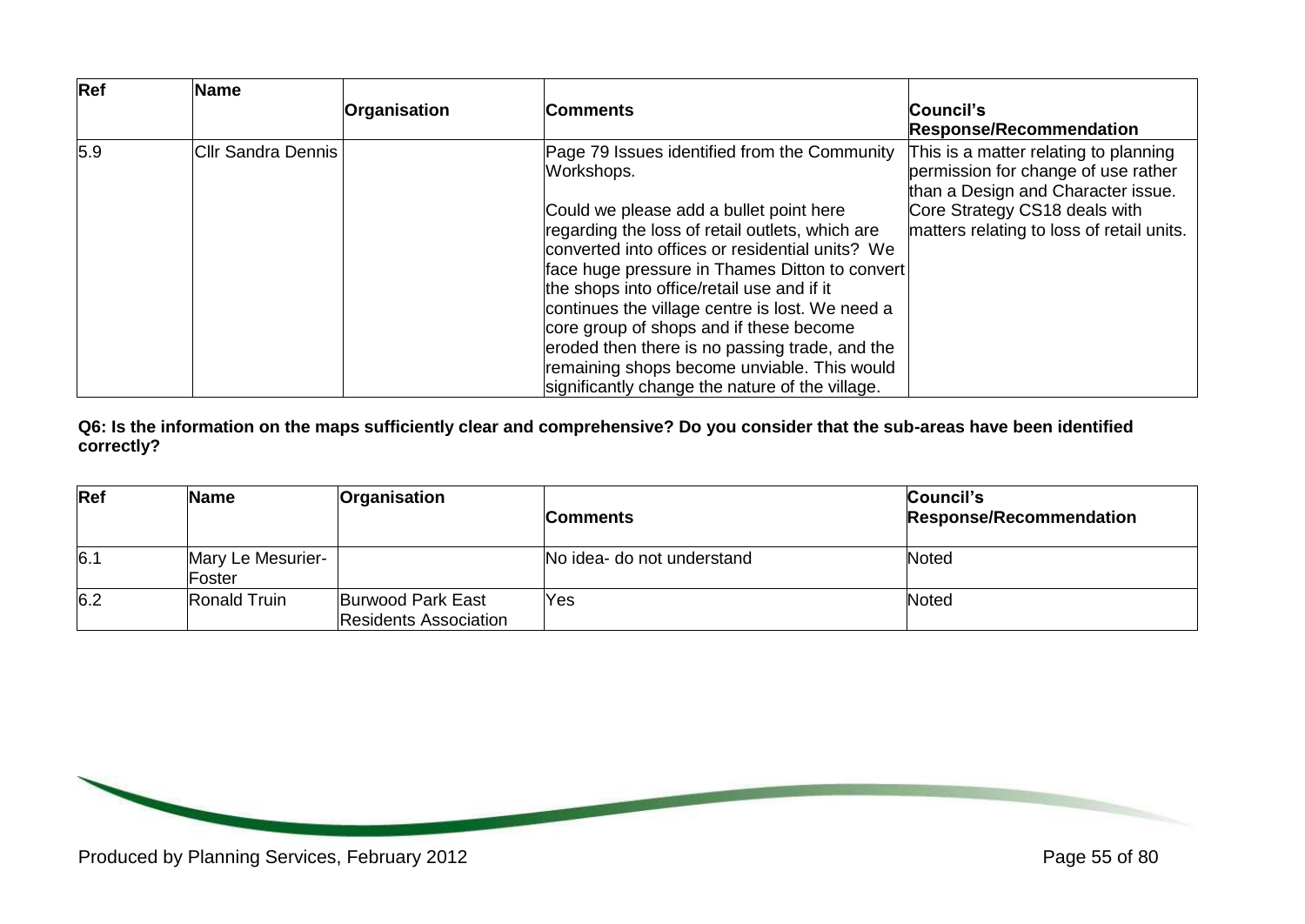| Ref | <b>Name</b>                           | Organisation                                                         | <b>Comments</b>                                                                                                                                                                                                                                                                                                                                                                                                                                                                                                                                                                                                                                                                             | Council's<br><b>Response/Recommendation</b>                                                                                                                                                                                                                                                                                                                                                                                                                                                                                                                               |
|-----|---------------------------------------|----------------------------------------------------------------------|---------------------------------------------------------------------------------------------------------------------------------------------------------------------------------------------------------------------------------------------------------------------------------------------------------------------------------------------------------------------------------------------------------------------------------------------------------------------------------------------------------------------------------------------------------------------------------------------------------------------------------------------------------------------------------------------|---------------------------------------------------------------------------------------------------------------------------------------------------------------------------------------------------------------------------------------------------------------------------------------------------------------------------------------------------------------------------------------------------------------------------------------------------------------------------------------------------------------------------------------------------------------------------|
| 6.3 | Laurie Keitch                         |                                                                      | Yes                                                                                                                                                                                                                                                                                                                                                                                                                                                                                                                                                                                                                                                                                         | <b>Noted</b>                                                                                                                                                                                                                                                                                                                                                                                                                                                                                                                                                              |
| 6.4 | Nicholas Driver                       |                                                                      | Yes, but the scale of some of the maps makes<br>them very difficult to read                                                                                                                                                                                                                                                                                                                                                                                                                                                                                                                                                                                                                 | The maps will be legible through My<br>Elmbridge, which will be prepared<br>after adoption.                                                                                                                                                                                                                                                                                                                                                                                                                                                                               |
| 6.5 | Caroline Heather                      |                                                                      | Yes                                                                                                                                                                                                                                                                                                                                                                                                                                                                                                                                                                                                                                                                                         | <b>Noted</b>                                                                                                                                                                                                                                                                                                                                                                                                                                                                                                                                                              |
| 6.6 | Sue/ Sandy<br><b>Kilpatrick Brook</b> | <b>Cobham and Downside</b><br><b>Residents Association</b><br>(CDRA) | Looking at the content of the document, the<br>boundaries between areas 06 and 07 have<br>been re-drawn in this draft, but seem to differ<br>from the discussion we had about this at the<br>Feedback Session. Surely we decided that<br>The Tilt Conservation Area should be part of<br>area 05, that Stoke Road should remain in 07<br>and that all of Fairmile Lane should be in 06.<br>Page 104 The map refers to Chobham instead<br>of Cobham.                                                                                                                                                                                                                                         | Sub-area 05 has been extended to<br>include The Tilt Conservation Area.<br>After further consideration sub-area<br>07 and 06 have been revised to better<br>reflect the main characteristics of<br>these areas. The spelling error has<br>also been corrected.                                                                                                                                                                                                                                                                                                            |
| 6.7 | R. D. Clarke                          | <b>Weybridge Society</b>                                             | NO-The Planning Panel is of the opinion that<br>excluding the Open Urban Areas, Green Belt<br>and Landscape setting from character<br>assessment is a fundamental error. Each of<br>the areas in Weybridge has existing buildings<br>and uses that have a defined character.<br>-The on line document maps are virtually<br>useless, (please do not say they can be<br>enlarged as the detail is not in the file), the A3<br>versions in the library are better but still not<br>adequate. You need A1 or A2 to be able to<br>see the detail required. In Weybridge Town<br>Centre and Conservation areas it is not<br>possible to determine where the Character<br>area boundaries finish. | The document is aimed at ensuring<br>that new development is designed to<br>respect local character and is of a<br>high quality. The Core Strategy does<br>not envisage building on the Green<br>Belt and as such it would not be<br>appropriate or a good use of Council<br>resources to expend a lot of time on<br>undertaking character assessment<br>where new buildings are not<br>envisaged. The character and<br>function of the Borough's open<br>spaces would be more appropriately<br>addressed in the Green Infrastructure<br>Strategy, which the Council will |

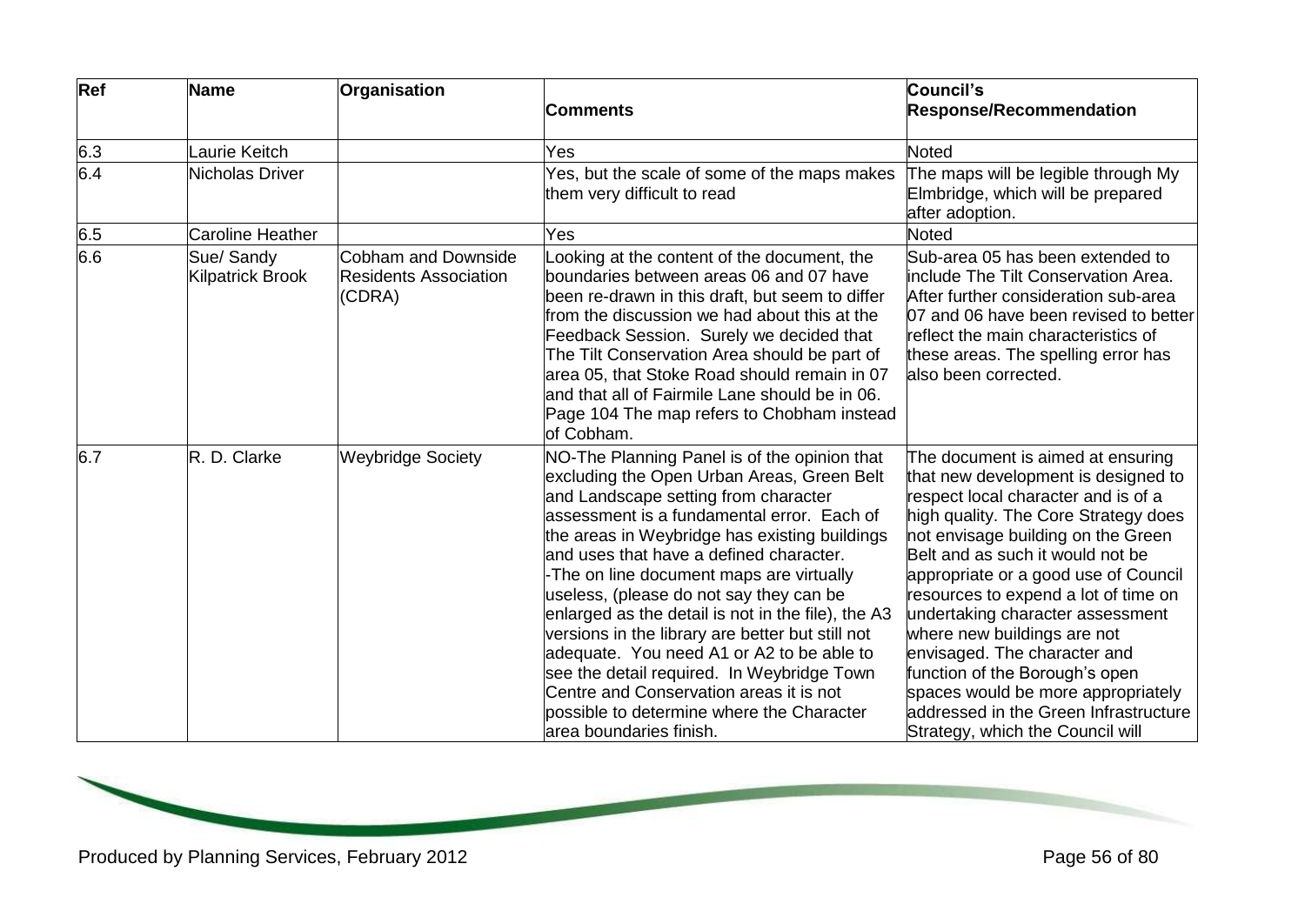| Ref | <b>Name</b>           | Organisation | <b>Comments</b>                                                                                                                                                                                                                             | Council's<br><b>Response/Recommendation</b>                                                                                                                                                                                               |
|-----|-----------------------|--------------|---------------------------------------------------------------------------------------------------------------------------------------------------------------------------------------------------------------------------------------------|-------------------------------------------------------------------------------------------------------------------------------------------------------------------------------------------------------------------------------------------|
|     |                       |              | -The Character areas are now a reasonably<br>correct. However corrections are required to<br>remove minor errors in the boundaries, for<br>instance Hillcrest should not be in 3 character<br>areas.                                        | produce when resources allow.<br>The maps will be legible through My<br>Elmbridge, which will be prepared<br>after adoption.                                                                                                              |
|     |                       |              |                                                                                                                                                                                                                                             | It is not considered necessary to have<br>maps at a scale of A1 or A2 as it is<br>not the role of the maps to substitute<br>a site visit.                                                                                                 |
|     |                       |              |                                                                                                                                                                                                                                             | The character area sub area<br>boundaries have been off set so that<br>you can see the conservation area<br>boundary more clearly.                                                                                                        |
|     |                       |              |                                                                                                                                                                                                                                             | Following detailed discussion and<br>review, it is pleasing that the<br>Weybridge Society now consider the<br>Character Assessment to be<br>reasonably correct. The minor errors<br>identified by them have now been<br>taken account of. |
| 6.8 | Doreen Harris         |              | was delighted with this section- there may be<br>more that can be discovered as new ideas<br>come to light.                                                                                                                                 | Noted                                                                                                                                                                                                                                     |
| 6.9 | <b>Cllr Ben White</b> |              | think Oatlands Park warrants further partition<br>with another area of distinct character that<br>includes Beechwood Ave, Broom Way and<br>Cleves Wood. This is a well-defined sub-area,<br>only 2 entrance/exit points and while not gated | This reflects comments raised by the<br>Weybridge Society. As a result, the<br>sub-area has been added due to its<br>local distinctiveness. (See para 3.78-<br>(3.81)                                                                     |

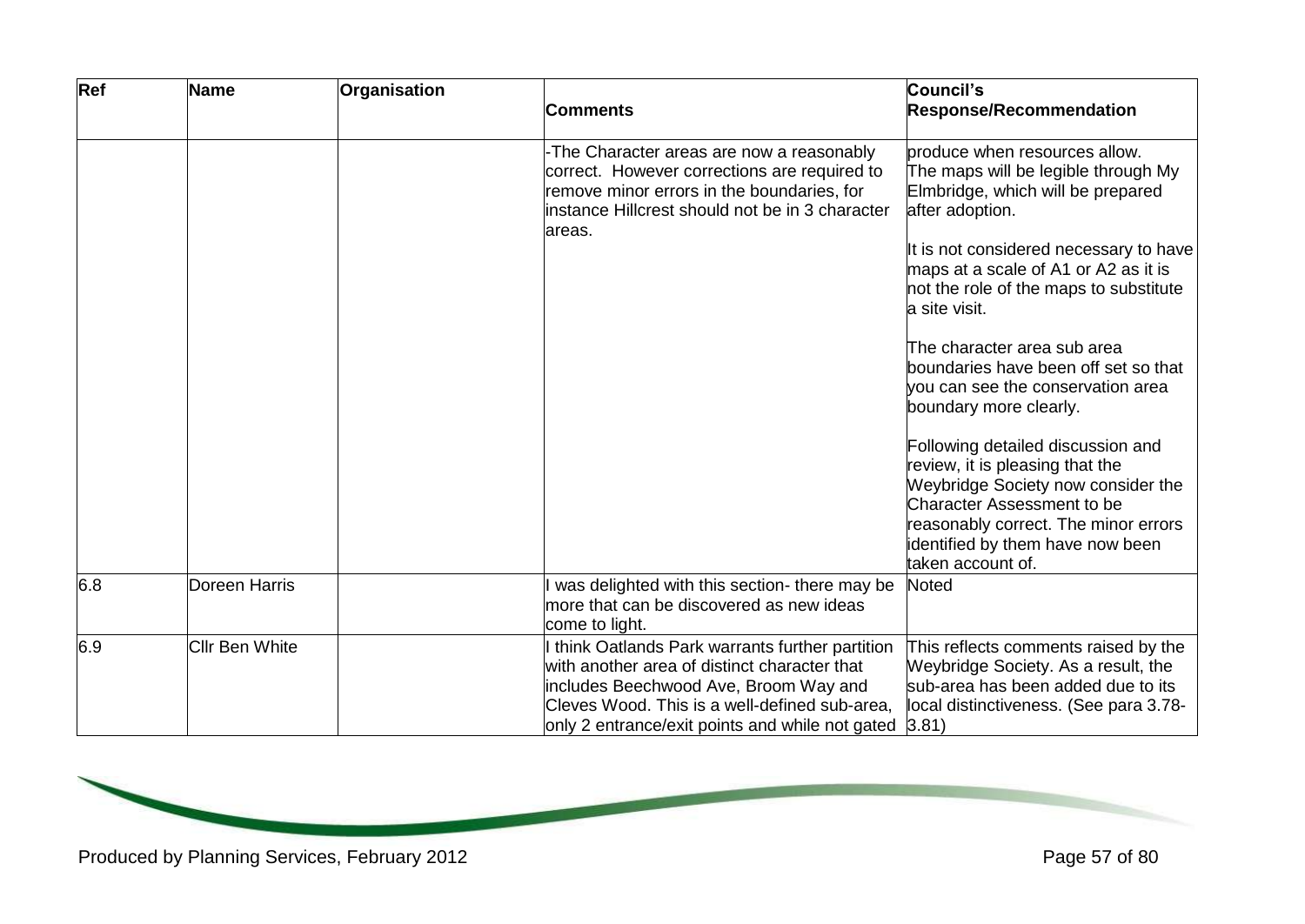| Ref | Name | Organisation | <b>Comments</b>                                                                                                                                                                                                                                                                                                                                                                                                                                                                                                                                                                                                                                                                                                                               | Council's<br><b>Response/Recommendation</b> |
|-----|------|--------------|-----------------------------------------------------------------------------------------------------------------------------------------------------------------------------------------------------------------------------------------------------------------------------------------------------------------------------------------------------------------------------------------------------------------------------------------------------------------------------------------------------------------------------------------------------------------------------------------------------------------------------------------------------------------------------------------------------------------------------------------------|---------------------------------------------|
|     |      |              | lit has many of the characteristics of area<br>WEY05 and the description used there would<br>seem to be equally applicable here. The more<br>generalised description of WEY09 does not<br>reflect the difference of this cluster of streets.<br>Based on the electoral roll these 3 streets<br>contain 94 dwellings and it may be worthwhile<br>including the houses fronting on Oatlands Ave<br>from St. Marys Road east to the corner of<br>Millbrook, about another dozen or so. These<br>are generally Victorian/Edwardian and while<br>their styles are mixed there is a consistency in<br>their layout and setting. From Millbrook, moving<br>towards Cleves School, the character becomes<br>mixed and is adequately covered in WEY09. |                                             |

**Q7: Do you think the general introduction to the design process including placemaking / sustainability principles and general aspects of design (section 4,5,6,7) have been considered to the right level of detail and will be a useful reference when designing development?**

| Ref | <b>Name</b>                 | Organisation                                      | <b>Comments</b>            | Council's<br><b>Response/Recommendation</b> |
|-----|-----------------------------|---------------------------------------------------|----------------------------|---------------------------------------------|
| 7.1 | Mary Le Mesurier-<br>Foster |                                                   | No idea- do not understand | Noted                                       |
| 7.2 | <b>Ronald Truin</b>         | Burwood Park East<br><b>Residents Association</b> | <b>Yes</b>                 | Noted                                       |

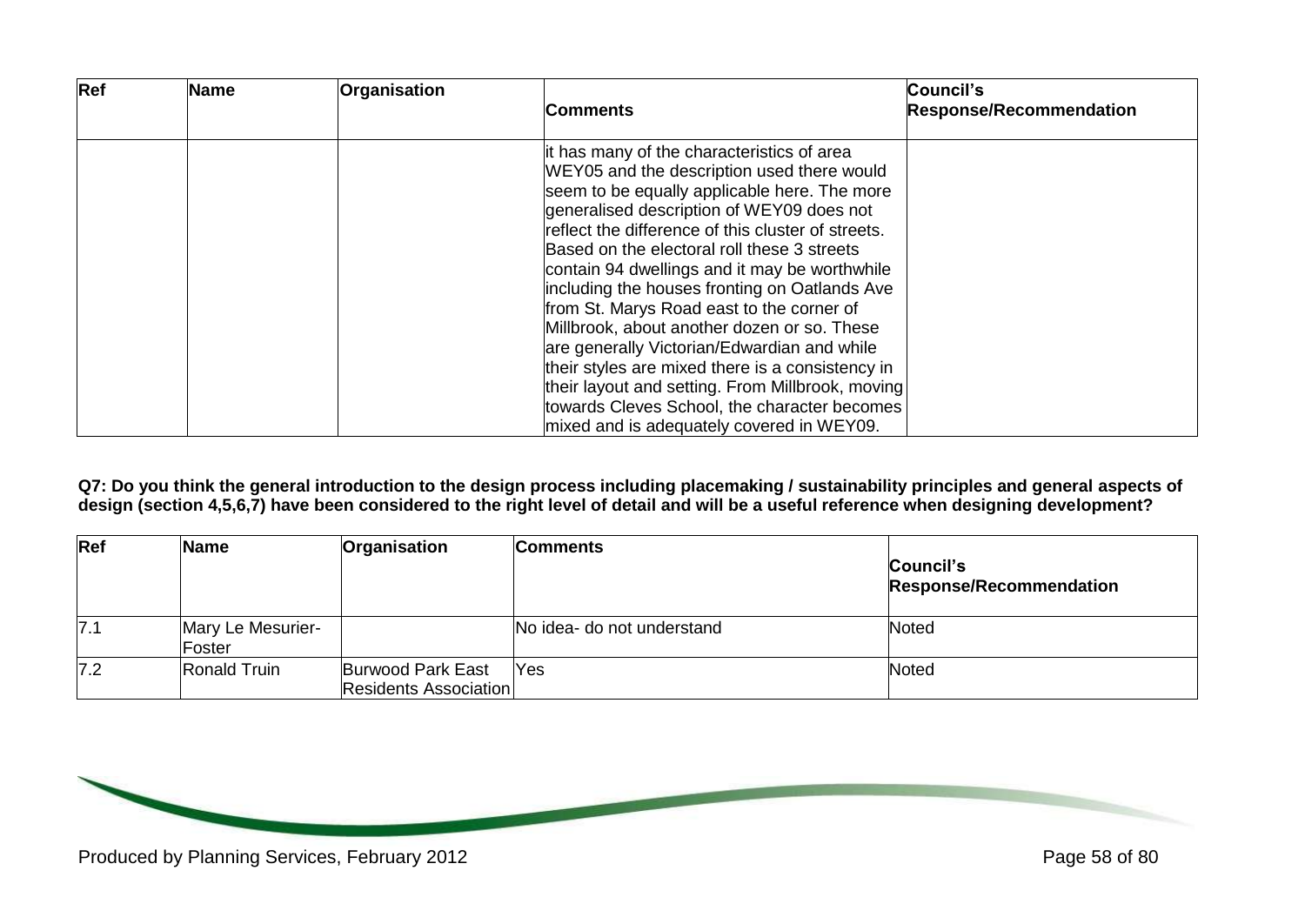| Ref | Name                    | Organisation             | <b>Comments</b>                                                                                                                                                                                                                                                                                                                                                                                                                                                                                                                                                                                                                                                  | Council's<br><b>Response/Recommendation</b>                                                                                                                                                                                                                                                                                                                                                                                                                                                                                             |
|-----|-------------------------|--------------------------|------------------------------------------------------------------------------------------------------------------------------------------------------------------------------------------------------------------------------------------------------------------------------------------------------------------------------------------------------------------------------------------------------------------------------------------------------------------------------------------------------------------------------------------------------------------------------------------------------------------------------------------------------------------|-----------------------------------------------------------------------------------------------------------------------------------------------------------------------------------------------------------------------------------------------------------------------------------------------------------------------------------------------------------------------------------------------------------------------------------------------------------------------------------------------------------------------------------------|
| 7.3 | Nicholas Driver         |                          | Hopefully                                                                                                                                                                                                                                                                                                                                                                                                                                                                                                                                                                                                                                                        | <b>Noted</b>                                                                                                                                                                                                                                                                                                                                                                                                                                                                                                                            |
| 7.4 | <b>Caroline Heather</b> |                          | Yes- useful information                                                                                                                                                                                                                                                                                                                                                                                                                                                                                                                                                                                                                                          | <b>Noted</b>                                                                                                                                                                                                                                                                                                                                                                                                                                                                                                                            |
| 7.5 | R. D. Clarke            | <b>Weybridge Society</b> | Due to the time constraints we have not had time Noted. A thorough review of the content<br>to evaluate this section at the time of writing this<br>document, therefore we ask the following:-<br>Weybridge Society question whether all the<br>aspects covered in the Elmbridge Residential<br>Design Guide are covered to a full degree of<br>detail. In particular Part 2 Design Principles<br>pages 4 to 11. These pages cover Urban Design of the density of development to be<br>Objectives, Key Aspects of Built Form,<br>Residential Amenity, Landscape, Scale, Height<br>and Massing, Appearance, Density and Public<br><b>Transport Accessibility.</b> | of the Residential Design Guidance has<br>been undertaken in order to ensure that<br>the SPD takes account of all elements of<br>design principles. Policies relating to<br>density are included in the Core<br>Strategy. This gives a general indication<br>promoted across the Borough however<br>using densities to judge the acceptability<br>of specific developments can be<br>misleading and is considered to be a<br>very blunt instrument which should not<br>override more relevant issues regarding<br>design and character. |
| 7.6 | Doreen Harris           |                          | Yes I do                                                                                                                                                                                                                                                                                                                                                                                                                                                                                                                                                                                                                                                         | <b>Noted</b>                                                                                                                                                                                                                                                                                                                                                                                                                                                                                                                            |

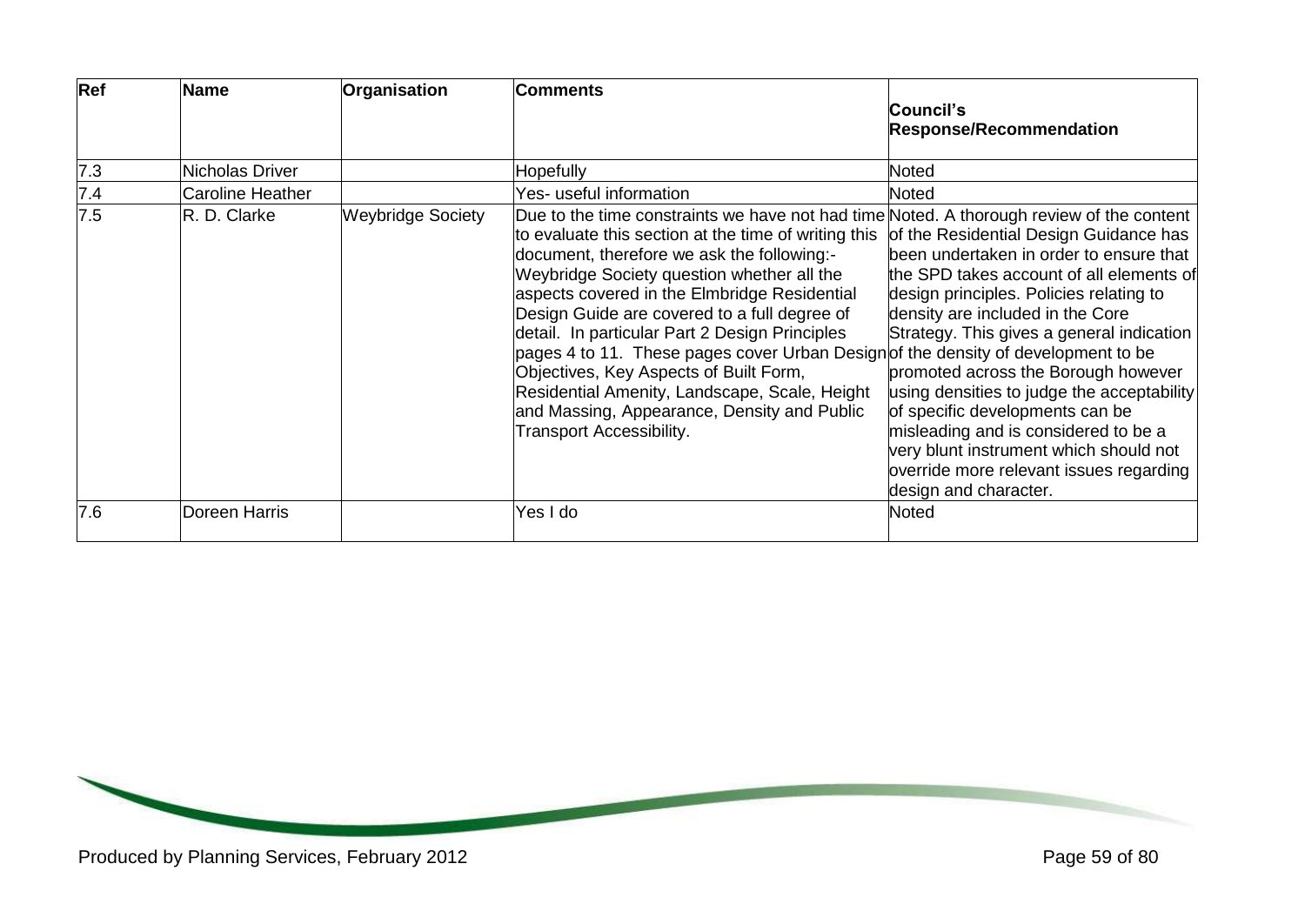| Ref | <b>Name</b>          | Organisation              | <b>Comments</b>                                                                                                                                                                                                                                                                                                                                                                                                                                                                                                                                                                                                                                                                                                                                                                         | Council's<br><b>Response/Recommendation</b>                                                                                                                                                                                                                                                                                                                                                                                                                                                                                                                                                                                                      |
|-----|----------------------|---------------------------|-----------------------------------------------------------------------------------------------------------------------------------------------------------------------------------------------------------------------------------------------------------------------------------------------------------------------------------------------------------------------------------------------------------------------------------------------------------------------------------------------------------------------------------------------------------------------------------------------------------------------------------------------------------------------------------------------------------------------------------------------------------------------------------------|--------------------------------------------------------------------------------------------------------------------------------------------------------------------------------------------------------------------------------------------------------------------------------------------------------------------------------------------------------------------------------------------------------------------------------------------------------------------------------------------------------------------------------------------------------------------------------------------------------------------------------------------------|
| 7.7 | <b>Katie Gosling</b> | <b>Environment Agency</b> | Sustainable Design Factors<br>We support the use of renewable energy<br>solutions in new and existing developments. We<br>are pleased to see paragraphs 6.12 and 6.13<br>included and suggest that recommending water<br>efficiency measures could be added<br><b>Riverside Development</b><br>River corridors within the borough are an asset,<br>their associated ecological value must be<br>maintained and enhanced where possible. The<br>fluvial floodplains in the borough also need to be<br>protected and allowed to perform their function.<br>We support new buildings being designed to<br>relate to the river frontages in Elmbridge<br>Borough. These developments must be<br>appropriate to the flood zone and enhance and<br>maintain the ecological value of the area. | Noted. The section relating to<br>sustainable design has been<br>reconsidered and expanded in order to<br>provide a comprehensive overview of<br>sustainability issues and also to show<br>the priority that the Council places on<br>such matters. This section now includes<br>reference to ecology and the importance<br>of river corridors. The need to protect<br>fluvial flood plains is also noted and this<br>will be taken into account when<br>considering the objectives of the Lower<br>Thames Strategy. The reference to<br>riverside development and flooding is<br>already included in the specific design<br>advice (para 6.10). |

**Q8: Section 8, relating to specific aspects of design, largely relies on references to other documents. Do you think this is the right approach? Are there any other documents that you consider should be referenced?**

| Ref | Name                        | Organisation | <b>Comments</b> | Council's<br><b>Response/Recommendation</b> |
|-----|-----------------------------|--------------|-----------------|---------------------------------------------|
| 8.1 | Mary Le Mesurier-<br>Foster |              | No idea         | Noted                                       |

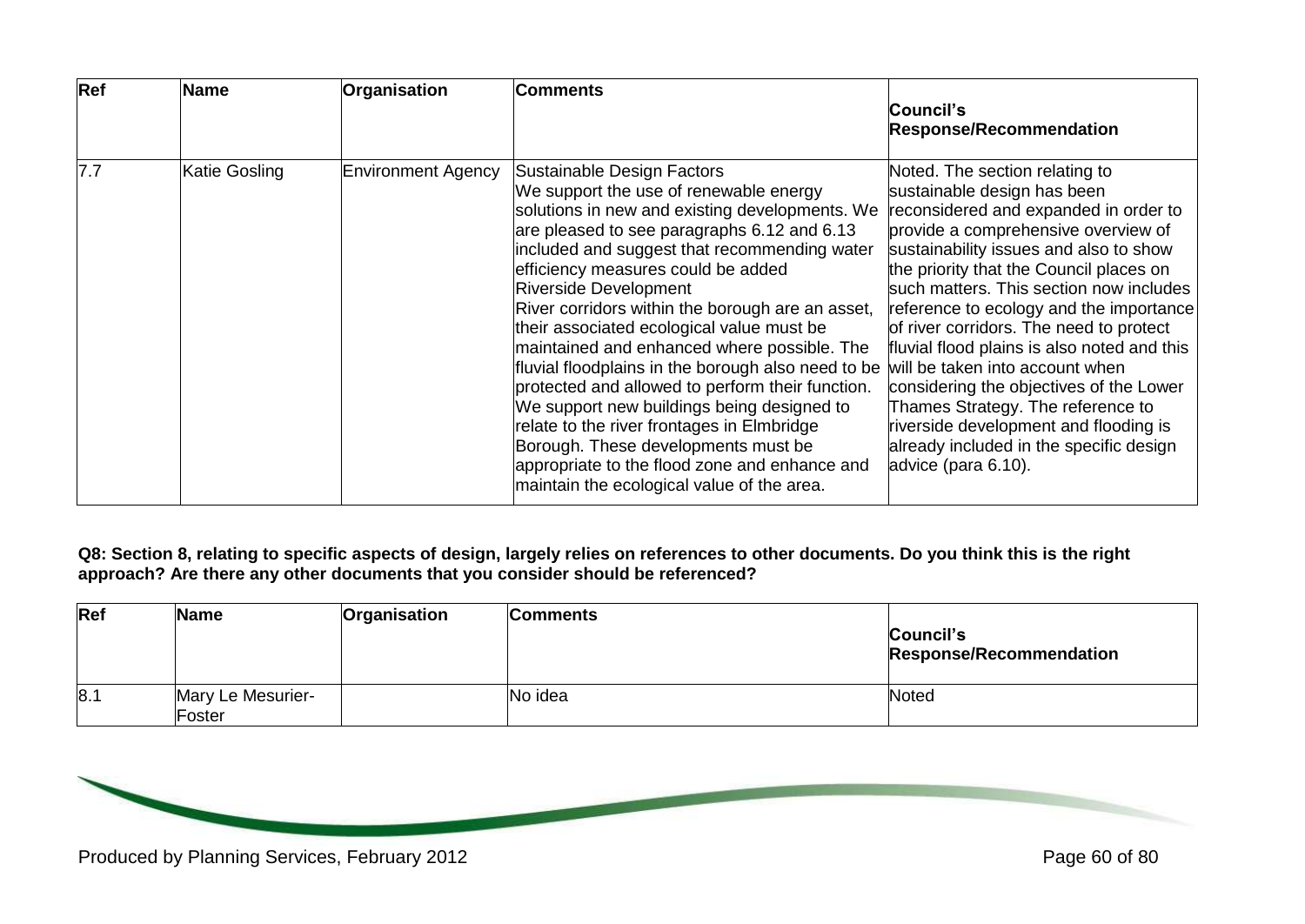| Ref | <b>Name</b>            | Organisation                                         | <b>Comments</b>                                                                                                                                            | Council's<br><b>Response/Recommendation</b>                            |
|-----|------------------------|------------------------------------------------------|------------------------------------------------------------------------------------------------------------------------------------------------------------|------------------------------------------------------------------------|
| 8.2 | <b>Ronald Truin</b>    | Burwood Park East<br><b>Residents</b><br>Association | Yes                                                                                                                                                        | Noted                                                                  |
| 8.3 | Laurie Keitch          |                                                      | llt is useful.                                                                                                                                             | Noted                                                                  |
| 8.4 | <b>Nicholas Driver</b> |                                                      | No comment                                                                                                                                                 | Noted                                                                  |
| 8.5 | Caroline Heather       |                                                      | Yes providing the documents referenced to are<br>very easily accessible.                                                                                   | All the documents are now easily<br>accessible with weblinks supplied. |
| 8.6 | R. D. Clarke           | <b>Weybridge Society</b>                             | Due to the time constraints we have not had time<br>to evaluate this at the time of writing this<br> document.                                             | Noted.                                                                 |
| 8.7 | Doreen Harris          |                                                      | Elmbridge has done very well so far, in keeping<br>with local character. I have in mind the<br>limprovements around the Thames Lock area in<br>particular. | Noted                                                                  |

**Q9: Do the case studies in section 9 reflect the nature of development that occurs in Elmbridge? Do you consider this approach will result in a better quality of design that is more responsive to the local area?**

| Ref | Name                        | Organisation | <b>Comments</b> | Council's<br><b>Response/Recommendation</b> |
|-----|-----------------------------|--------------|-----------------|---------------------------------------------|
| 9.1 | Mary Le Mesurier-<br>Foster |              | No idea         | Noted                                       |

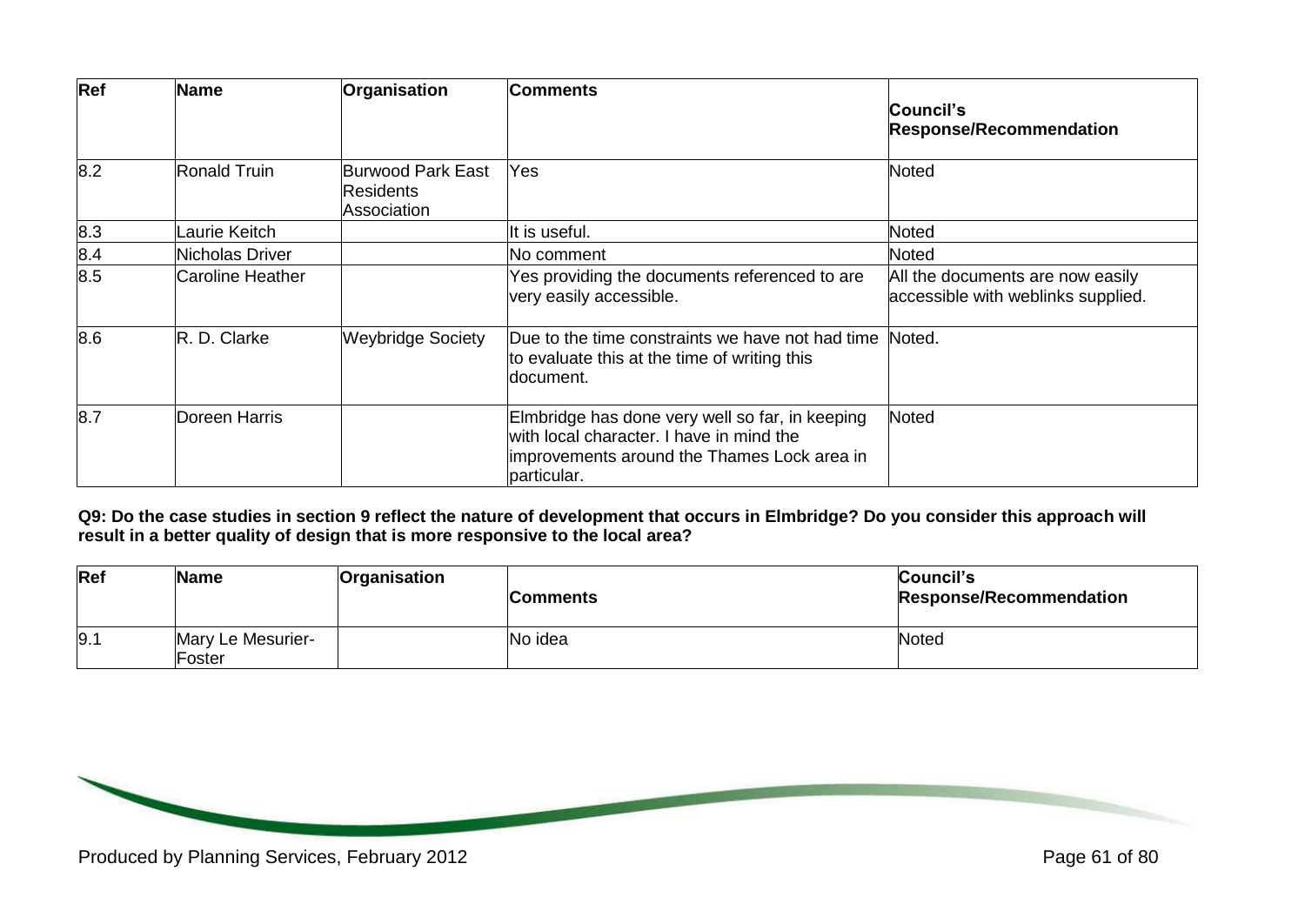| Ref | Name                    | Organisation                                                | <b>Comments</b>                                                                                                                                                                                                                                            | Council's<br><b>Response/Recommendation</b>                                                                                                                                                                                                                                                                                                                                                                                                                                                                                                                                                                                                                                                                                                                                                                                 |
|-----|-------------------------|-------------------------------------------------------------|------------------------------------------------------------------------------------------------------------------------------------------------------------------------------------------------------------------------------------------------------------|-----------------------------------------------------------------------------------------------------------------------------------------------------------------------------------------------------------------------------------------------------------------------------------------------------------------------------------------------------------------------------------------------------------------------------------------------------------------------------------------------------------------------------------------------------------------------------------------------------------------------------------------------------------------------------------------------------------------------------------------------------------------------------------------------------------------------------|
| 9.2 | Ronald Truin            | <b>Burwood Park East</b><br><b>Residents</b><br>Association | Yes                                                                                                                                                                                                                                                        | Noted                                                                                                                                                                                                                                                                                                                                                                                                                                                                                                                                                                                                                                                                                                                                                                                                                       |
| 9.3 | Laurie Keitch           |                                                             | Yes! I do                                                                                                                                                                                                                                                  | <b>Noted</b>                                                                                                                                                                                                                                                                                                                                                                                                                                                                                                                                                                                                                                                                                                                                                                                                                |
| 9.4 | <b>Nicholas Driver</b>  |                                                             | Hopefully                                                                                                                                                                                                                                                  | <b>Noted</b>                                                                                                                                                                                                                                                                                                                                                                                                                                                                                                                                                                                                                                                                                                                                                                                                                |
| 9.5 | <b>Caroline Heather</b> |                                                             | Yes- nature of development reflected. Hope it will<br>result in design quality improvement.                                                                                                                                                                | Noted                                                                                                                                                                                                                                                                                                                                                                                                                                                                                                                                                                                                                                                                                                                                                                                                                       |
| 9.6 | R. D. Clarke            | <b>Weybridge Society</b>                                    | NO- A detailed report is provided comparing the<br>Elmbridge Residential Design Guide with the<br>current case studies. In our opinion the new case<br>studies are certainly not an improvement and we<br>are concerned that there is missing information. | The purpose of the case study section<br>is to illustrate the process required<br>when developing design proposals. It<br>provides potential design solutions to<br>developments that are commonplace in<br>the Borough. The four-step process is<br>explained in section 4 and the case<br>studies aim to illustrate how this works.<br>The case studies do differ from the<br><b>Residential Design Guidance 2002</b><br>(RDG) case studies as they are trying<br>to depict this important design process<br>putting much more emphasis on<br>understanding the context and site.<br>Having carried out an assessment of<br>the information contained within the<br>RDG's case studies, all relevant<br>quidance has been incorporated within<br>the new case studies or within the<br>design guidance section of the SPD |

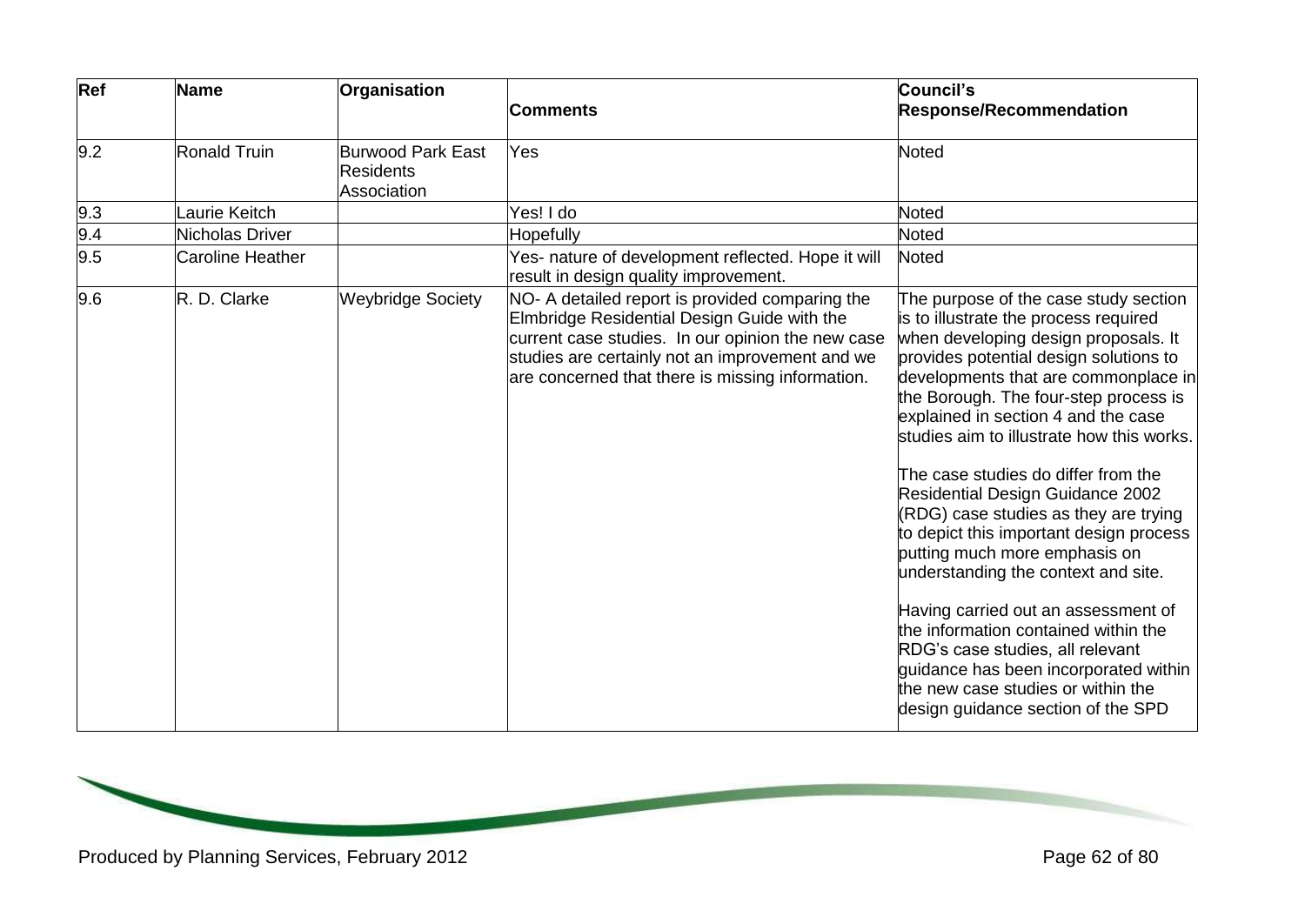| Ref | <b>Name</b> | Organisation | <b>Comments</b>                                                                                                                                                                                                                                                                                                                                                                                                         | Council's<br><b>Response/Recommendation</b>                                                                                                                                                                                                                                                                                    |
|-----|-------------|--------------|-------------------------------------------------------------------------------------------------------------------------------------------------------------------------------------------------------------------------------------------------------------------------------------------------------------------------------------------------------------------------------------------------------------------------|--------------------------------------------------------------------------------------------------------------------------------------------------------------------------------------------------------------------------------------------------------------------------------------------------------------------------------|
|     |             |              | Case Study 1 (ERDG 2002 Case Study 4)<br>Par. 9.13<br>The statement on side boundaries<br>should be "minimum 6 meters or more" and not<br>reduced by the average spacing of adjacent<br>buildings.<br>Par. 9.14<br>Last sentence, "It may be<br>appropriate" should be "It is essential".<br>Par. 9.20<br>Height 2 and half stories should be<br>have "qualifying clause which assesses the<br>neighbouring properties" | where appropriate.<br>It is not the purpose of the case studies<br>to include prescriptive standards.<br>Instead it encourages applicants to<br>understand the context of the site to<br>inform appropriate distance to<br>boundaries. Additional information<br>regarding heights will be included in the<br>case study text. |
|     |             |              | Par. 9.21<br>Not "photovoltaic panels" on the<br>front.<br>ERDG Case Study 4, on 2 pages and says more<br>than the proposed Case Study 1 on 4 pages                                                                                                                                                                                                                                                                     | There is a Government commitment to<br>sustainable development and solar<br>panels on front elevations will be<br>acceptable.<br>Noted.                                                                                                                                                                                        |
|     |             |              | Case Study 2 (ERDG 2002 Case Study 2)<br>Par. 9.24<br>Add "site > 30m wide".<br>Par. 9.26<br>Not "photovoltaic panels" on the<br>front.<br>Show "multi-plot division" which probably has more<br>flexibility see Case Study 2, ERDG 2002.<br>Case Study 3 (ERDG 2002 Case Study 6)                                                                                                                                      | This is not a planning requirement.<br>There is a Government commitment to<br>sustainable development and solar<br>banels on front elevations will be<br>acceptable.                                                                                                                                                           |

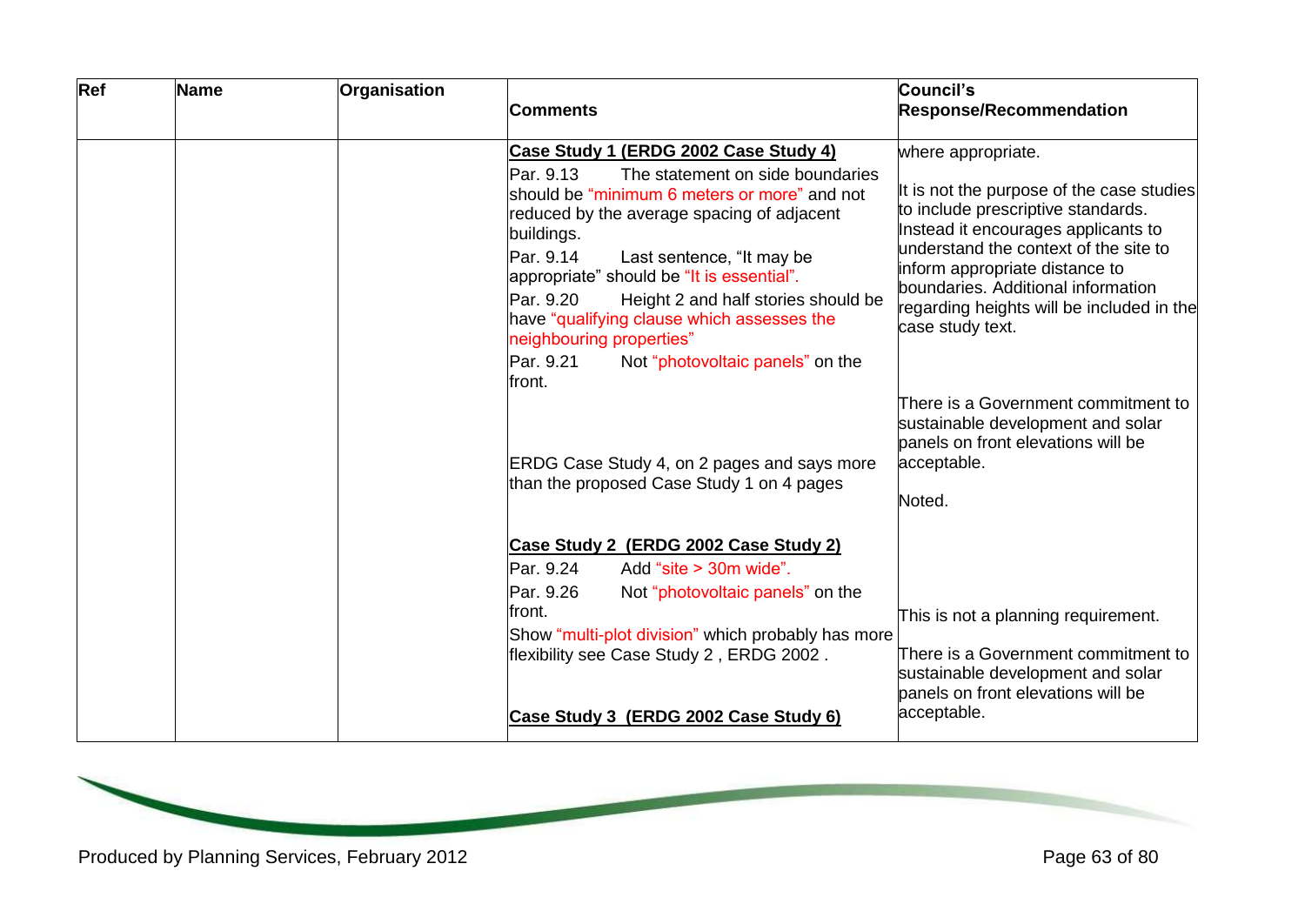| Ref | Name | Organisation | <b>Comments</b>                                                                                                                     | Council's<br><b>Response/Recommendation</b>                                                                |
|-----|------|--------------|-------------------------------------------------------------------------------------------------------------------------------------|------------------------------------------------------------------------------------------------------------|
|     |      |              | Indicative scheme shows a less than mediocre<br>solution and is all too depressing.                                                 | This case study has been revised to<br>create a more appropriately designed                                |
|     |      |              | Par. 9.32<br>Figure A05 missing. Disagree with<br>central access, dispersed parking and play area.                                  | scheme.                                                                                                    |
|     |      |              | "Indicative design" should detail "Design Concept"<br>not repeat.                                                                   |                                                                                                            |
|     |      |              | Consider an updated "Case Study 6, ERDG 2002"<br>as a replacement for this.                                                         |                                                                                                            |
|     |      |              | Case Study 4 (ERDG 2002 Case Study ?)                                                                                               |                                                                                                            |
|     |      |              | This would seem to have very little value as these<br>sites are unique opportunities with their own<br>peculiarities and character. | There are examples of this<br>development in the Strategic Housing<br><b>Land Availability Assessment.</b> |
|     |      |              | Case Study 5 (ERDG 2002 Case Study 5)<br>Potential for greater density see Case Study 5<br><b>ERDG 2002.</b>                        |                                                                                                            |
|     |      |              | GF access in centre of building takes up valuable<br>frontage. Access too prescriptive. Outlook poor =<br>poor design.              | The purpose of this design solution is<br>to mitigate the impact on the listed<br>building at the rear.    |
|     |      |              | "Indicative design" should detail "Design Concept"<br>not repeat.                                                                   |                                                                                                            |
|     |      |              | The site character and potential was far better<br>described in ERDG 2002                                                           |                                                                                                            |
|     |      |              | Consider an updated "Case Study 5, ERDG 2002"<br>as a replacement for this.                                                         |                                                                                                            |
|     |      |              | Case Study 6 (ERDG 2002 Case Study 5)                                                                                               |                                                                                                            |
|     |      |              | This is so similar to Case Study 5 that it is hardly<br>worth commenting on, but detailed comments are<br>available above.          | There are also many sites on the edge<br>of town centres where a mixed-use                                 |

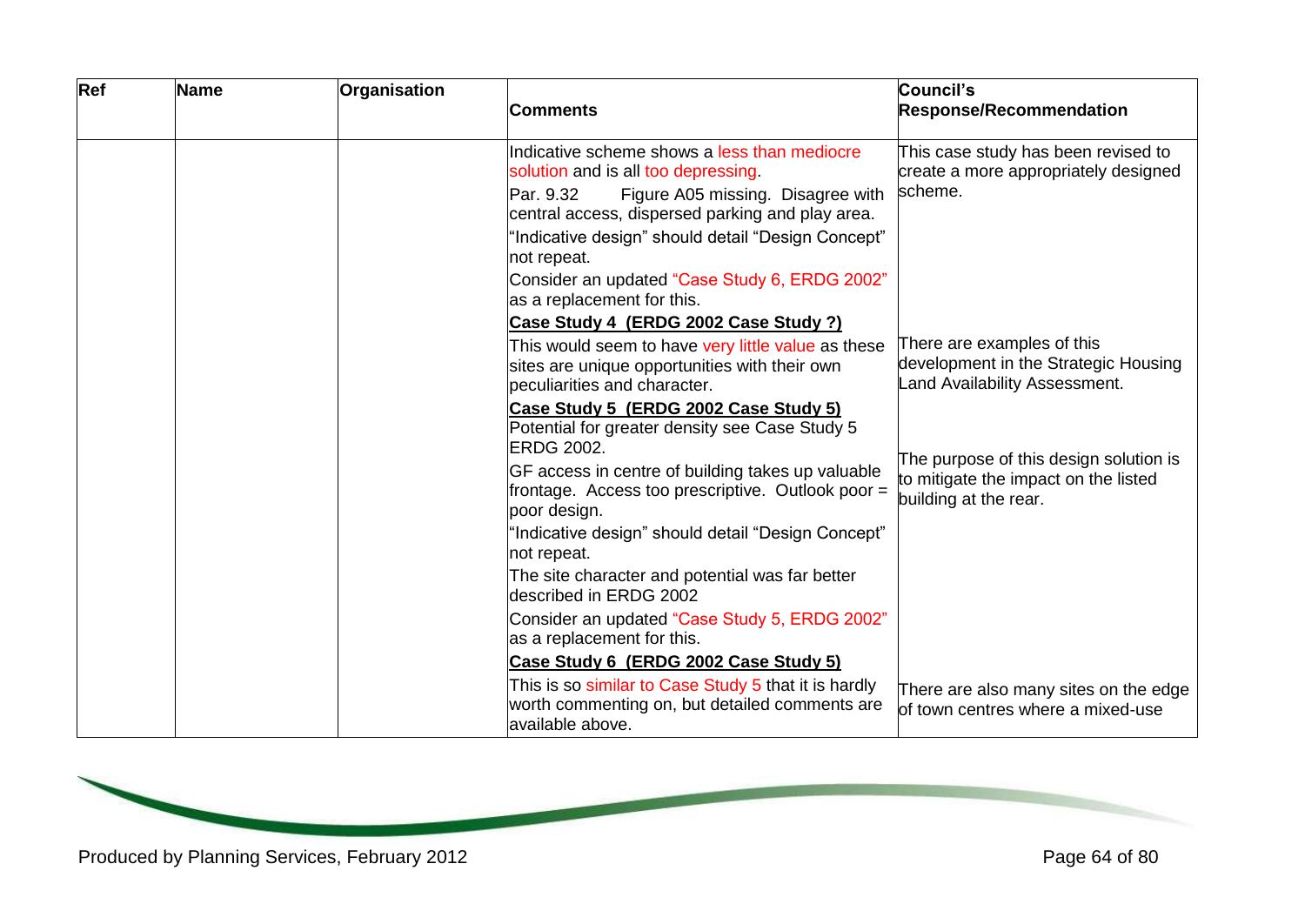| Ref | <b>Name</b>   | Organisation | <b>Comments</b>                                                                                                                                                                                                                                                                                                                                                                                                                                                                                                                                                                                                                                                                                                                                                                                                                                                                                                                                                                                                  | <b>Council's</b><br><b>Response/Recommendation</b>                                                                                                                                                                                                                                                                                                                                                                                                                                                                                                                                                                                              |
|-----|---------------|--------------|------------------------------------------------------------------------------------------------------------------------------------------------------------------------------------------------------------------------------------------------------------------------------------------------------------------------------------------------------------------------------------------------------------------------------------------------------------------------------------------------------------------------------------------------------------------------------------------------------------------------------------------------------------------------------------------------------------------------------------------------------------------------------------------------------------------------------------------------------------------------------------------------------------------------------------------------------------------------------------------------------------------|-------------------------------------------------------------------------------------------------------------------------------------------------------------------------------------------------------------------------------------------------------------------------------------------------------------------------------------------------------------------------------------------------------------------------------------------------------------------------------------------------------------------------------------------------------------------------------------------------------------------------------------------------|
|     |               |              | <b>Missing Case Studies/Guidance from ERDG</b><br>2002<br>From the above analysis it is our opinion that<br>the information/guidance/data from both ERDG<br>2002 Case Studies 1 and 3 are missing.<br>ERDG Case Study 4 has an important "Poor<br>Urban Design example" which indicates many<br>of the un-neighbourly elements, which are<br>difficult to control with prescriptive clauses.<br><b>General Statement</b><br>Having reviewed the ERDG 2002 (35 pages) and<br>the Draft D&CSPD (198 pages) I know I would<br>lprefer to use the ERDG 2002!<br><b>Comment</b><br>On reading and reflection, the Case Studies would<br>be more robust and meaningful if only the "Design<br>Concept" was shown, as this covers all the main<br>prescriptive issues of the individual examples. The<br>"Indicative Design" is one person's personal<br>interpretation, and probably the same person that<br>did the "Concept"!! In ERDG 2002, it was about<br>concept with some well designed words /<br>photographs. | development maybe appropriate.<br>The case studies in the RDG have<br>been subject to a thorough review and<br>cross referenced with the information<br>contained within the new case study<br>sections. The Council is confident that<br>all the information contained within the<br>RDG case studies has been included in<br>the new case studies or new 'layout'<br>section.<br>The case studies follow the 4-stage<br>design process and provide one<br>possible design solution based on the<br>understanding of context. It is not<br>necessary to provide poor examples of<br>development and this SPD moves<br>away from this approach. |
| 9.7 | Doreen Harris |              | Yes I do                                                                                                                                                                                                                                                                                                                                                                                                                                                                                                                                                                                                                                                                                                                                                                                                                                                                                                                                                                                                         | <b>Noted</b>                                                                                                                                                                                                                                                                                                                                                                                                                                                                                                                                                                                                                                    |

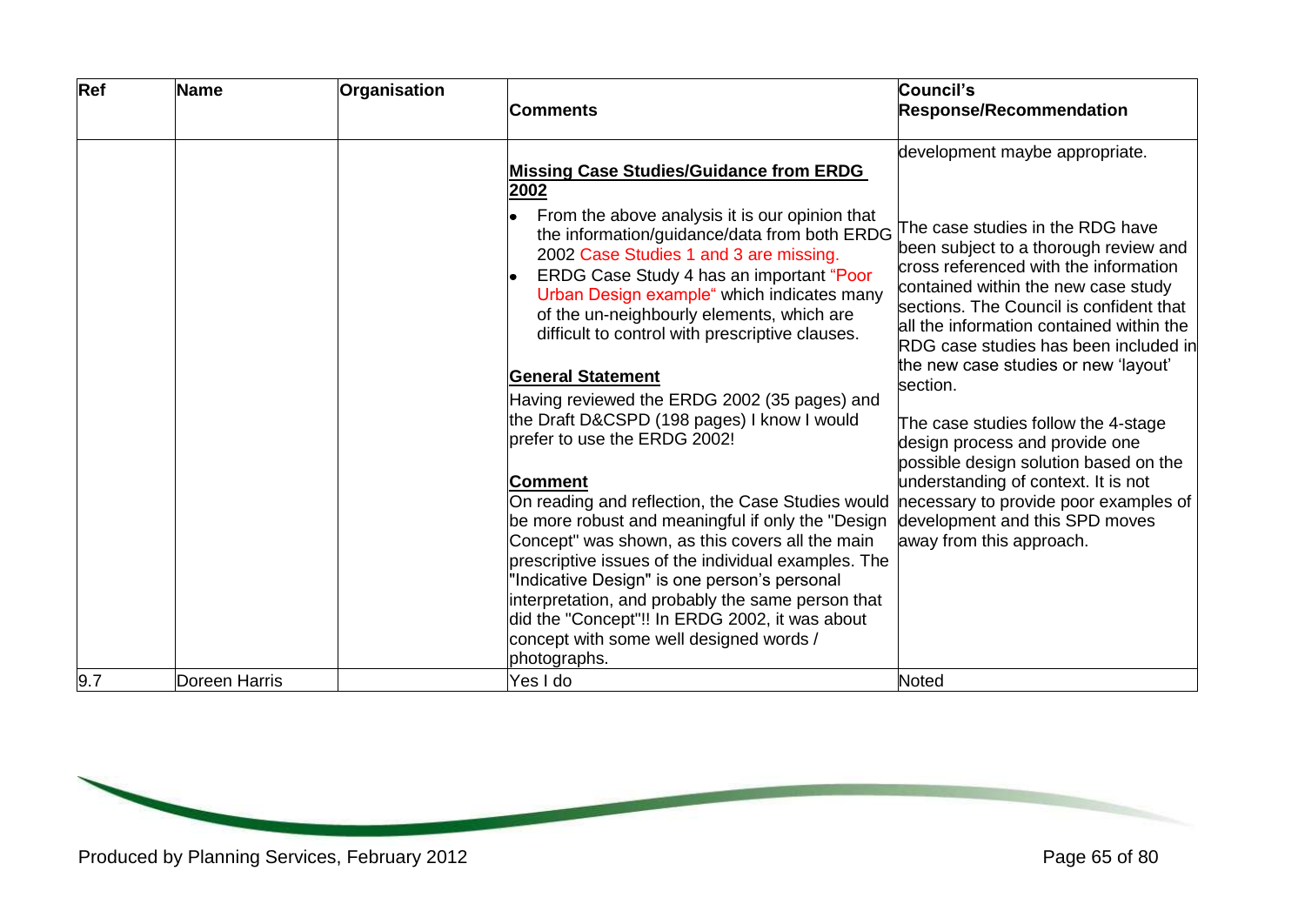| Ref | Name                      | Organisation | <b>Comments</b>                                                                                                                                                                                                                                                                                                                                                                                                                                                                                                                                                                                                                                                                                 | Council's<br><b>Response/Recommendation</b>                                                                                                                                                                                                                                                                                                       |
|-----|---------------------------|--------------|-------------------------------------------------------------------------------------------------------------------------------------------------------------------------------------------------------------------------------------------------------------------------------------------------------------------------------------------------------------------------------------------------------------------------------------------------------------------------------------------------------------------------------------------------------------------------------------------------------------------------------------------------------------------------------------------------|---------------------------------------------------------------------------------------------------------------------------------------------------------------------------------------------------------------------------------------------------------------------------------------------------------------------------------------------------|
| 9.8 | <b>Cllr Sandra Dennis</b> |              | Page 161 Residential plot division<br>The houses described are mainly 2 storey in<br>design and I think the case study should say that<br>new buildings should reflect the existing height<br>pattern and not introduce new elements. i.e. if the<br>area is predominantly 2 storey then new housing<br>with 3 storey elements would be inappropriate.<br>Page 163 Case study 2 Residential Plot Division<br>am concerned that this case study gives no<br>guidance at all on rear garden size yet there is very Reference to the provision of<br>sensible guidance given in CS1.3 for flats. I have<br>raised this at the 2 workshop meetings we had and included in the text and explained in | Noted. Case study 2 includes reference<br>to the existing height pattern. The<br>purpose of the case studies are to<br>illustrate the design process making<br>sure designers are aware of the<br>context and setting of the site. For that<br>reason the case studies will avoid<br>prescriptive standards.<br>appropriate rear amenity space is |
|     |                           |              | I recall that Cllr Kapadia shared this view as this is<br>a very common problem with applications. In<br>Thames Ditton we are far more likely to have<br>issues of sub division of larger houses for<br>additional houses than flats and it is really<br>important that we give guidance on garden size,<br>similarly with the 45degree rule. I would very much<br>like to see the content of paragraph 9.14 on page<br>159 repeated on page 163. This will help to<br>reinforce figure CS2.4 on page 165, which shows<br>that the gardens for the new houses should<br>respect the existing pattern of rear garden size.                                                                       | the 'layout' section of the design<br>guidance.<br>Issues regarding the line of 45 degree<br>rule and amenity space are now<br>included in the 'layout' section of the<br>design guidance.                                                                                                                                                        |
|     |                           |              | Otherwise we will end up with mini estates, which<br>ultimately change the nature of the area.<br>By adding this it will be a very useful guide to<br>developers and help us with the really difficult<br>applications we see at sub committee planning<br>meetings. It will also help by providing greater                                                                                                                                                                                                                                                                                                                                                                                     |                                                                                                                                                                                                                                                                                                                                                   |

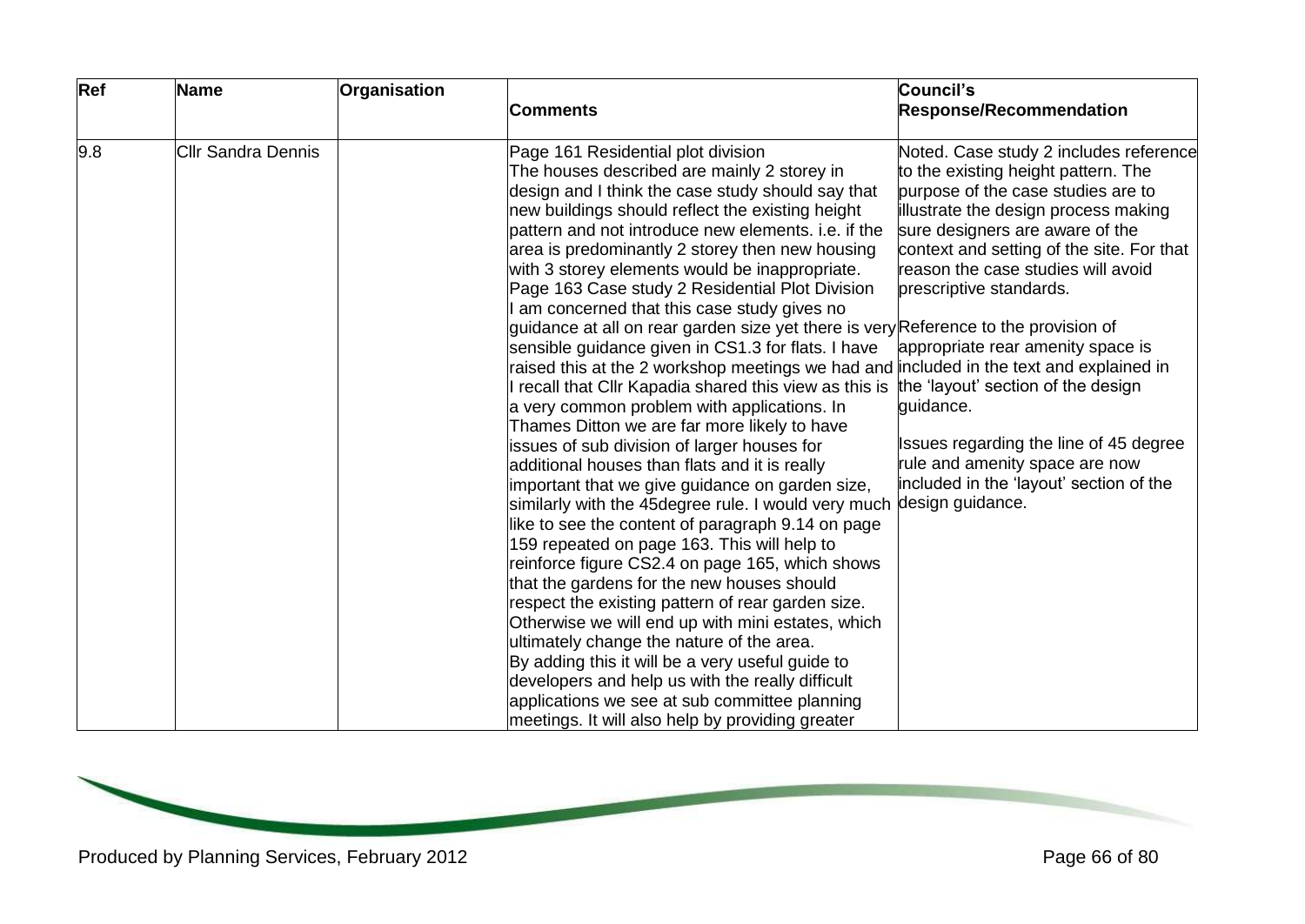| Ref | Name | Organisation               | <b>Comments</b>                                                                                                                                                                                                                                                                                                                                                                                                                                                                                                                                                                                                                                                                                                                                                                                                                                                                                                                                                                                                                                                    | <b>Council's</b><br><b>Response/Recommendation</b>                                                                                                                                                                                                                                                                                                                                                                                                                                                                                                              |
|-----|------|----------------------------|--------------------------------------------------------------------------------------------------------------------------------------------------------------------------------------------------------------------------------------------------------------------------------------------------------------------------------------------------------------------------------------------------------------------------------------------------------------------------------------------------------------------------------------------------------------------------------------------------------------------------------------------------------------------------------------------------------------------------------------------------------------------------------------------------------------------------------------------------------------------------------------------------------------------------------------------------------------------------------------------------------------------------------------------------------------------|-----------------------------------------------------------------------------------------------------------------------------------------------------------------------------------------------------------------------------------------------------------------------------------------------------------------------------------------------------------------------------------------------------------------------------------------------------------------------------------------------------------------------------------------------------------------|
|     |      |                            | clarification on garden grabbling, which is identified<br>as a local concern on page 79. I cannot over<br>emphasise how important it is that we include this<br>information in case study 2.                                                                                                                                                                                                                                                                                                                                                                                                                                                                                                                                                                                                                                                                                                                                                                                                                                                                       |                                                                                                                                                                                                                                                                                                                                                                                                                                                                                                                                                                 |
| 9.9 |      | Claygate Parish<br>Council | 9.5 - Case Study 1:<br>The replacement of an existing detached house -<br>this appears to make little difference, so perhaps<br>irrelevant to the current trend to expand greatly<br>and increase the increase the number of stories<br>within the dwelling. A long drive to a rear<br>basement garage seems fanciful and fails to leave<br>this space available for parking.<br>9.22 - Case Study 2:<br>Divide plot of large demolished house into two<br>separate smaller houses – as the main impact is to solution with regards to basement<br>reduce the views through to the rear garden trees,<br>it is curious that the text repeatedly refers to the<br>retention of this. The presentation of the case<br>study is confusing, since it spends much time<br>describing the demolished house; apart from its<br>semicircular driveway (to be retained) this seems<br>of little interest.<br>9.28 Case Study 3:<br>Creates 11 houses on a site of a previous<br>telephone exchange, near a town centre; 6 houses of the case studies relate to any sites in | Case study 1 demonstrates the<br>principles of a replacement building in<br>terms of layout, building line, distance<br>to boundaries etc. The indicative<br>scheme relates to a flatted<br>development as one possible design<br>solution. The design concept and<br>indicative scheme diagram has been<br>revised with the long drive reduced.<br>The text explains the possible parking<br>provisions.<br>Text in CS2 has been streamlined. the<br>diagrams have been changed to<br>indicate separate driveways.<br>In order to avoid any confusion that any |

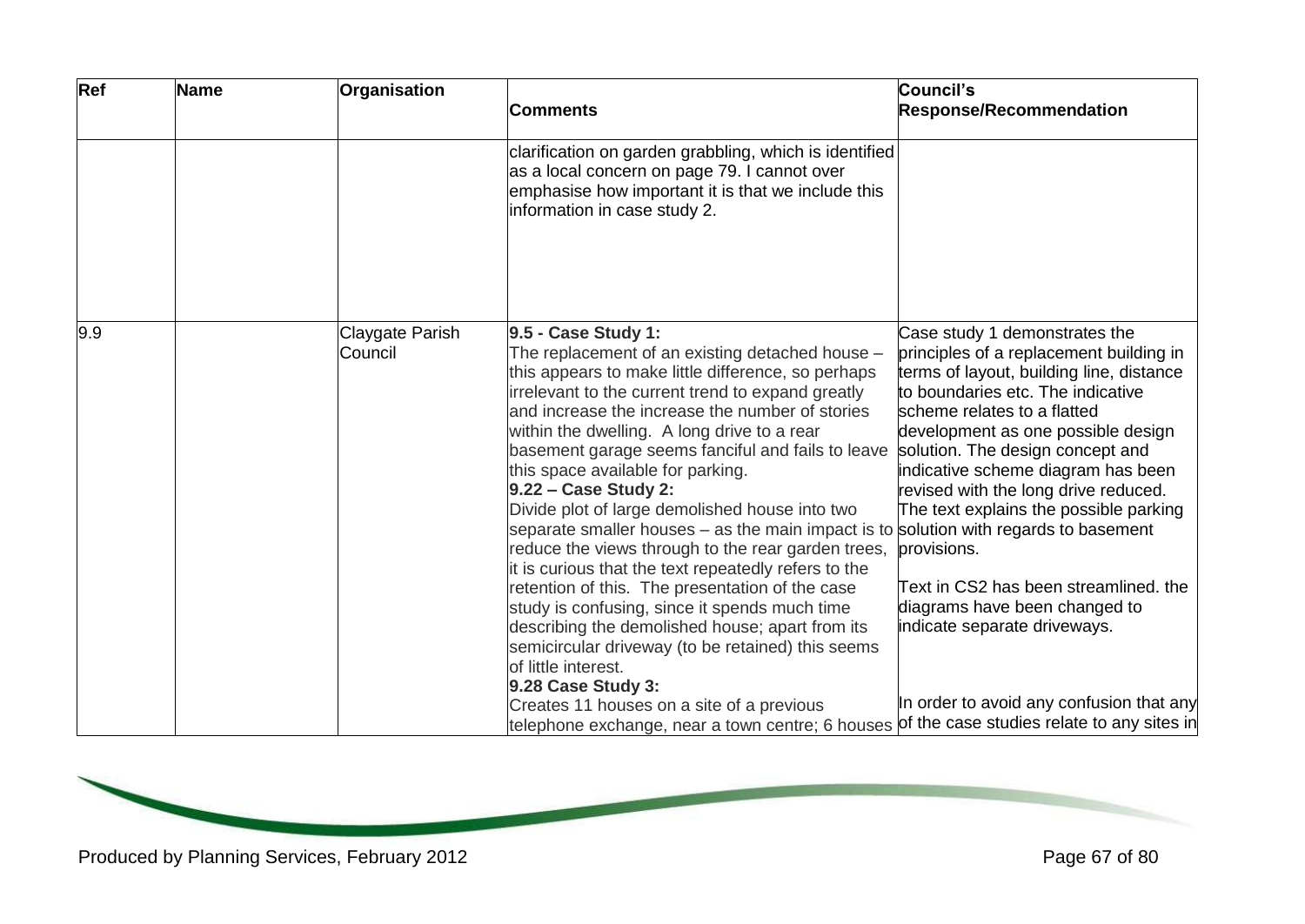| Ref | Name | Organisation | <b>Comments</b>                                                                                                                                                                                                                                                                                                                                                                                                                                                                                                                                                                                                                                                                                                                                  | Council's<br><b>Response/Recommendation</b>                                                                                                                                                                                                                                                                                                                                                                                                                                                                                                                                                                                                                                                                                                       |
|-----|------|--------------|--------------------------------------------------------------------------------------------------------------------------------------------------------------------------------------------------------------------------------------------------------------------------------------------------------------------------------------------------------------------------------------------------------------------------------------------------------------------------------------------------------------------------------------------------------------------------------------------------------------------------------------------------------------------------------------------------------------------------------------------------|---------------------------------------------------------------------------------------------------------------------------------------------------------------------------------------------------------------------------------------------------------------------------------------------------------------------------------------------------------------------------------------------------------------------------------------------------------------------------------------------------------------------------------------------------------------------------------------------------------------------------------------------------------------------------------------------------------------------------------------------------|
|     |      |              | reinstate the street building line, while a cul-de-sac<br>courtyard serves the new houses, otherwise<br>isolated from the street. The Claygate telephone<br>exchange site would be bigger, but probably not<br>big enough for the secondary school that some<br>would like, so we should hope for something<br>sympathetic, like this case study. Unlikely as EBC<br>has ear marked it for a potential of 50 units.<br>9.33 Case Study 4:<br>Land to rear of shopping arcade - a good example<br>of how not to do it! The new houses have no<br>amenity space, also will immediately require<br>obscured windows, the shops lose their service<br>space, which in turn affects their viability, and the<br>turning and parking space is useless. | the Borough the reference to telephone<br>exchange has been removed.<br>Whilst these opportunities are limited it<br>is important to ensure that the Council<br>makes the best use of its urban land if<br>it is to continue to protect the Green<br>Belt. The nature of development would<br>have a particular appeal to residents<br>who would wish to live in the heart of<br>the town centre and would be content<br>with having access to smaller amenity<br>space such as terraces/balconies. This<br>would allow for greater access to town<br>centre facilities. In terms of service<br>space/parking space, the indicative<br>design clearly shows the importance of<br>this and the need to maintain adequate<br>services to the shops. |
|     |      |              | 9.49 Case Study 5:<br>Town centre mixed use – this example could work<br>if handled sensitively.                                                                                                                                                                                                                                                                                                                                                                                                                                                                                                                                                                                                                                                 | Noted.                                                                                                                                                                                                                                                                                                                                                                                                                                                                                                                                                                                                                                                                                                                                            |

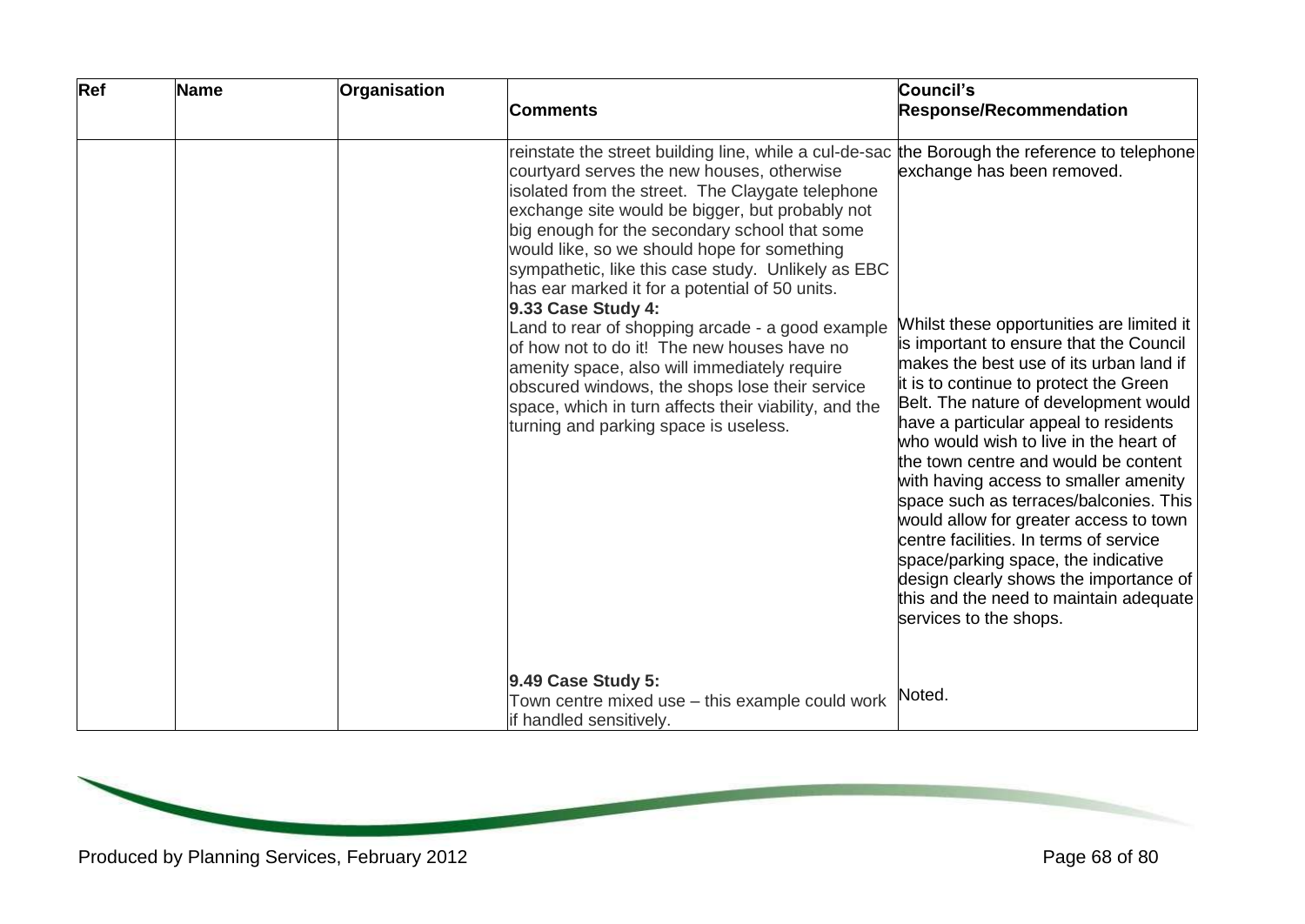| <b>Ref</b> | <b>Name</b> | Organisation | <b>Comments</b>                                      | Council's<br><b>Response/Recommendation</b> |
|------------|-------------|--------------|------------------------------------------------------|---------------------------------------------|
|            |             |              | $9.66$ Case Study 6:                                 | Noted.                                      |
|            |             |              | Edge of town centre mixed use $-$ useful reiteration |                                             |
|            |             |              | of need to reinstate the street frontage.            |                                             |



# Produced by Planning Services, February 2012 **Produced by Page 69 of 80**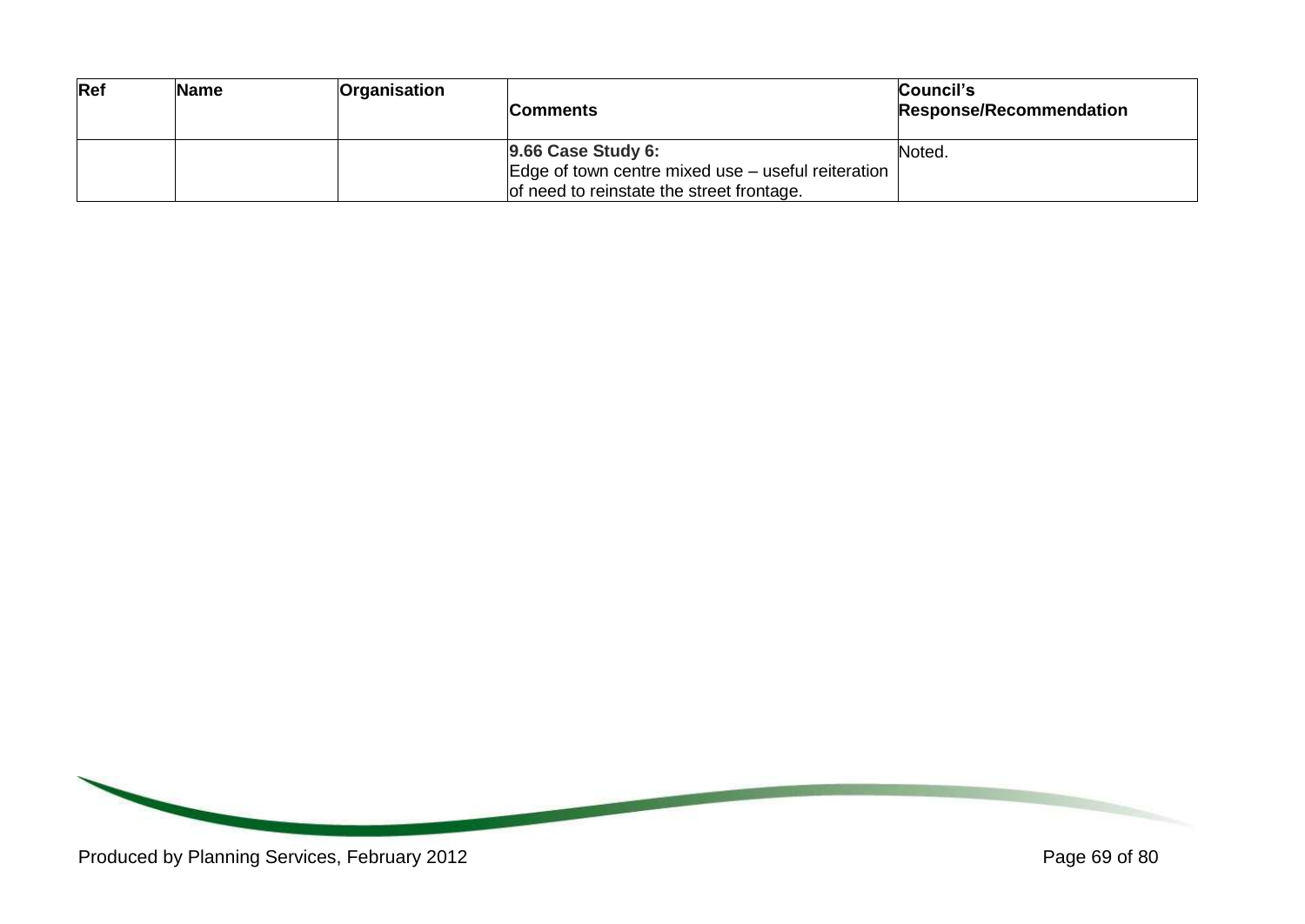**Q10: Do you have any other comments relating to any aspect of the draft document? Please let us know of any suggested improvements/amendments that you have not already raised.**

| Ref  | <b>Name</b>                              | <b>Organisation</b>                                           | <b>Comments</b>                                                                                                                                                                                                                                                                                                                                                                                                                                           | <b>Council's</b><br><b>Response/Recommendation</b>                                                                                                                                                                                                                                                                                                                                |
|------|------------------------------------------|---------------------------------------------------------------|-----------------------------------------------------------------------------------------------------------------------------------------------------------------------------------------------------------------------------------------------------------------------------------------------------------------------------------------------------------------------------------------------------------------------------------------------------------|-----------------------------------------------------------------------------------------------------------------------------------------------------------------------------------------------------------------------------------------------------------------------------------------------------------------------------------------------------------------------------------|
| 10.1 | Mary Le Mesurier-<br>Foster              |                                                               | do not have a degree from a university.                                                                                                                                                                                                                                                                                                                                                                                                                   | It has been noted that it is important<br>that the document is readily accessible<br>to everyone. As such significant amount<br>of effort has been taken to reformat the<br>document providing simplicity and<br>clarity in order that it is a lot more user<br>friendly and accessible.                                                                                          |
| 10.2 | Ronald Truin                             | <b>Burwood Park East</b>                                      | We would have liked to have seen some<br>Residents Association reference to the protection of old, historic<br>buildings in Hersham as so much of the character<br>of old Hersham has been lost to developers over<br>the last 50 years.                                                                                                                                                                                                                  | The local authority will use its powers to<br>protect listed buildings and those<br>located within conservation areas<br>where appropriate. There are no<br>planning powers to enable retention of<br>buildings that do not fall within these<br>categories. However the SPD seeks to<br>ensure high quality design taking<br>account of historic building where these<br>lexist. |
| 10.3 | <b>Nicholas Driver</b>                   |                                                               | See answer to Question 5 above.                                                                                                                                                                                                                                                                                                                                                                                                                           | Noted and discussed above.                                                                                                                                                                                                                                                                                                                                                        |
| 10.4 | Sue Kilpatrick and<br><b>Sandy Brook</b> | Cobham and<br><b>Downside Residents</b><br>Association (CDRA) | The draft Design and Character SPD incorporates The SPD will be an important document<br>both local opinion and the opinion of planners, but for the consideration of new<br>how much weight will be given to the final<br>document by those wishing to develop? It offers<br>guidance and aspirations. What force will it have<br>behind it?<br>Both in the past and currently we have seen that<br>little attention is paid to the character of the new | development from the pre application<br>stage to decision. It will also carry<br>significant weight at appeal due in part<br>to the extent of community involvement<br>in its preparation. Understanding local<br>issues raised by the community will be                                                                                                                          |

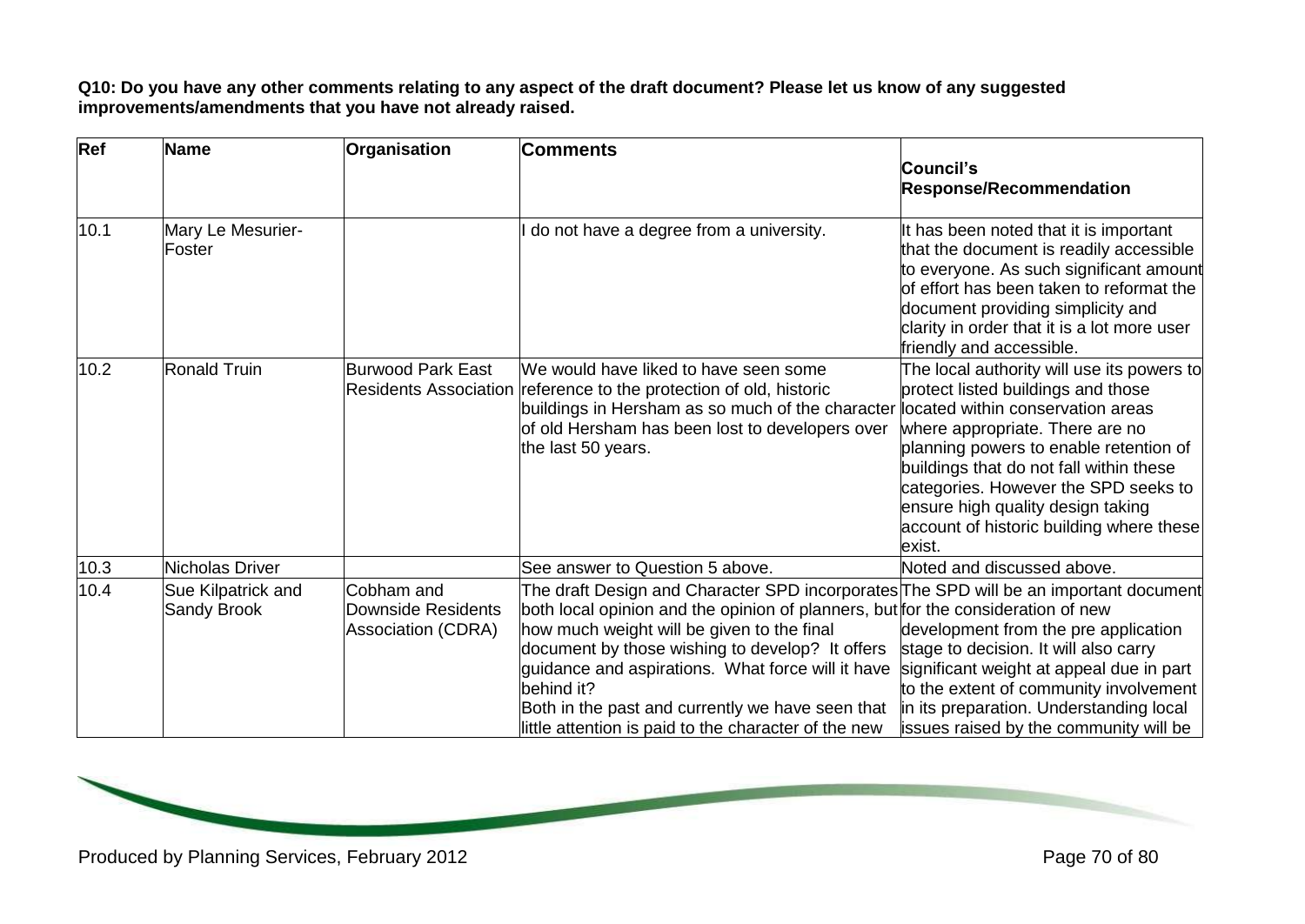| Ref | Name | Organisation | <b>Comments</b>                                                                                                                                                                                                                                                                                                                                                                                                                                                                                                                                                                                                                                                                                                                                                                                                                                                                                                                                                                                                                                                                                                                                                                                                                                                                   | Council's<br><b>Response/Recommendation</b>                                                                                                                                                                                                                                                                                                                                                                                                                                                                                                                                                                                                                                                                                                                                                                                         |
|-----|------|--------------|-----------------------------------------------------------------------------------------------------------------------------------------------------------------------------------------------------------------------------------------------------------------------------------------------------------------------------------------------------------------------------------------------------------------------------------------------------------------------------------------------------------------------------------------------------------------------------------------------------------------------------------------------------------------------------------------------------------------------------------------------------------------------------------------------------------------------------------------------------------------------------------------------------------------------------------------------------------------------------------------------------------------------------------------------------------------------------------------------------------------------------------------------------------------------------------------------------------------------------------------------------------------------------------|-------------------------------------------------------------------------------------------------------------------------------------------------------------------------------------------------------------------------------------------------------------------------------------------------------------------------------------------------------------------------------------------------------------------------------------------------------------------------------------------------------------------------------------------------------------------------------------------------------------------------------------------------------------------------------------------------------------------------------------------------------------------------------------------------------------------------------------|
|     |      |              | development and how it would fit into its environs. a useful tool to developers at an early<br>Would this new SPD have stopped the following<br>Cobham examples of poor or out of character<br>designs being recommended for approval?<br>Development behind 26-38a High Street. A bad<br>design, totally out of character with the Church<br>Street Conservation Area, objected to by many<br>local people and groups and yet recommended<br>for approval by planners.<br>Materials used for 3 new (linked) houses in<br>Copse Road that were completely out of<br>character for the area and more suitable for a<br>public toilet.<br>Gated developments.<br>Badly designed and characterless properties with certain instances views with regard to<br>gardens that are too small, changing the nature of design differ.<br>Estates, e.g. the Oxshott Way Estate, to their<br>detriment.<br>These are examples of past applications that<br>would fail to meet the guidelines in the draft SPD.<br>Could future applications of this type be turned<br>down on these grounds and would an Inspector<br>uphold this?<br>We hope that there will be a review of this SPD<br>and an opportunity for us to comment once there<br>has been time to assess how it works in practice. | stage in the application process. In<br>accordance with the government's drive<br>to promote localism, developers in<br>many instances will be required to show<br>how they have involved the community<br>in the preparation of their schemes.<br>This will provide a good indication of<br>local views for them to consider in the<br>first stages.<br>Whilst the design guide will offer<br>objective design guidance, it cannot<br>offer a blueprint and a solution to all<br>schemes and it is inevitable that is<br>It is important that the SPD is monitored<br>to assess that it is being instrumental in<br>delivering high quality development<br>across the Borough that respects local<br>character as such monitoring will be<br>undertaken on an annual basis through<br>the Councils authority monitoring<br>report. |

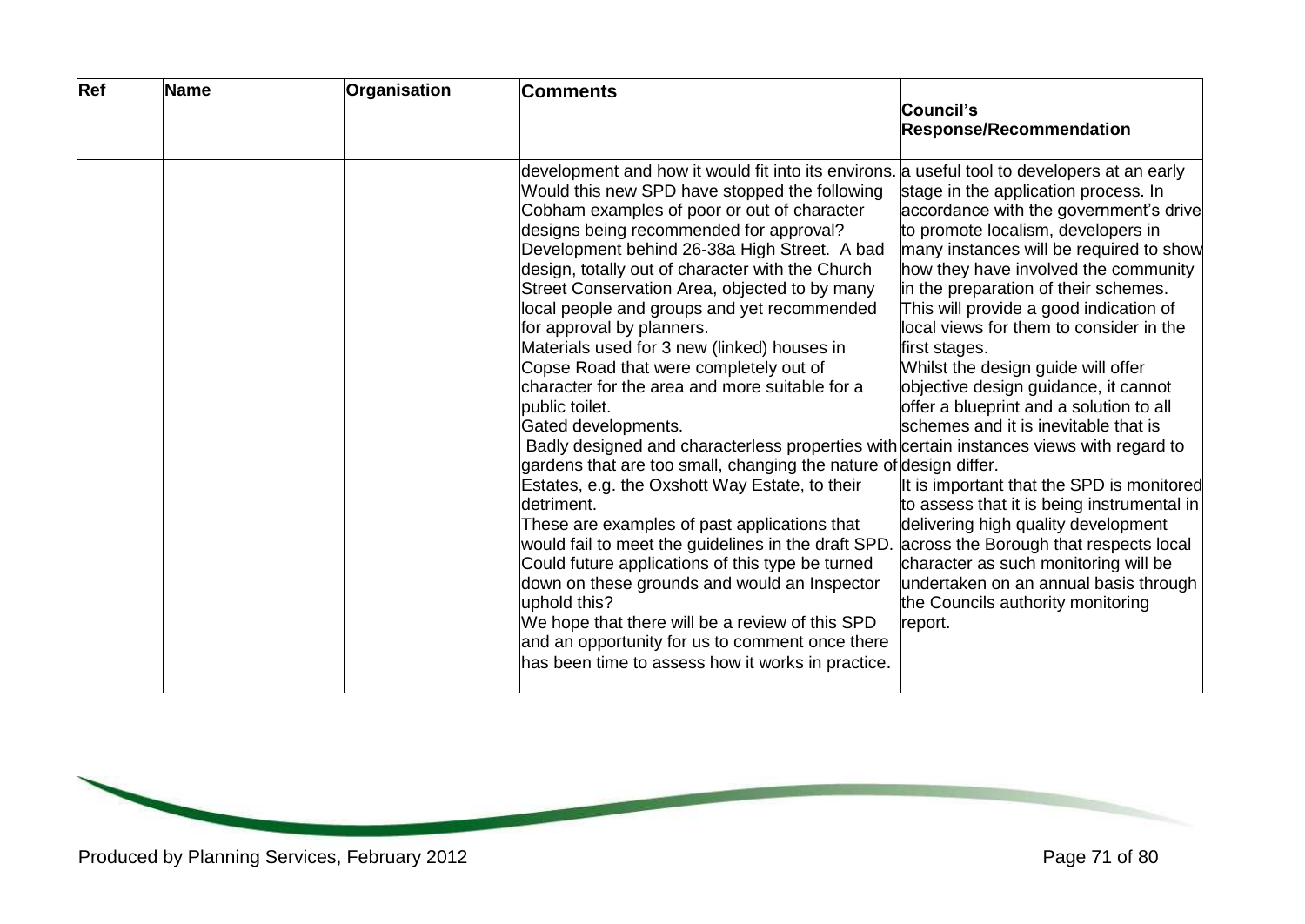| Ref  | <b>Name</b>          | Organisation             | <b>Comments</b>                                                                                                                                                                                                                                                                                                                                                                                                                                                                                                                                                                                                                                                                                                                                                                                                                                          | Council's<br><b>Response/Recommendation</b>                                                                                                                                                                                                                                                                                                                                                                                                                                                                                                                                                                          |
|------|----------------------|--------------------------|----------------------------------------------------------------------------------------------------------------------------------------------------------------------------------------------------------------------------------------------------------------------------------------------------------------------------------------------------------------------------------------------------------------------------------------------------------------------------------------------------------------------------------------------------------------------------------------------------------------------------------------------------------------------------------------------------------------------------------------------------------------------------------------------------------------------------------------------------------|----------------------------------------------------------------------------------------------------------------------------------------------------------------------------------------------------------------------------------------------------------------------------------------------------------------------------------------------------------------------------------------------------------------------------------------------------------------------------------------------------------------------------------------------------------------------------------------------------------------------|
| 10.5 | R. D. Clarke         | <b>Weybridge Society</b> | <b>YES</b><br>A full set of suggested<br>improvements/amendments will be provided in a<br>set of documents as described in para. 2 above.<br><b>ICONCLUSIONS</b><br>The Planning Panel are of an opinion that this<br>Draft Design & Character Supplementary<br>Planning Document Nov 2011 does not satisfy<br>the requirement to replace the Elmbridge<br>Residential Design Guide. This is because it fails draft. Whilst not all suggestions have<br>to supply a sufficient level of detail and may have<br>lost some vital statements and information. Our<br>response to this consultation is intended to<br>illustrate the detail we think is required. The<br>Weybridge Society provide this response to the<br>consultation with the understanding the<br>information is as correct as possible, but accept<br>no responsibility in this matter. | The Weybridge Society has contributed<br>a significantly amount of time and<br>resources to the consideration of this<br>document which is appreciated. In<br>response the document has been<br>reformatted and amendments made in<br>order to supply a sufficient level of<br>detail with the inclusion of important<br>information that was omitted from the<br>been implemented, all have been taken<br>into account and discussed in detail. It<br>is considered that this final version of<br>the SPD has been significantly<br>improved and responds to many of the<br>points raised by the Weybridge Society. |
| 10.6 | <b>Patrick Blake</b> | <b>Highways Agency</b>   | We have reviewed the documents and do not<br>have any comments at this time.                                                                                                                                                                                                                                                                                                                                                                                                                                                                                                                                                                                                                                                                                                                                                                             | <b>Noted</b>                                                                                                                                                                                                                                                                                                                                                                                                                                                                                                                                                                                                         |
| 10.7 | Doreen Harris        |                          | think that you have produced an excellent Draft<br>Document. I am proud to have Elmbridge as my<br>Council.                                                                                                                                                                                                                                                                                                                                                                                                                                                                                                                                                                                                                                                                                                                                              | <b>Noted</b>                                                                                                                                                                                                                                                                                                                                                                                                                                                                                                                                                                                                         |

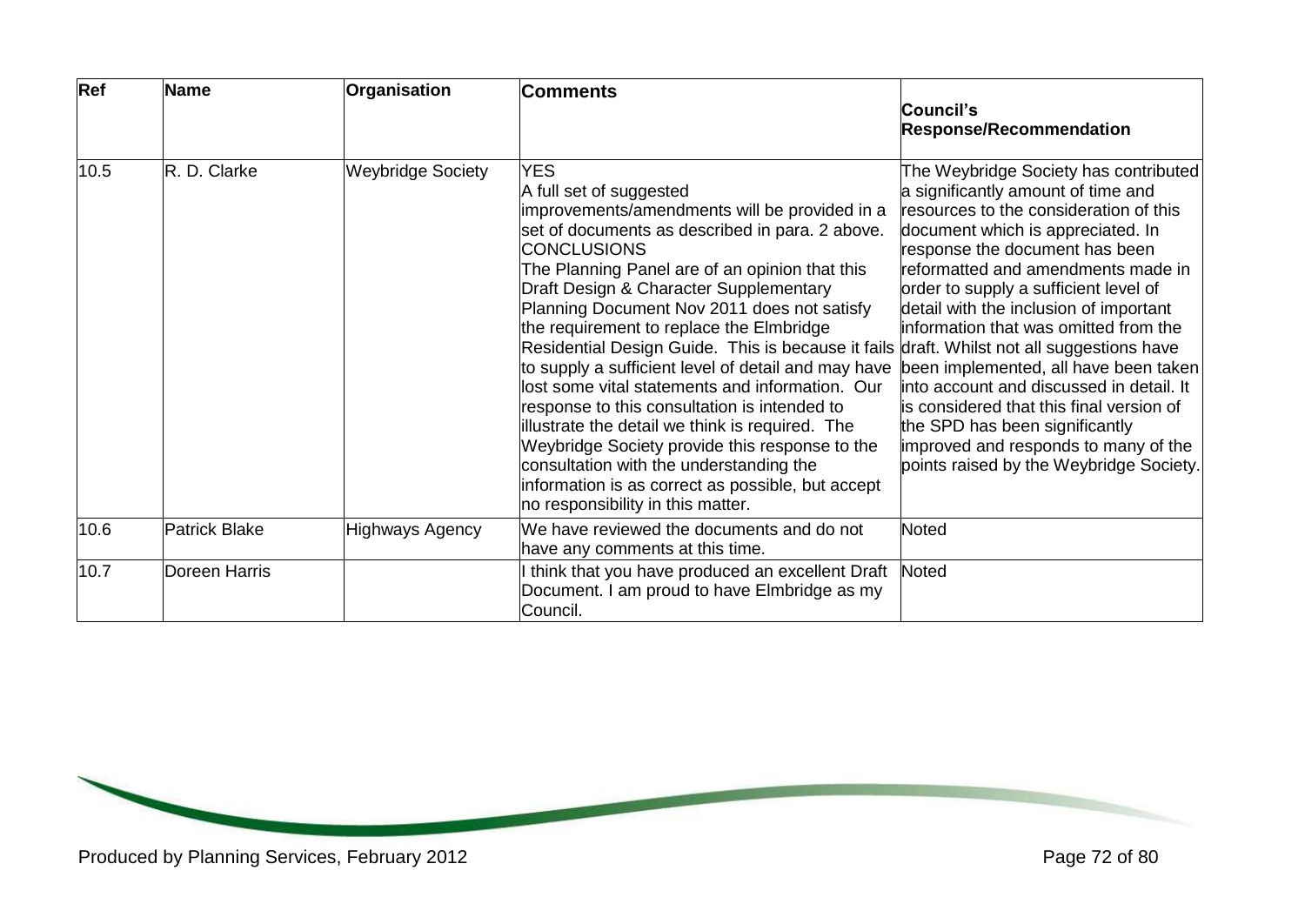| Ref  | <b>Name</b>  | Organisation                     | <b>Comments</b>                                                                                                                                                                                                                                                                                                                                                                                                                                                                                                                           | <b>Council's</b><br><b>Response/Recommendation</b>                                                                                            |
|------|--------------|----------------------------------|-------------------------------------------------------------------------------------------------------------------------------------------------------------------------------------------------------------------------------------------------------------------------------------------------------------------------------------------------------------------------------------------------------------------------------------------------------------------------------------------------------------------------------------------|-----------------------------------------------------------------------------------------------------------------------------------------------|
| 10.8 | Colin Bannon | Colin Bannon- Policy<br>lOfficer | The Draft Design and Character SPD is an<br>informative and well-illustrated document, which<br>has used up to date reference sources that would principle of maximising the<br>be useful for any LPA to reference. The only<br>suggestion I have regards the Code for<br>Sustainable Homes. It is referenced under<br>"Placemaking Principles", however I feel it could<br>maybe be elaborated on in "Sustainability"<br>Principles", maybe going into details about the<br>desire to maximise the "sustainability ratings" of<br>homes? | The sustainability principles section has<br>now been completely redrafted and the<br>sustainability of home generally has<br>been addressed. |

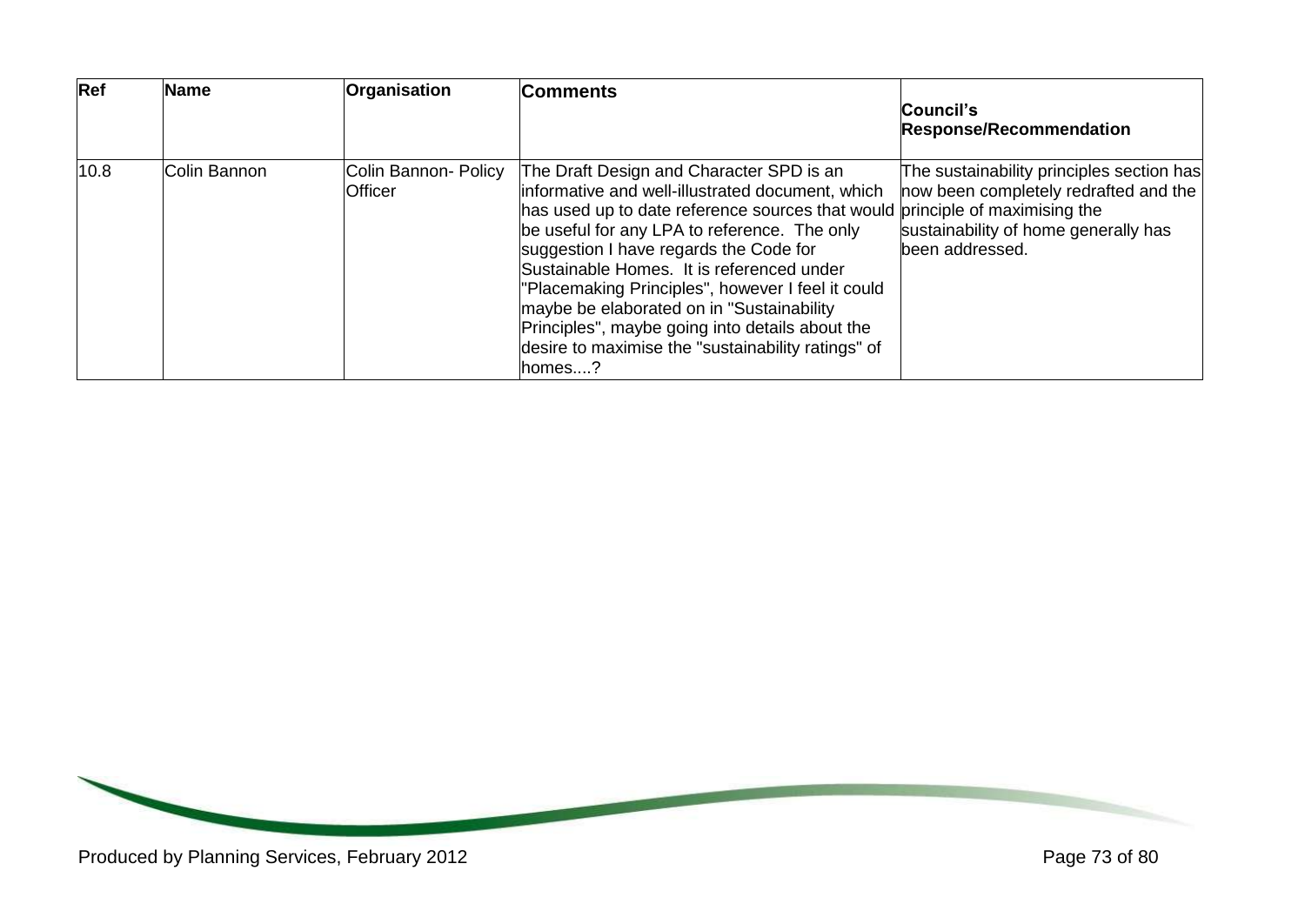| Ref  | <b>Name</b>      | <b>Organisation</b> | <b>Comments</b>                                                                                                                                                                                                                                                                                                                                                                                                                                                                                                                                                                                                                                                                                                                                                                                                                                                                                                                                                                                                                                                                                                                                    | Council's<br><b>Response/Recommendation</b>                                                                                                                                                                                                                                                                                                                                 |
|------|------------------|---------------------|----------------------------------------------------------------------------------------------------------------------------------------------------------------------------------------------------------------------------------------------------------------------------------------------------------------------------------------------------------------------------------------------------------------------------------------------------------------------------------------------------------------------------------------------------------------------------------------------------------------------------------------------------------------------------------------------------------------------------------------------------------------------------------------------------------------------------------------------------------------------------------------------------------------------------------------------------------------------------------------------------------------------------------------------------------------------------------------------------------------------------------------------------|-----------------------------------------------------------------------------------------------------------------------------------------------------------------------------------------------------------------------------------------------------------------------------------------------------------------------------------------------------------------------------|
| 10.9 | Rodney Whittaker |                     | Open Spaces Society   would like to make the following comments on<br>the above draft on behalf of both myself as an<br>Elmbridge resident, and also on behalf of the<br>Open Spaces Society of which I am the local<br>correspondent for Elmbridge.<br>1. I commend the references to the character of<br>Elmbridge and its many open spaces. In any<br>individual planning application (particularly larger<br>ones), attention must be given to enhancing and<br>preserving this.<br>2. Specific emphasis should be given to the<br>viewpoint of the walker and cyclist - if Elmbridge<br>is to preserve its character, motorised travel has<br>to be contained. In any application (again,<br>particularly the larger ones), it must be asked<br>whether the overall design will increase the<br>likelihood of local journeys being undertaken on<br>foot or by cycle.<br>3. As the draft notes on p 78, for a borough with<br>so much riverside, there is remarkably little<br>access for walkers and cyclists. The provision of<br>more such access should be a major<br>consideration in any application regarding a<br>waterside property. | Noted. Promotion of sustainable modes<br>of transport is embedded within the<br>Sustainability chapter, which has been<br>rewritten and is now more<br>comprehensive. It is not accepted that<br>the riverside has limited access.<br>However the SPD does include<br>reference to ensuring new development<br>provides public access to the waterway<br>wherever possible. |

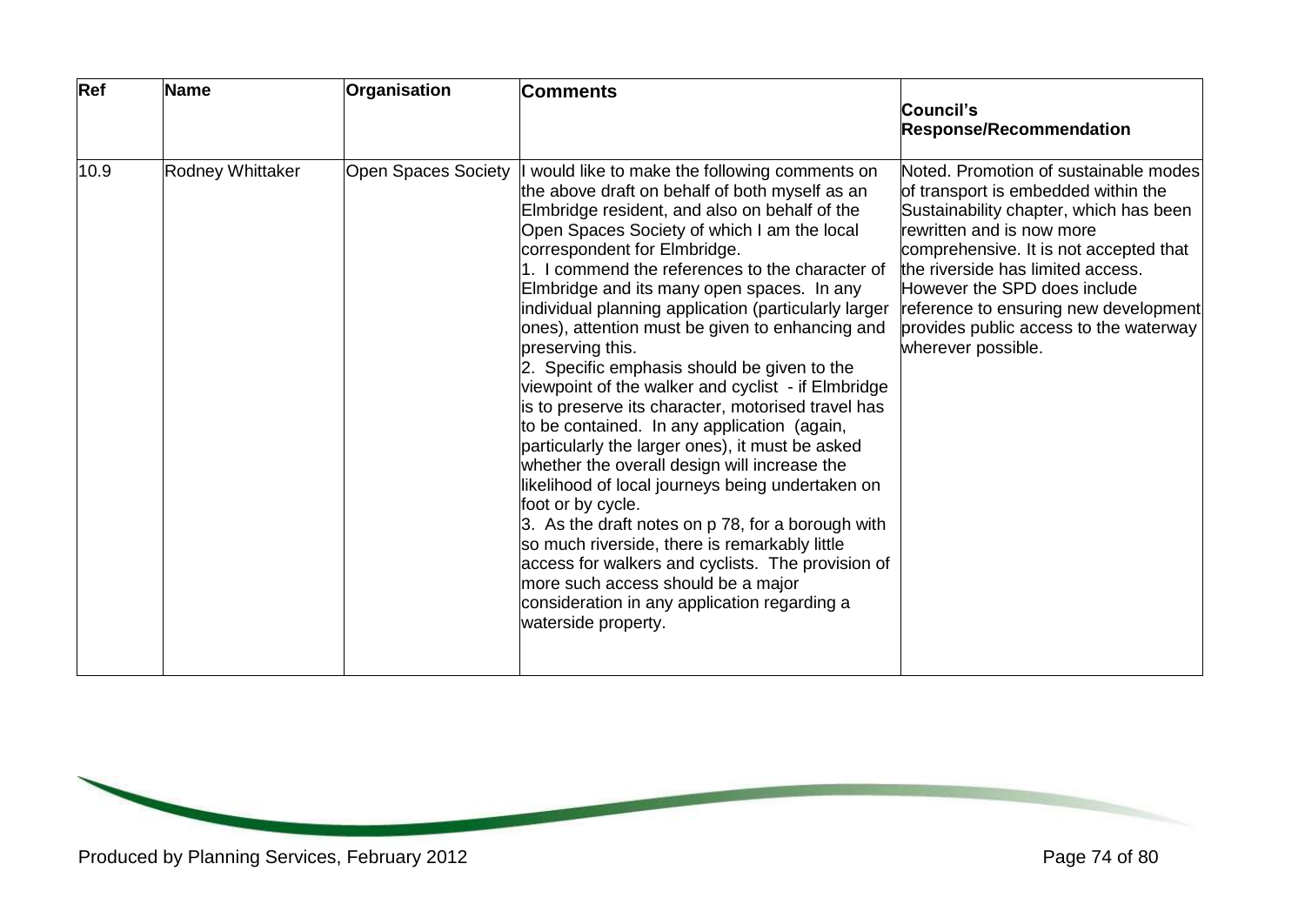| Ref   | <b>Name</b>                | Organisation               | <b>Comments</b>                                                                                                                                                                                                                                                                                                                                                                                                                                                                                                                                                                                                                               | <b>Council's</b><br><b>Response/Recommendation</b>                                                                                                                                                                                                          |
|-------|----------------------------|----------------------------|-----------------------------------------------------------------------------------------------------------------------------------------------------------------------------------------------------------------------------------------------------------------------------------------------------------------------------------------------------------------------------------------------------------------------------------------------------------------------------------------------------------------------------------------------------------------------------------------------------------------------------------------------|-------------------------------------------------------------------------------------------------------------------------------------------------------------------------------------------------------------------------------------------------------------|
| 10.10 | Julia Coneybeer            | Natural England            | Whilst we do not have detailed comments to<br>make on the Design and Character SPD, we<br>welcome the inclusion of the Sustainability<br>Principles, including sustainable drainage<br>measures and renewable energy generation.<br>However we would encourage the SPD to<br>elaborate further on how development can create<br>and enhance biodiversity, beyond trees and<br>hedges, and contribute to Green Infrastructure<br>$(GI)$ .                                                                                                                                                                                                      | The section relating to sustainability<br>principles has been redrafted and is<br>now much more significant and<br>includes reference to biodiversity.                                                                                                      |
| 10.11 | <b>Cllr Tannia Shipley</b> |                            | Para 2.24 requires a rewrite, 2.39 should refer to<br>Blair Imrie and 2.51 needs to include Weston<br>Green.                                                                                                                                                                                                                                                                                                                                                                                                                                                                                                                                  | All issues raised have been addressed.                                                                                                                                                                                                                      |
| 10.12 |                            | Claygate Parish<br>Council | Errata:<br>Pg118 - 3.301 This should read (Ruxley Heights<br>Estate)<br>Pg119 - In summary of Key features, at the end<br>of the 4 <sup>th</sup> bullet point, it should read (Foley Estate,<br>Ruxley Heights Estate).<br>Pg125 - CLAY 04: 3.319 the private estate of<br>Ruxley Heights Estate<br>Pg125 - CLAY 04: 3.319  Ruxley Towers<br>(currently used as a dwelling)<br>1.4 Good that Green Belt is to remain protected<br>as Claygate is surrounded this. Good that Brown<br>field/ urban sustainable development to be<br>promoted.<br>1.5 It must be remembered that the quality<br>contemporary designs must respect the character | Claygate Parish Council had a<br>significant input to the Design and<br>Character SPD and their comments<br>have served to improve the document<br>and its usability. The errata have been<br>addressed and their general<br>observations of support noted. |

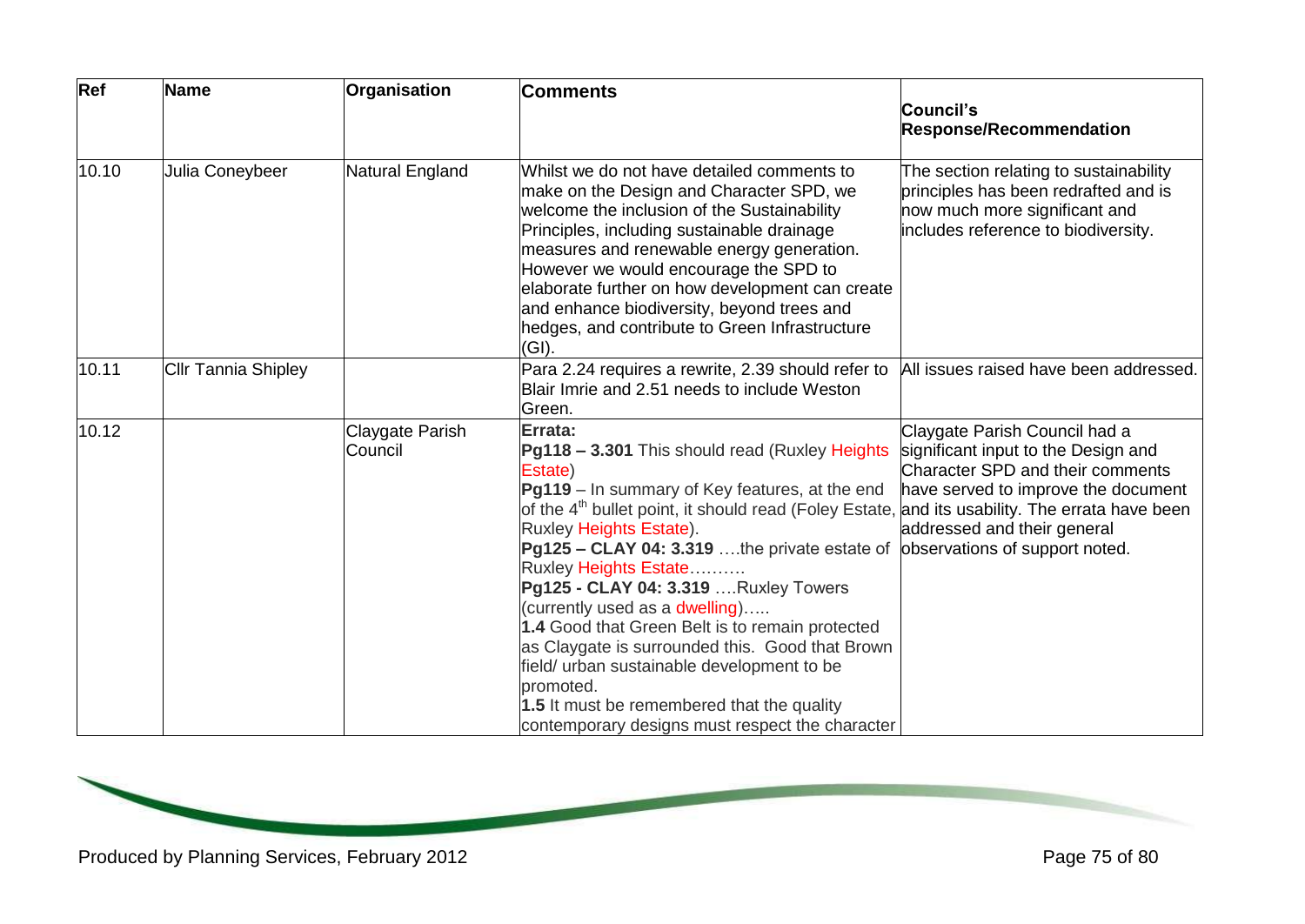| Ref | Name | Organisation | <b>Comments</b>                                                                                                                                                                                                                                                                                                                                                                                                                                                                                                                                                                                                                                                                                                                                                                                                                                                                                                                 | Council's<br><b>Response/Recommendation</b>                                                                                                                                                                                                                                                                                                                                                                                                              |
|-----|------|--------------|---------------------------------------------------------------------------------------------------------------------------------------------------------------------------------------------------------------------------------------------------------------------------------------------------------------------------------------------------------------------------------------------------------------------------------------------------------------------------------------------------------------------------------------------------------------------------------------------------------------------------------------------------------------------------------------------------------------------------------------------------------------------------------------------------------------------------------------------------------------------------------------------------------------------------------|----------------------------------------------------------------------------------------------------------------------------------------------------------------------------------------------------------------------------------------------------------------------------------------------------------------------------------------------------------------------------------------------------------------------------------------------------------|
|     |      |              | of the settlement areas into which they are to be<br>built.<br>1.7 The replacement of the Elmbridge Residential The concerns with regard to the<br>Design Guidance 2002 (ERDG) by this document limprovement on the existing RDG is<br>will be difficult. The separate characters of the<br>settlement areas has been done more effectively<br>in this new SPD, but the elements regarding<br>design and guidance on alterations have not been is no specific case study relating to<br>improved upon from the easy to read and<br>reference point of view of the ERDG. An examplethat the general design guidance is<br>being backland and infill development, this forms<br>a major part of new urban development in this<br>area. The case studies do not relate properly to<br>this and better explanations and diagrams are<br>shown in the adopted SPD of Swindon Borough<br>Local Plan 2011 as attached to our comments. | noted and has been taken into account<br>in the redraft of the case studies and<br>general design guidance. Whilst there<br>backland development it is considered<br>applicable and will assist in the delivery<br>of high quality development should<br>such development come forward. The<br>case study does exist in relation to infill.<br>We are grateful for the reference to<br>Swindon as we will benefit from any<br>examples of good practice. |
|     |      |              | 11 Home Extensions:<br>This section is very dry with no direct guidance on section is taken directly from the<br>preferred good design practice and is taken<br>directly from the existing A4 leaflet. Due to<br>LDC's, many of the submissions are non-<br>professionally drawn; this is an area where we<br>see a lot of bad design. Due to the way planning<br>comments are handled, we cannot comment on<br>terrible design but have to look at the criteria and<br>see if there is anything at all which does not<br>configure to very basic guidelines offered.                                                                                                                                                                                                                                                                                                                                                           | It is correct that the home extension<br>existing A4 leaflet other than minor<br>updating. This document has served us<br>well and is popular with professionals<br>and applicants alike. It is understood<br>that Claygate Parish Council would<br>welcome stricter guidance that is more<br>prescriptive potentially giving a greater<br>degree of control over home<br>extensions, which can have a                                                   |